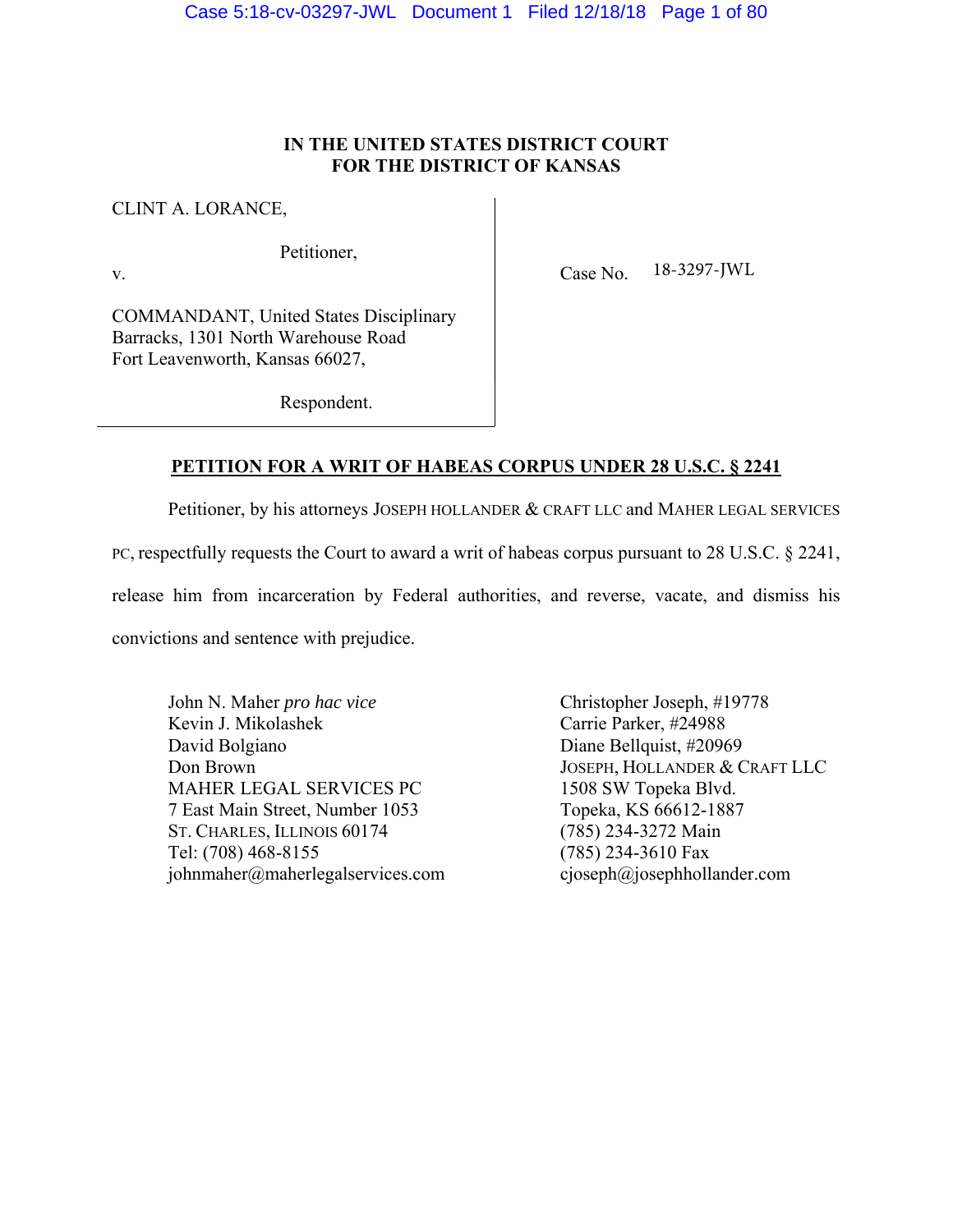# TABLE OF CONTENTS

|                                                                 | $\mathbf{1}$   |
|-----------------------------------------------------------------|----------------|
|                                                                 | 1              |
|                                                                 | $\overline{2}$ |
|                                                                 | $\overline{2}$ |
|                                                                 | 3              |
|                                                                 | $\overline{4}$ |
|                                                                 | 5              |
|                                                                 | 6              |
|                                                                 | 6              |
| V. ARTICLE III REVIEW OF ARTICLE I COURTS-MARTIAL               | $\tau$         |
|                                                                 | 12             |
|                                                                 | 14             |
| A. ZHARAY DISTRICT, KANDAHAR PROVINCE, AFGHANISTAN - JULY 2012  | 14             |
| B. LORANCE'S BACKGROUND, EDUCATION, AND ARMY SERVICE            | 17             |
|                                                                 | 18             |
|                                                                 | 20             |
| E. THE SECOND ENGAGEMENT ON THE SAME JULY 2, 2012 COMBAT PATROL | 21             |
| F. MURDER INVESTIGATION INTO CIVILIAN CASUALTIES OR "CIVCAS"    | 22             |
|                                                                 | 25             |
|                                                                 | 26             |
| I. EXCULPATORY EVIDENCE WITHHELD - ENEMY BOMBMAKERS             | 28             |
| J. LORANCE RETAINS CIVILIAN CRIMINAL DEFENSE COUNSEL            | 29             |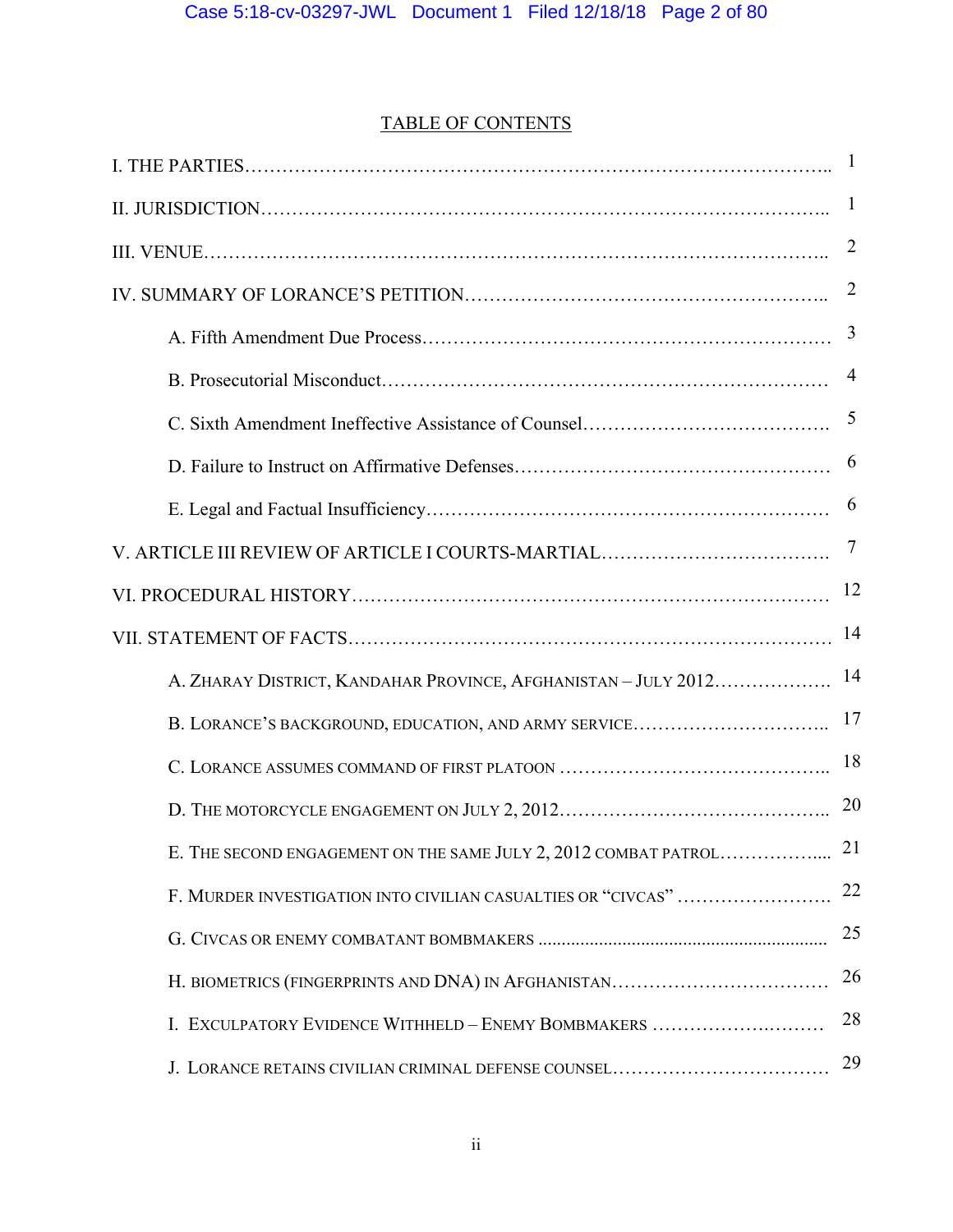| K. PETITION FOR A NEW TRIAL BASED ON SUPPRESSED TERROR EVIDENCE               | 32 |
|-------------------------------------------------------------------------------|----|
|                                                                               | 34 |
|                                                                               | 35 |
| N. THE COURT OF APPEALS FOR THE ARMED FORCES DENIES REVIEW                    | 40 |
| O. CHIEF JUDGE OF THE ARMY COURT PUBLICLY MISSTATES THE FINDINGS              | 40 |
| P. THE JUDGE ADVOCATE GENERAL REPEATS THE CHIEF JUDGE'S MISSTATEMENTS         | 46 |
| Q. THE OFFICE OF THE PARDON ATTORNEY AND THE ARMY REFUSE TO PROCESS LORANCE'S | 47 |
| VIII. GROUNDS FOR WHICH LORANCE SEEKS HABEAS CORPUS RELIEF                    | 49 |
|                                                                               | 50 |
|                                                                               | 63 |
| C. GROUND THREE - SIXTH AMENDMENT INEFFECTIVE ASSISTANCE OF COUNSEL           | 68 |
| D. GROUND FOUR - JURY INSTRUCTIONS ON AFFIRMATIVE DEFENSES NOT GIVEN          | 72 |
| E. GROUND FIVE - CONSTITUTIONALLY INSUFFICIENT EVIDENCE                       | 73 |
|                                                                               | 75 |
|                                                                               | 77 |
|                                                                               | 77 |
|                                                                               | 78 |
|                                                                               | 79 |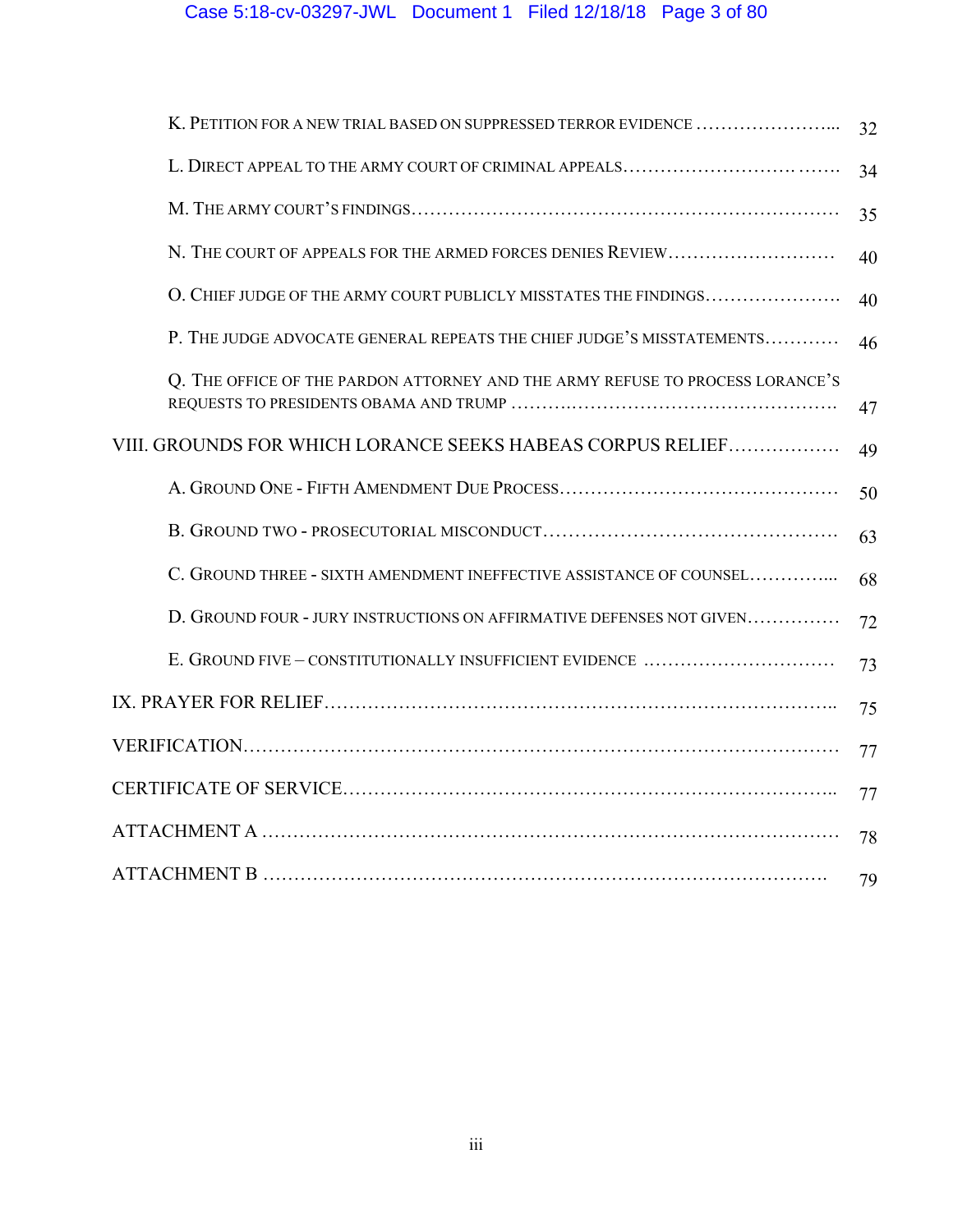# I. THE PARTIES

 Petitioner Clint A. Lorance, formerly First Lieutenant Clint A. Lorance, 4th Brigade Combat Team, 82nd Airborne Division, United States Army (Lorance), is incarcerated by Federal officials in the United States Disciplinary Barracks (USDB) on Fort Leavenworth, Kansas, with Registration Number 93197. Respondent is the senior Federal officer responsible for the Military Corrections Complex in which Lorance is confined. The United States Army Litigation Division, United States Army Legal Services Agency, 9275 Gunston Road, Fort Belvoir, Virginia 22060, and The United States Attorney's Office for the District of Kansas, 444 S.E. Quincy, Suite 290, Topeka, Kansas 66683, represent Respondent.

# II. JURISDICTION

 The Court possesses subject matter jurisdiction pursuant to 28 U.S.C. § 2241, habeas corpus for servicemembers. The Court is authorized to grant relief as law and justice require pursuant to 28 U.S.C. § 2243.

 On December 19, 2017, the US Court of Appeals for the Armed Forces (CAAF) summarily denied Lorance's Petition for a Grant of Review. *United States v. Lorance*, ARMY 20130679, 2017 WL 2819756 (A. Ct. Crim. App. June 27, 2017), *review denied*, 77 M.J. 136 (App. Armed Forces 2017). Because the CAAF, in its discretion, denied Lorance's Petition for a Grant of Review, further direct appeal to the United States Supreme Court was precluded. Article 67, Uniform Code of Military Justice (UCMJ); 10 U.S.C. § 867 (2012); 28 U.S.C. § 1259. Pursuant to Rule for Courts-Martial (RCM) 1209, direct appeal is final where a petition for review is denied or otherwise rejected by the CAAF.<sup>1</sup>

<sup>&</sup>lt;sup>1</sup> The first level of appeal in the military process involves the Court of Criminal Appeals for the servicemember's branch, for example, the Army Court of Criminal Appeals (Army Court). 10 U.S.C. § 866 (2012). This court consists of uniformed Judge Advocates appointed by The Judge Advocate General. *Id*. Review at the first level is mandatory for sentences involving death, confinement in excess of one year, dismissal of an officer, or a punitive discharge (bad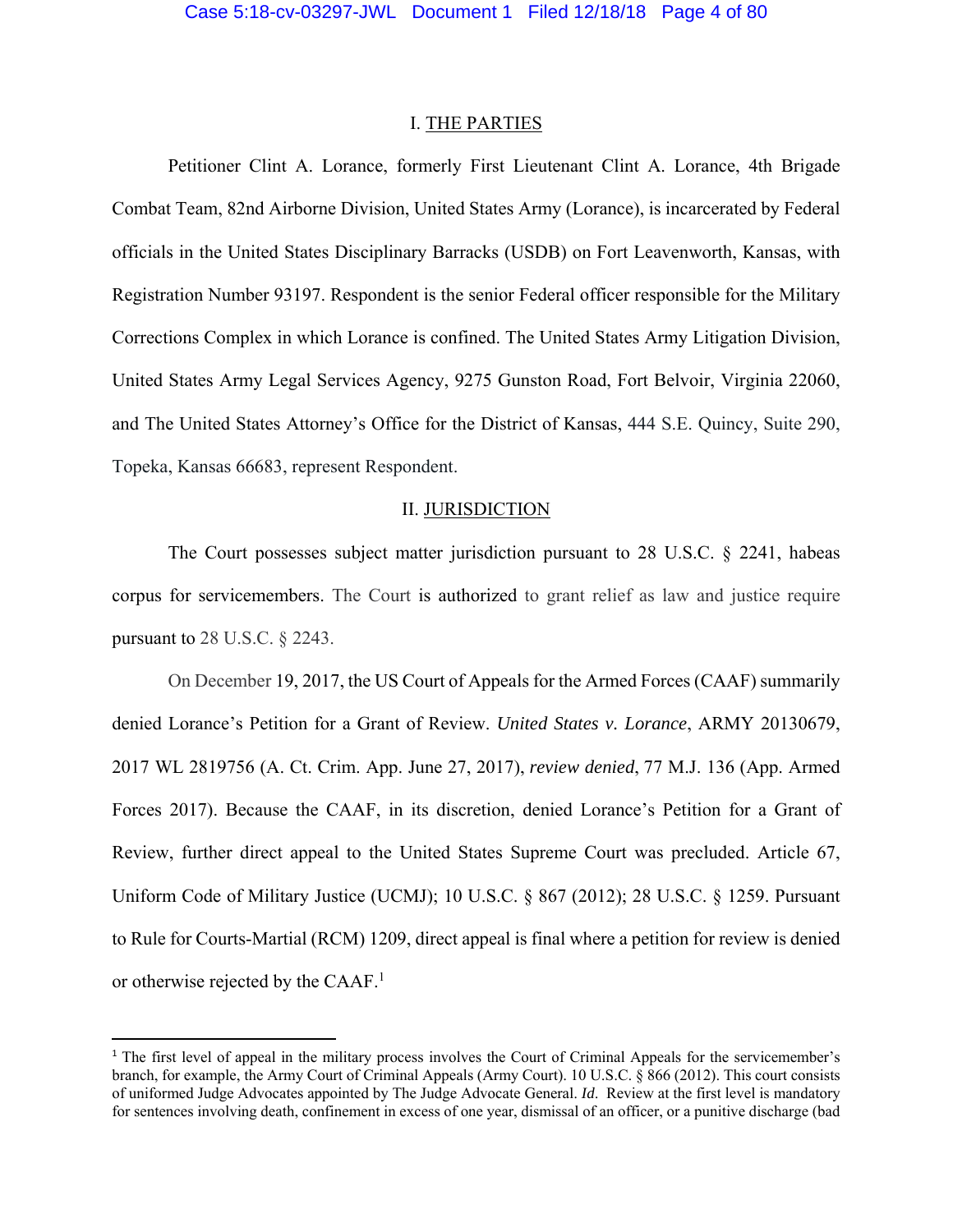# Case 5:18-cv-03297-JWL Document 1 Filed 12/18/18 Page 5 of 80

# III. VENUE

 Because Lorance is confined by Federal officials in Leavenworth, Kansas, venue is proper in this district pursuant to 28 U.S.C. § 2241.

# IV. SUMMARY OF LORANCE'S PETITION

 This petition challenges the validity of Lorance's two Federal convictions for murder, one conviction for attempted murder, and five lesser offenses arising out of a combat action during an Infantry patrol in a hostile fire zone in Kandahar, Afghanistan. At the heart of this petition is the actions a young Army leader took to protect his Soldiers in combat, for which he was prosecuted, convicted, and sentenced to 19 years in prison. This petition questions whether the Article I military courts gave adequate consideration to the constitutional issues involved, applied proper legal standards, and truly fully and fairly considered Lorance's claims in the face of enormous public and political pressure on the military to address the specter of civilian casualties on the battlefield.

 On July 2, 2012, during a combat patrol during the height of the fighting season where the Platoon recently lost four members to enemy attacks, one of Lorance's paratroopers in the 82nd Airborne Division saw three Afghan men riding on a single motorcycle at an excessive rate of speed towards the Platoon's single file route of march through a minefield. The paratrooper fired his rifle, as he later testified, in compliance with the rules of engagement (ROE) justifying deadly force in self-defense and defense of others. But he missed. In only his third day as the new Platoon Leader, Lorance gave a radio order to other members of the Platoon to fire on the motorcycle. Two

conduct discharge or dishonorable discharge) for an enlisted servicemember where the right to appellate review has not been waived. *Id*. The second level of appeal involves the Court of Appeals for the Armed Forces (CAAF), consisting of five civilian judges appointed by the President. 10 U.S.C. § 867. Review at the second level is largely discretionary. 10 U.S.C. § 867 (2012). If the CAAF denies review, the military appellate process is concluded and access to the United States Supreme Court is not available. *Id*. If the CAAF grants review, appeal of its decision can be pursued before the United States Supreme Court. 28 U.S.C. § 1259 (2012).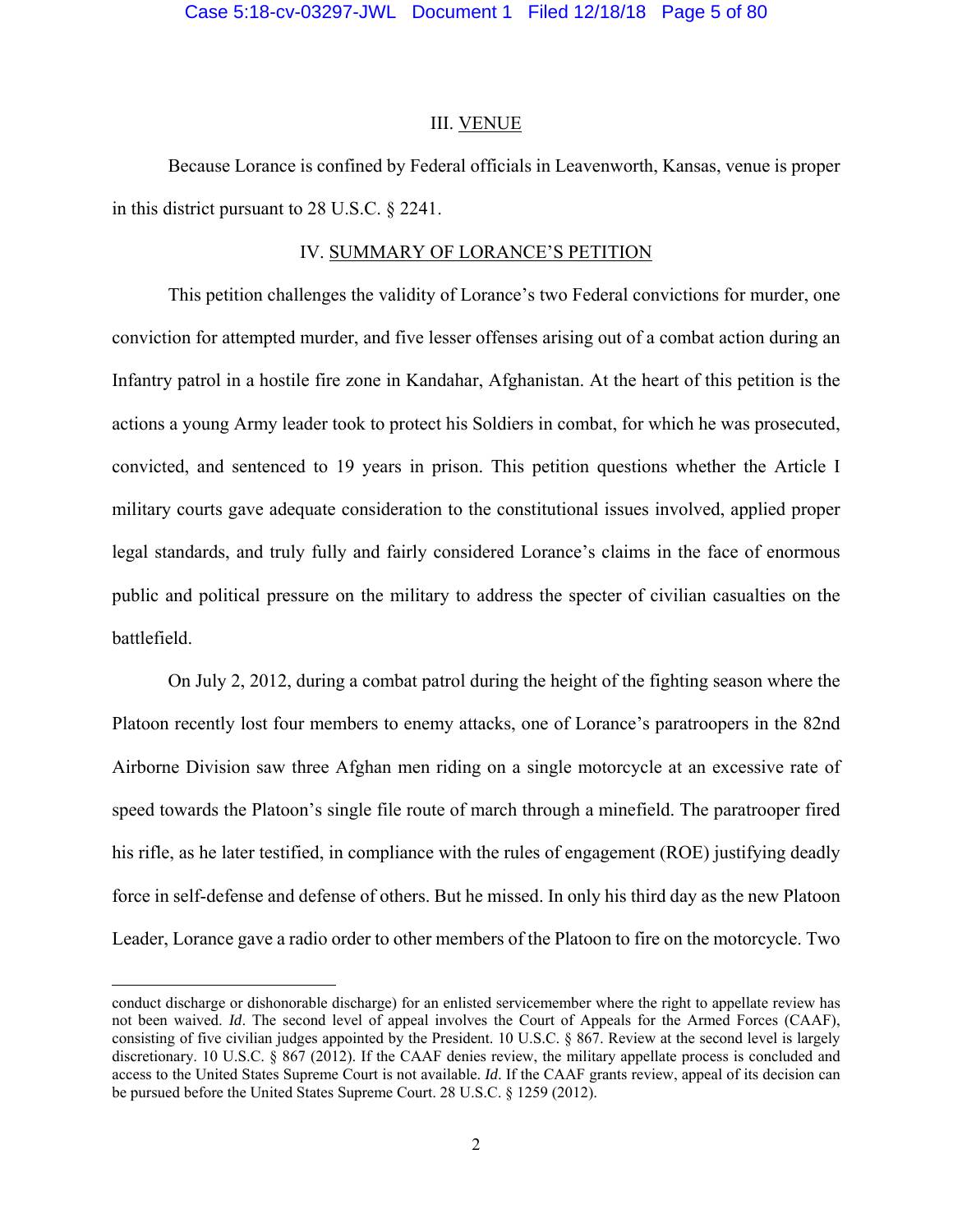# Case 5:18-cv-03297-JWL Document 1 Filed 12/18/18 Page 6 of 80

riders were killed. One escaped unharmed. Lorance's convictions and sentence can be largely traced to this engagement.

 Direct appellate review is complete. Lorance now brings five constitutional grounds for relief in his first petition for a writ of habeas corpus: A) Fifth Amendment Due Process; B) Prosecutorial Misconduct; C) Sixth Amendment Ineffective Assistance of Defense Counsel; D) Failure of the Trial Judge to Issue Instructions on Affirmative Defenses; and E) Legally and Factually Insufficient Evidence.

**A. Fifth Amendment Due Process**. Lorance was deprived of his Fifth Amendment due process rights because the prosecution failed to disclose material exculpatory and mitigating evidence, including fingerprint and DNA evidence that Afghan men were not civilian casualties as the prosecution told the jury, but in fact terrorist bombmakers who intended to kill American Soldiers. The prosecution also failed to disclose a Significant Activity Report completed one month after the shooting that concluded Lorance's Platoon was being scouted for an impending attack or ambush and that at least one insurgent was killed - while the prosecution told the jury only civilian casualties occurred. The Army's undisclosed report gives credence to Lorance's splitsecond judgment that the Platoon was in danger. The prosecution likewise failed to produce the final investigative report issued by the U.S. Army Criminal Investigation Command (CID) agents who investigated the case.

The military courts failed to conduct a full and fair review of Lorance's convictions. The Army Court failed to even address in its opinion that Lorance was acquitted of a Charge that was the foundation of the prosecution's main theory of murder. Though the prosecution sought to convince the jury that Lorance had changed the ROE and ordered his Soldiers to fire on all motorcycles regardless of whether they posed a threat or not, the jury acquitted Lorance of this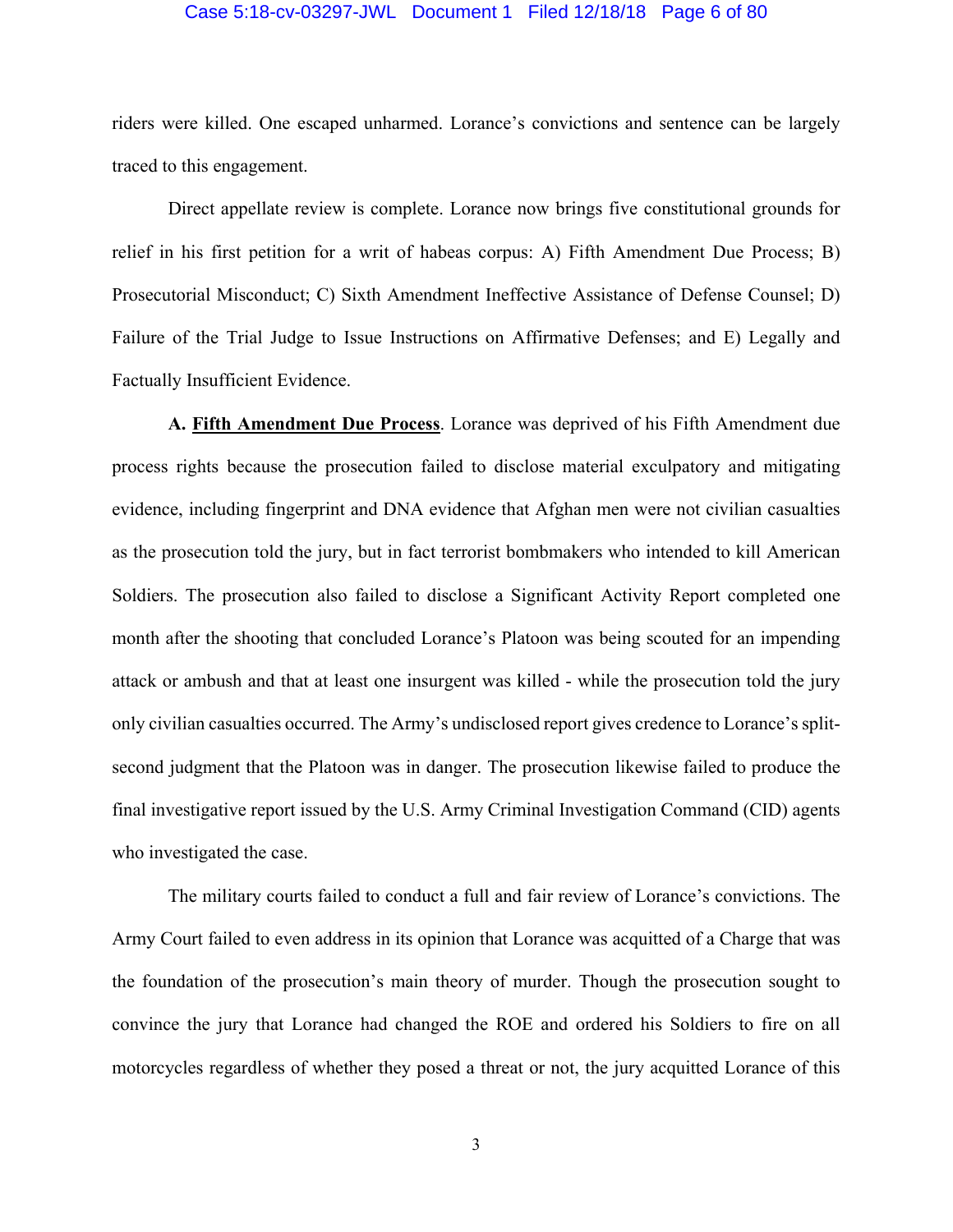# Case 5:18-cv-03297-JWL Document 1 Filed 12/18/18 Page 7 of 80

Charge. Omitting the acquittal, the Army Court instead chose to include facts suggesting that Lorance changed the ROE even though the jury found him not guilty, and based its affirmance in some measure on that faulty and constitutionally incorrect premise.

Further, in rejecting Lorance's claim that the fingerprint and DNA evidence should have been disclosed, the Army Court ignored at least the following five points:

(1) that the Afghan men were not civilian casualties as the prosecution told the jury, but were actually combatant bombmakers who intended to harm or kill American Soldiers by secretly planting explosives in the ground and who could be lawfully targeted by American forces;

(2) that the fingerprint and DNA evidence was necessary to present a legal defense: that Lorance was duty-bound pursuant to orders, self-defense, defense of others, duress, mistake, or justification to order his Soldiers to fire their weapons to protect themselves;

(3) that if the fingerprint and DNA evidence revealed the Afghan men to be known bombmakers, this would have been mitigating and extenuating evidence that would have impacted the jury's findings and any sentence imposed;

(4) that the fingerprint and DNA evidence was reliable and trustworthy, as recognized and acknowledged by General Petraeus, the Center for Army Lessons Learned, THE COMMANDER'S GUIDE TO BIOMETRICS IN AFGHANISTAN – OBSERVATIONS, INSIGHTS, AND LESSONS (No. 11-25, 2011), and the billions of dollars the US Congress invested in the capability; and

(5) that the evidence was readily available on databases used daily by American forces in Afghanistan.

**B. Prosecutorial Misconduct**. The prosecution's misconduct, taken as a whole from pretrial to post-trial, not only led to unlawful convictions and the sentence, but also deprivations of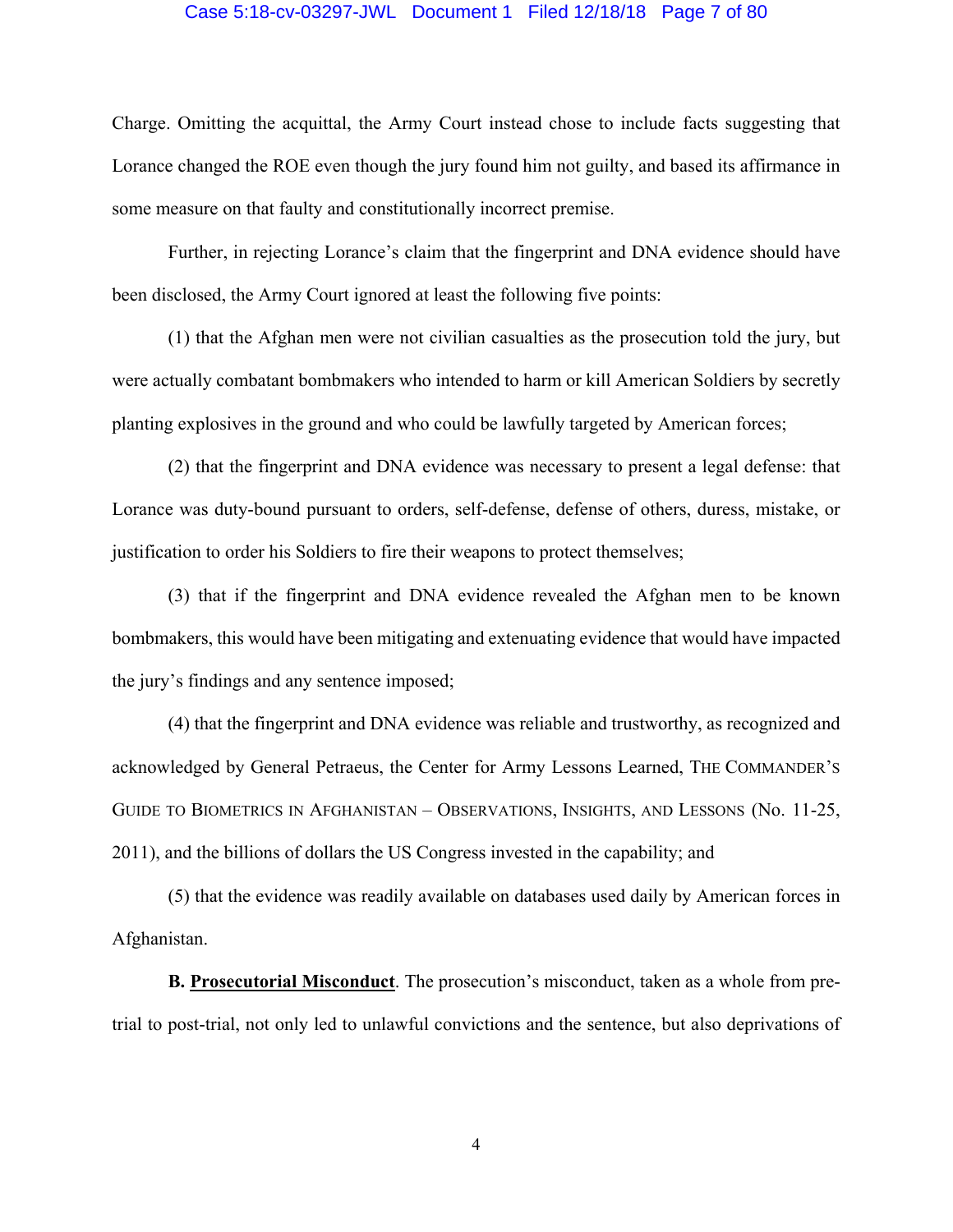# Case 5:18-cv-03297-JWL Document 1 Filed 12/18/18 Page 8 of 80

meaningful appellate review and statutorily-required review by the Secretary of the Army. Some examples include:

(1) lining out names known Afghan bombmakers on the charging documents;

 (2) lining out the previous Platoon Leader's sworn statement that he would never let a motorcycle near his Platoon for fear of the deadly threat posted to the Platoon;

 (3) failing to disclose an Army report that found at least one enemy insurgent killed during the July 2, 2012, engagement and that Lorance's Platoon was being scouted for an impending attack or ambush;

(4) failing to disclose the final investigatory report in the case;

 (5) withholding fingerprint and DNA evidence showing that relevant Afghans left their prints and DNA on bombs; and

 (6) senior legal officers, to include the sitting Chief Judge of the Army Court and The Judge Advocate General of the Army, misinforming the public and at least one Member of the United States House of Representatives that Lorance changed the ROE to fire on motorcycles on sight, when the jury acquitted Lorance of that Charge -- all while Lorance's case was still progressing through post-trial review. These and other problematic actions discussed more fully below suggest prosecutors abandoned their solemn obligation to seek justice and truth and instead focused on affixing guilt and winning a case, which rendered the process fundamentally unfair.

**C. Sixth Amendment Ineffective Assistance of Counsel**. The military courts found defense counsel's performance reasonable even though Lorance's retained civilian attorney: did not interview any American or Afghan witness, to include the Afghan attempted murder victim and an two Afghan material eyewitnesses; arrived the night before this fully contested double murder and attempted murder jury trial where Lorance faced a potential life sentence from another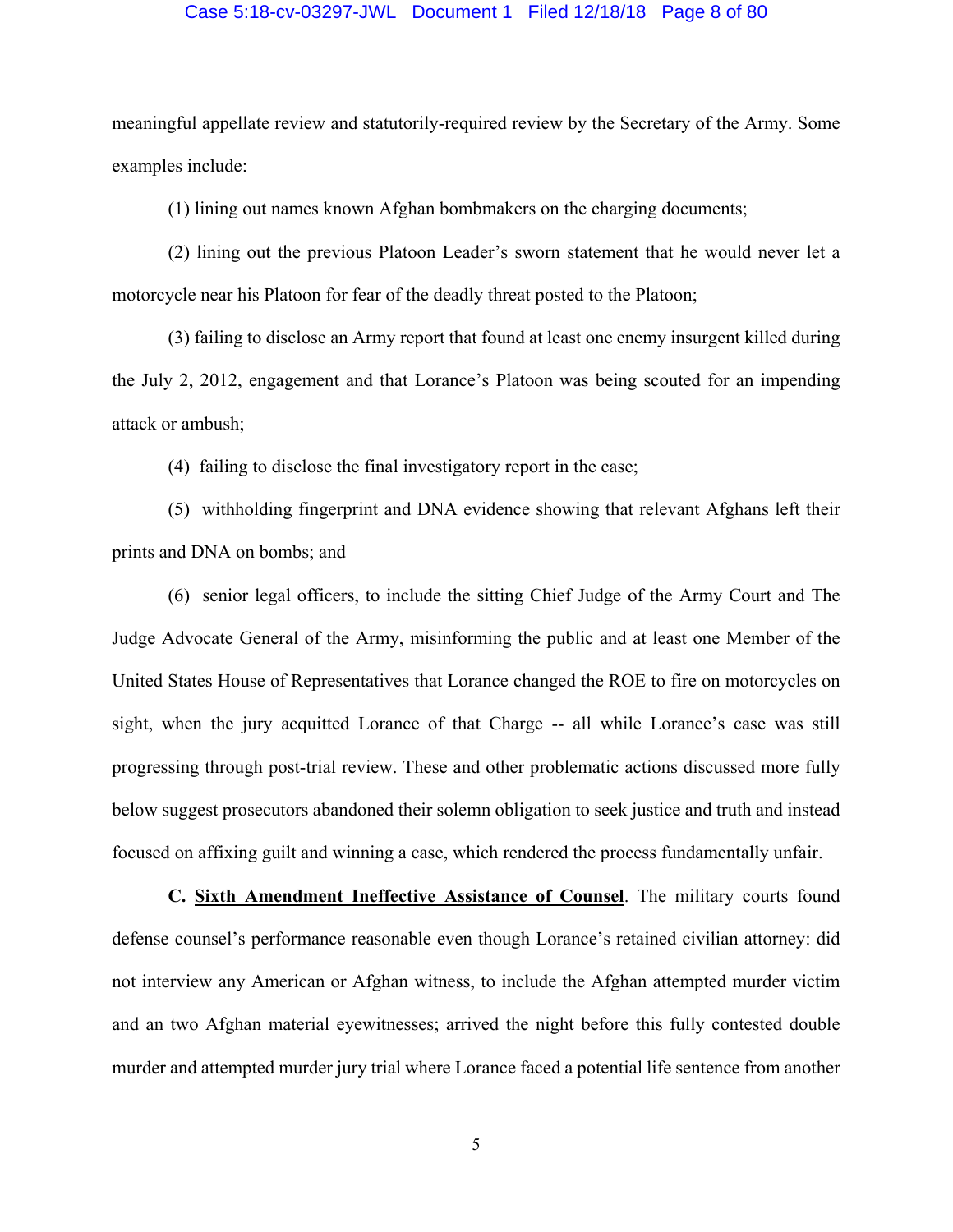# Case 5:18-cv-03297-JWL Document 1 Filed 12/18/18 Page 9 of 80

trial in a different state; did not reveal to the jury that witnesses were given immunity and ordered to cooperate in the case against Lorance; did not interview the previous Platoon Leader who wrote that he would never allow a motorcycle to get near his Platoon; and failed to secure from the prosecution fingerprint and DNA evidence that the purported victims were not civilian casualties as the prosecution claimed, but terrorist bombmakers. The appellate decision in *Lorance* does not address, head on, counsel's insufficient pretrial investigation which actually and materially prejudiced Lorance's substantial trial rights.

**D. Failure to Instruct on Affirmative Defenses**. The Army Court declined to discuss Lorance's claim that Due Process went unobserved again when the trial judge failed to instruct the jury on affirmative defenses that were raised and supported by the evidence presented at trial, such as justification, obedience to orders, mistake of fact, or duress.

**E. Legal and Factual Insufficiency**. The Army Court did not address the seemingly pivotal question Lorance presented, a point that reasonably stood to require a new trial or a complete reversal: whether an order to fire based on ROE-compliance at targets that were insurgent bombmakers can be murder or attempted murder in a combat zone. Neither did the Army Court consider that even if the Afghan victims were truly innocent civilians, that they were casualties of war under applicable international law categorized as "collateral damage," decisions which occur regularly when drone strikes kill innocent civilians. Nor did the Army Court evaluate the sufficiency of the remaining evidence after recognizing that Lorance was acquitted of changing the ROE, an analysis the Army Court never embraced.

 Lorance urged the military courts asserts that the evidence was insufficient to sustain his convictions, but the military courts declined fully and fairly address his claims. These points demonstrate that Lorance's New Trial Petition and separate appeal were neither fully nor fairly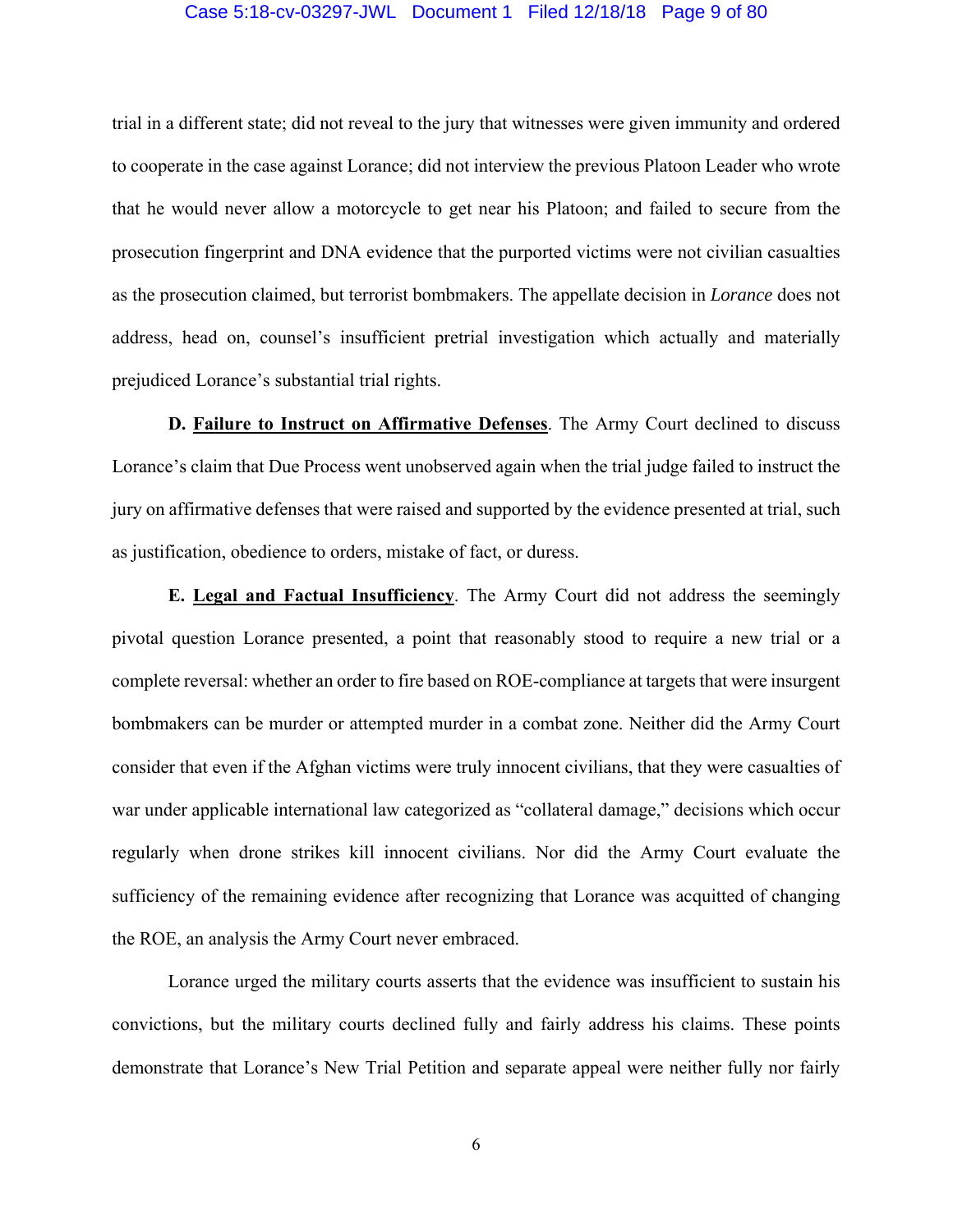# Case 5:18-cv-03297-JWL Document 1 Filed 12/18/18 Page 10 of 80

considered and that his Fifth and Sixth Amendment trial protections were inadequately safeguarded by the Article I military courts.

# V. ARTICLE III REVIEW OF ARTICLE I COURTS-MARTIAL

This Court is authorized to reach and determine the merits of Lorance's constitutional claims and award the writ. Federal statutes, 28 U.S.C. § 2241 and 28 U.S.C. § 2243, empower this Court to entertain a military prisoner's habeas claims and to grant relief as law and justice require. In *Burns v. Wilson*, 346 U.S. 137 (1953), the Supreme Court made clear that civilian habeas review of military decisions is altogether proper when constitutional deprivations resulted in unfair proceedings or unreliable results, and consequently unjust confinement. In *Burns*, the Supreme Court observed:

> The constitutional guarantee of due process is meaningful enough, and sufficiently adaptable, to protect soldiers – as well as civilians – from the crude injustices of a trial so conducted that it becomes bent on fixing guilt by dispending with rudimentary fairness rather than finding truth through adherence to those basic guarantees which have long been recognized and honored by the military courts as well as the civilian courts.

*Burns*, 346 U.S. at 142.

 Although determinations made in military proceedings are final and binding on all courts, 10 U.S.C. § 876 (2012), the district courts' jurisdiction over a petition for habeas from a military prisoner is not displaced. *Schlesinger v. Councilman*, 420 U.S. 738, 745 (1975) (taking note of the binding nature of court-martial decisions on civil courts, but also recognizing the civil courts' jurisdiction to review habeas petitions stemming from court-martial convictions); *Gusik v. Schilder,* 340 U.S. 128, 132 (1950) (describing the "terminal point" of court-martial proceedings where civil habeas corpus review may begin).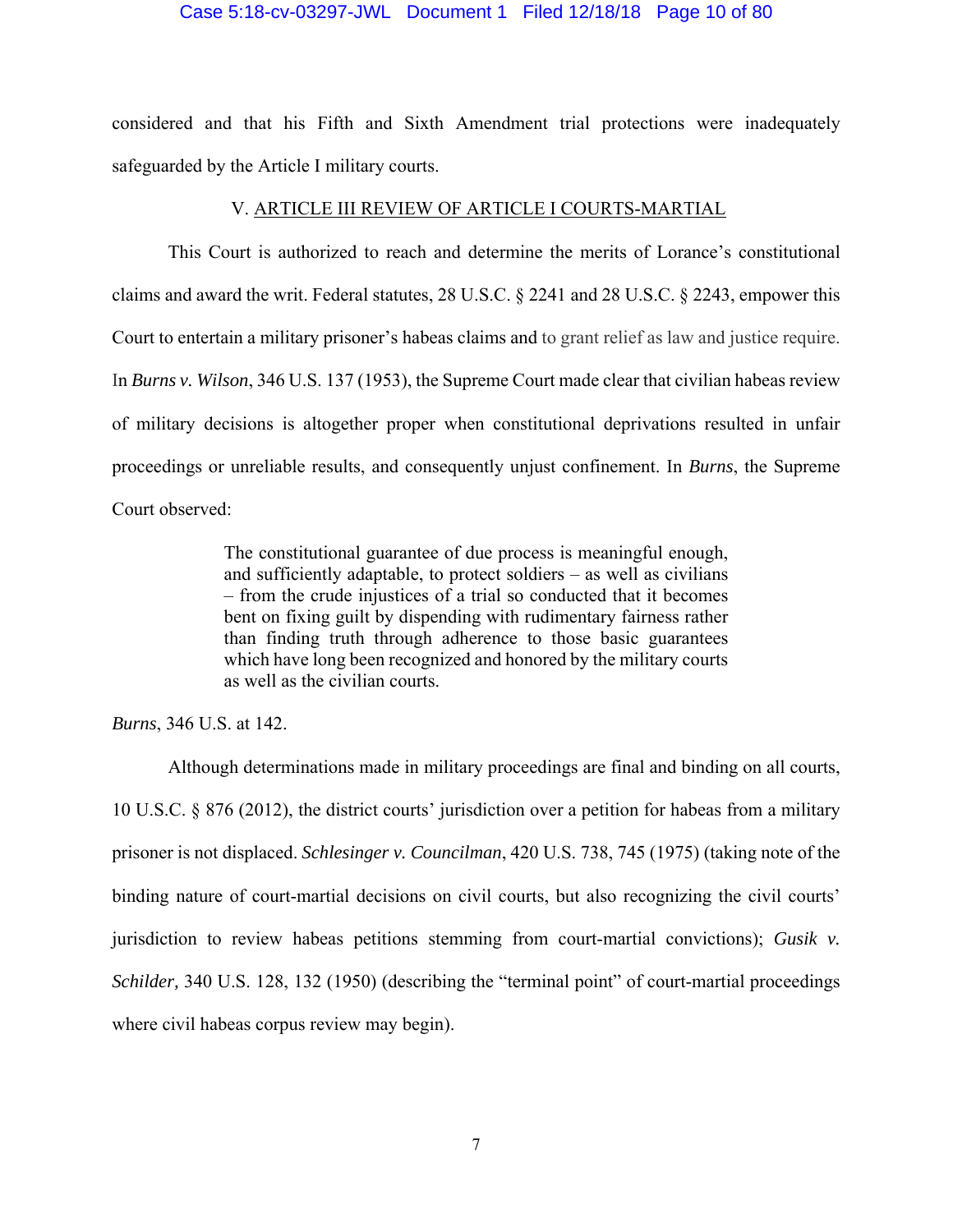# Case 5:18-cv-03297-JWL Document 1 Filed 12/18/18 Page 11 of 80

Where constitutional protections were not observed at the trial court level or during direct appeal, the Federal habeas court is empowered to address those claims. *Monk v. Zelez*, 901 F.2d 885, 893 (10th Cir. 1990) ("The writ of habeas corpus shall issue immediately."); *Burns*, 346 U.S. at 139 (explaining that Federal civil courts have jurisdiction over habeas petitions alleging the proceedings "denied them basic rights guaranteed by the Constitution"); *Dodson v. Zelez*, 917 F.2d 1250, 1252 (10th Cir. 1990) (federal jurisdiction to review court-martial proceedings requires "[t]he asserted error . . . be of substantial constitutional dimension."); *Dixon v. United States*, 237 F.2d 509, 510 (10th Cir. 1956) ("in military habeas corpus the civil courts have jurisdiction to determine whether the accused was denied any basic right guaranteed to him by the Constitution").

 The Tenth Circuit uses a four-part test to determine whether a Federal habeas court should reach the merits of a constitutional challenge to a court-martial conviction or sentence: (1) whether the asserted error is of substantial constitutional dimension; (2) whether the issue is one of law rather than one of disputed fact previously determined by a military tribunal; (3) whether military considerations warrant different treatment of the constitutional claim(s); and (4) whether the military courts gave adequate consideration to the issues involved and applied proper legal standards. *Mendrano v. Smith,* 797 F. 2d 1538, 1542 n.6 (10th Cir. 1986) ("our cases establish that we have the power to review constitutional issues in military cases where appropriate."); *Monk*, 901 F.2d at 888 (constitutional claim is subject to our further review because it is both "substantial and largely free of factual questions."). In *Monk*, the Tenth Circuit favorably cited *Calley v. Callaway*, 519 F.2d 184, 199-203 (5th Cir. 1975), *cert. denied*, 425 U.S. 911 (1976). *Id*. "Consideration by the military of such [an issue] will not preclude judicial review for the military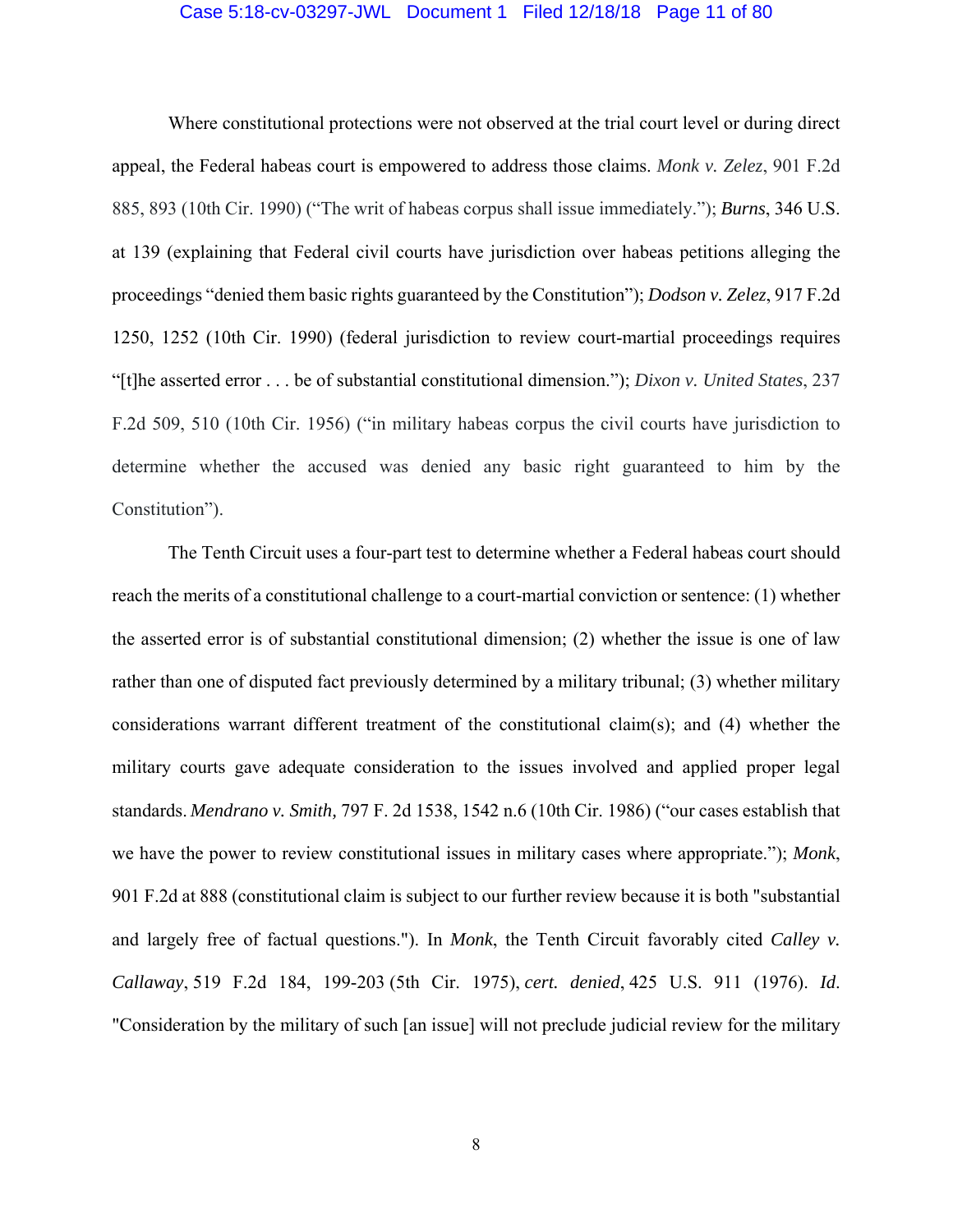## Case 5:18-cv-03297-JWL Document 1 Filed 12/18/18 Page 12 of 80

must accord to its personnel the protections of basic constitutional rights essential to a fair trial and the guarantee of due process of law." *Calley*, 519 F.2d at 203.

 This Court has discretion to determine if Lorance's claims were fully and fairly considered by the military, reach the merits, and award the writ. In *Dodson,* 917 F.2d at 1252, the Court noted that a district judge has a "large amount of discretion" when determining whether a military habeas petitioner's claims were fully and fairly considered on direct appeal: "[w]e recognize that these factors still place a large amount of discretion in the hands of the federal courts." Turning to the definition of full and fair consideration, the Tenth Circuit in *Watson* explained that "full and fair" consideration has not been defined precisely, but leaves the Article III trial judge with the discretion to reach the merits and determine if constitutional protections were correctly considered and applied:

> Although there has been inconsistency among the circuits on the proper amount of deference due the military courts and the interpretation and weight to be given the "full and fair consideration" standard of *Burns*, this circuit has consistently granted broad deference to the military in civilian collateral review of court-martial convictions. Although we have applied the "full and fair consideration" standard, we have never attempted to define it precisely. Rather, we have often recited the standard and then considered or refused to consider the merits of a given claim, with minimal discussion of what the military courts actually did.

*Watson v. McCotter*, 782 F.2d 143, 144 (10th Cir.), *cert. denied*, 476 U S. 1184 (1986) (internal citations omitted).

 Consequently, the applicable federal habeas statutes, 28 U.S.C. § 2241 and 28 U.S.C. § 2243, and the Supreme Court and Tenth Circuit precedents in *Burns*, *Watson, Mendrano*, *Monk*, and *Dodson*, *supra*, authorize Article III courts to reach the merits of constitutional habeas challenges arising from Article I courts-martial and issue the writ -- even when the issue was briefed and decided by the military before arriving in Federal court.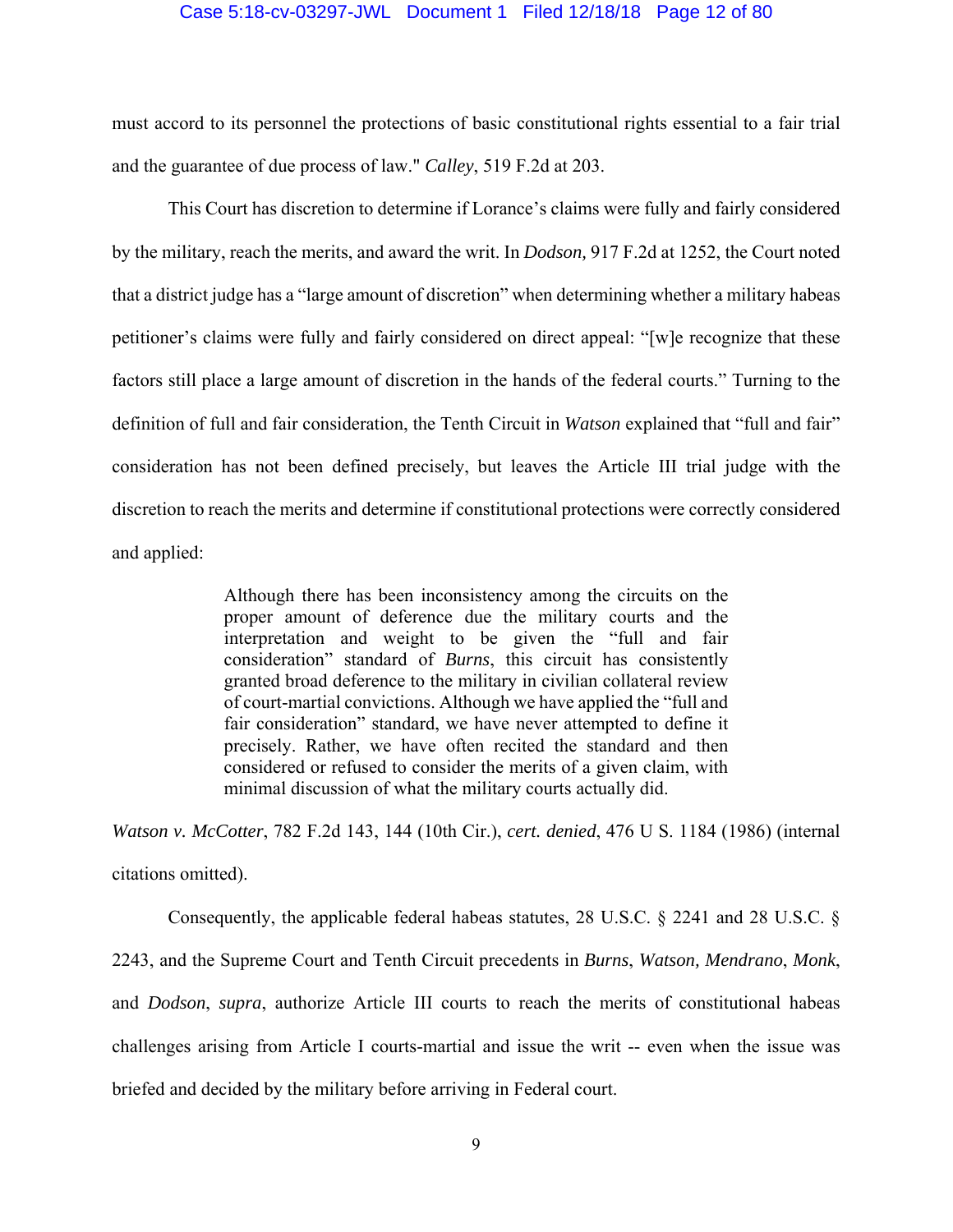# Case 5:18-cv-03297-JWL Document 1 Filed 12/18/18 Page 13 of 80

 Put another way, none of the applicable legal authorities requires the Federal civilian judiciary to follow an Article I court's constitutional determinations lock-step. To the contrary, *Burns*, (on which the Tenth Circuit's decision in *Watson* is based), specifically states that review is narrow, not foreclosed, and Article III review is appropriate where "military review was legally inadequate to resolve the claims which they have urged upon the civil courts." *Burns*, 346 U.S. at 146.

 The instant case falls within the permissible scope of review. This is especially so where, like here, the military's "full and fair consideration" is fatally flawed. Military review cannot be "full" where pivotal evidence was not evaluated and material evidence was misstated. Nor can review be "fair" where Supreme Court precedents interpreting the Fifth and Sixth Amendments in a Federal criminal trial were misapplied. As the Tenth Circuit observed in *Lips v. Commandant*, 997 F.2d 808, 811 (10th Cir. 1993), "[o]nly when the military has not given a petitioner's claims full and fair consideration does the scope of review by the federal civil court expand."

 Examples where the court correctly determined that the military had not given a petitioner's claims full and fair consideration, and thus reviewed the merits of a military habeas petitioner's claims in the Tenth Circuit include: *Mendrano*, 797 F.2d at 1541-42 ("full review of petitioner's claim is especially appropriate here" in context of Due Process and Sixth Amendment right to jury trial); *Wallis v. O'Kier*, 491 F.2d 1323, 1325 (10th Cir.), *cert. denied*, 419 U.S. 901, (1974) ("Wallis asserted in his habeas corpus petition that he was being deprived of his liberty in violation of a right guaranteed to him by the United States Constitution. Where such a constitutional right is asserted and where it is claimed that the petitioner for the Great Writ is in custody by reason of such deprivation, the constitutional courts of the United States have the power and are under the duty to make inquiry."); *Kennedy v. Commandant, U.S. Disciplinary*, 377 F.2d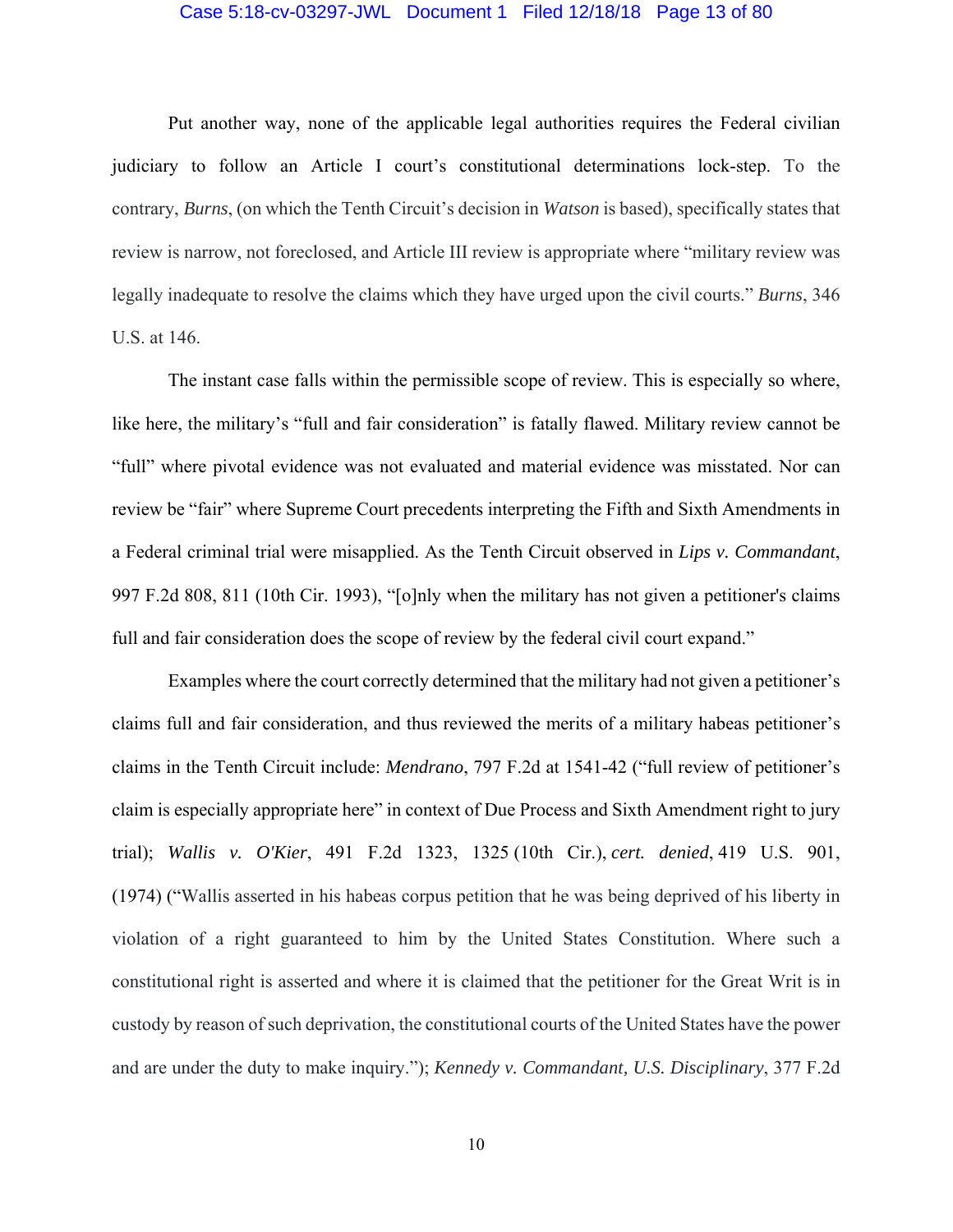# Case 5:18-cv-03297-JWL Document 1 Filed 12/18/18 Page 14 of 80

339, 342 (10th Cir. 1967) ("We believe it is the duty of this Court to determine if the military procedure for providing assistance to those brought before a special court-martial is violative of the fundamental rights secured to all by the United States Constitution."); and *Monk*, 901 F.2d at 888 (reviewing reasonable doubt instruction and granting petitioner's request for a writ).

 That this Court may determine the merits of Lorance's claims is further shown by looking to the purpose of the military justice system and the basis for Article III deference to Article I courts-martial. To be sure, Article III courts ought to defer to the military courts insofar as "[t]he purpose of military law is to promote justice, to assist in maintaining good order and discipline in the armed forces, to promote efficiency and effectiveness in the military establishment, and, thereby, strengthen the national security of the United States." Part I-1, Manual for Courts-Martial, United States (2016 Ed.); *see also Burns*, 346 U.S. at 141 (noting that "the rights of men in the armed forces must perforce be conditioned to meet certain overriding demands of discipline and duty," and that federal courts have "had no role in [military law] development"). The military courts are surely better equipped than the civilian courts in their analysis of the Manual for Courts-Martial or matters impacting good order and discipline.

 But this is not the case where the habeas issues involve fundamental constitutional guarantees applicable to all citizens involving capital murder and potential life in prison. Whether a prosecutor and his investigators complied with the Fifth Amendment's Due Process obligations, or a defense counsel fulfilled his duties under the Sixth Amendment's standard for effective assistance of counsel at trial, or whether a military appellate court conducted a meaningful review to ensure constitutional safeguards were observed, has nothing to do with the unique nature of the military as a distinct society -- the basis for civilian judicial deference. The Fifth and Sixth Amendments apply equally in both the military and civilian settings, unaffected by the military's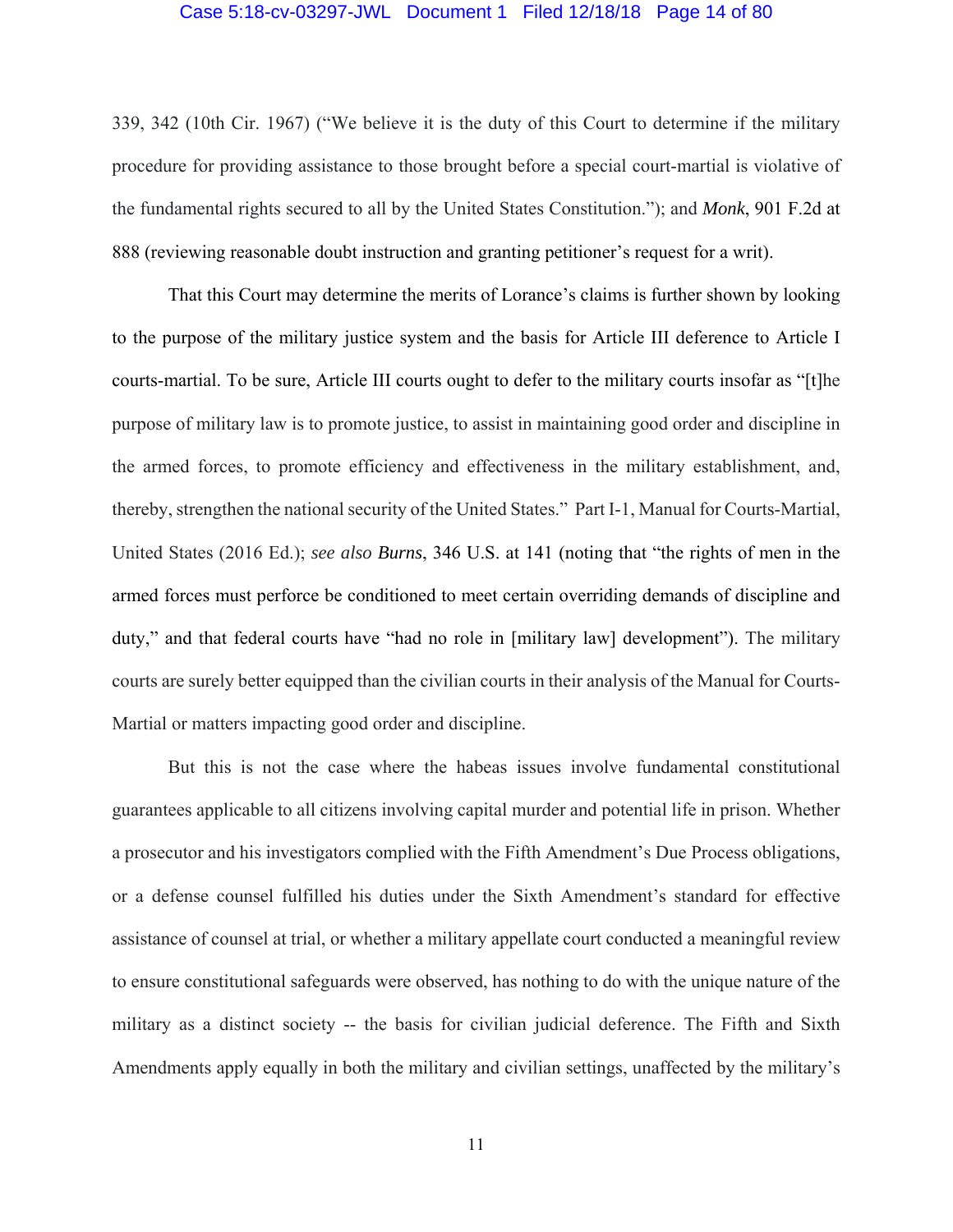# Case 5:18-cv-03297-JWL Document 1 Filed 12/18/18 Page 15 of 80

unique position in American society. Indeed, it is incumbent upon the district court to examine whether the constitutional rulings of a military court conform to prevailing Supreme Court standards. *Kauffman v. Secretary of the Air Force*, 415 F.2d 991, 997 (9th Cir. 1969).

 Accordingly, there is no reason to defer to the military courts where, as here, the habeas claims involve application of the Constitution during trial and appeal. Congress and the Supreme Court have defined Article III review of military convictions to be appropriate in situations where military courts denied a servicemember "basic rights guaranteed by the Constitution." *Burns*, 346 U.S. at 139. Here, each of Lorance's five habeas grounds involve constitutional rulings of military courts which do not conform to prevailing Supreme Court standards and were thus neither fully nor fairly reviewed. In this case, the Court may evaluate the merits and award the writ.

# VI. PROCEDURAL HISTORY

 On August 1, 2013, a jury of 82nd Airborne Division commissioned officers sitting as a general court-martial on Fort Bragg, North Carolina convicted Lorance, contrary to his pleas, of one specification of attempted murder, two specifications of unpremeditated murder of "male[s] of apparent Afghan descent," and five specifications of conduct prejudicial to good order and discipline or of a nature to bring discredit upon the armed forces in violation of Articles 80, 118, and 134 UCMJ; 10 U.S.C. §§ 880, 918, and 934 (2012). *United States v. Lorance*, Army 20130679.

 Approximately thirteen months prior, during a combat patrol in the Afghanistan combat zone, one of Lorance's paratroopers saw three military-aged males riding on a single motorcycle at an excessive rate of speed toward the Platoon's single-file route of march behind a minesweeper through a mine field. Aware of enemy tactics of using vehicles as suicide-borne improvised explosive devices (IED) or a shooting platform, a Soldier in Lorance's Platoon believed the motorcyclists posed a threat and fired his rifle at them, but missed. Lorance, as Platoon Leader,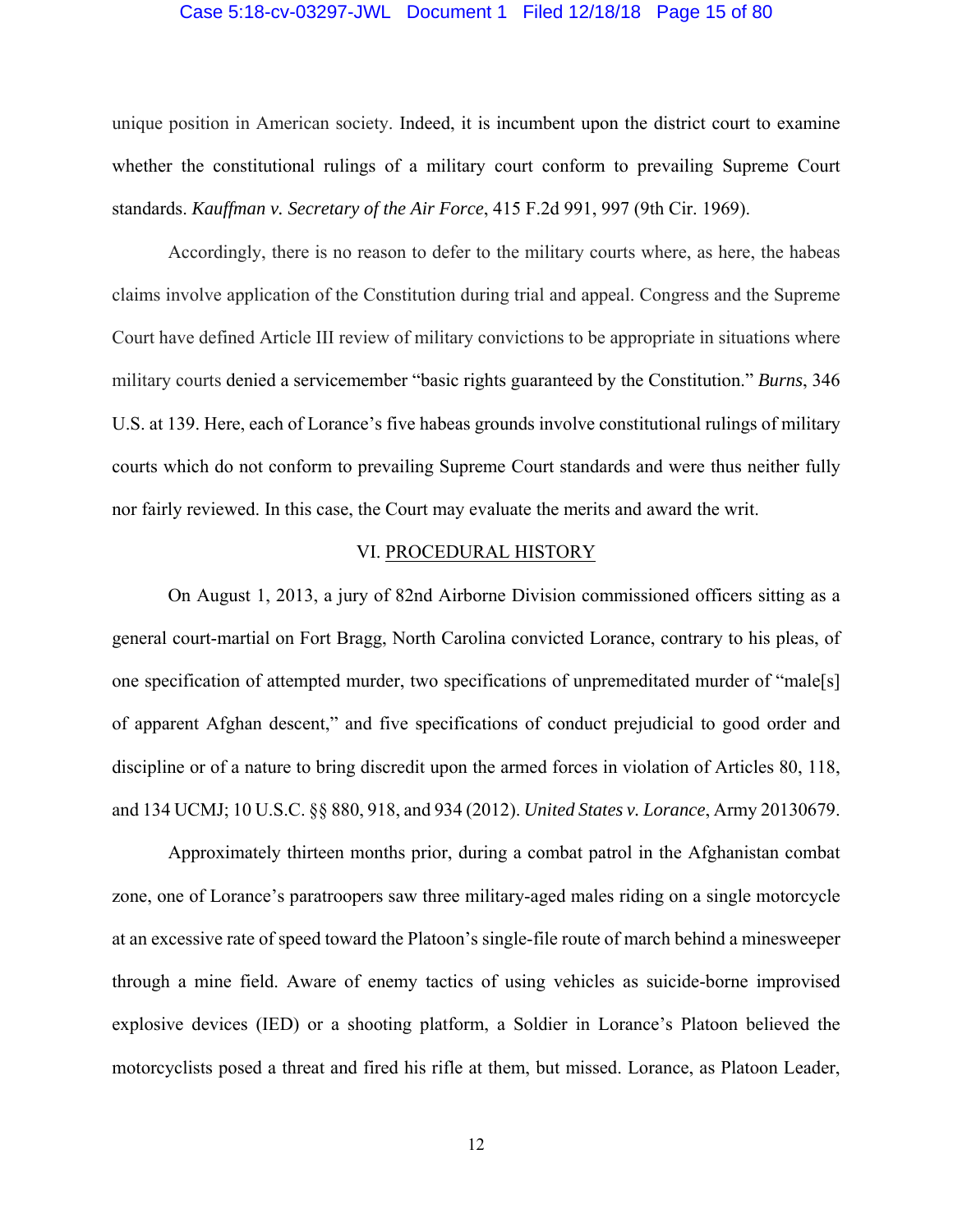# Case 5:18-cv-03297-JWL Document 1 Filed 12/18/18 Page 16 of 80

radioed other paratroopers in the Platoon to fire on the motorcycle. Within seconds, the Platoon shot and killed two riders. The third rider escaped unharmed and un-detained.

 Despite the Charges of which Lorance was convicted, the jury acquitted him on one specification. Lorance had been accused of telling his Platoon members before the combat patrol that left the Afghans dead that the ROE had changed. Specifically, Lorance was accused of telling his Platoon that they could use deadly force against motorcyclists on sight, in violation of Article 107, UCMJ; 10 U.S.C. § 907 (2012). Despite the prosecution's contentions, the jury found Lorance not guilty of this offense.

 The jury sentenced Lorance to confinement for 20 years, forfeiture of all pay and allowances, and a dismissal from the Army, which is the equivalent of a Dishonorable Discharge for commissioned officers. Army authorities subsequently approved 19 years confinement, which Lorance continues to serve.

 On June 27, 2017, the Army Court of Criminal Appeals (Army Court) denied Lorance's Petition for a New Trial brought pursuant to Article 73, UCMJ; 10 U.S.C. § 873 (2012) and RCM 1210. On the same day, the Army Court denied Lorance's request for a hearing. The Army Court then denied Lorance's overall appeal, which contained six assignments of error brought separately from the New Trial Petition pursuant to Article 66, UCMJ; 10 USC § 866 (2012). *United States v. First Lieutenant Clint A. Lorance*, ARMY 20130679, 2017 WL 2819756 (A. Ct. Crim. App. June 27, 2017).

 On August 28, 2017, Lorance filed a Petition for a Grant of Review with the CAAF pursuant to Article 67, UCMJ; 10 U.S.C. § 867 (2012). On October 10, 2017, dozens of senior retired military veterans of small unit combat actions like Lorance's moved the CAAF to offer their Amicus Curiae Brief. On December 12, 2017, the CAAF summarily denied Amicus Curiae's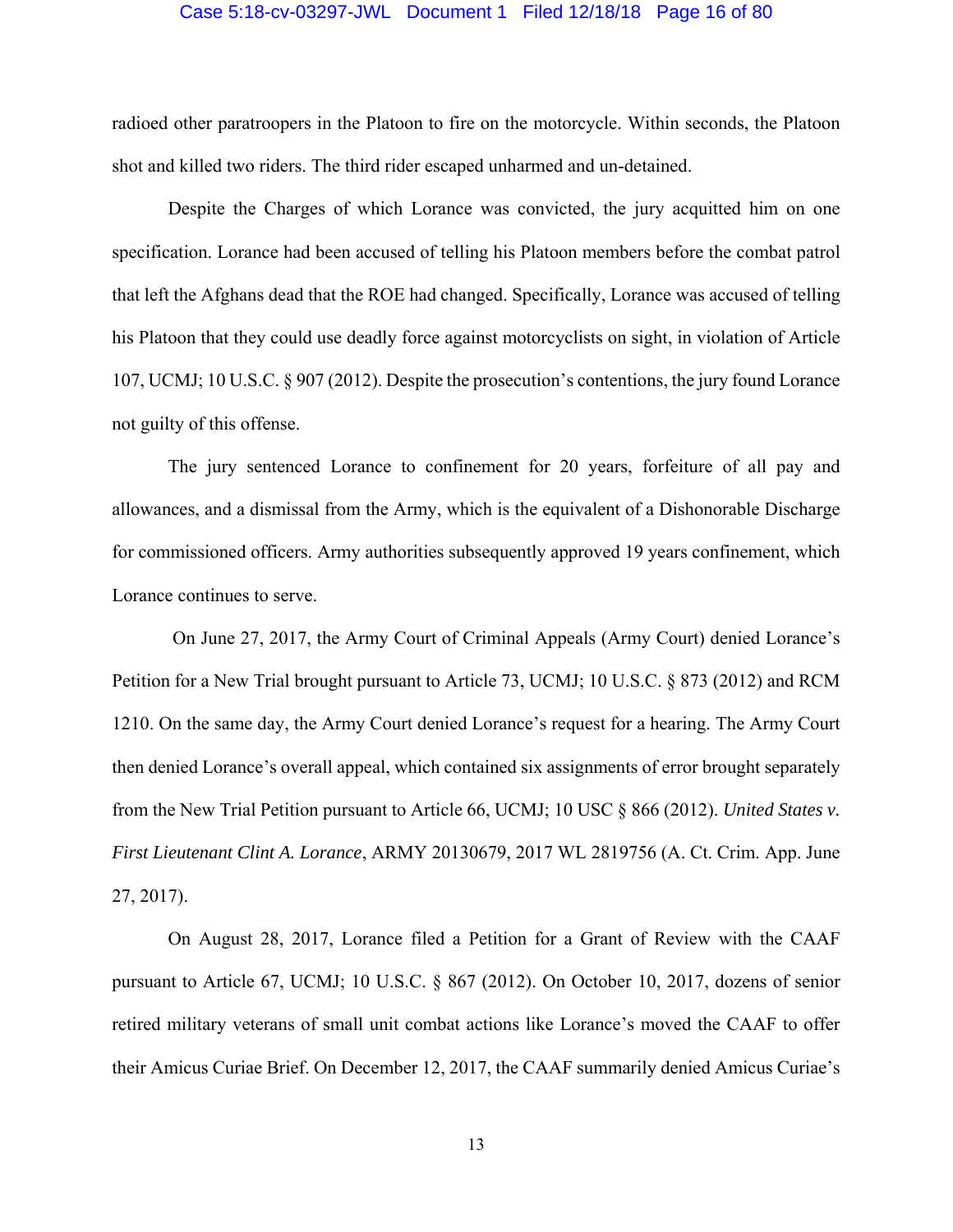# Case 5:18-cv-03297-JWL Document 1 Filed 12/18/18 Page 17 of 80

motion. On December 19, 2017, the CAAF summarily denied Lorance's Petition for a Grant of Review. *United States v. Lorance*, ARMY 20130679, 2017 WL 2819756 (A. Ct. Crim. App. June 27, 2017), *review denied*, 77 M.J. 136 (U.S. Ct. App. Armed Forces 2017).

 A Petition for a Writ of Certiorari to the United States Supreme Court was not available to Lorance because the CAAF declined to review his case. *See* 28 U.S.C. § 1259. With his direct appeals exhausted, Lorance now brings this first petition for habeas corpus challenging the validity of his convictions and sentence on constitutional grounds that were neither fully nor fairly reviewed by Article I legislative courts.

# VII. STATEMENT OF FACTS

# A. ZHARAY DISTRICT, KANDAHAR PROVINCE, AFGHANISTAN – JULY 2012

 First Platoon occupied an outpost called Strong Point Payenzai (Strong Point) overlooking the rural village of Sarenzai in the Zharay district of Kandahar province, Afghanistan. (R. at 242). Kandahar is known as the "ancestral home of the Taliban."2

 The village of Sarenzai sat to the west and the north of the Strong Point, which was in the shape of a triangle, or, as Lorance called it, a "Dorito." (R. at 305). The Strong Point had three look-out towers, one entry-control-point, and was surrounded by razor wire and heavy sand-filled barriers for protection. (R. at Allied Papers). Enemy contact there and in the village was frequent and the fighting treacherous. (R. at 509) ("Every time we went in the village of Sarenzai we had been attacked").

 To get to the village of Sarenzai from their Strong Point, paratroopers first headed west, then crossed a dirt road after climbing up and down rows of grape berms that were so high they often precluded the paratroopers from seeing over the individual berms. (R. at 730). The location

<sup>2</sup> Carlota Gall, *In the Taliban's Heartland, US and Afghan Forces Dig In*, New York Times, February 4, 2011 *available at* https://www.nytimes.com/2011/02/05/world/asia/05afghanistan.html.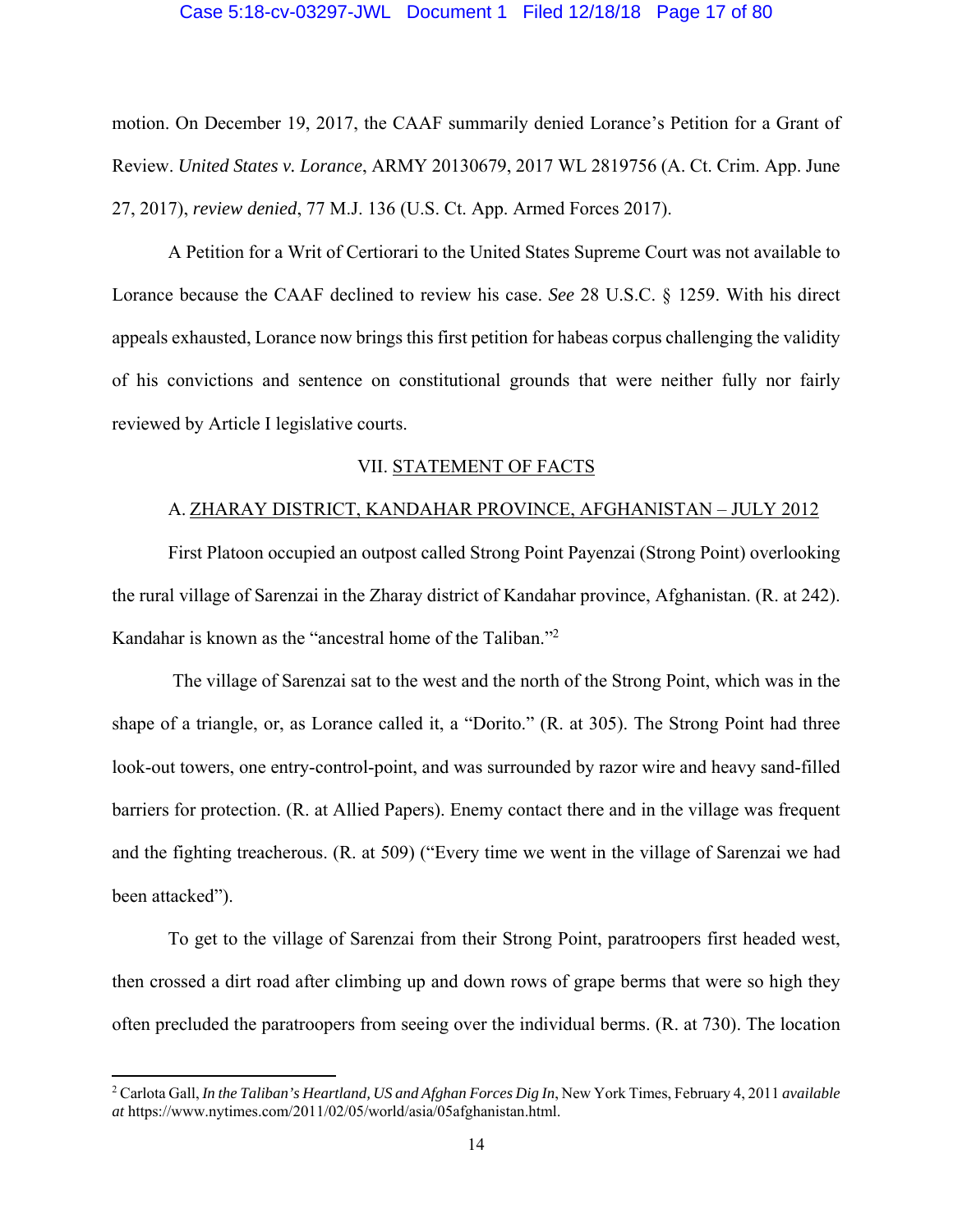# Case 5:18-cv-03297-JWL Document 1 Filed 12/18/18 Page 18 of 80

is, quite literally, a minefield compelling patrols to walk in tight, single-file formation behind a Soldier out front carrying a hand-held minesweeper. (R. at 660). This severely limited the ability for a paratrooper to maneuver on foot in the event of being attacked or fired upon for fear of stepping on a mine or detonating an IED buried in the dirt. After heading west from the Strong Point in single file, a sharp right turn north brought patrols to the eastern edge of the village, which was essentially a one-lane dirt road with mud structures on each side running east and west.

 In the months leading up to the gun fire giving rise to Lorance's trial, the enemy attacked nearly every patrol from the Platoon. (R. at 509). In fact, in the weeks before Lorance assumed command, the Platoon had sustained four debilitating casualties. Because the Platoon had been hit so hard by the enemy, they had just returned from several days of downtime and rehabilitation at another camp to the rear of the front lines. There, they received combat stress medical attention due to the high number of recent casualties. (R. 165, 289, 300).

 During combat patrols over the same field that Lorance would lead the Platoon, (from the Strong Point to the village and back), the former Platoon Leader, First Lieutenant Dominic Latino sustained peppering shrapnel wounds to his abdomen, limbs, eyes, and face when a hidden IED exploded and blew up in his face. (R. Allied Papers, CID Agent's Activity Summary, Vol. III). Latino was medically evacuated from the battlefield. Lorance replaced him as the new Platoon Leader.

 Private First Class Walley, another Platoon member, was severely maimed in a bomb blast, losing his right arm below the elbow, right leg below the knee, and incurred serious soft tissue damage to his left leg. *Id*. Private First Class Kerner was hit in the thighs and buttocks, while Specialist (SPC) Hanes was shot in the throat. *Id*. The gunshot to SPC Hanes fractured vertebrae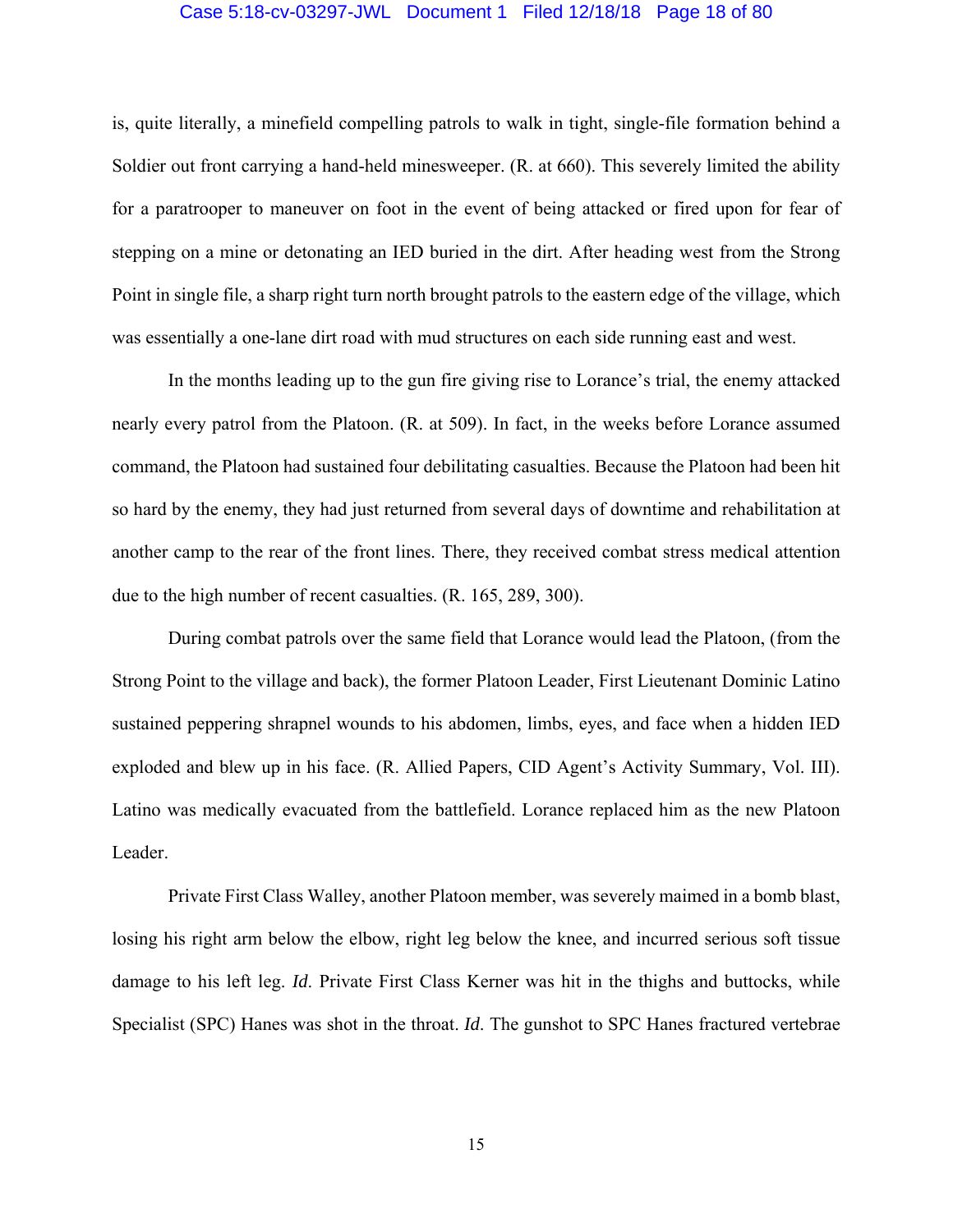# Case 5:18-cv-03297-JWL Document 1 Filed 12/18/18 Page 19 of 80

in his spine, broke his rib, and collapsed his lung. He was paralyzed from the waist down and died in 2015 from his wounds. *Id*.

 Mindful of these casualties, Lorance pledged that he wanted nobody else to be killed or wounded while he was Platoon Leader. (R. 300; 503). That was his solemn duty. But fulfilling that pledge would be difficult in the violent Taliban area where death and maiming were suddenly delivered by a shadowy enemy who wore the same clothing as civilians.

 The rules of engagement, or ROE, are the legal steps Soldiers must follow in order to use deadly force in Afghanistan. The ROE allows for shooting those forces declared as hostile (which were very few at that time) and when acting in self-defense (where the target's status is irrelevant). By law, every killing in combat is presumed lawful because it is justified. RCM 916(c), Discussion (stating plainly that "killing an enemy combatant in battle is justified"). One example would be where senior commanders know that certain individuals are enemy combatants because they left their fingerprints or DNA on IED components. Commanders could then affirmatively and deliberately target that individual for a drone strike or a kill mission.

 Another example, more common to junior Soldiers on patrol, is where military-aged males display hostile intent or a hostile act, (*e.g*., raising a rifle toward an American, lifting a hand grenade toward an American, driving a vehicle at an excessive rate of speed toward an American unit), all may justify a Soldier's use of his inherent right of self-defense or defense of others to fire his rifle and use deadly force to protect himself and his unit.

 Accordingly, positively-identified terrorists or known bombmakers can be affirmatively targeted by command order, yet a Soldier does not have to seek and secure permission to use his inherent right of self-defense where circumstances reasonably show hostile intent or a hostile act. However, the ROE does not authorize using deadly force against civilians who are either true non-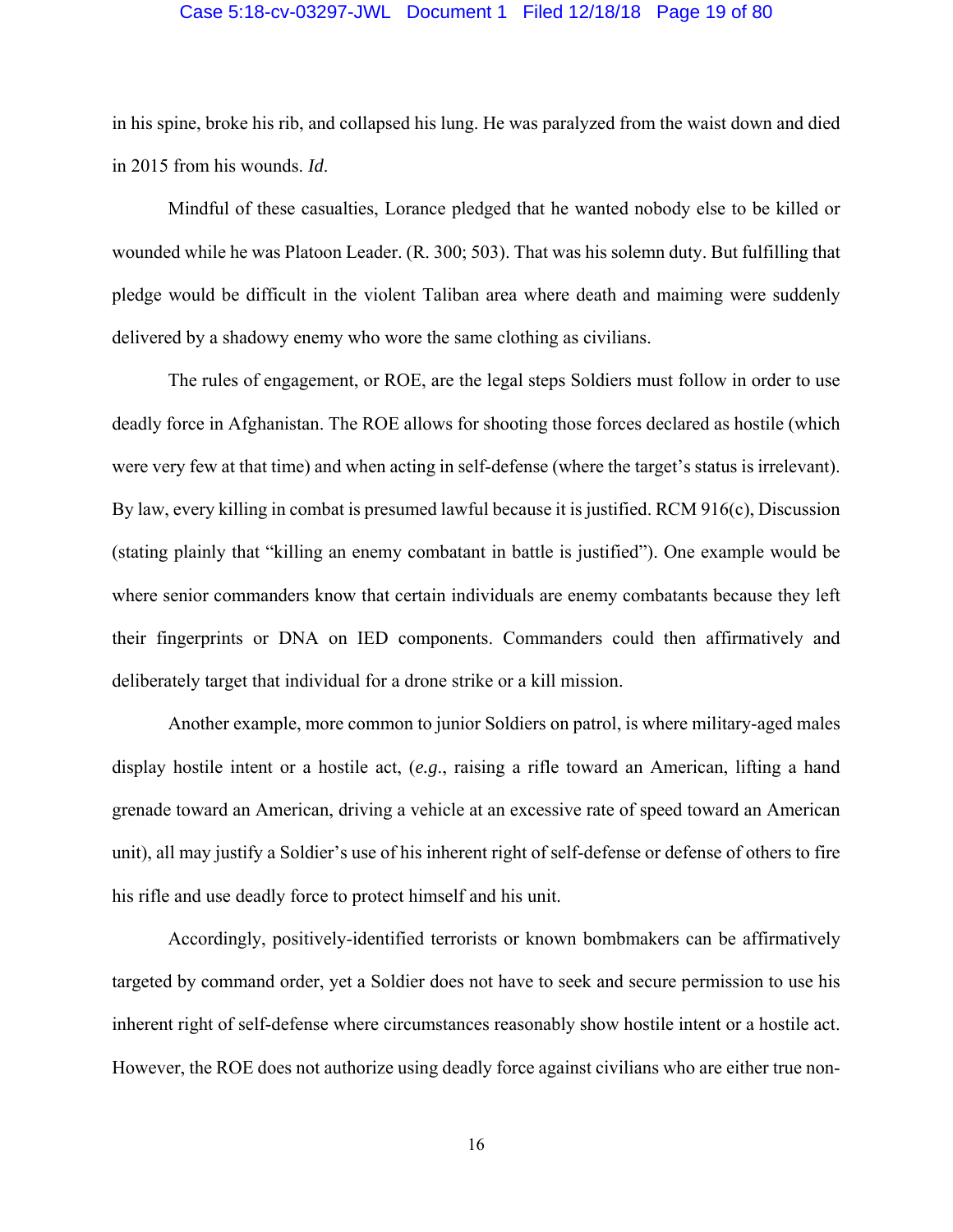# Case 5:18-cv-03297-JWL Document 1 Filed 12/18/18 Page 20 of 80

combatants or not presenting an imminent threat or hostile act. Enemy insurgents used the American ROE to their advantage, and often struck from the cover of planned anonymity, many disguised as local farmers, and then disappeared into the population. (R. at 225) ("the forces, obviously, that we were engaging in Afghanistan were called 'maybe a guerilla force' in terms that they could blend straight into the -- the indigenous population.").

 These stealth tactics made distinguishing terrorists, insurgents, the Taliban, and enemy bombmakers from civilians quite a challenge, especially in a compressed timeframe where the wrong decision, or a tardy decision, meant life, dismemberment, or death. It was made even harder when one's mission as Platoon Leader included protecting one's paratroopers while simultaneously accomplishing the objectives of showing coalition presence and denying the enemy sanctuary.

# B. LORANCE'S BACKGROUND, EDUCATION, AND ARMY SERVICE

 On July 1, 2012, Lorance was 28 years old. (R. at Officer Record Brief). A native Oklahoman, he comes from a patriotic family where military and public service is respected. From an early age, Lorance wanted to be a Soldier. He enlisted after high school, graduated from Basic Training, and served in the Military Police Corps in Iraq, South Korea, Georgia, North Carolina, Alaska, and Texas. *Id*. Based largely on his non-commissioned officer evaluation reports, which praised his dedication, selflessness, devotion, and aptitude, the Army selected him for the prestigious officer education and commissioning "Green to Gold" program, where deserving enlisted Soldiers with leadership and aptitude attend college full-time at the Army's expense, while still on active duty. While in college full-time, Green to Gold participants must also complete the Reserve Officers' Training Corps (ROTC) program of study. *Id*. By all accounts, Lorance was an excellent ROTC cadet while completing undergraduate work in Texas.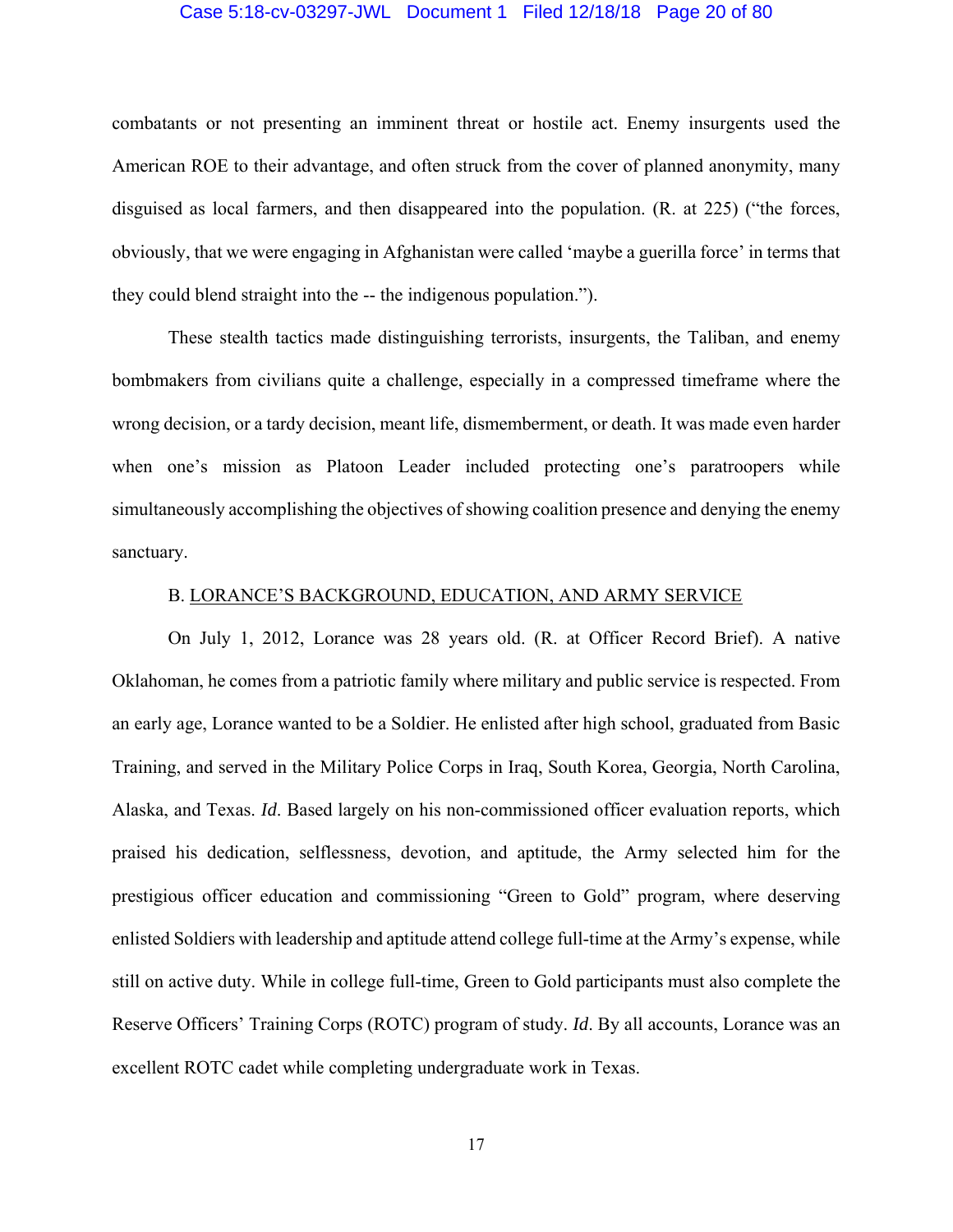# Case 5:18-cv-03297-JWL Document 1 Filed 12/18/18 Page 21 of 80

 Upon graduation, the Army commissioned Lorance into the Infantry, he completed the Infantry Basic Officer Leader Course, became air assault qualified (rappelling out of helicopters) and a paratrooper (parachuting from aircraft). His enlisted and officer performance records, spanning a decade, were exemplary. *Id*. They contain dozens of certificates of achievement, personal awards, and decorations. Captain Zachary Pierce, who supervised Lorance, writes as follows:

> As a lieutenant, as a paratrooper, as a Soldier, I think it's difficult to find an equal. He's unparalleled in his adherence to standards and true – the right way of doing things. He doesn't cut corners. Truly competent, truly trustworthy. Responsible and willing to take criticism well. Develops himself. Learns from his experiences, from his failures and successes. As a person, he is one of the kindest and gentlest people I've met particularly in the Army. It's uncommon to have someone so truly kind in this organization. It's difficult to ever, I'd don't think I've ever and could ever envision any kind of malice or ill-intent in Clint's heart.

(R. 936). Expressing what was in his heart, Lorance wrote that his main goal as Platoon Leader was "to bring my men home safely," and that he would have given his life and freedom for their safety. (R. Post-trial Matters). Attachment A is a digital image of Lorance at the time of the trial.

# C. LORANCE ASSUMES COMMAND OF FIRST PLATOON

 As part of his preparation to lead First Platoon in combat, Lorance talked with his superior officer, Captain Swanson, about the historical violence in the area, the tactics the enemy used, and received intelligence reports and information about Taliban and insurgent fighter activity near the village. Captain Swanson stated that Clint "was highly recommended, seemed motivated and proactive and indicated that he understood my guidance." (R. App. Ex. IV, 46).

 On July 1, 2012, Lorance led his first combat patrol. He had been with the Platoon for 24 hours and had the difficult job of replacing a beloved Platoon Leader who had been wounded in action. Characteristically, the Platoon received small arms fire from "historical enemy firing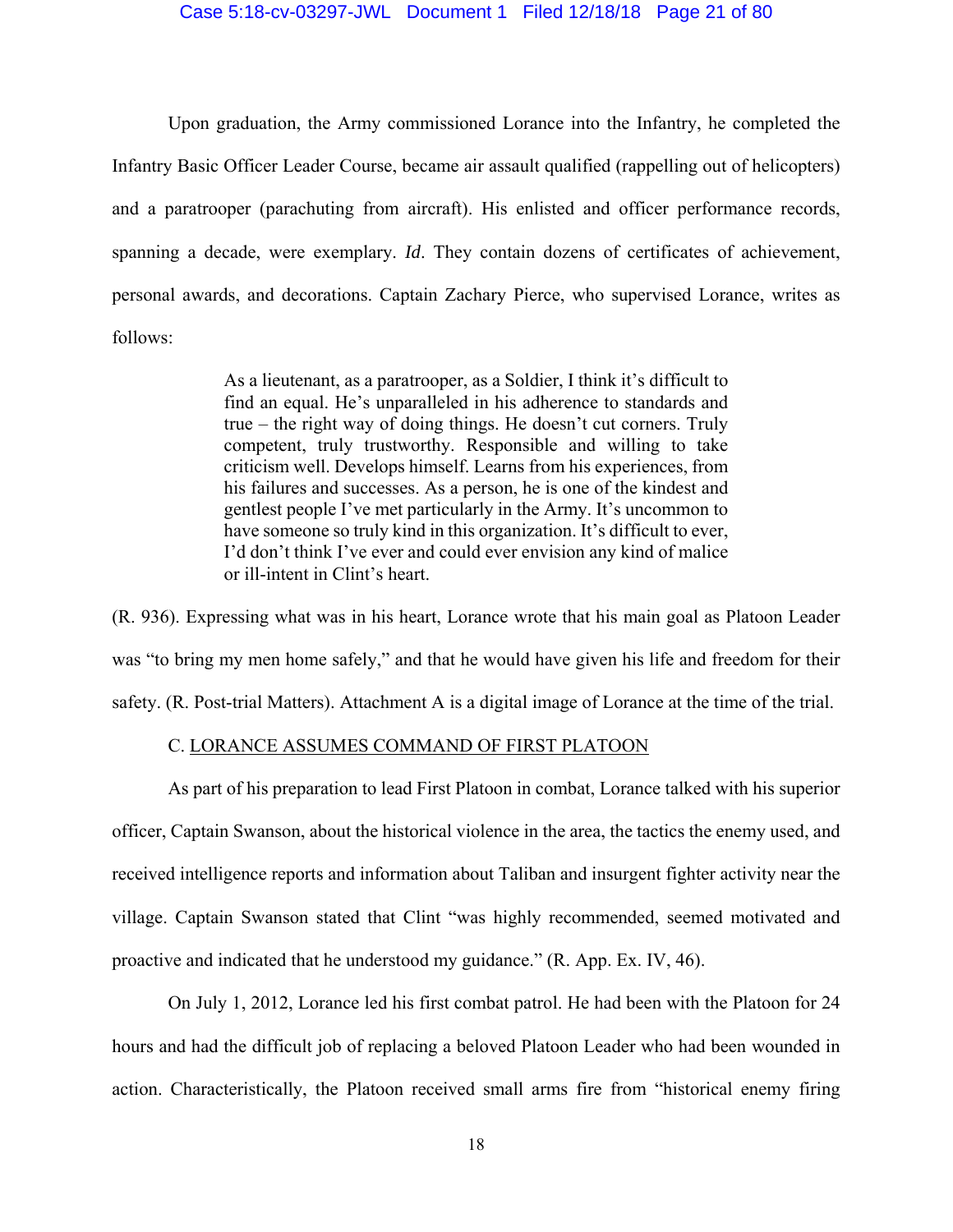# Case 5:18-cv-03297-JWL Document 1 Filed 12/18/18 Page 22 of 80

positions" while returning to their Strong Point, confirming intelligence reports, which stated that the enemy was active in the area and involved in intimidating the local population. (R. Allied Papers, CID Agent's Activity Summary, Vol. III).

 At that time in the Platoon's deployment rotation, the record reflects that they had inflicted approximately 50 enemy killed-in-action. The local population informed International Security Assistance Force (ISAF) personnel that they do not go up Route Chilliwack (the road on which the three riders approached) because it was a "known Taliban safe haven, bed-down location, and staging point for attacks against US personnel." (R. Ex. 50). First Platoon had been "attacked by grenades and on multiple occasions ha[d] discovered Home Made Explosives (HME), and IED factories." *Id*.

 The next day, July 2, 2012, Lorance led his second, (and ultimately his final), Infantry patrol with the mission to deny enemy sanctuary and to demonstrate coalition presence. Sergeant First Class (SFC) Ayres, the Platoon Sergeant (senior enlisted leader) explained, "every time we'd go in there [village] we got shot at." (R. 517). "Every time we moved in, in any type of village we pretty much constantly observed enemy forces monitoring our movement, maneuvering on us, getting into their fighting positions ready to fight." (R. 510).

 This morning, July 2, 2012, Lorance's Platoon, as per usual, patrolled in a single file route of march behind a minesweeper, up and down 6-8-foot grape berms, and across the road before turning north to enter the village. (R. 364). On this morning, the Afghan National Army (ANA) was "in the lead," (R. 363), meaning that several ANA soldiers were at the front of the single-file squad, with the American paratroopers following behind the Afghans, as part of a "combined" patrol.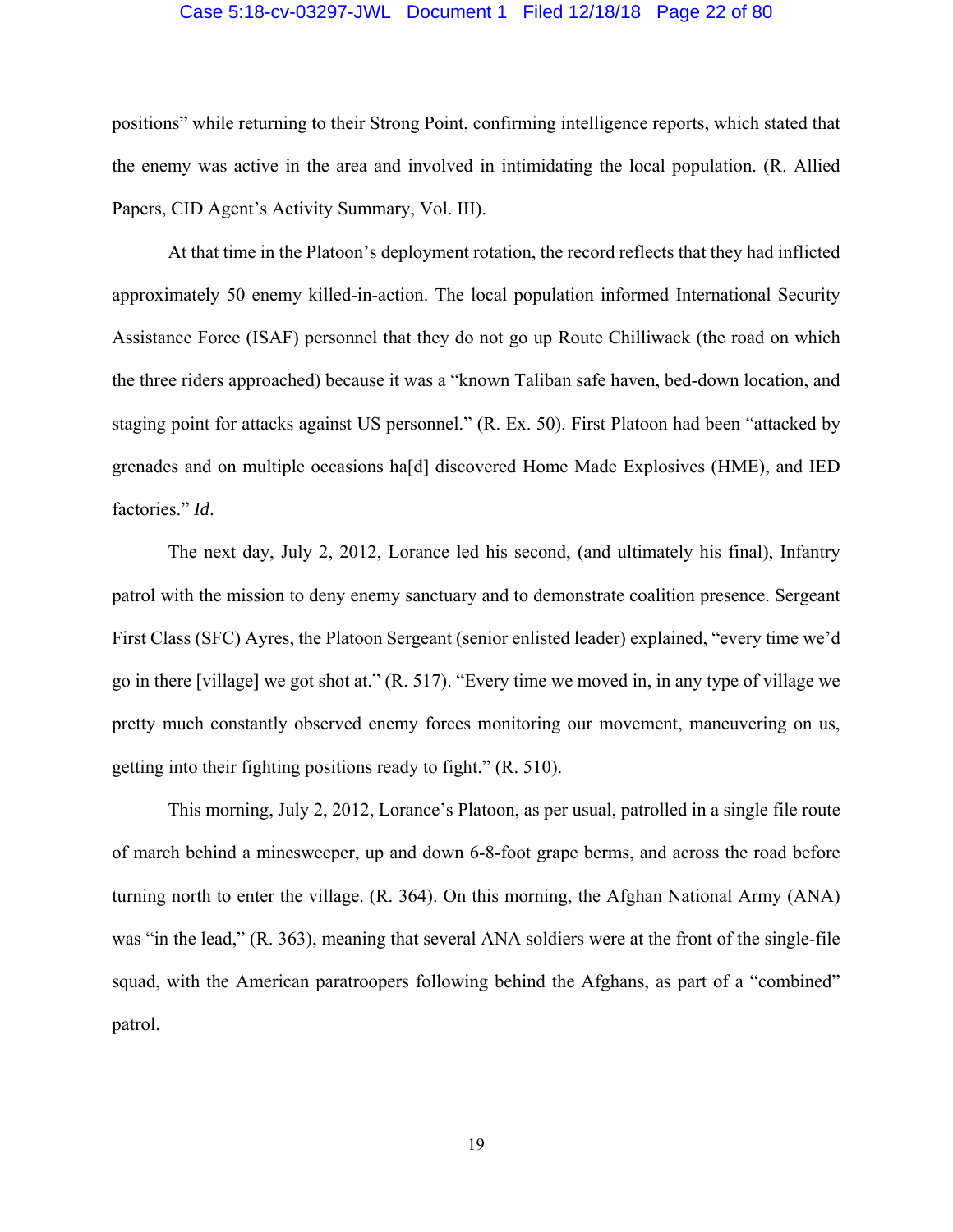# D. THE MOTORCYCLE ENGAGEMENT ON JULY 2, 2012

 Private First Class Skelton (Skelton), a former civilian police officer before he joined the Army, was perched atop a grape berm and saw three military-aged males riding on a single red motorcycle coming directly at the Platoon from a known enemy avenue of approach (Route Chilliwack) at an excessive rate of speed. (R. 365, 452, 460, 534-35, 688).

 Skelton testified at trial that he concluded the three riders on a single motorcycle were a deadly threat because they could blow themselves up among the Platoon, throw grenades and speed away, or conduct a "drive-by" shooting:

> A. (Skelton) Knowing the area that it was coming from, the first thought I had was it could be a drive-by shooting; it could be a driveby grenade throw; it could be a vehicle borne IED.

Q. So "it could be" as in something to look out for?

A. (Skelton) These are potential dangers.

Q. Did you perceive any actual threat?

A. (Skelton) The vehicle was traveling fast down Route Chilliwack.

Q. Okay, roughly how fast was it going?

A. (Skelton) My estimates for the speed, between 30, 35, 40 miles an hour, ----

Q. Okay.

(R. at 537).

Skelton testified that based on his threat assessment, he fired his rife at the motorcycle but

missed. (R. at 366). Skelton testified that he fired to protect his unit and himself in compliance

with the ROE, which authorized self-defense and unit self-defense:

Q. It was your obligation, as you saw it, to say to Soldiers that the motorcycle was possibly threatening because of the potential threat it represented, correct?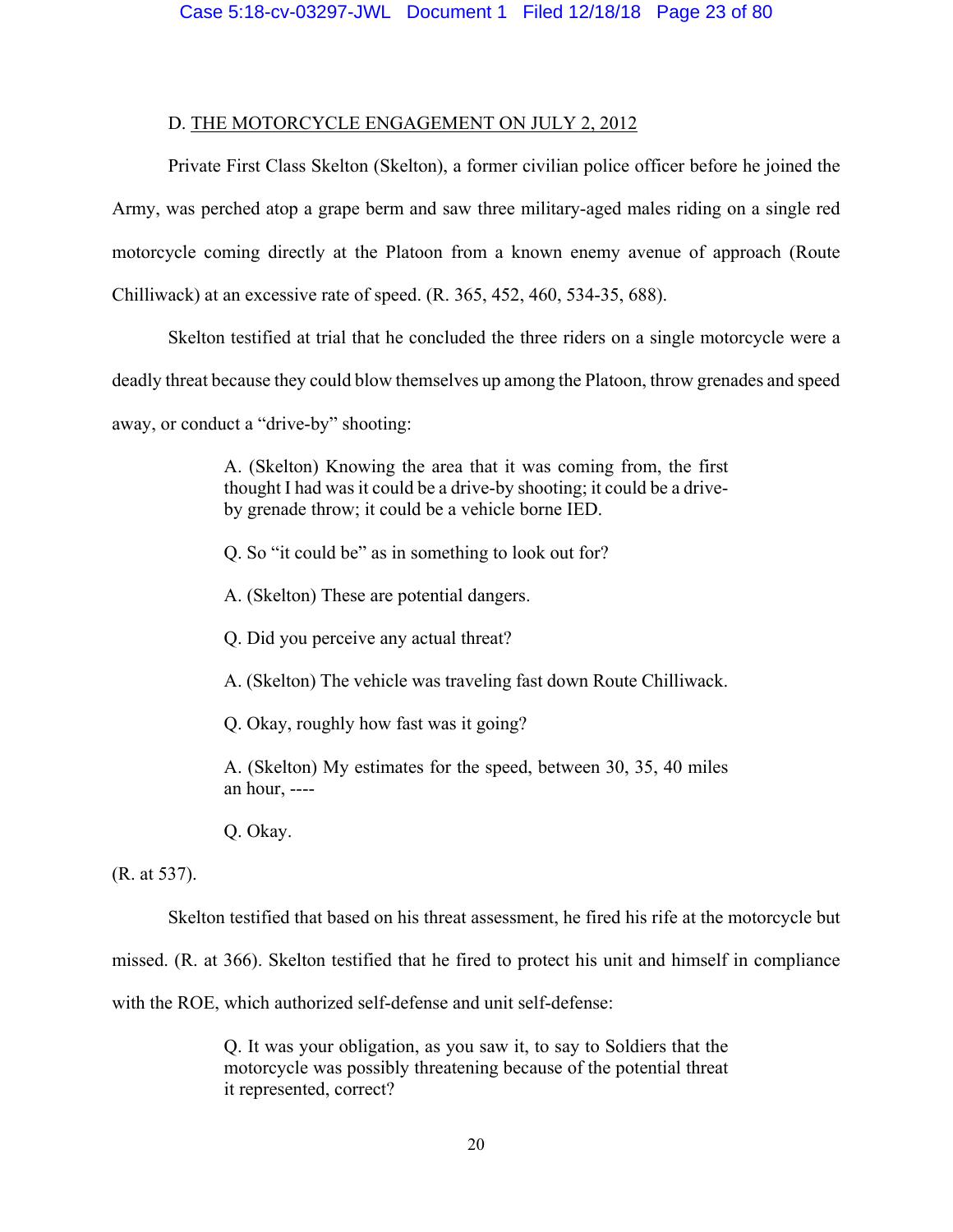A. (Skelton) We have the right to protect ANA and coalition forces, yes.

Q. *And at the time that you fired, you believed that's what you were doing; you were protecting friendly forces, both American and ANA?* 

*A. (Skelton) Based on -- based on ROE (rules of engagement) and my quick threat analysis of what could happen, yes.* 

*Q. Yes. So this I'll ask you, okay. Based on what you had available to you, you saw this as a threat and you felt an obligation as an American Soldier to protect friendly forces, American and ANA, correct?* 

*A. (Skelton) Yes.* 

(R. at 585-586) (emphasis added).

 Responsible for his Platoon's safety, Lorance issued a radio order to a gun truck (*i.e*., an armored vehicle equipped with an M240 machine gun often used to escort convoys) he had previously placed in an overwatch to protect the Platoon from this very type of anticipated threat to fire on the motorcycle. From the turret of the gun truck, a machine gunner shot and killed two of the riders. The third escaped unharmed and un-detained. Five witnesses testified that the fatal shots were fired "three seconds," "a few seconds," "five seconds," "10 seconds" and "20 – 30," after Skelton fired the initial volley at the three riders. (R. at 384; 497; 501; 655; 658; 675).

 Lorance, standing in the bottom of the row between the grape berms where he personally could not see the motorcycle and below Skelton who was up on top of the grape berm, never fired his rifle. Instead, Lorance was working his radio which, as Platoon Leader, he was expected to do.

# E. THE SECOND ENGAGEMENT ON THE SAME JULY 2, 2012 COMBAT PATROL

 Shortly after Lorance's Platoon engaged the three riders, the lead element continued its patrol and pushed through the village. Staff Sergeant Herrmann (Herrmann), PFC Carson (Carson),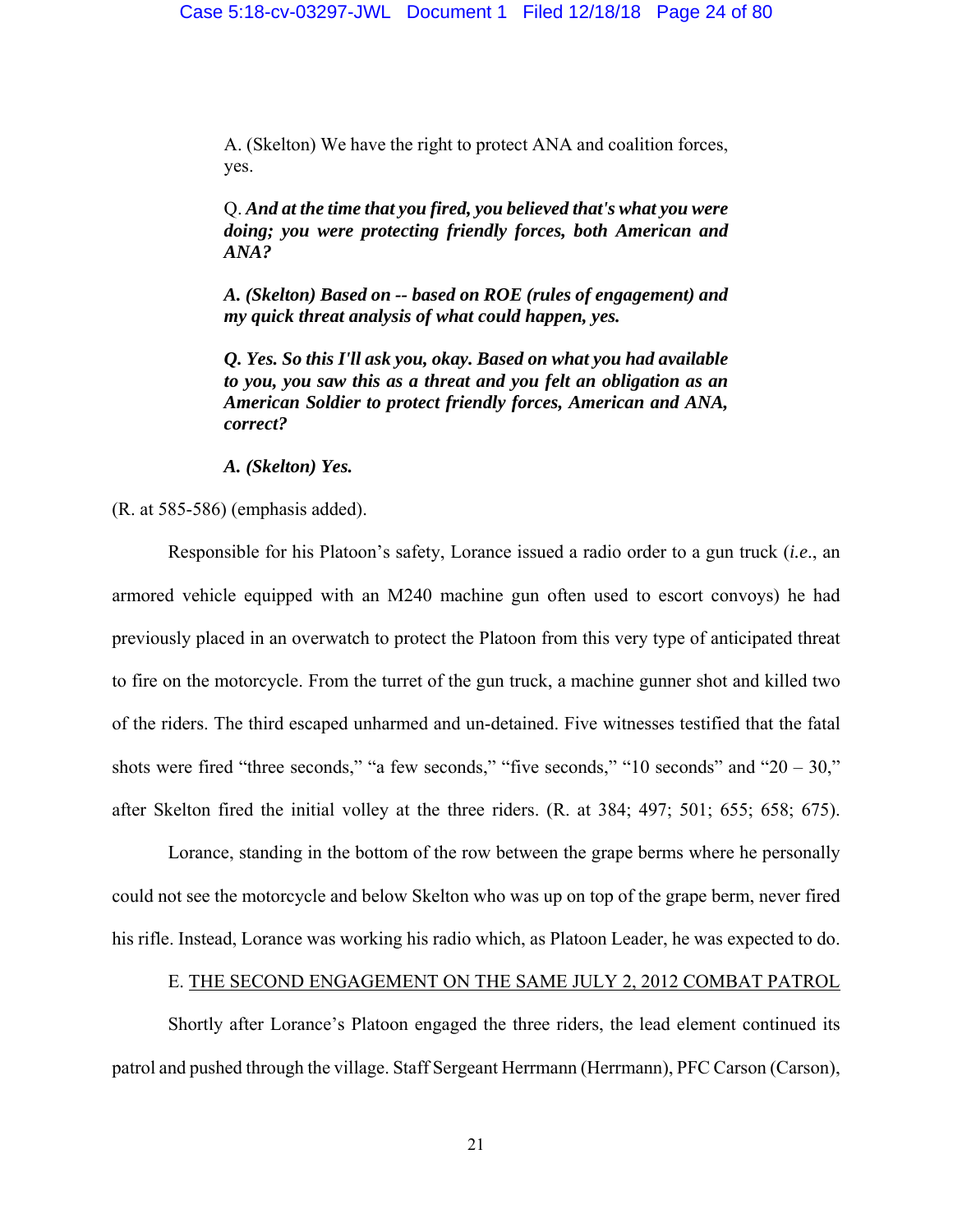# Case 5:18-cv-03297-JWL Document 1 Filed 12/18/18 Page 25 of 80

and their "gun crew" made it to the roof of the westernmost mud structure at the farthest edge of the village. From their perch on the roof, they observed additional military-aged-males bobbing and weaving among the grape berms to the north, gesturing, pointing at the paratroopers, and talking on radios. (R. 512-514). As the military-aged-males "suspiciously" approached from the north, SPC Haggard exclaimed, "get down, we are about to get shot at." (R. Allied Papers, Agent's Activity Summary, Vol. III).

 Thereafter, without coordinating with Lorance, Herrmann and Carson opened fire, killing two and wounding a third. (R. 510-11). Intelligence confirmed radio chatter that Afghans in the area were hostile to Americans. *Id*. (near real-time technology intercepted local-national radio traffic which was translated roughly as "we have to do something to the Americans"). The wounded male was shot in the arm, he was detained, and tested positive for homemade explosive residue (HME) on his hands, indicative of recent bombmaking activity. He was identified by Army CID authorities as Mohammad Rahim, was brought to the Kandahar American hospital, treated, and released. (R. Allied Papers, CID Agent's Activity Summary, Vol. III). Then, a lone motorcycle rider approached the American element from the north on the western edge of the village. He was detained, and he too tested positive for HME. *Id*. Unclear in the record what happened next, he was eventually released.

# F. MURDER INVESTIGATION INTO CIVILIAN CASUALTIES OR "CIVCAS"

 While patrolling back to their Strong Point over the same route on which they came into the village, a paratrooper described one of the deceased motorcycle riders as a "village elder," which triggered reporting of potential civilian casualties, or "CIVCAS" to higher levels in the chain of command. (R. at 315; 631).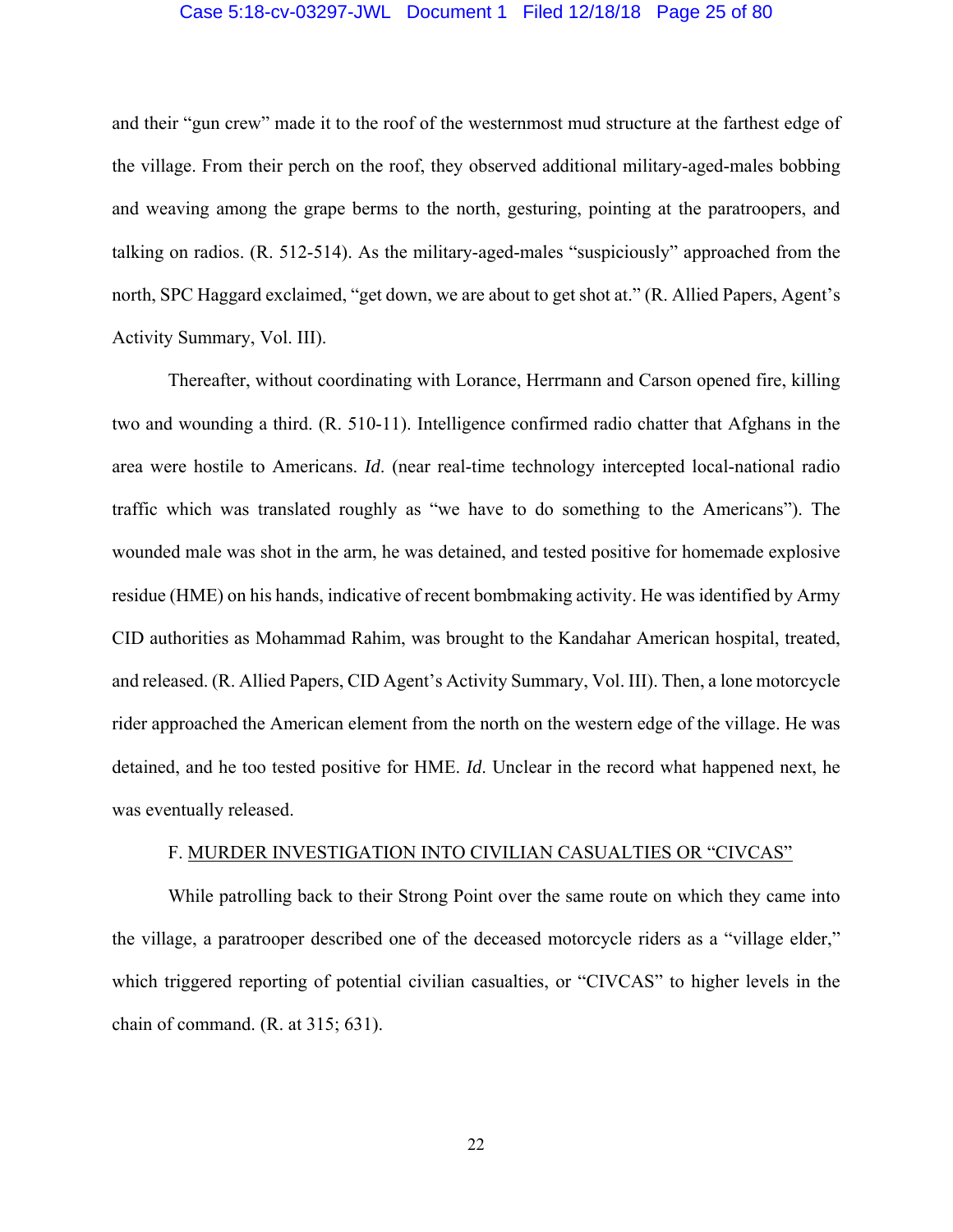# Case 5:18-cv-03297-JWL Document 1 Filed 12/18/18 Page 26 of 80

 Three months earlier, in March 2012 in the neighboring Afghan District of Panjwai, also in Kandahar Province and next door to the Zharay District, a U.S. servicemember was alleged to have killed sixteen civilians at night in their homes. That incident received world-wide media and political attention, including outcry from the Government of the Islamic Republic of Afghanistan (GIRoA) to the United States and Coalition nations to address civilian casualties.

 After the July 2, 2012 gun fights, the members of the Platoon, (except for Lorance who was given an order not to have any contact whatsoever with the paratroopers of First Platoon), were taken that day from their Strong Point and ordered into a large tent in a secured area away from the fighting. (R. at Allied Papers, CID Agent's Activity Summary, Vol. III). The Army accused each of them of murder and handed out sworn statement forms with instructions to complete them. *Id*. The Platoon had been in combat together for nearly six months, lost four mates to enemy fires and bombs, and were nearing the end of their tour. Now they were accused of murder, facing the end of their careers, prison, and Federal convictions.

 Their written statements were later "cleansed" with the administration of Article 31 UCMJ; 10 U.S.C. § 831 (2012) rights advisements, the military equivalent of *Miranda* warnings. *Id*. Some adopted their previous statement while others invoked their right to remain silent and seek legal representation. The Platoon members were referred to as "war criminals," and, the members were re-assigned to different units. Ultimately, nine Soldiers were given immunity and ordered to cooperate in the trial against Lorance, their new Platoon Leader who had been with the unit for about 72 hours. (R. at Grants of Immunity and Orders to Cooperate).

 In response to the report of CIVCAS, the CID obtained statements that the ANA may have fired at the motorcycle, as the ANA was in the lead of this patrol. The CID also interviewed an Afghan villager named Ahad on the date of the shootings. (R. at Allied Papers, CID Agent's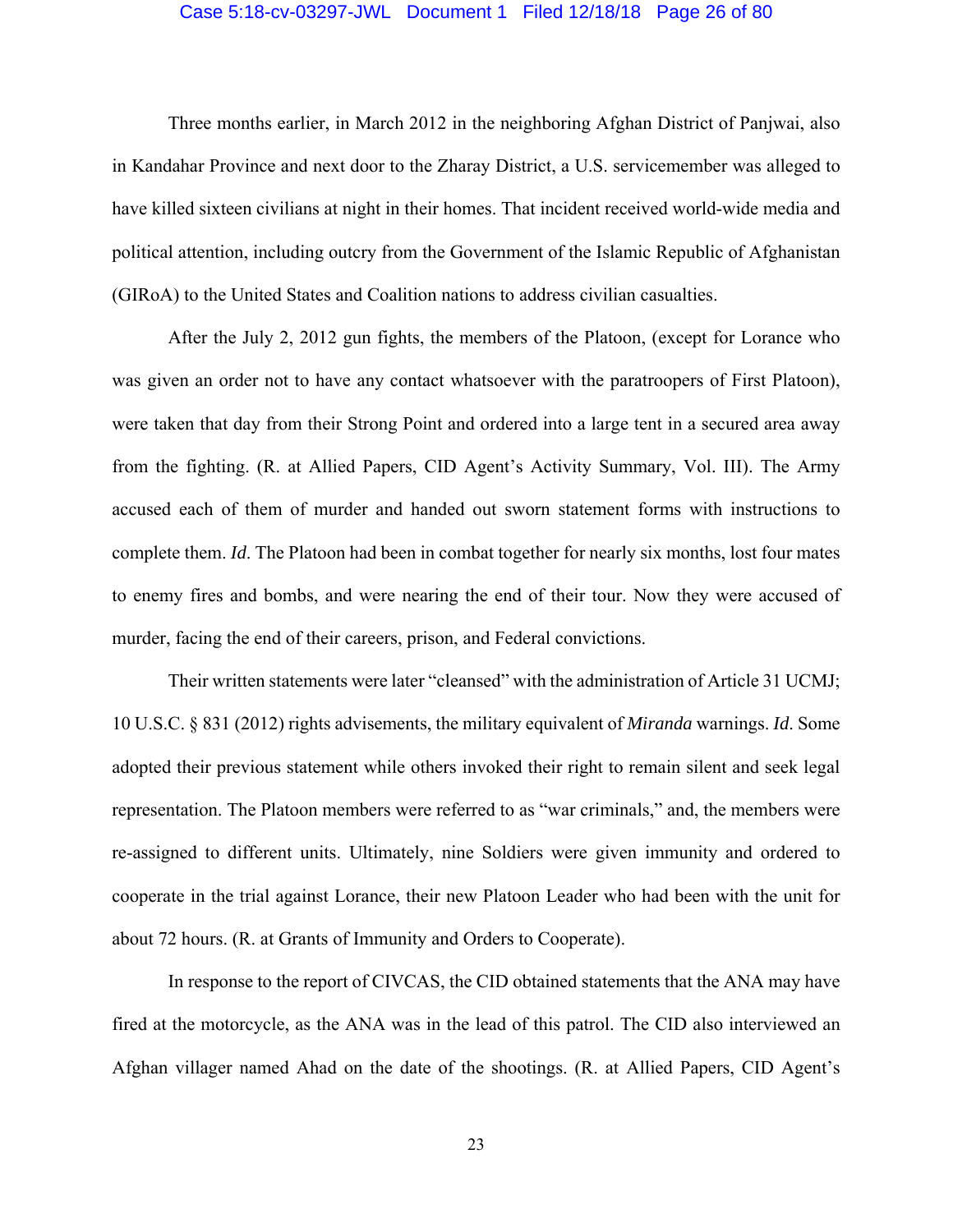# Case 5:18-cv-03297-JWL Document 1 Filed 12/18/18 Page 27 of 80

Activity Summary, Vol. III). Ahad identified the three men on the motorcycle as his father, Aslam, his brother Ghamai, and his uncle, Haji Karimullah. Aslam and Ghamai were killed while Karimullah escaped.

> Mr. AHAD stated his father, brother, and uncle were traveling on a motorcycle . . . his father . . . ASLAM and his brother . . . GHAMAI were killed by U.S. Forces; KARAMULLAH then ran into the village to find help…KARAMULLAH is an important interview, as he was uninjured as a rider on the motorcycle while, his relatives were killed.

(R. at ROI Number 0254-12-CID379-77688, at 4-5 entry made by Special Agent Rasmussen).

 Ahad also stated that his cousin Jam Mohammad was killed and his brother-on-law, Mohammad Rahim, who was detained with HME on his hands, was shot in the arm in the second engagement. *Id*. He also told the CID that Karimullah, the third rider who escaped from the first engagement, was a known associate of Rahim, who was shot in the arm in the second engagement by Herrmann and Carson. *Id*.

 One month after the Platoon fired on the motorcycle, the Army issued a Significant Activity Report, or "SIGACT" dated August 2, 2012. In it, the Army concluded that Lorance's Platoon was being scouted for an "impending attack or ambush," and that at least one insurgent was killed.

 The next day, August 3, 2012, the CID interviewed Dominic Latino, the previous Platoon Leader who had been medically evacuated from the field after an IED exploded and wounded him. Latino was recovering from his injuries sustained in combat. In a type-written sworn statement, Latino related that during his tenure as Platoon Leader, he would never let a motorcycle near First Platoon because of the deadly risk it posed.

 Specifically, Latino wrote, "we would not let a motorcycle into close proximity of our element due to current tactics, techniques, and procedures of enemy forces." A review of Latino's statement, however, shows that the portion in which Latino discusses the importance of not letting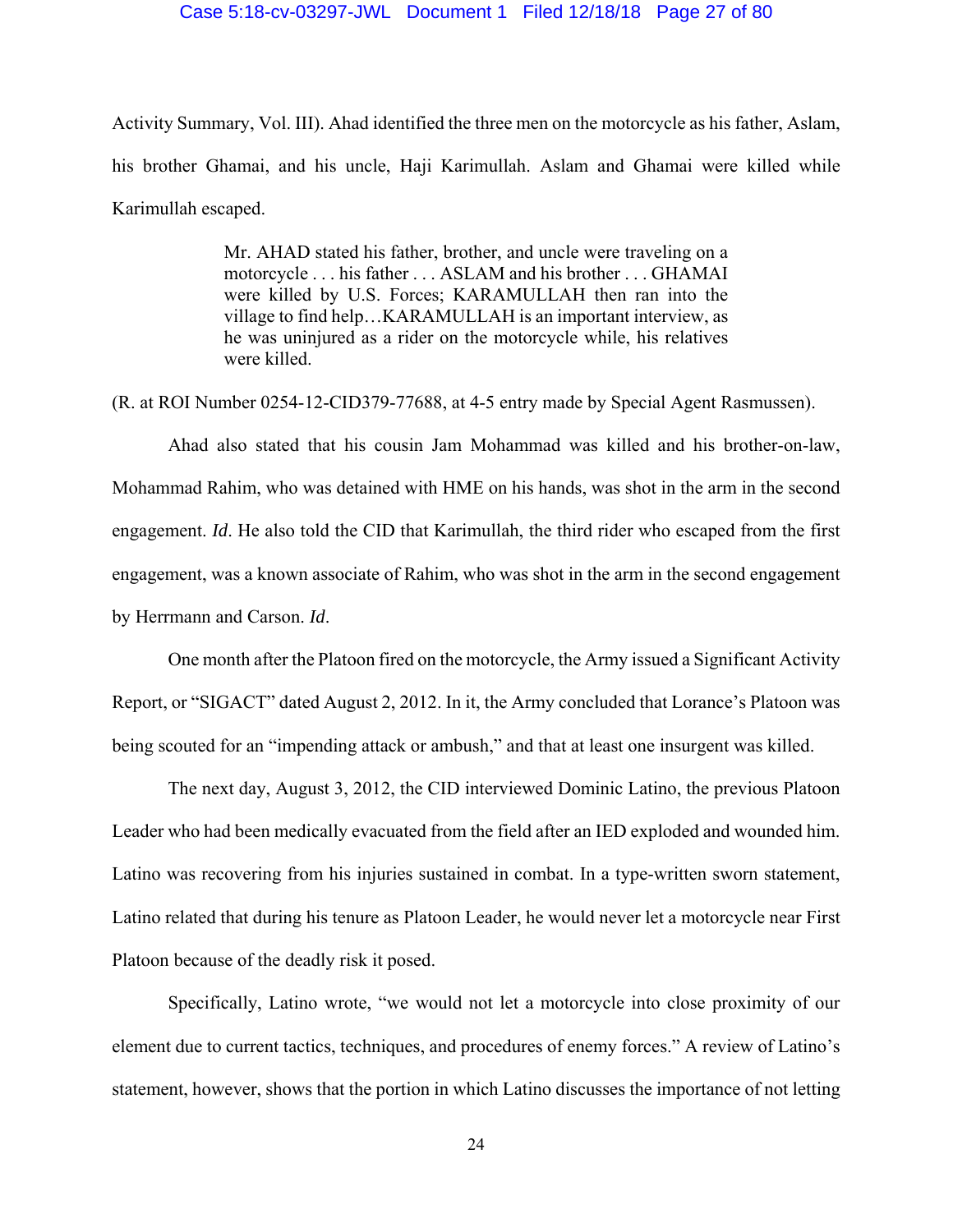# Case 5:18-cv-03297-JWL Document 1 Filed 12/18/18 Page 28 of 80

motorcycles near his Platoon was struck, that is, lined out. Moreover, this key statement – injurious to the prosecution's case – was the only portion of the entire statement that had been struck or lined out.

 At some point on July 2, 2012, a paratrooper picked up a *Taskera*, which is an Afghan national identification card, from one of the deceased riders. (Pros. Ex. 7). There is a picture of it in the record of trial, but the language is unreadable. *Id*. There is no evidence, however, that investigators used it to identify the man from whom it was collected. Instead, the Army returned it to the civilian population upon making a substantial *Solatia* payment (U.S. dollars in cash as an admission of fault).

 The record does not reflect other efforts to identify the riders, much less determine whether or not they were known bomb-makers. Lieutenant Colonel Scott Halstead ordered the CID not to interview family members of the alleged Afghan victims, and Captain Patten, command legal advisor, declined to authorize CID Agents clearance to interview witnesses. (R. at ROI Number 0254-12-CID379-77688). The Army was making condolence payments to local villagers in July 2012. *Id*.

# G. CIVCAS OR ENEMY COMBATANT BOMBMAKERS?

 The prosecution initially charged Lorance with murdering Aslam and Ghamai and attempting to murder Karimullah (R. Charge Sheet). No Charges were ever brought against anybody for shooting and killing Jam Mohammad or shooting and wounding Rahim in the arm during the second engagement that occurred later on the patrol. At some point after Charges were brought against Lorance, and for reasons unexplained in the record, the prosecutor struck, that is, lined through the names Karimullah, Aslam, and Ghamai on the charging documents and wrote in penmanship for each specification, "a male of apparent Afghan descent." *Id*.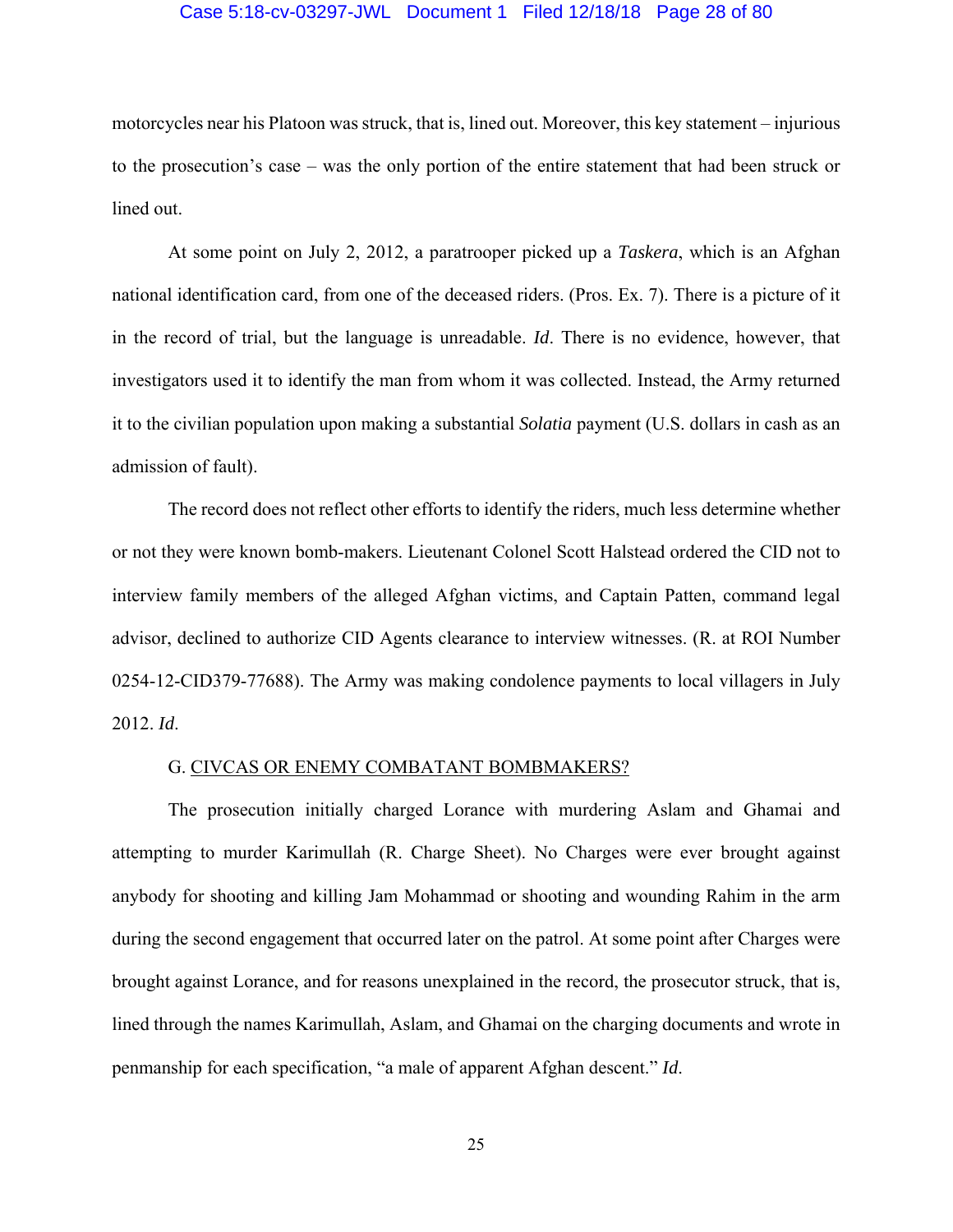# Case 5:18-cv-03297-JWL Document 1 Filed 12/18/18 Page 29 of 80

 At trial, the prosecution pursued three main theories to show that the attempted murder and two murders ascribed to Lorance were unlawful. First, that the three riders were CIVCAS. (R. at 417). Second, that Lorance's order did not comply with the ROE because at the time the fatal shots rang out, the riders were no longer a threat. (R. at 646). Third, that Lorance took it upon himself to change the ROE to authorize deadly force against motorcycles on sight. (R. Charge Sheet). This latter theory fit well into the prosecution's aggressive efforts to paint Lorance as a renegade who sought to change the ROE unilaterally to gain combat experience and enhance his reputation among his new Platoon. Lorance was ultimately acquitted of telling his paratroopers that the ROE had changed to allow for the use of deadly force against motorcyclists on sight, however.

During the investigation and trial, Army biometrics databases in daily use contained information that fingerprints and DNA belonging to Ahad, Ghamai, Karimullah, and Rahim had been recovered from IED components, proving them to be terrorist bombmakers. These databases were readily accessible by the prosecution and the CID.

### H. BIOMETRICS (FINGERPRINTS AND DNA) IN AFGHANISTAN

 "Biometrics in Afghanistan centers on denying the enemy anonymity among the populace." Center for Army Lessons Learned*,* COMMANDER'S GUIDE TO BIOMETRICS IN AFGHANISTAN – OBSERVATIONS, INSIGHTS, AND LESSONS (No. 11-25, 2011) at 37. "Biometrics is a decisive battlefield capability being used with increasing intensity and success across Afghanistan. It effectively identifies insurgents, verifies local and third-country nationals accessing our bases and facilities, and links people to events." *Id*. at (i).

 "Biometrics allows an almost foolproof means of identification that is noninvasive yet extraordinarily accurate." *Id*. at 23. Soldiers carry with them enrollment devices called BAT, for Biometrics Automated Toolset, and/or HIIDE, for Handheld Interagency Identity Detection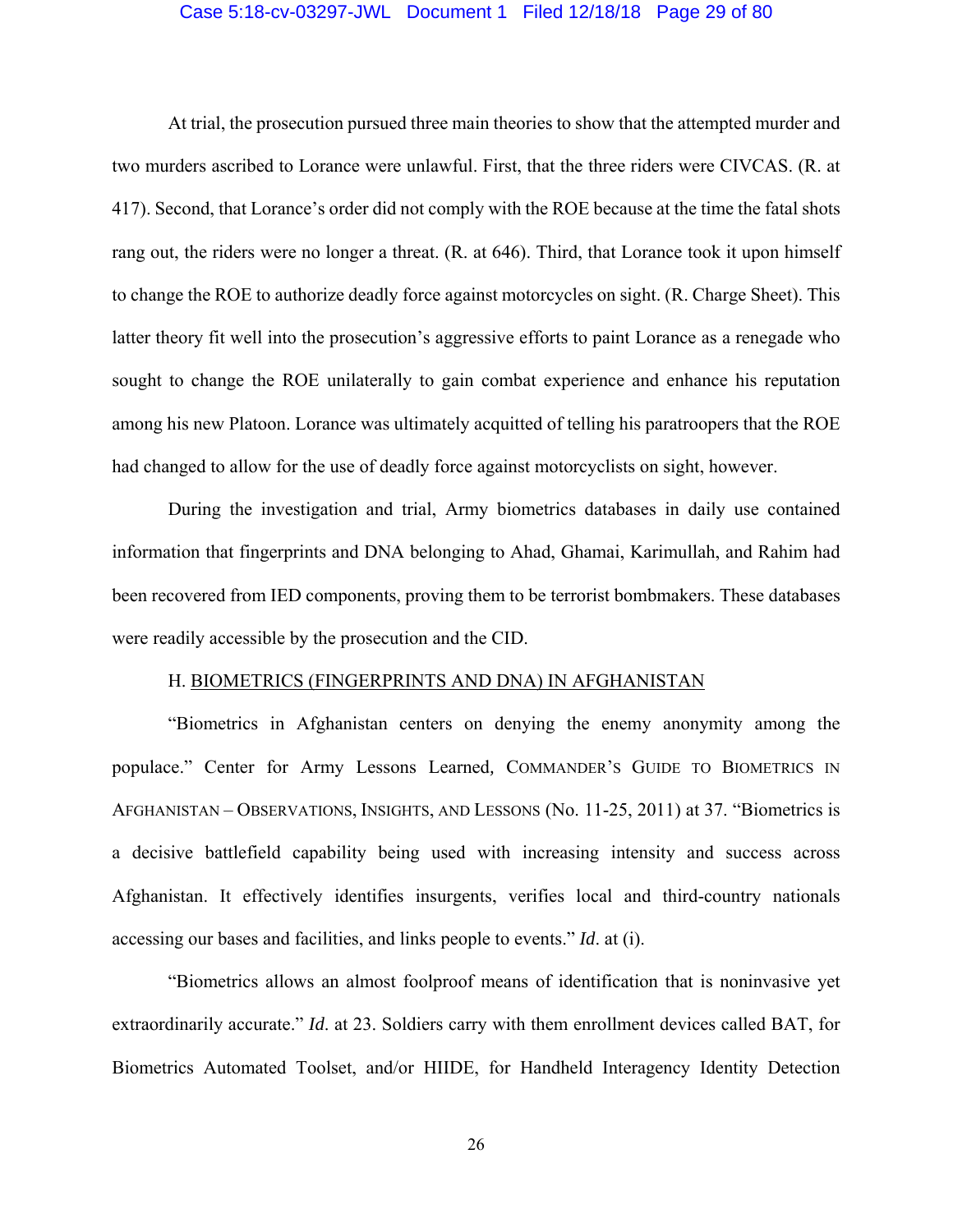# Case 5:18-cv-03297-JWL Document 1 Filed 12/18/18 Page 30 of 80

Equipment. *Id*. at 50, 61. Upon biometrics enrollment, the person is assigned a biometric enrollment number, their fingerprints and photograph are taken, an iris scan is performed, DNA is secured, personal data is obtained, all of which is uploaded as an enrollment report.

 The biometrics enrollment is transmitted to the authoritative database – Automated Biometrics Identification System (ABIS) or (A-ABIS) Afghanistan Automated Biometrics Identification System, where it is stored for later reference. *Id*. at 47; 61.

 When an IED event occurs, be it an explosion or where forces discover and defuse the bomb, the GRID coordinate is recorded, the event is assigned an "IED event number," and the IED components are exploited for biometrics, *i.e*., fingerprints left on components or DNA from skin left on wires when the terrorist twists the wires. Latent fingerprints and DNA recovered from bomb parts are then compared, or "exploited," to reports already within ABIS or A-ABIS stored from previous enrollments. A "match" is often referred to as a "hit," which positively identifies the bombmaker.

 The reverse is also true. Fingerprint and DNA information from IED components that have been captured or recovered by American forces is uploaded, and later, when a local national physically encounters US or Coalition personnel using biometrics equipment, a match can occur linking the individual to the previously-uploaded DNA and/or fingerprint information.

 "Simply stated, collecting fingerprints with biometric collection devices has led to the apprehension of bomb makers and emplacers." *Id*. at 4. "Biometrics will positively identify an encountered person and unveil terrorist or criminal activities regardless of paper documents, disguises, or aliases." *Id*. "Every staff element has a role in ensuring the proper incorporation of biometrics into mission accomplishment, and, "[a]ll units will have access to both table top and hand-held biometrics collection equipment like [BAT] and [HIIDE]." *Id*. at 21; 3.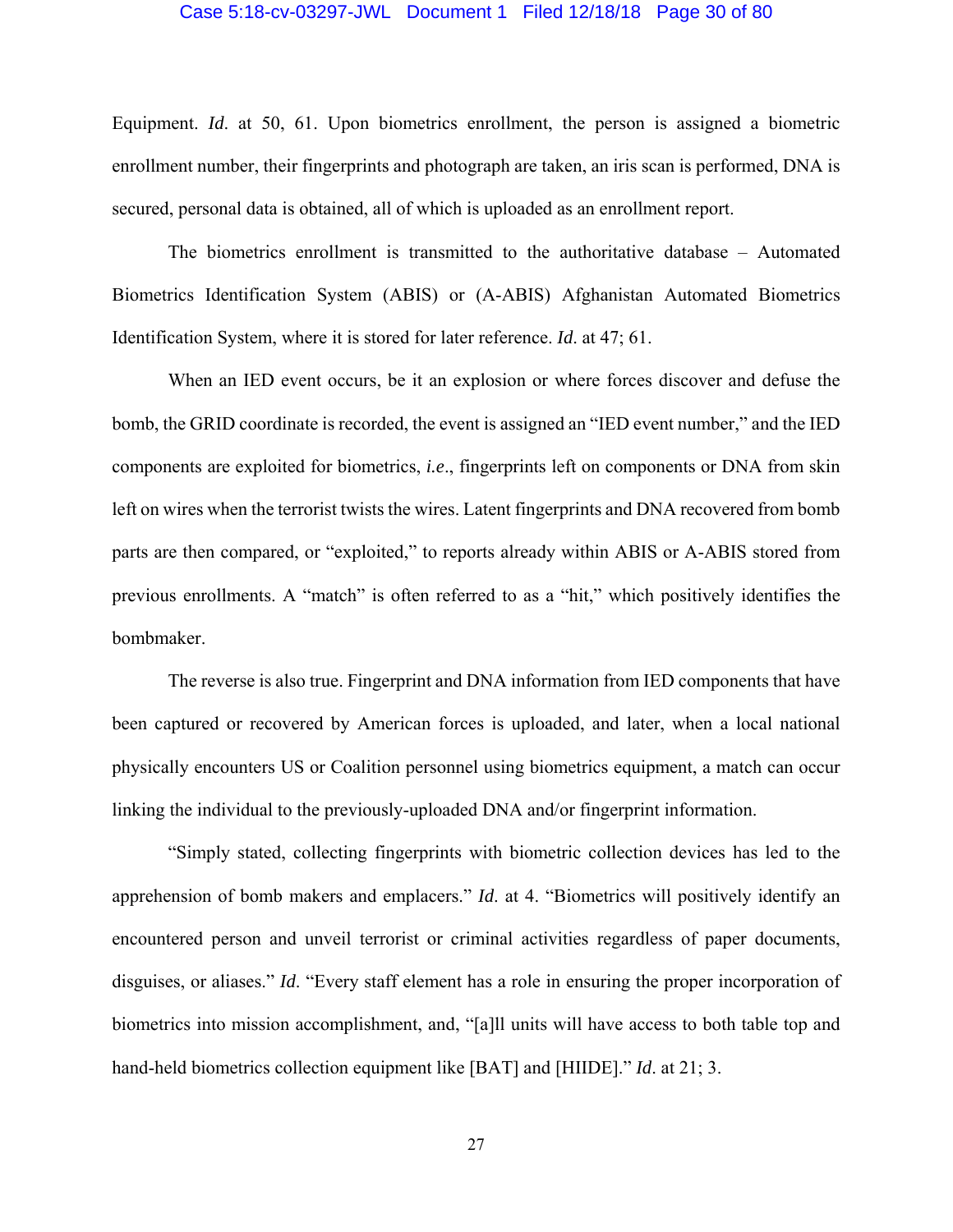# Case 5:18-cv-03297-JWL Document 1 Filed 12/18/18 Page 31 of 80

 General Petraeus lauded the technology, not only for separating insurgents from the population in which they seek to hide, but also for cracking cells that build and plant roadside bombs, the greatest killer of American troops in Iraq and Afghanistan. Fingerprints and other forensic tidbits can be lifted from a defused bomb or from remnants after a blast, and compared with the biometric files on former detainees and suspected or known militants. "'This data is virtually irrefutable and generally is very helpful in identifying who was responsible for a particular device in a particular attack, enabling subsequent targeting. Based on our experience in Iraq, I pushed this hard [for] Afghanistan, too, and Afghan authorities have recognized the value and embraced the systems.'"3

# I. EXCULPATORY EVIDENCE WITHHELD - ENEMY BOMBMAKERS

1) Ahad has a biometric enrollment number of B28JMUUYZ. He left his fingerprints or DNA on bomb components at IED event numbers 13/0248, 11/110317-02, 09/0520, and 10/8472.

2) Ghamai has a biometric enrollment number of B2JK9-B3R3. He left his fingerprints or DNA on bomb components at IED event number 12/1229.

3) Karimullah has a biometric enrollment number of B2JK4-G7D7. He left his fingerprints or DNA on bomb components at IED event number 12/0156.

4) Rahim has a biometric enrollment number of B28JP-QWTY. He left his fingerprints or DNA on IED components at IED event number 12/1797.

 The biometrics information proving Ahad, Ghamai, Karimullah, and Rahim as terrorist bombmakers and enemy combatants through fingerprints or DNA existed at the time of the investigation and trial. The information was in the Army's possession and was accessible. The

<sup>3</sup> Thom Shanker, *To Track Militants, U.S. Has a System That Never Forgets a Face*, New York Times, July 13, 2011, *available at* http://www.nytimes.com/2011/07/14/world/asia/14identity.html?=0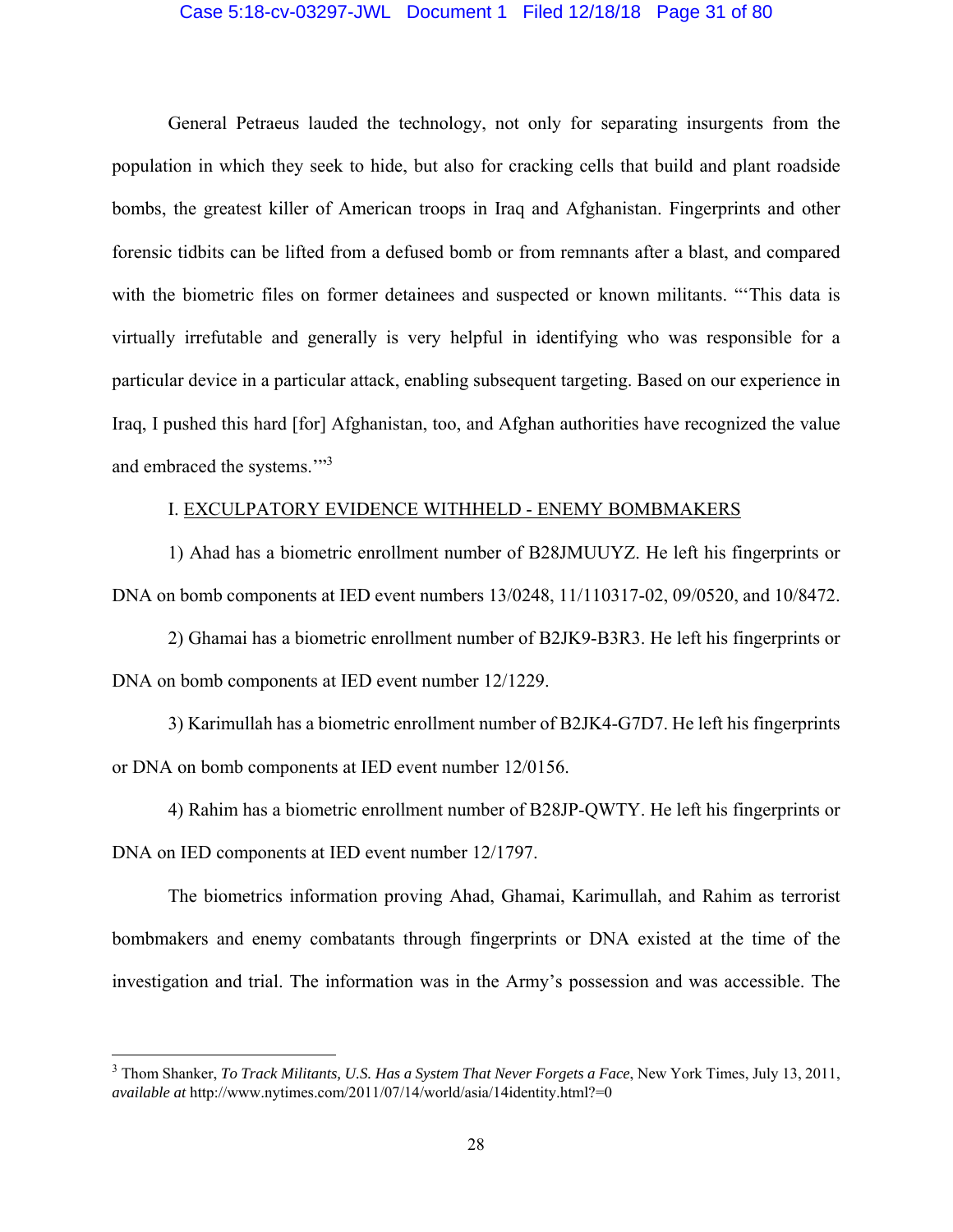# Case 5:18-cv-03297-JWL Document 1 Filed 12/18/18 Page 32 of 80

prosecution, however, failed to disclose the bombmaking information to the chain-of-command, who were the charging officials. The prosecutor also failed to disclose the IED information to the defense pursuant to *Brady* v. *Maryland*, 373 U.S. 83 (1963) and its progeny. The prosecutor did not bring the terrorist evidence to the attention of the military judge. The bombmaking information was not before the jury, either during the trial phase on the merits, or during the sentencing phase.

 Nor did the prosecutor produce the fingerprint and DNA evidence in response to a written defense discovery request for criminal histories or reports of violence held within military records in connection with the "deceased persons." Specifically, the defense sought records of "investigations," "apprehensions," and/or "titling," which involved "military investigatory agencies" relating to "persons who were in any way involved with the instant case," to include "deceased persons." (R. at Def. App. Ex. M, ¶¶ 2a and 2b). Although the information existed and was accessible, the prosecution never produced it to the defense, and Lorance and his attorney never were able to argue to the jury that the men killed and wounded may have been terrorist bombmakers, not "CIVCAS," as the prosecution told them.

# J. LORANCE RETAINS CIVILIAN CRIMINAL DEFENSE COUNSEL

 Up until September 2012, Lorance had been represented by a military criminal defense attorney from the U.S. Army Trial Defense Service (TDS). Lorance and his family retained a civilian defense attorney from Texas, Mr. Guy Womack, in approximately September 2012. The first time Mr. Womack met with Lorance was the morning of the Article 32 pretrial hearing on January 29, 2013, at Fort Bragg, (Fayetteville) North Carolina. (R. at Appellant's Sworn Declaration). An Article 32 pretrial hearing is required before a case can be docketed at a general court-martial, and requires the prosecution to convince the hearing officer that probable cause exists to support each of the Charges. Not only can defense counsel learn about the prosecution's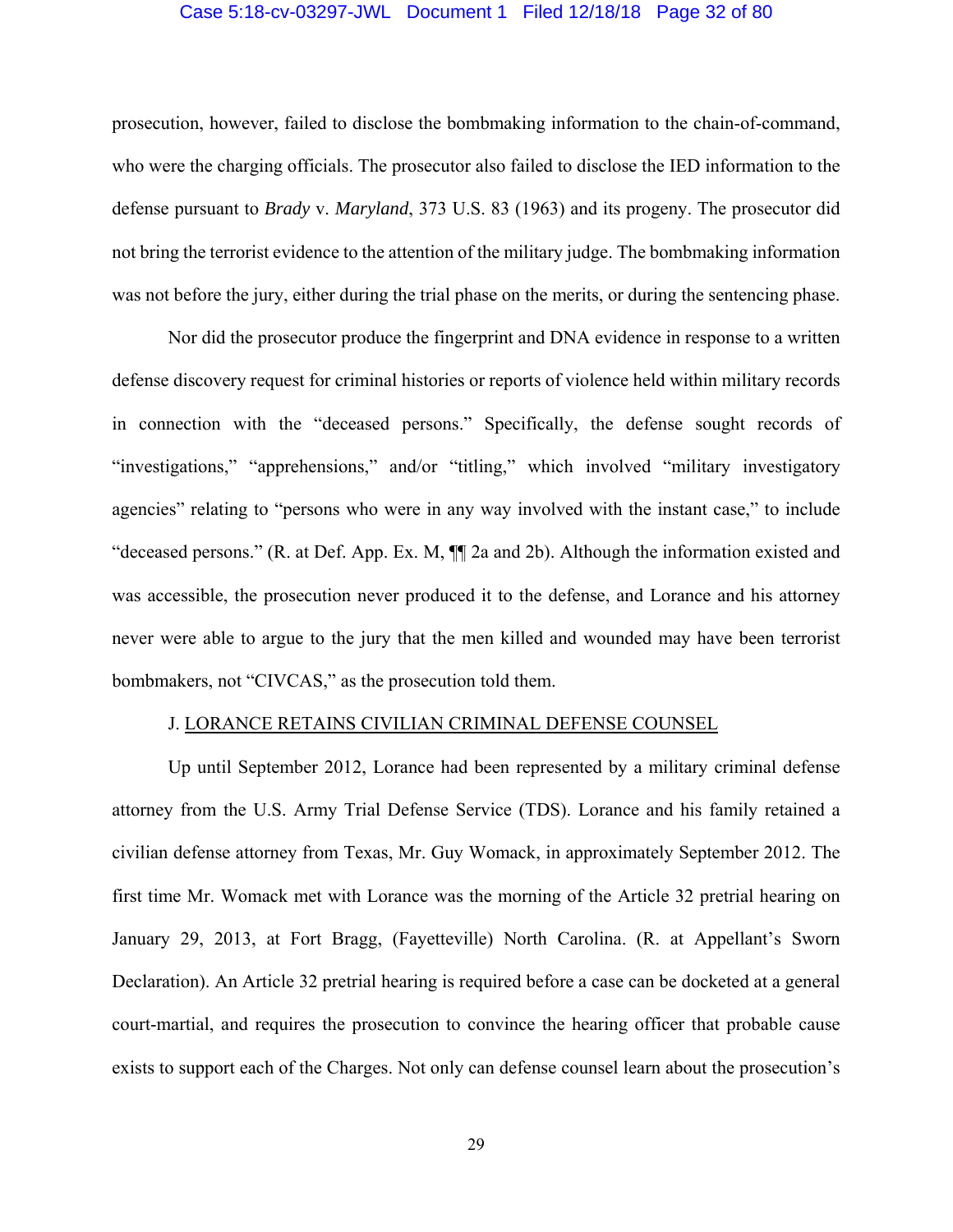# Case 5:18-cv-03297-JWL Document 1 Filed 12/18/18 Page 33 of 80

case, the hearing presents an opportunity to persuade the hearing officer that probable cause does not exist, and thereby, secure a recommendation against trial.

 At that point, however, Mr. Womack had not reviewed the CID file, talked with witnesses, interviewed Lorance in-depth, proposed and adopted a tactical approach with his client's awareness for the significant evidentiary hearing forthcoming, nor provided to the prosecution a list of witnesses or evidence for production and use at the hearing. *Id*. No Afghan witnesses, (to include the attempted murder victim Karimullah, the eyewitness Ahad, the wounded eyewitness Rahim, or the ANA soldiers who were in the lead of the patrol and may have fired on the motorcycle), were called or examined by either the hearing officer, the prosecution, or the defense. (R. at Article 32 Pretrial Hearing Report).

 Between the Article 32 pretrial hearing and the actual trial, retained civilian counsel did not meet with Lorance in person, and had only communicated with Lorance by E-mail and a few short phone calls. *Id*. The day before Lorance's trial in Fayetteville, North Carolina, civilian counsel was defending a rape case in San Antonio, Texas. The rape case recessed at approximately 4:00 p.m. in Texas, or 5:00 p.m. in North Carolina. *Id*. Counsel then flew to Fayetteville, North Carolina that evening, the place of the Lorance trial, and called Lorance from the car on his way from the airport to hotel. *Id*. He did not meet with Lorance that night. *Id*. The second time retained civilian counsel met with Lorance was the morning of a fully contested double murder and attempted murder jury trial where Lorance faced potential incarceration for life. Additionally, retained civilian counsel did not:

- (1) Draft, file, or argue any pretrial motions to suppress or *in limine*;
- (2) Seek or secure consulting or testifying experts on biometrics, the ROE, or use of force;
- (3) Interview the American witnesses against Lorance, including the CID agents who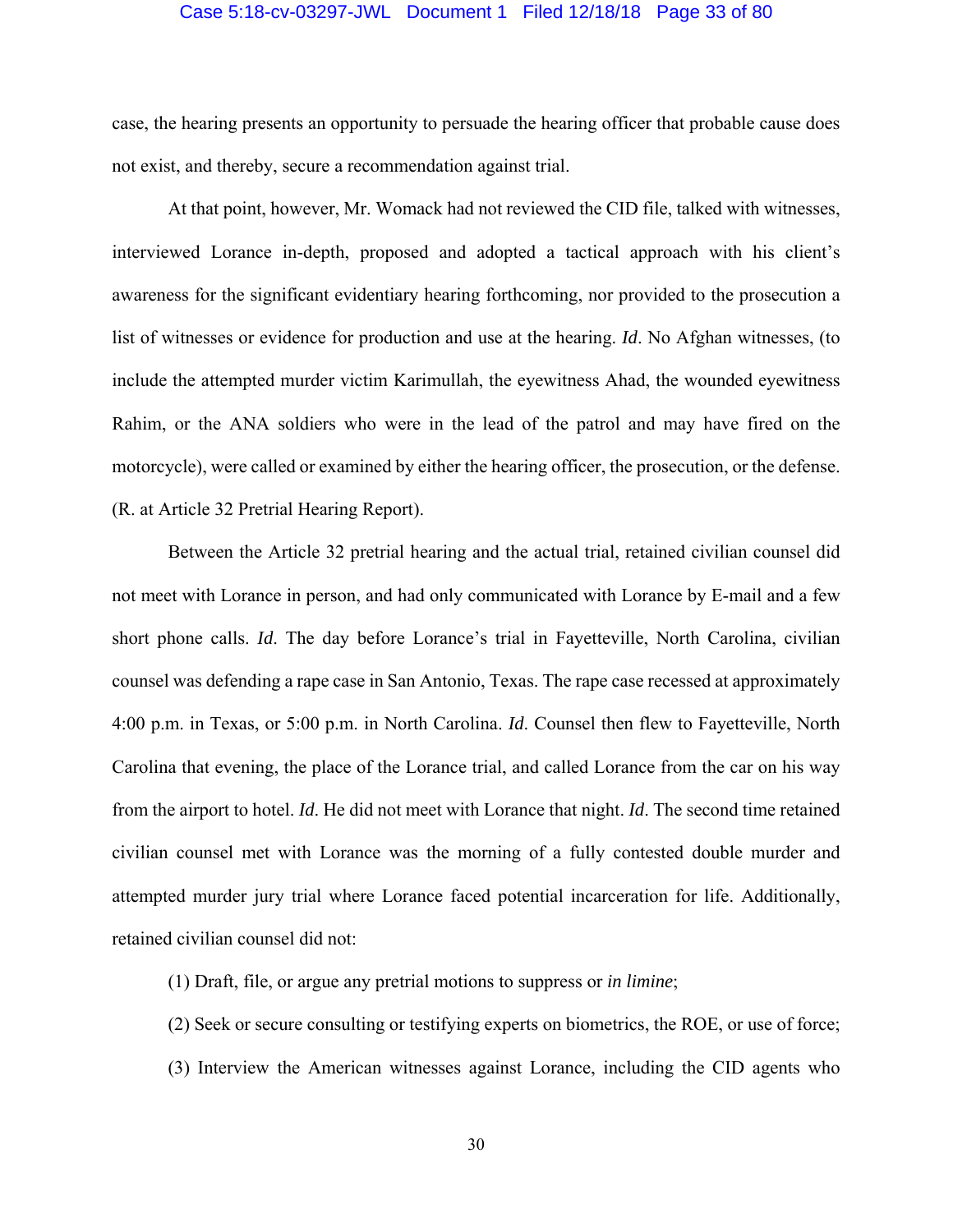# Case 5:18-cv-03297-JWL Document 1 Filed 12/18/18 Page 34 of 80

investigated the case;

(4) Interview the attempted murder victim, Karimullah;

(5) Interview the eyewitness shot in the arm, Rahim;

 (6) Interview Ahad, who identified the motorcyclists, and knew them to be associates of bombmakers;

 (7) Interview any of the ANA soldiers, given CID reports that the ANA may have fired first on the motorcycle;

(8) Move to compel production of fingerprint and DNA evidence of bombmaking;

 (9) Interview Dominic Latino about his time as Platoon Leader and his lined-out sworn statement that he would never let a motorcycle near his Platoon;

 (10) Secure and use the Army's SIGACT report noting that Lorance's Platoon was being scouted for an enemy attack or ambush and that one insurgent was confirmed killed;

 (11) Seek to have Rahim's bloody clothing seized by the CID after he was shot in the arm, analyzed in order to use any DNA to determine whether Rahim was a terrorist bombmaker;

(12) Prepare or present a defense case-in-chief;

 (13) Develop or present the recognized affirmative defenses of justification, duress, mistake of fact, or obedience to lawful orders;

 (14) Cross-examine witnesses on the fact that they received grants of immunity for murder, and were ordered to cooperate;

 (15) Accept the trial judge's invitation to issue jury instructions on affirmative defenses, immunity for testifying witnesses, or lesser-included offenses; or

(16) Prepare Lorance to testify in his own defense.

*Id*.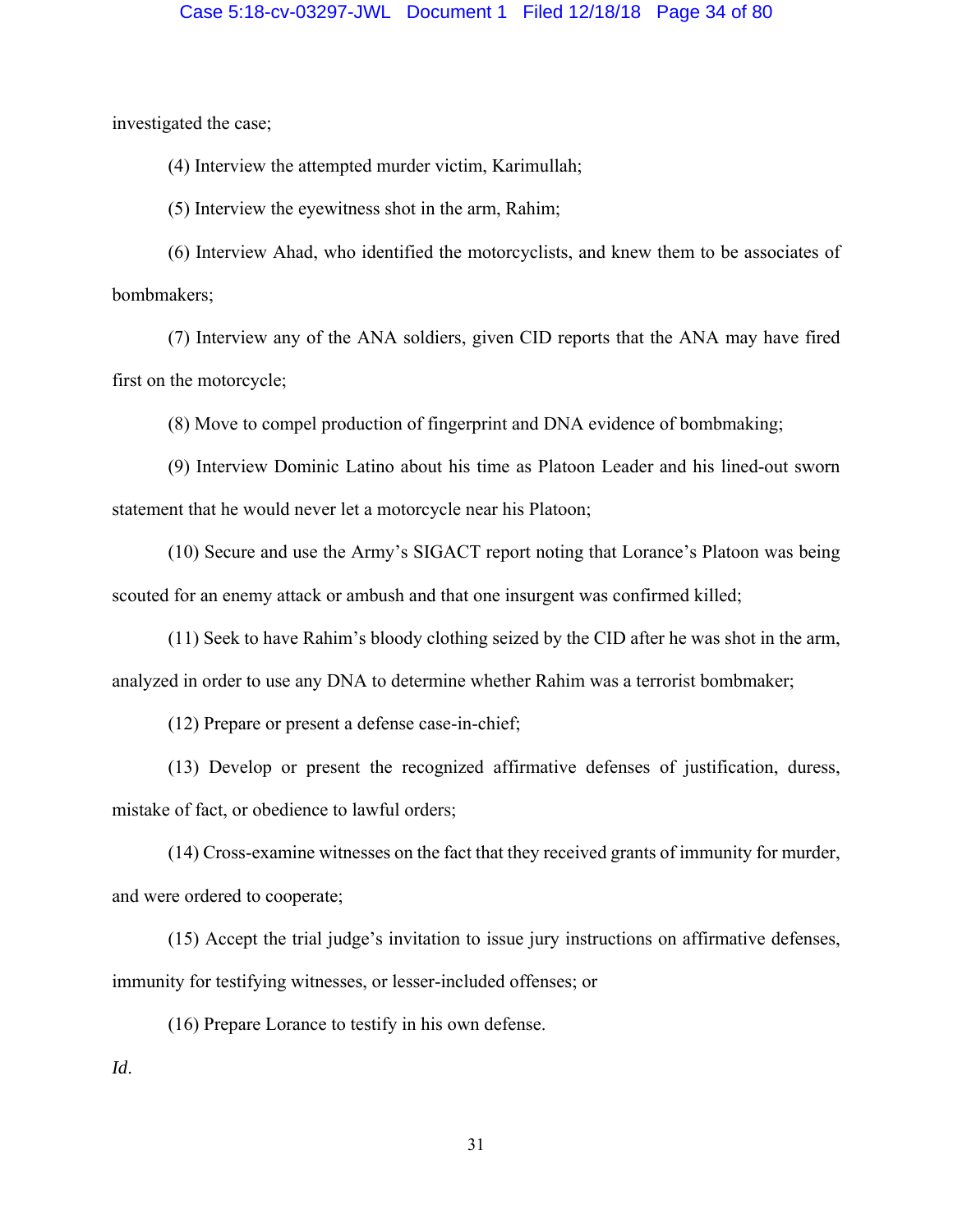# K. PETITION FOR A NEW TRIAL BASED ON SUPPRESSED TERROR EVIDENCE

 After trial, Lorance retained new defense counsel for his appeal. Because the record of trial did not contain a copy of the complete, final, unredacted CID report in this case, (and still does not), counsel requested it directly from the CID and from the senior officer of the 82nd Airborne Division, the Commanding General, who had jurisdiction over the case at that time. The Army denied both requests. To date, the report has not been disclosed.

 Veterans of the wars in Afghanistan and Iraq, undersigned appellate counsels' initial investigation revealed that available on US Army databases were records that Ahad, Ghamai, Karimullah, and Rahim left their fingerprints or DNA on IED components, some at locations (determined by GRID coordinates) where American and Coalition personnel had been killed or wounded.

 Based on this newly-discovered evidence, on September 14, 2015, Lorance timely filed a New Trial Petition before the Army Court pursuant to Article 73, UCMJ; 10 U.S.C. § 873 (2012) and RCM 1210. The Army Court is comprised of commissioned Army officers who are licensed attorneys appointed to the Judge Advocate General's Corps, or "JAG." *See* 10 U.S.C. § 866 (2012). Usually in the grade of Lieutenant Colonel or Colonel, these military officers are personally selected by The Judge Advocate General of the Army, a three-star Lieutenant General. The Chief Judge is an Army Brigadier General (one-star). The Army Court sits on Fort Belvoir, Virginia, near Washington DC.

 In his New Trial Petition, Lorance argued that the prosecution should have disclosed the fingerprint and DNA evidence, even in the absence of a defense request, and the prosecution's failure to turn over the exculpatory and mitigating information deprived him not only of the capability to prepare a forceful defense, but also a fair trial and fair sentencing hearing. In support,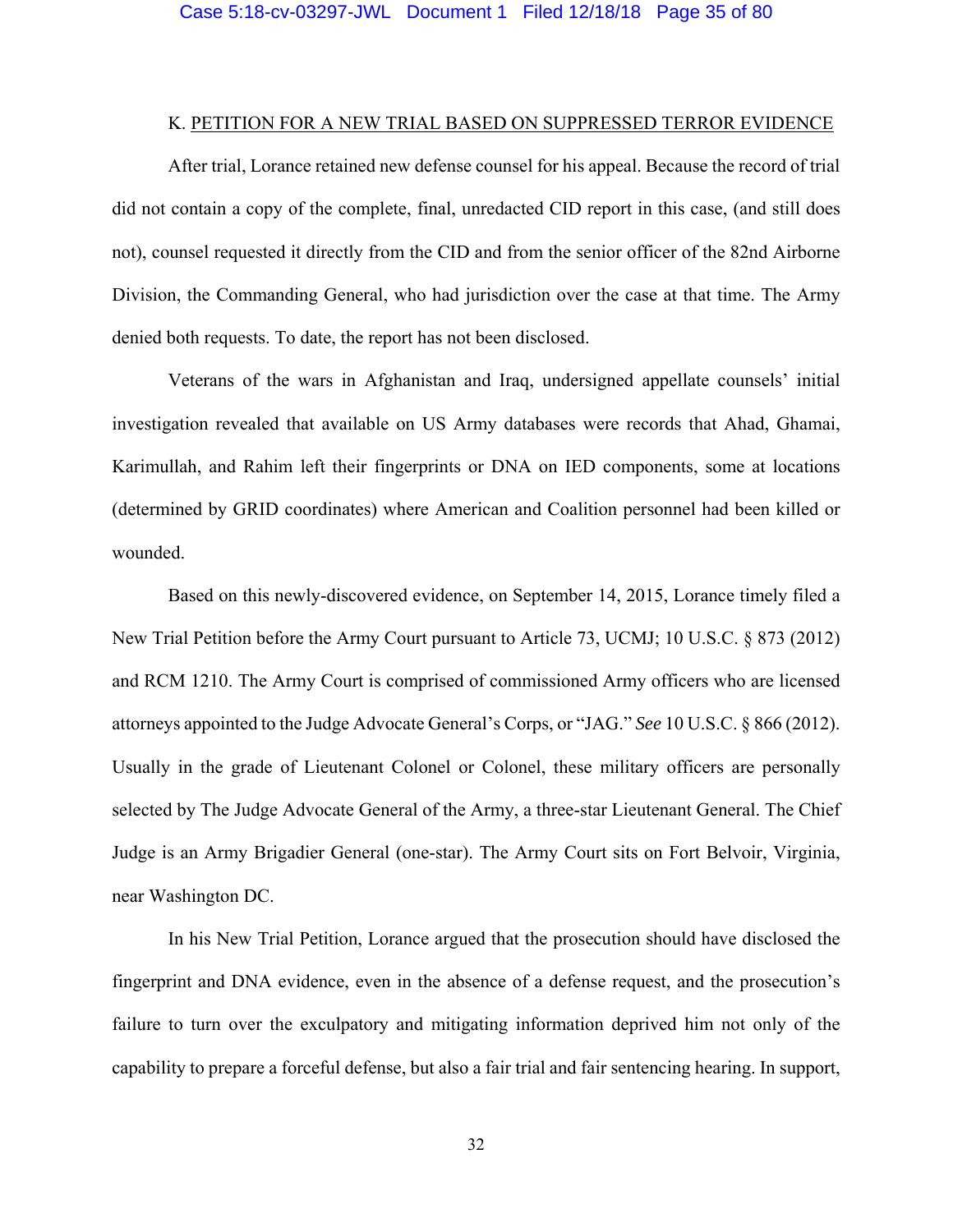# Case 5:18-cv-03297-JWL Document 1 Filed 12/18/18 Page 36 of 80

Lorance cited the prosecution's obligation to disclose material exculpatory and impeachment evidence as part of the constitutional guarantee to a fair trial. *Brady*, 373 U.S. at 87; *Giglio v. United States*, 405 U.S. 150, 154 (1972). Lorance noted that the law requires the disclosure of exculpatory and impeachment evidence when such evidence is material to guilt or punishment. *Id*; *Giglio*, 405 U.S. at 154. He explained that because they are constitutional obligations, *Brady* and *Giglio* evidence must be disclosed regardless of whether the defendant makes a request for exculpatory or impeachment evidence. *Kyles v. Whitley*, 514 U.S. 419, 432- 33 (1995).

 Lorance cited authority that exculpatory and impeachment evidence is material to a finding of guilt—and thus the Constitution requires disclosure—when there is a reasonable probability that effective use of the evidence will result in an acquittal. *United States v. Bagley*, 475 U.S. 667, 676 (1985). Recognizing that it is sometimes difficult to assess the materiality of evidence before trial, Lorance noted that prosecutors generally must take a broad view of materiality and err on the side of disclosing exculpatory and impeaching evidence. *Kyles*, 514 U.S. at 439.

 In the event the Army Court concluded that the prosecution was not constitutionally required to disclose the fingerprint and DNA evidence of bombmaking, Lorance claimed his pretrial written request was specific to trigger the prosecution's search and production obligations. Essentially, Lorance argued that the fingerprint and DNA evidence about the victims and eyewitnesses constituted information inconsistent with elements of charged offenses and established various affirmative defenses.

Lorance also requested that the Army Court take up his New Trial Petition separately and independently from any other appellate challenge:

> Finally, because this single issue is so pervasively pivotal, meritorious, and dispositive, this Court should consider and decide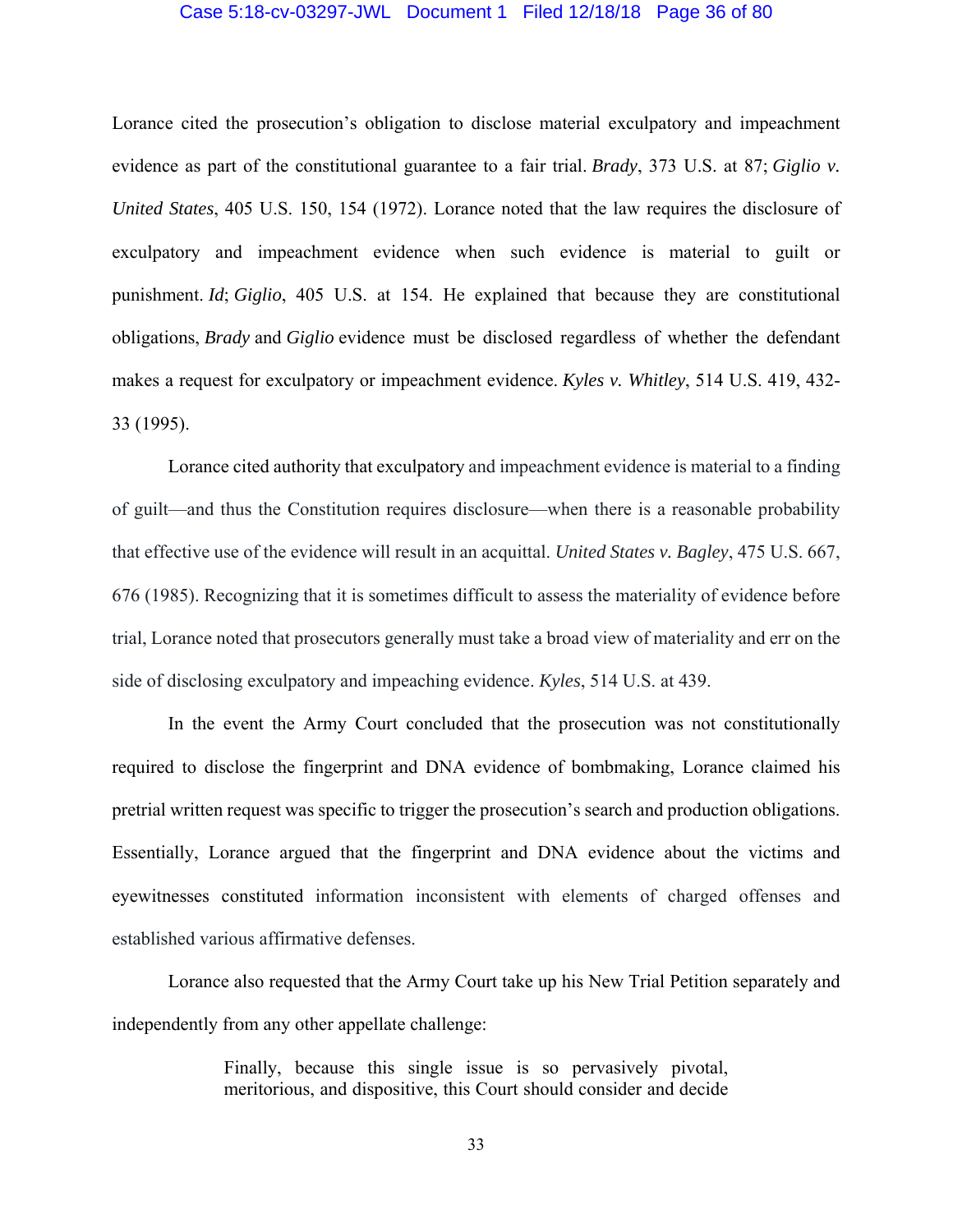## Case 5:18-cv-03297-JWL Document 1 Filed 12/18/18 Page 37 of 80

this Petition directly and separately from any subsequent assignments of error 1LT Lorance may file. Indeed, should the Court grant the requested relief, the necessity to file assignments of error will be mooted.

(R. at Lorance's Brief in Support of New Trial Petition at 27).

The Army Court ordered Lorance to file all of his appellate claims by December 9, 2015. On November 12, 2015, Lorance moved the Army Court to reconsider its appellate briefing order and moved to expedite resolution of the Petition separately from any other appellate claims to be filed. On November 13, 2015, the Army Court denied the motion to extend the appellate briefing schedule until after the New Trial Petition was resolved, but granted Lorance's motion to expedite resolution of the New Trial Petition.

Lorance sought separate and expedited consideration of his New Trial Petition largely on the grounds that resolution of the Fifth Amendment Due Process issues could have been dispositive and thereby rendered the more comprehensive overall appeal moot, and, that each day served in unlawful confinement could not be re-lived. Lorance believed the prosecution's failure to disclose exculpatory evidence favorable to the defense justified a new trial, thereby dispensing with the need to raise all appellate errors. Lorance determined the undisclosed fingerprint and DNA evidence should be presented to a new jury to exonerate him of the Charges, and at the very least, be considered as powerful mitigation evidence to reduce or eliminate his sentence.

## L. DIRECT APPEAL TO THE ARMY COURT OF CRIMINAL APPEALS

 While his New Trial Petition was fully briefed and pending before the Army Court, Lorance, pursuant to court-order, filed his overall appeal and brought six claims. The first included the Fifth Amendment denial of Due Process set forth in the New Trial Petition and incorporated it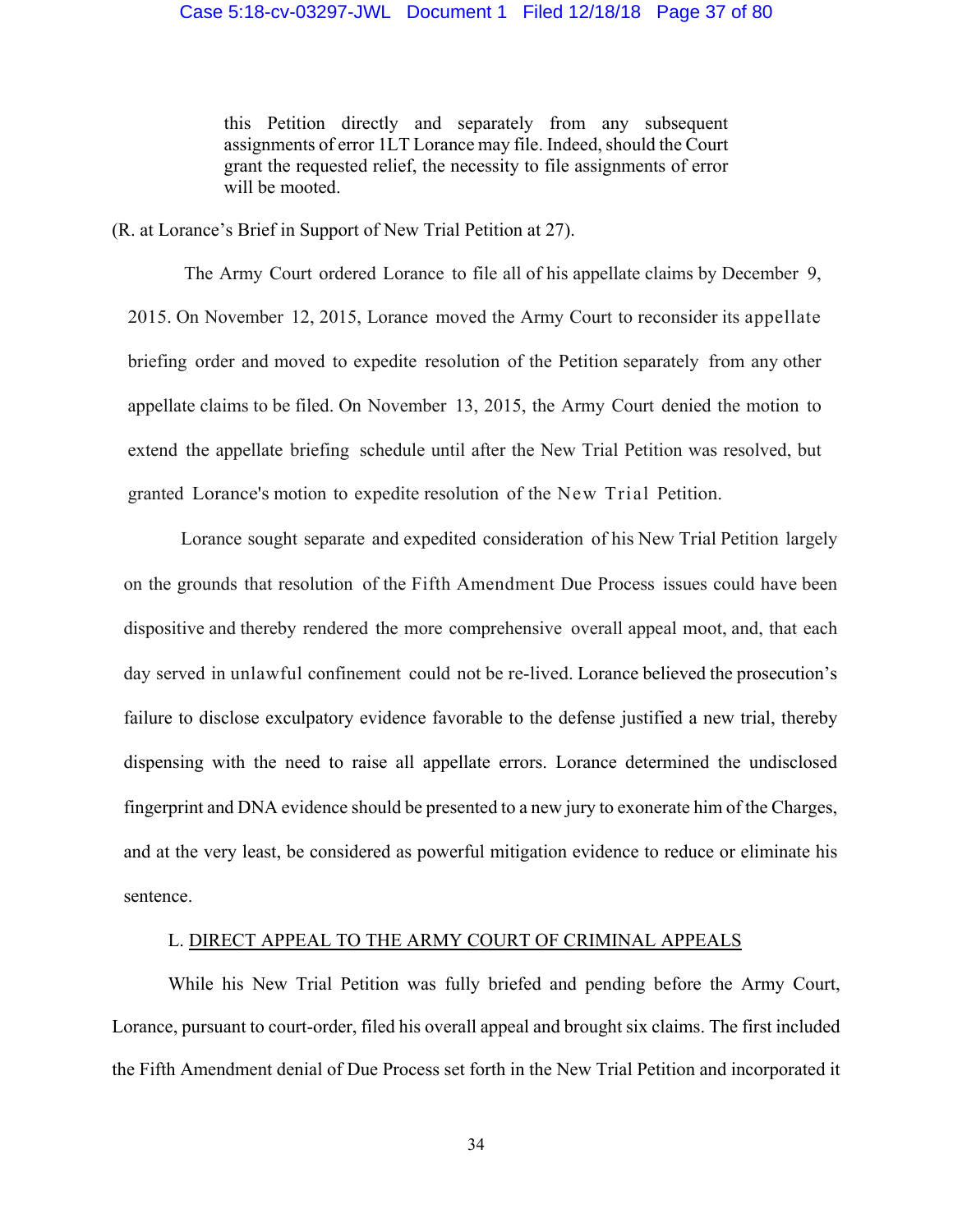#### Case 5:18-cv-03297-JWL Document 1 Filed 12/18/18 Page 38 of 80

by reference. Lorance also brought a Sixth Amendment ineffective assistance of counsel claim and cited *Strickland v. Washington,* 466 U.S. 668, 686 (1984), and its progeny to demonstrate that counsel's performance was deficient and resulted in actual and material prejudice to Lorance.

 He also argued that the trial judge abused her discretion in failing to provide instructions to the jury *sua sponte* and in accordance with binding precedent, on the affirmative defenses raised by the evidence, to include justification, obedience to orders, duress, and mistake of fact (if a special defense is reasonably raised by the evidence, the [trial] judge has a *sua sponte* duty to instruct the jury on the defense). *United States v. Davis*, 53 M.J. 202, 205 (C.A.A.F. 2000); *see also* RCM 916. Lorance further claimed that these prejudicial errors resulted in legally and factually insufficient convictions and sentence. Lorance asked the Army Court to disapprove the findings and the sentence or in the alternative, order a new trial.

## M. THE ARMY COURT'S FINDINGS

On June 27, 2017, the Army Court denied Lorance's request for a hearing. On the same day, the Army Court denied his New Trial Petition, (which it consolidated with the overall appeal), denied any relief, and affirmed the convictions and the sentence in an unpublished opinion. *United States v. Lorance*, ARMY 20130679, 2017 WL 2819756 (A. Ct. Crim. App. June 27, 2017).

A fair reading of the Army Court's decision reveals that it is closer akin to a work of advocacy, rather than a methodical and impartial review of the evidence presented and the issues raised. In its discussion of the background leading up to the motorcycle engagement, the Army Court paints Lorance, who had recently taken over as Platoon leader after his predecessor had been wounded, as an unwelcome bully intruding his own aggressive ideas on the village of Sarenzai. (Army Court Opinion at 2-3). The Army Court does not describe that in the months before Lorance had taken over, the Platoon had been attacked every time it had entered the village and that nearly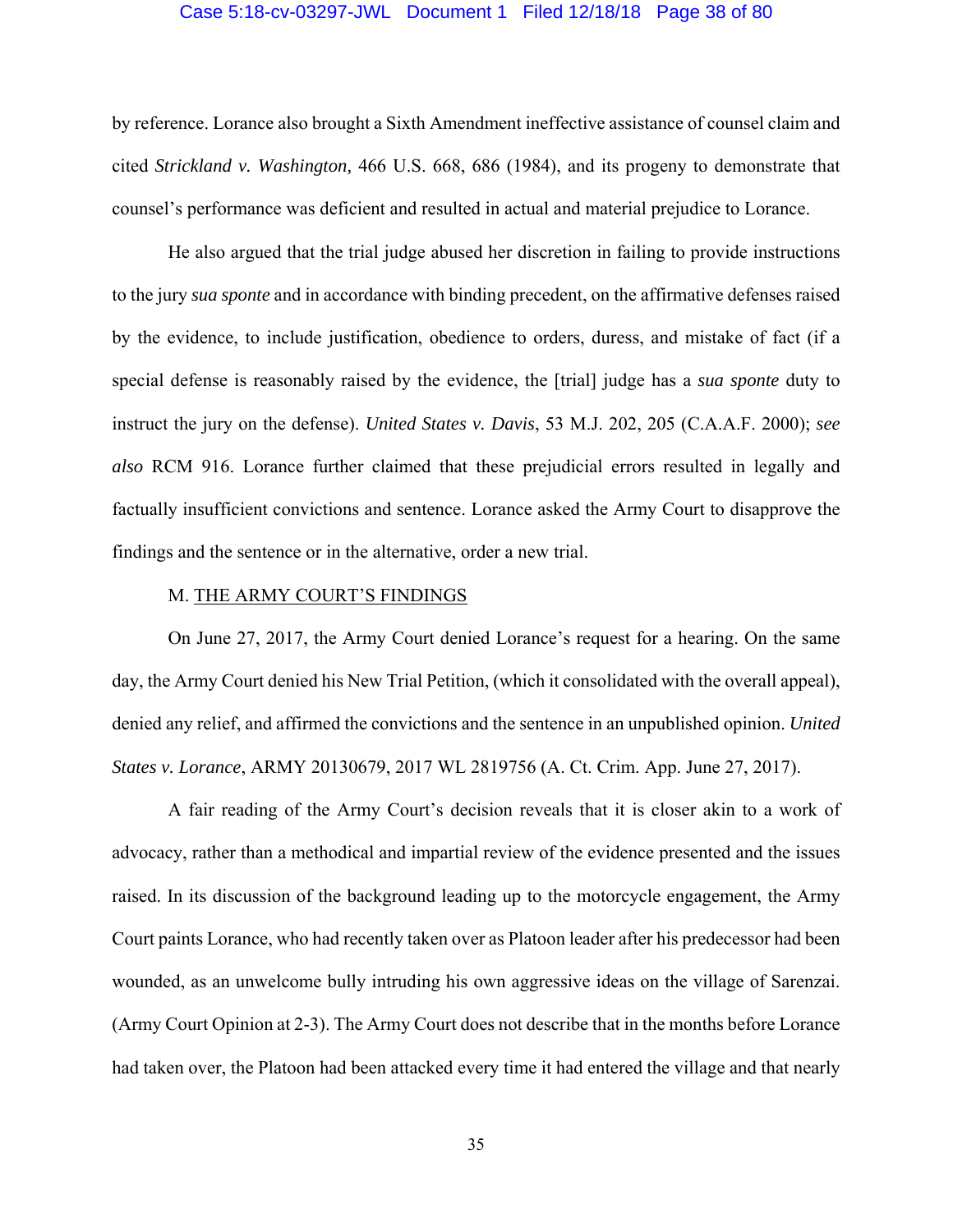#### Case 5:18-cv-03297-JWL Document 1 Filed 12/18/18 Page 39 of 80

every patrol that had left the Strong Point had been attacked. (R. at 509). Instead, the Army Court adopts and advances the prosecution's narrative to the exclusion of evidence supporting Lorance's claims.

Similarly, the Army Court described the ROE in effect, noting that no enemy forces had been declared hostile, and that American Soldiers were allowed to fire only when they perceived a threat. (Army Court Opinion at 2). The Army Court goes on to describe the sign Lorance had placed in the Platoon headquarters indicating that no motorcycles would be allowed in the area of operations. *Id.* at 3. The prosecution had offered these points in support of its theory that Lorance unilaterally changed the ROE to allow motorcycles to be engaged on sight.

 But the Army Court ignores entirely that the jury found Lorance not guilty of changing the ROE to engage motorcycles on sight. Lorance's acquittal on this charge is not mentioned in the Army Court's decision. The same can be said about critical testimony of ROE compliance justifying Lorance's order to fire that the Army Court did not include in its written decision. The Army Court writes that Skelton, who fired the first shots at the oncoming motorcyclists, did so only because Lorance ordered him to fire. (Army Court Opinion at 3). The testimony the Army Court cites is buried in Skelton's re-direct examination, well after a lengthy discussion of the engagement. (R. at 601).

 The Army Court ignores, however, Skelton's main testimony that the "first thought" he had when he saw the motorcycle was that "it could be a drive-by shooting; it could be a drive-by grenade throw; it could be a vehicle-borne IED." (R. at 537). Also, Skelton testified that he fired his rifle to protect his unit and himself in compliance with the ROE that authorized self-defense and unit self-defense: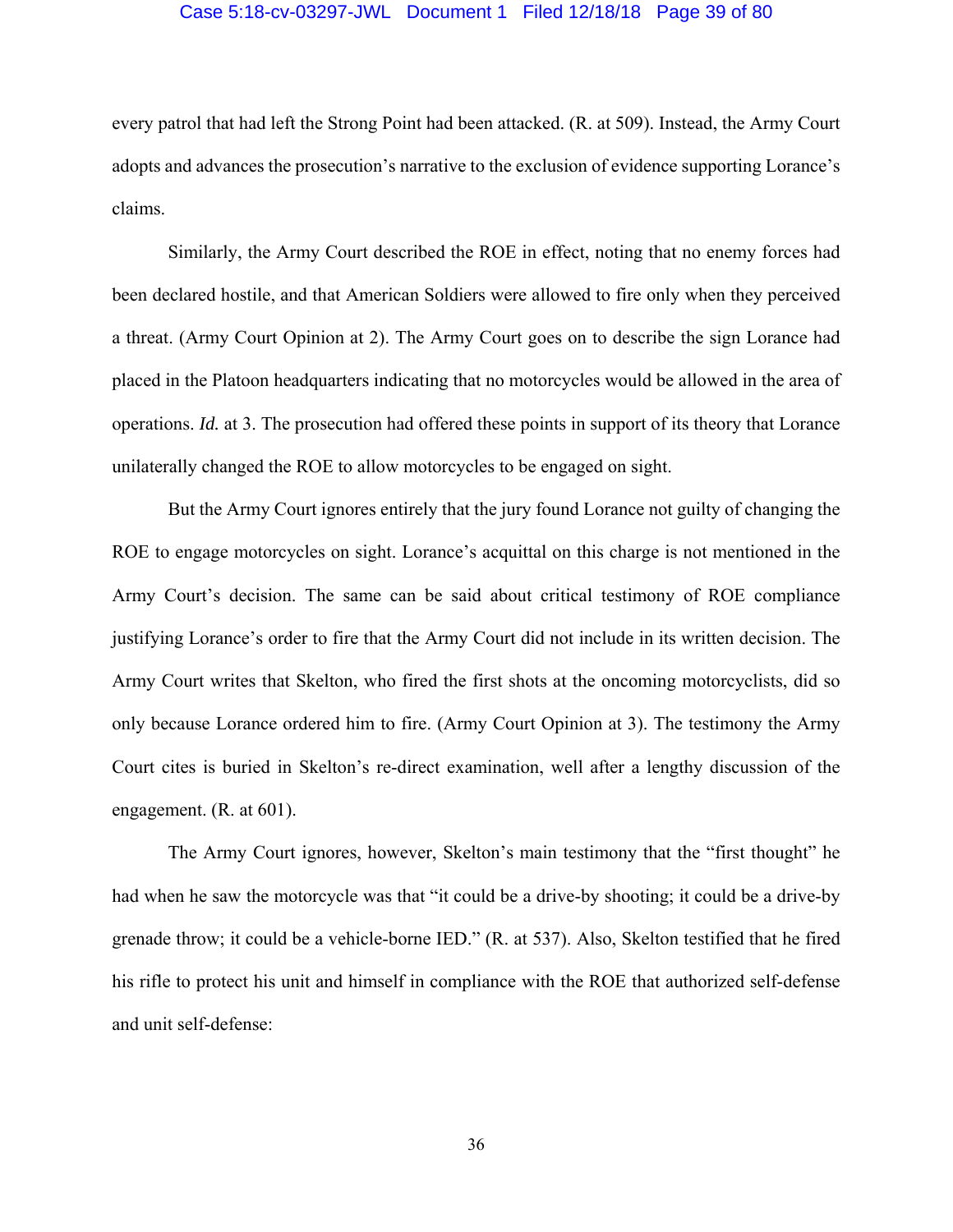Q. It was your obligation, as you saw it, to say to Soldiers that the motorcycle was possibly threatening because of the potential threat it represented, correct?

A. (Skelton) We have the right to protect ANA and coalition forces, yes.

Q. And at the time that you fired, you believed that's what you were doing; you were protecting friendly forces, both American and ANA.

A. (Skelton)Based on -- based on ROE and my quick threat analysis of what could happen, yes.

Q. Yes. So this I'll ask you, okay. Based on what you had available to you, you saw this as a threat and you felt an obligation as an American Soldier to protect friendly forces, American and ANA, correct?

A. (Skelton)Yes.

(R. at 585–586).

 Lorance reproduced this verbatim transcript testimony in his papers to highlight evidence of ROE compliance on which he based his order to the gun truck, which fired the fatal rounds. Lorance then alerted the Army Court that five witnesses stated that the fatal rounds from the gun truck were fired "three seconds," "a few seconds," "five seconds," "10 seconds" and " $20 - 30$ seconds," after the initial volley at the three riders. (R. at 384, 497, 501, 655, 658, 675).

 Yet, the Army Court did not address the fundamental question of whether the rounds fired from the gun truck based on Lorance's order were justified, made in self-defense, or in unit selfdefense, under duress, by mistake, or in obedience to orders. More importantly, the Army Court did not address the most critical issue head on: whether ROE-compliant shots fired in a volatile, unfolding, complex, and ambiguous combat environment that killed IED-makers could lawfully constitute two murder convictions or one attempted murder conviction. These points are altogether absent from the Army Court's decision.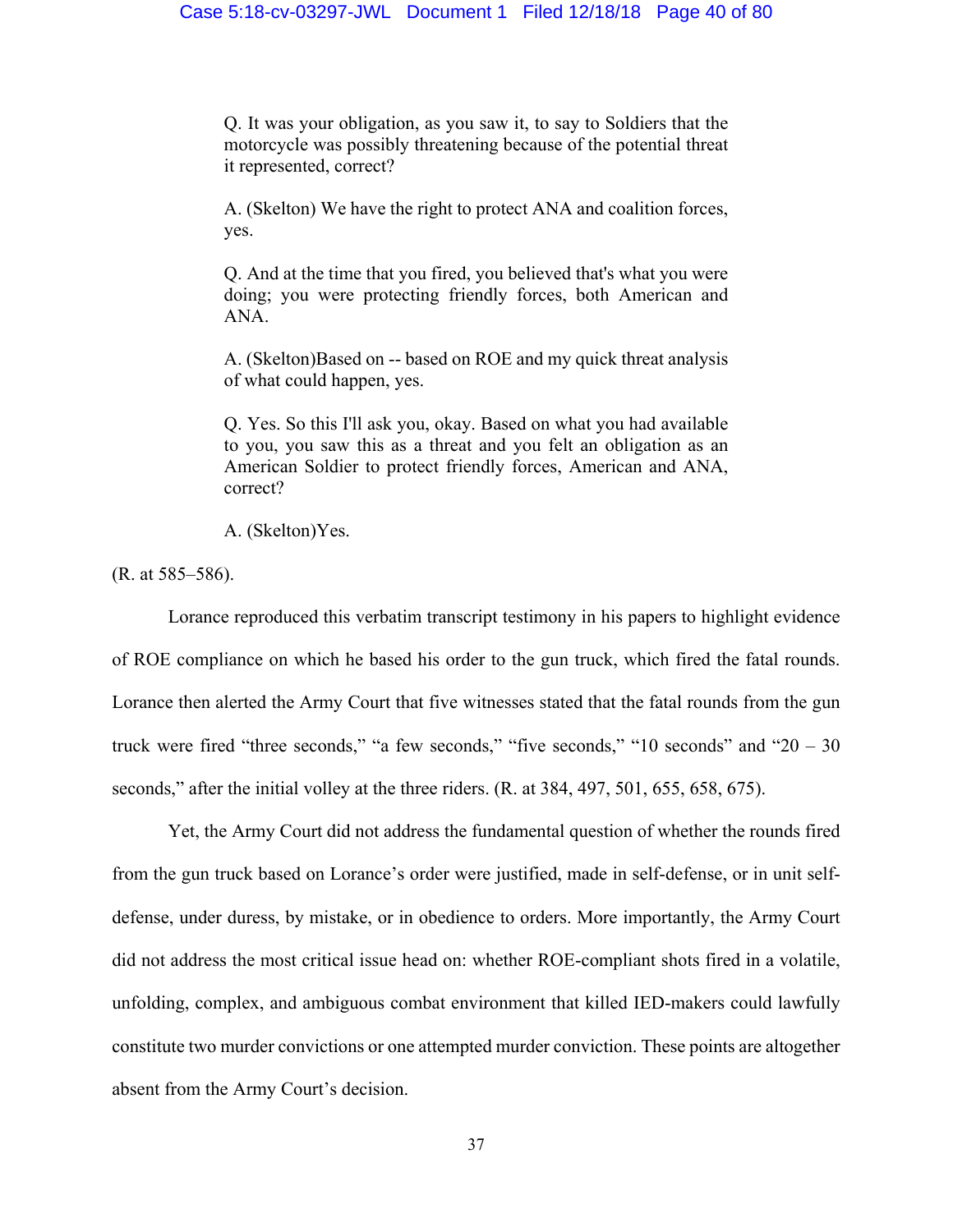#### Case 5:18-cv-03297-JWL Document 1 Filed 12/18/18 Page 41 of 80

Further, the Army Court declined to accept as reliable the fingerprint and DNA evidence offered by a sworn affidavit from a biometrics expert that the purported CIVCAS left their fingerprints and skin (DNA) on IED components. Concerning biometrics, the Army Court found that a prosecutor and investigators in a case involving two murders and an attempted murder in a combat zone, where the enemy blends in with the civilian population, do not have to "search into the abyss of the intelligence community for the potential existence of unspecified information." (Army Court Opinion at 6).

The Army Court's findings completely ignore that American forces in Afghanistan used biometric data on a daily basis as they interacted with the Afghan population, *see* Sections G and H, *supra*, and instead suggest an unsupported an inaccurate version of the reality in Afghanistan when it comes to the use of biometric data.

Moreover, insofar as the relevance of the biometric evidence is concerned, the Army Court found that "we can see no scenario for the admissibility of such evidence during the trial." (Army Court Opinion at 7). But in doing so the Army Court ignores entirely that Lorance needed the evidence to rebut the prosecution's narrative that the Afghan men were mere villagers and victims – a narrative the Army Court adopted in whole, notwithstanding the sworn biometric expert evidence, unchallenged, before the Army Court on appeal proving bombmaking activity.

The Army Court's conclusion that the evidence was irrelevant also overlooks that one of the jury members actually asked about what information or intelligence had been collected relevant to the threat to the patrol. By way of background, courts-martial jury members are permitted to submit questions to the military judge to pose to the witnesses. *See* Mil. R. Evid. 614. One juror inquired from Skelton, the Soldier who fired at the motorcycle but missed, what information or intelligence had been gathered from the Afghans who were detained immediately following the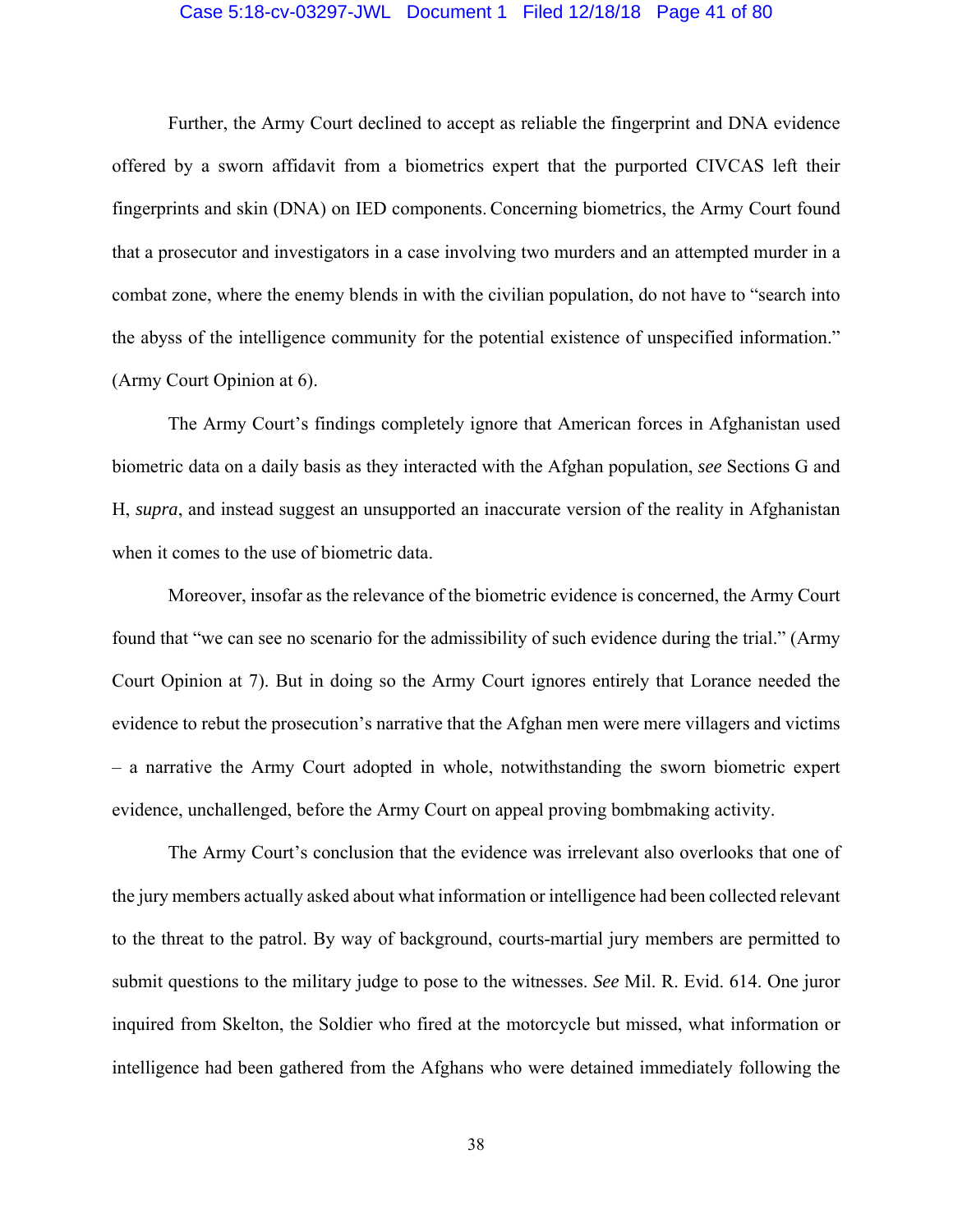#### Case 5:18-cv-03297-JWL Document 1 Filed 12/18/18 Page 42 of 80

July 2, 2012, firefight that might impact the Platoon's patrol. (R. at 615-616). The fact that at least one juror was interested in determining whether there was additional information or intelligence that the motorcyclists actually posed a threat to the Platoon defeats the efforts on the part of the prosecution and the Army Court to discount the importance of it.

 What is more, the Army Court did not apply the international law of armed conflict (LOAC), a well-developed body of law which holds generally that if a target has military value and the means used to destroy the target are proportional, civilians that are killed are not murdered, but instead, by international law, called "collateral damage." In the far less dangerous realm of domestic civilian law enforcement, police officers are provided qualified immunity even if they make a mistake of fact, which Lorance did not even make in this instance: his instincts based on Skelton's threat assessment were right.

 After having ordered retained civilian defense counsel to submit a sworn affidavit in response to Lorance's Sixth Amendment ineffective assistance of counsel claim, in which he stated that not interviewing witnesses prior to trial is a "superior" trial tactic, the Army Court found counsel's performance effective and non-prejudicial to Lorance. This is notwithstanding the deficiencies Lorance presented to the Army Court, discussed, *supra*, nearly all of which were not mentioned in the appellate decision.

In its decision, the Army Court did not address Lorance's claims in connection with jury instructions, legal and factual insufficiency, and did not apply the correct legal framework to evaluate Lorance's New Trial Petition under the applicable precedents and recognized rubric of Article 73, UCMJ; 10 U.S.C. § 873 (2012), and RCM 1210, which weighed in favor of granting a new trial based on the discovery of the bombmaking evidence the prosecution failed to disclose.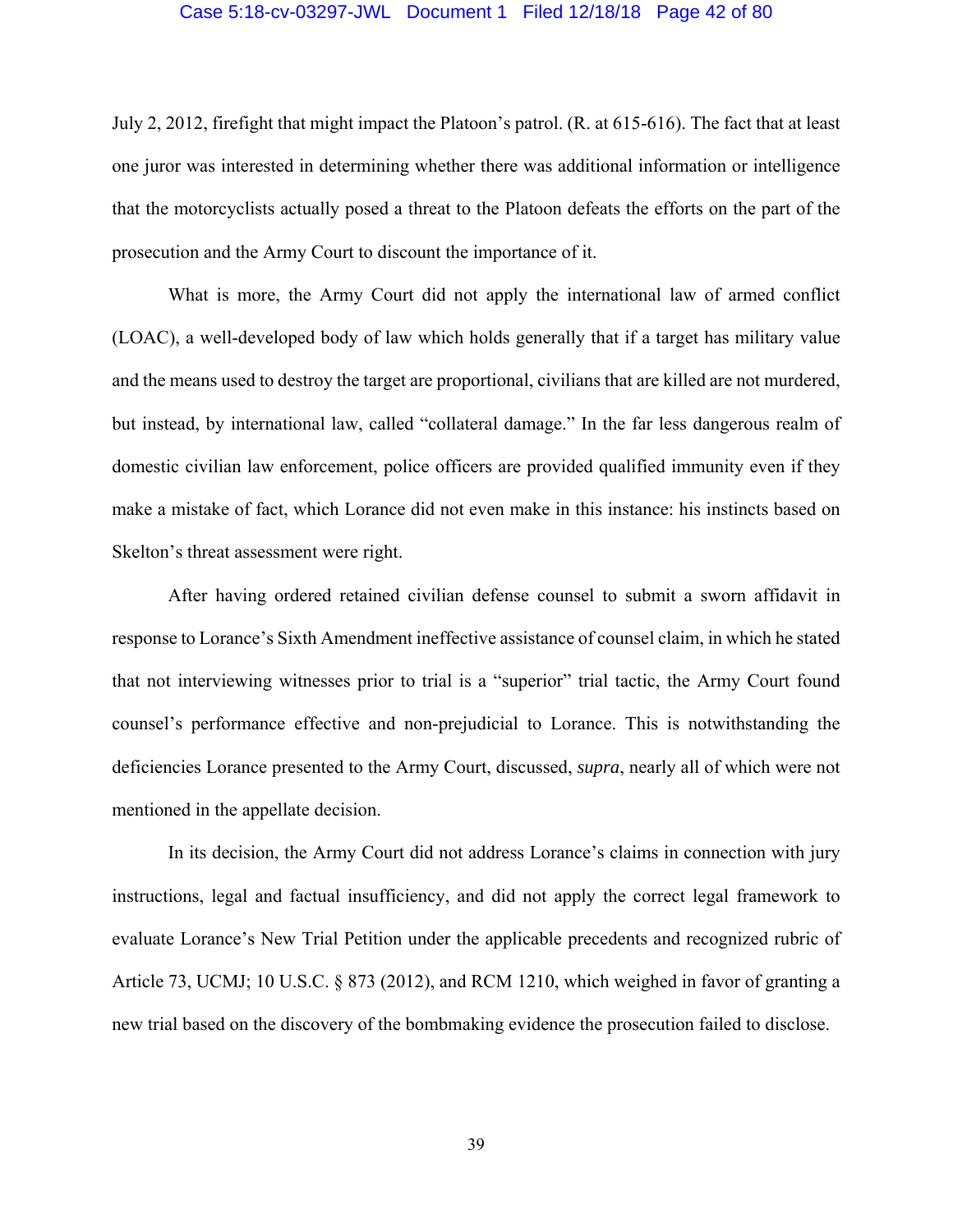## N. THE COURT OF APPEALS FOR THE ARMED FORCES DENIES REVIEW

 After the Army Court issued its decision, Lorance timely filed a Petition for a Grant of Review before the CAAF, which is located in Washington, D.C. and comprised of five civilians appointed by the President to fifteen-year terms. Whether to grant review or not in a case like Lorance's is within the CAAF's discretion. *See* Article 67, UCMJ; 10 U.S.C. § 867 (2012). On October 10, 2017, Lorance filed a Supplement to his Petition for a Grant of Review. On the same day, Amicus Curiae moved for leave to file a brief to encourage the CAAF to review Lorance's case, describing their interest in the case as:

> [A] group of interested retired Combat Arms Commanders and Judge Advocates who – with their combined hundred plus years of combat experience – feel that not only is the Appellant's conviction morally and legally wrong, but that it also has a chilling, dangerous impact on our Nation's warriors' ability to defend themselves in combat.

(R. at Petition to File Amicus Curiae Brief). The names of those signing the brief and a brief description of their military experience is at Attachment B.

On December 12, 2017, the CAAF denied Amicus Curiae's motion to file a brief. On December 19, 2017, the CAAF summarily denied Lorance's Petition for a Grant of Review. *United States v. Lorance*, ARMY 20130679, 2017 WL 2819756 (A. Ct. Crim. App. June 27, 2017), *review denied*, 77 M.J. 136 (App. Armed Forces 2017). The CAAF's denial prevented direct appeal to the United States Supreme Court. Article 67, UCMJ; 10 U.S.C. § 867 (2012); 28 U.S.C. § 1259.

# O. CHIEF JUDGE OF THE ARMY COURT PUBLICLY MISSTATES THE FINDINGS

 On March 15, 2018, the Chief Judge of the Army Court, who is also the Commander of the U.S. Army Legal Services Agency, Brigadier General Joseph B. Berger III, appeared in uniform at the Center for Strategic and International Studies (CSIS), a respected Washington, D.C. thinktank. *See* Center for Strategic & International Studies, *The My Lai Massacre History, Lessons,*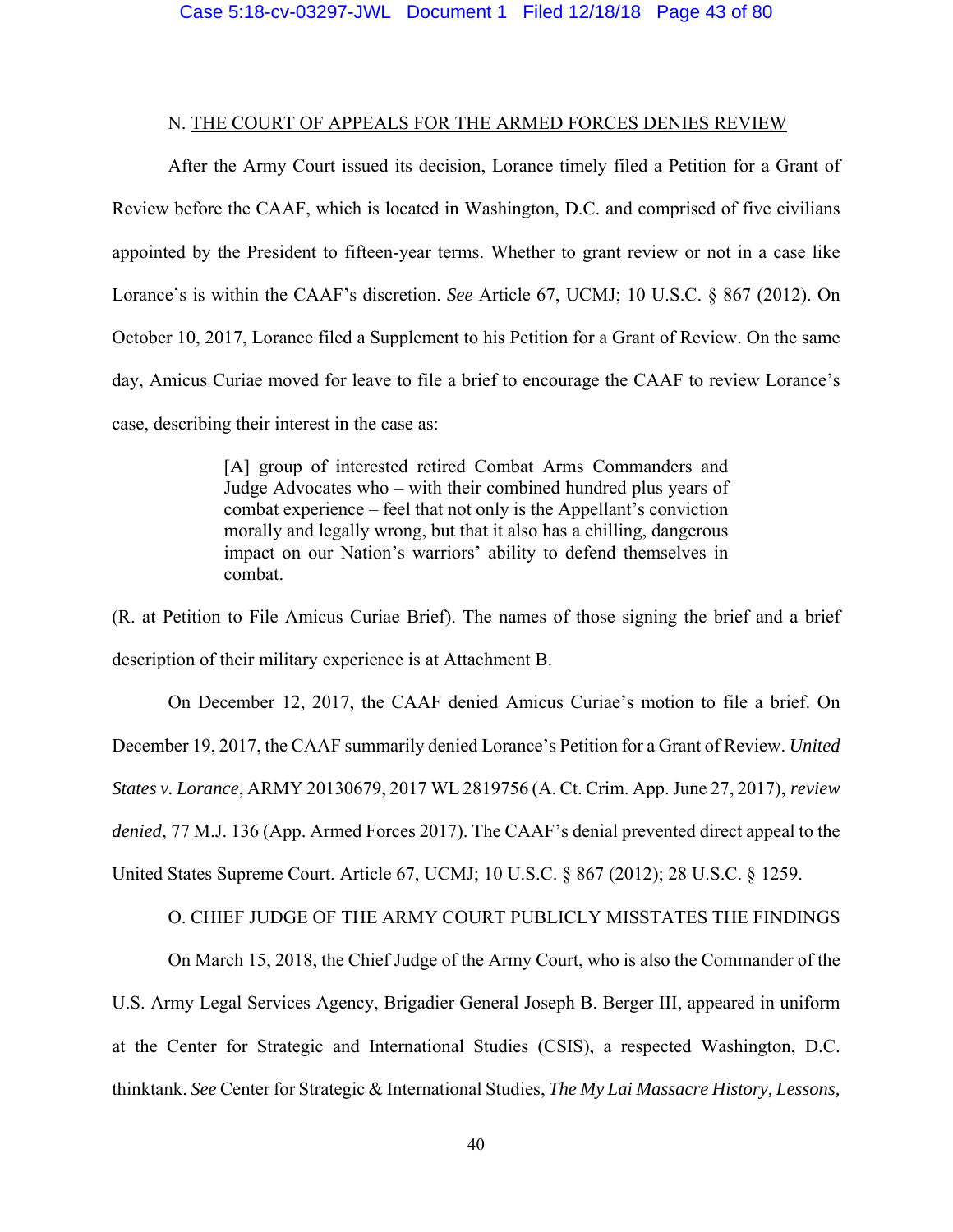## Case 5:18-cv-03297-JWL Document 1 Filed 12/18/18 Page 44 of 80

*and Legacy: A Panel Discussion with Historians and Military Law Experts*, Thursday, March 15, 2018, 1:30 p.m. – 3:30 p.m., CSIS Headquarters, podcast available: https://www.csis.org/events/my-lai-massacre-history-lessons-and-legacy.

 The sitting Chief Judge made public comments about Lorance as a "bad apple" who wanted to fight the war his own way, and likened Lorance to First Lieutenant William Calley of the *My Lai* Massacre, (Calley, unlike Lorance, actually fired his rifle and he and his unit killed over 200 women, children, and elderly villagers). *Id*. The Chief Judge echoed the Army Court's suggestion that Lorance changed the ROE to fire on motorcycles on site, even though the jury found Lorance not guilty of that offense. *Id*. Specifically, the Chief Judge wrongly informed the audience the following:

> Clint Lorance was a very aggressive Lieutenant, who had his own ideas about how the war in Afghanistan should be being fought. Those ideas were not in align with the rules of engagement. And that's the fundamental fact that starts us off the trail here. And off the rails. Lorance gives his Soldiers guidance that is not in accordance with the ROE. Motorcycles are allowed to be engaged on sight - that's the guidance given. Not a lawful order, but his Soldiers don't necessarily know that, because a change to the ROE would logically come through the chain of command.<sup>4</sup>

 The Chief Judge's comments to the public merely parroted the prosecution's narrative depicting Lorance as overly-aggressive, ignored entirely that Lorance had been acquitted of changing the ROE, and demonstrated further that the Army Court viewed its role in reviewing the conviction as placing its seal of approval on the prosecution rather than conducting meaningful review.

<sup>4</sup> The Chief Judge's comments can be seen and heard at https://www.csis.org/events/my-lai-massacre-history-lessonsand-legacy (last viewed August 22, 2018) 1:34; *see also* https://www.youtube.com/watch?v=Nu8ODkvwZpg (last viewed August 22, 2018) 1:34.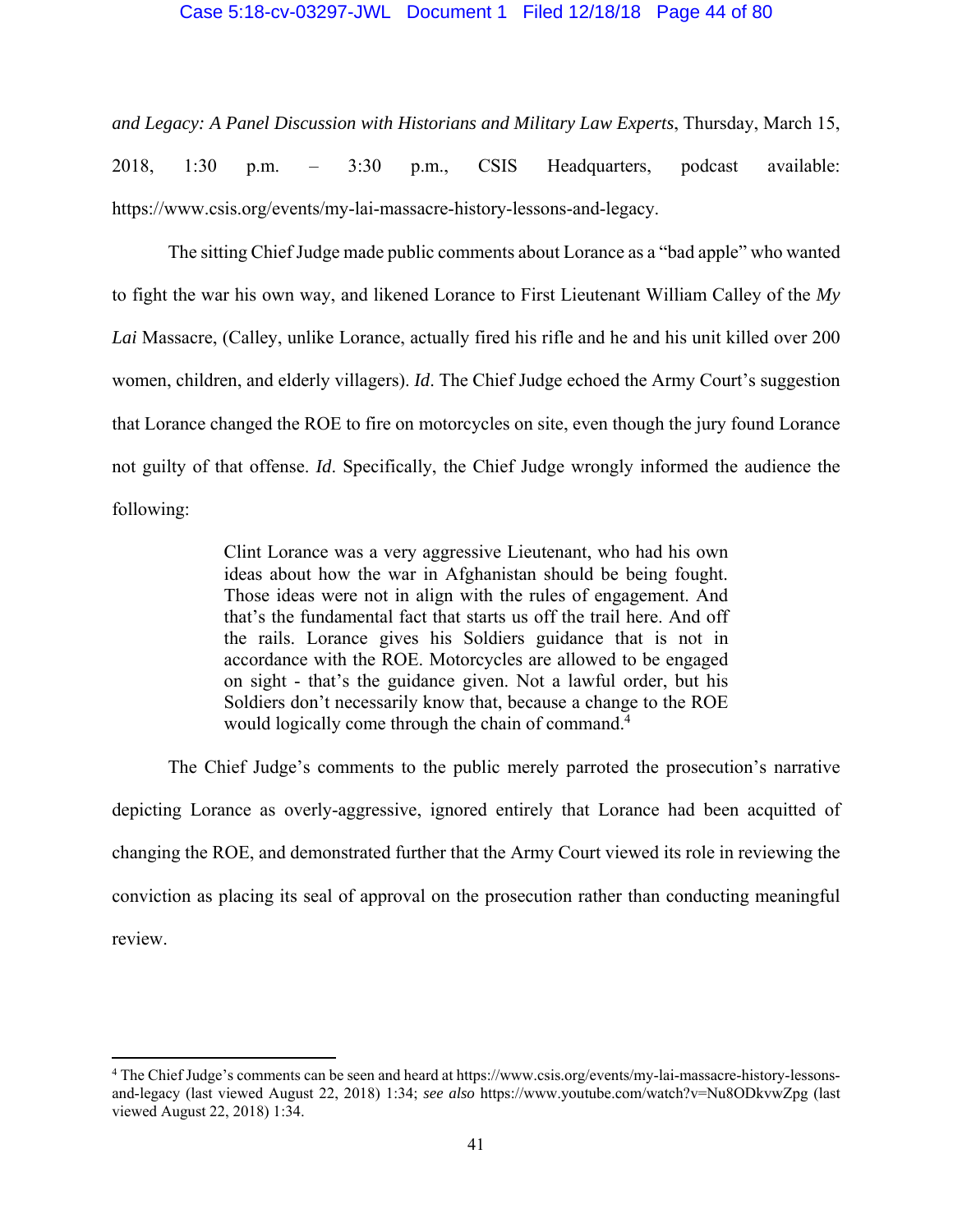Lorance's defense team, all military veterans and former active duty prosecutors in the Army, Navy, and Air Force, wrote the Chief Judge and expressed concerns about his public misstatements and that his comments appeared to be those of an advocate defending the Army's position rather than senior legal officers ensuring that the law was fairly and correctly applied as part of a reliable criminal prosecution compliant with Due Process. In their letter to Brigadier General Berger, counsel for Lorance wrote in part:

> The comments you publicly made at the CSIS suggest that your briefing officers, like the Army Court of Criminal Appeals, did not appreciate that the panel acquitted 1LT Lorance of changing the rules of engagement. It is for this incorrect assertion, the need for corrective action, and the necessity to ensure that legal advice to Army Leaders is accurate that we primarily write. We do not seek to defame or denigrate those prosecutors who may have briefed you about this matter, but rather to correct the record regarding what occurred that day and respectfully solicit your assistance to take corrective action. That is, we appeal to your sense of duty, honor, and integrity to seek your help in seeing that justice is done.

> > \* \* \* \* \*

First, the jury acquitted 1LT Lorance of changing the ROE. Your comments that he did took it upon himself as a "bad apple" to change the ROE are inconsistent with the panel's findings on this point. To portray 1LT Lorance like this is an "unfair prosecutorial blow." Second and equally troublesome is that the Army Court of Criminal Appeals in its June 2017 decision said the same thing - that 1LT Lorance changed the ROE to engage motorcycles on sight. The Army Court took a position totally at odds with the jury's determination on the same point. Consequently, the Army Court erred by depriving 1LT Lorance of meaningful appellate review when it premised its affirmance on an incorrect finding. The Army Court's errant finding and your public comments perpetuating the error are not only unfairly prejudicial to 1LT Lorance, but also to the Army JAG Corps' reputation as fair-dealing "straight shooters."

\* \* \* \* \*

ROE compliance cannot be murder or attempted murder. Only after PFC Skelton fired his rifle while perceiving the threat, did 1LT Lorance, who never fired his rifle, radio a gun truck to engage the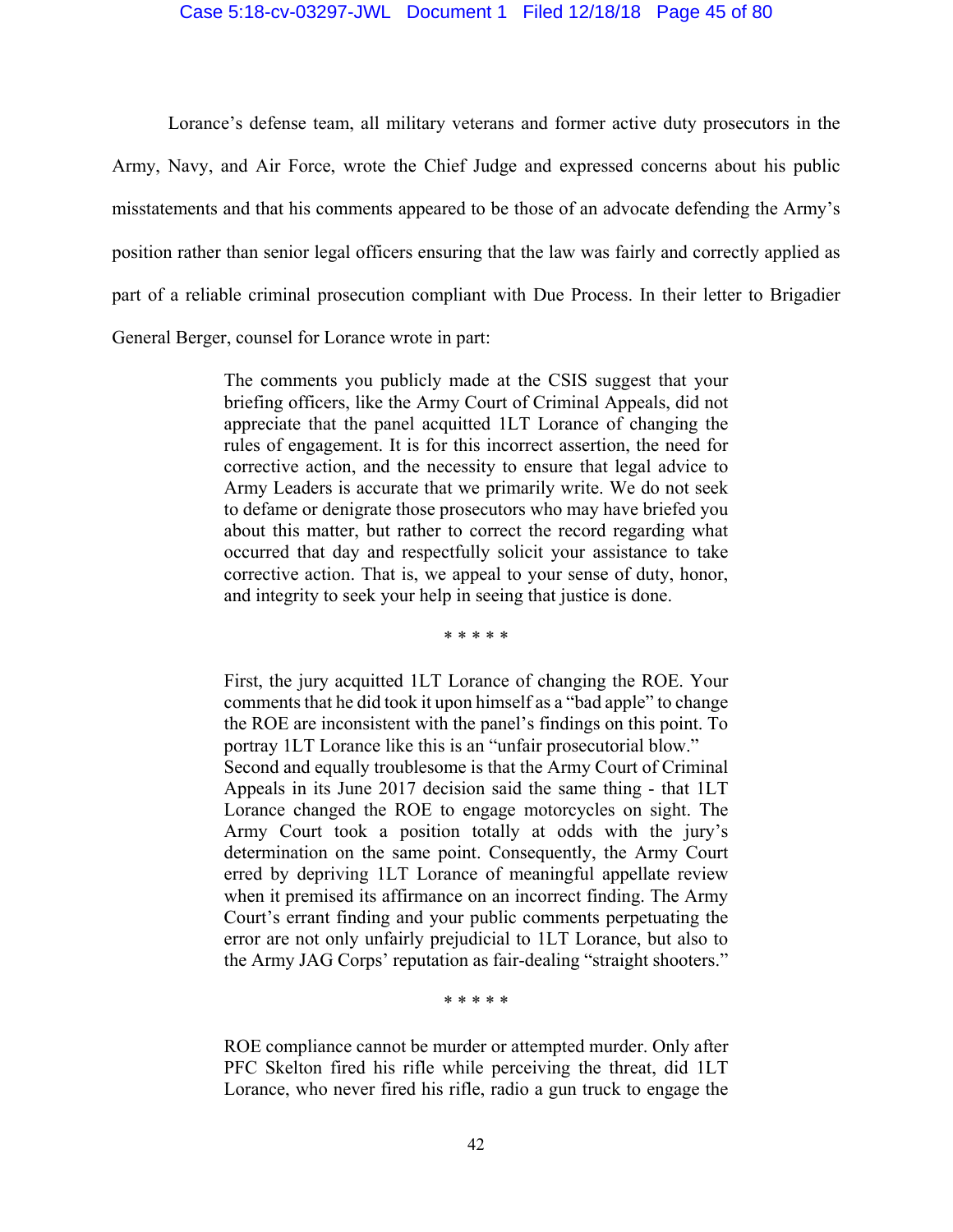target that PFC Skelton identified as a threat to the Platoon. Five witnesses stated that the fatal rounds were fired "three seconds," "a few seconds," "five seconds," "10 seconds" and "20 – 30 seconds," after PFC Skelton fired the initial volley at the three riders. (R. at 384; 497; 501; 655; 658; 675).

It is a patent mis-statement of fact that 1LT Lorance told any of his Soldiers that they may fire on any motorcycle.

\* \* \* \* \*

Accordingly, your statement that, "Lorance tells a Soldier to go ahead and engage a motorcycle, that Soldier does, fortunately he misses," is at-odds with the trial transcript and PFC Skelton's Article 32(b) sworn testimony.

Fourth, it is worth noting that after 1LT Lorance's court-martial, his new legal team uncovered biometric evidence that demonstrates conclusively that the men on the motorcycle were, in fact, bombmakers. In other words, their fingerprints and/or DNA were found on improvised explosive devices that were designed to kill American Soldiers and matched to the riders and other localnationals engaged on the field that day.

Although 1LT Lorance was not aware of the biometrics when he gave the order to his overwatch gun truck after PFC Skelton engaged the riders, the biometric evidence is still very much important to the chain-of-command's disciplinary decisions, legal advice given at the time of preferral and referral, admissible at trial to rebut the prosecution's claim that the riders were civilian casualties, and surely as mitigation on sentencing. What is more, a panel of 82nd Airborne Officers surely would have considered the fact that the enemy was killed exonerating or at the very least, mitigating. Yet, the prosecution neither disclosed the evidence per *Brady* and rule for courts-martial 701(a)(6), or produced it in response to defense written discovery which sought criminal or violent history of all local-nationals on the field that day.

\* \* \* \* \*

Stated more simply, 1LT Lorance's platoon killed the bad guys. They followed the ROE and did precisely what this country sent 1LT Lorance to do when it deployed him to Afghanistan and ordered him to lead paratroopers on combat patrols in a combat zone where the platoon recently suffered four casualties. Yet the prosecutors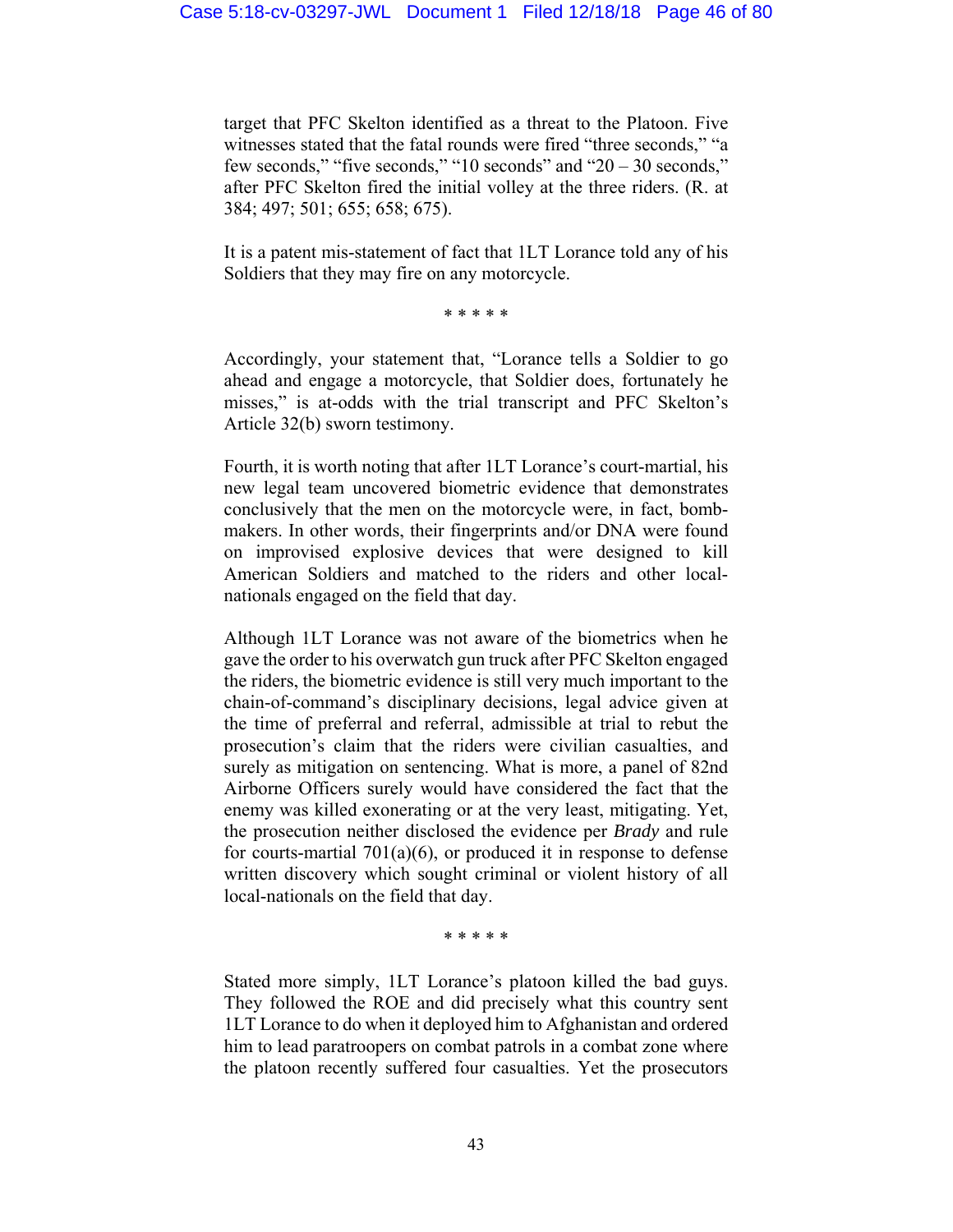were allowed to tell the jury that the dead mean were civilian casualties, painting 1LT Lorance as a bad-actor.

\* \* \* \* \*

The bottom line: ROE compliance (PFC Skelton) coupled with killing the enemy (biometrics attached to the record of trial and the basis for our motion for a new trial) cannot be murder or attempted murder – which is the situation now before us. But, Sir, there is something you, as a Leader of character, and honor sworn to uphold our highest traditions, can do about this.

This case is presently before the Secretary of the Army for action after the Court of Appeals for the Armed Forces declined to grant 1LT Lorance's petition for review. We attach Clint's CAAF Supplement for your review. If the Army's legal advice, and if the facts provided to the Secretary of the Army are in line with the comments you stated publicly on March 15, 2018, senior Army civilian Leaders will be mis-informed, and an injustice will be perpetuated. Additionally, 1LT Lorance has a request for Executive clemency pending before the Justice Department's Office of Pardon Attorney. If the Army provides to that office a factual narrative that is similar to the statements you made publicly on March 15, 2018, another legal error will be made, and there will be a grave injustice to an American Soldier and we believe, to the Army JAG Corps' reputation as "doing the right thing" and "speaking truth to power."

We would welcome the opportunity to discuss this with you further, and in person. And we respectfully request, at a minimum:1) that a copy of this letter be provided to the Secretary of the Army before he acts on 1LT Lorance's case, and that any recommendation Army attorneys have made to the Secretary of the Army reflect the factual statements made above; 2) that it be delivered to the U.S Department of Justice Office of the Pardon Attorney on behalf of the Army; 3) that the legal recommendation be to disapprove the findings and the sentence; or 4) in the alternative, grant 1LT Lorance's petition for a new trial.

(Letter to Brigadier General Joseph Berger dated March 24, 2018).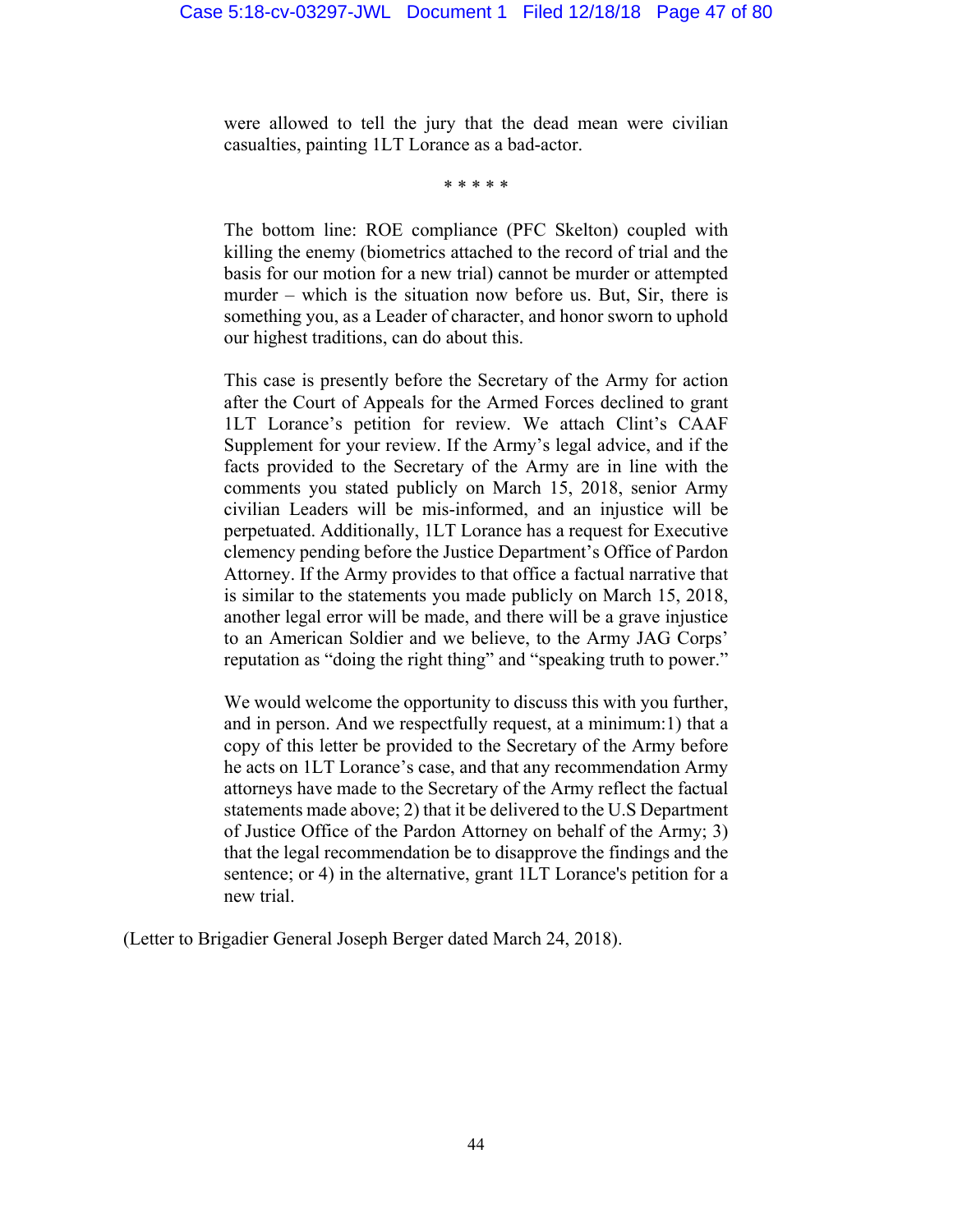#### Case 5:18-cv-03297-JWL Document 1 Filed 12/18/18 Page 48 of 80

 In response, the Chief Judge initially granted a request for a meeting, but that request was rescheduled a number of times until it became clear that the door was closed.<sup>5</sup> The Chief of the Criminal Law Division in the Office of The Judge Advocate General assured Lorance that his concerns expressed to the Chief Judge by letter would be taken into consideration when the Secretary acted on the case. *See* Letter from Office of The Judge Advocate General ("OTJAG') Chief of Criminal Law, Colonel William D. Smoot, dated April 12, 2018.

 By calling Lorance a "bad apple," suggesting he had gone "off the rails," and comparing him to Captain Calley (who was accused of murdering hundreds of villagers and convicted of murdering 22 people), it seems clear that the Chief Judge sought to publicly influence the Secretary of the Army not to take favorable action on Lorance's case, poison the well against Lorance for any future judges who might hear his case, or thwart any attempts for the President to "disaffirm the findings and the sentence."

 A reasonable conclusion is that the Chief Judge chose to make his public misstatements and decline to correct them upon request to put his thumb, and the weight of his senior judicial position, on the scale of justice against Lorance and in favor of the Army, actions that a sitting Chief Judge ought not take--especially when his position requires objectivity and ensuring the integrity of the legal process rather than partisan advocacy to defend a desired outcome. *See Code of Judicial Conduct for Army Trial and Appellate Judges*, May 16, 2018 (*e.g*., Canon One: "A Judge shall uphold and promote the independence, integrity, and impartiality of the judiciary, and shall avoid impropriety and the appearance of impropriety;" Canon Two (calling for impartiality); Canon Three (extrajudicial activities shall not conflict with judicial obligations).

<sup>5</sup> E-mail exchanges between Kevin Mikolashek, Esquire and Brigadier General Berger's Executive Officer between March and May 2018 confirming a meeting, setting the meeting for May 7, 2018, followed by a series of scheduling conflicts.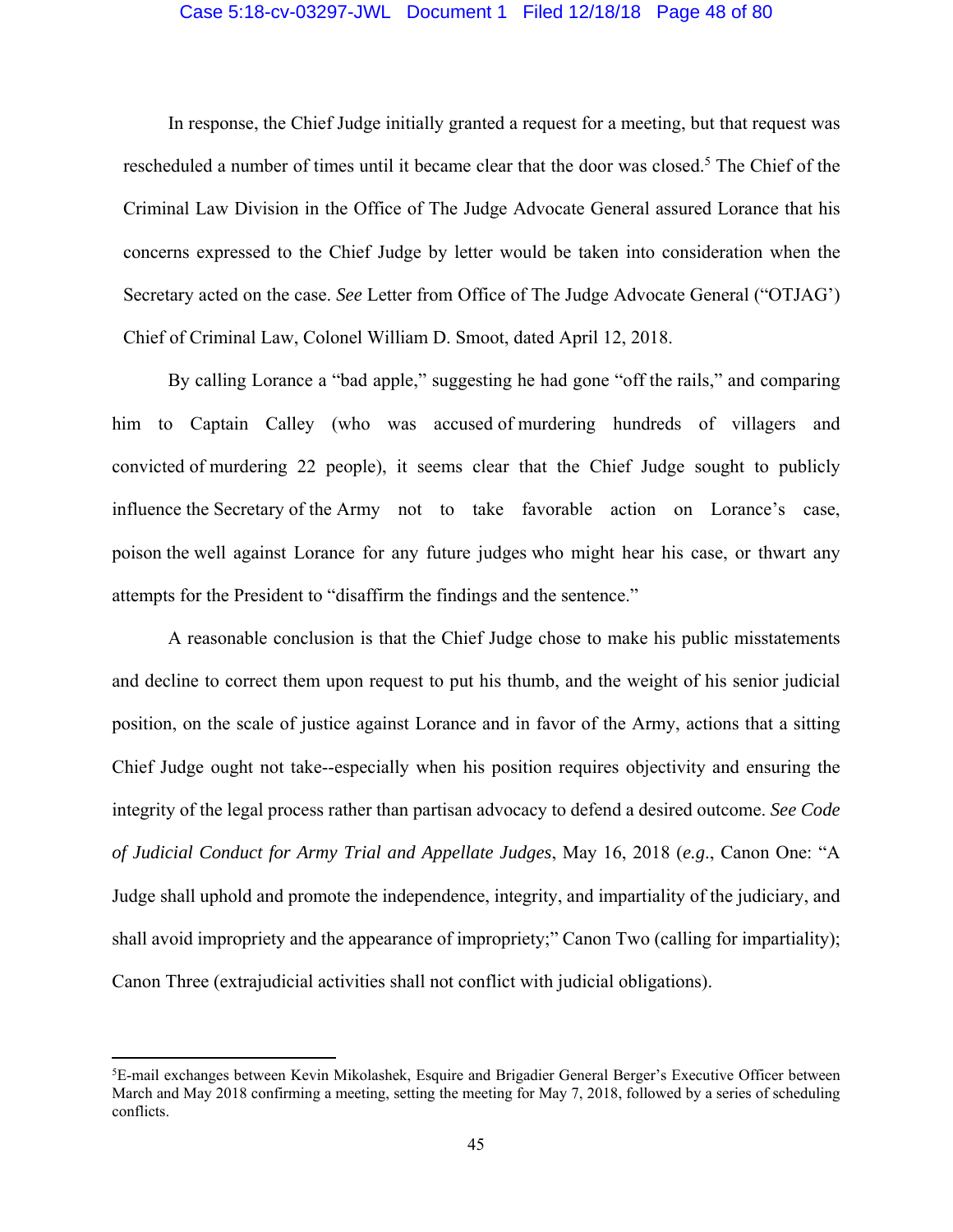# P. THE JUDGE ADVOCATE GENERAL REPEATS THE CHIEF JUDGE'S MISSTATEMENTS

 But, despite the Army's representations that its advice to civilian leadership would be corrected, the senior-most uniformed legal officer in the Army, The Judge Advocate General of the Army himself, Lieutenant General Charles N. Pede, echoed the all but the same inaccurate comments Chief Judge Berger had publicly made on March 15, 2018, months later to at least one Member of the United States House of Representatives.<sup>6</sup> That he did so after Lorance's defense team brought the serious misstatements to the Army's attention demonstrates an unwillingness to voluntarily take corrective action, a desire to publicly influence the Secretary of the Army not to take favorable action on Lorance's case, to poison the well against Lorance for any future judges who might hear his case, or thwart any attempts for the President to "disaffirm the findings and the sentence."

 His comments reliably suggest that the Judge Advocate General sought to put his thumb and the weight of his senior position on the scale against Lorance and in favor of the Army, defending a desired outcome as opposed to ensuring the integrity of the military justice process. A reasonable inference is that the Chief Judge and the Judge Advocate General compared notes to refuse to correct the record and instead, perpetuate misstatements to defend the Army rather than protect the integrity of the Army's justice system.

 On June 14, 2018, the Secretary of the Army's designee took final action on Lorance's case, taking no favorable action and ordered Lorance dismissed from the Army.

 While Lorance's case was awaiting action by the Secretary of the Army as required by law, thousands of concerned Americans had signed and sent petitions urging disapproval of the findings

<sup>6</sup> Telephone conversation between Lieutenant General Charles N. Pede and United States Representative Garrett Graves.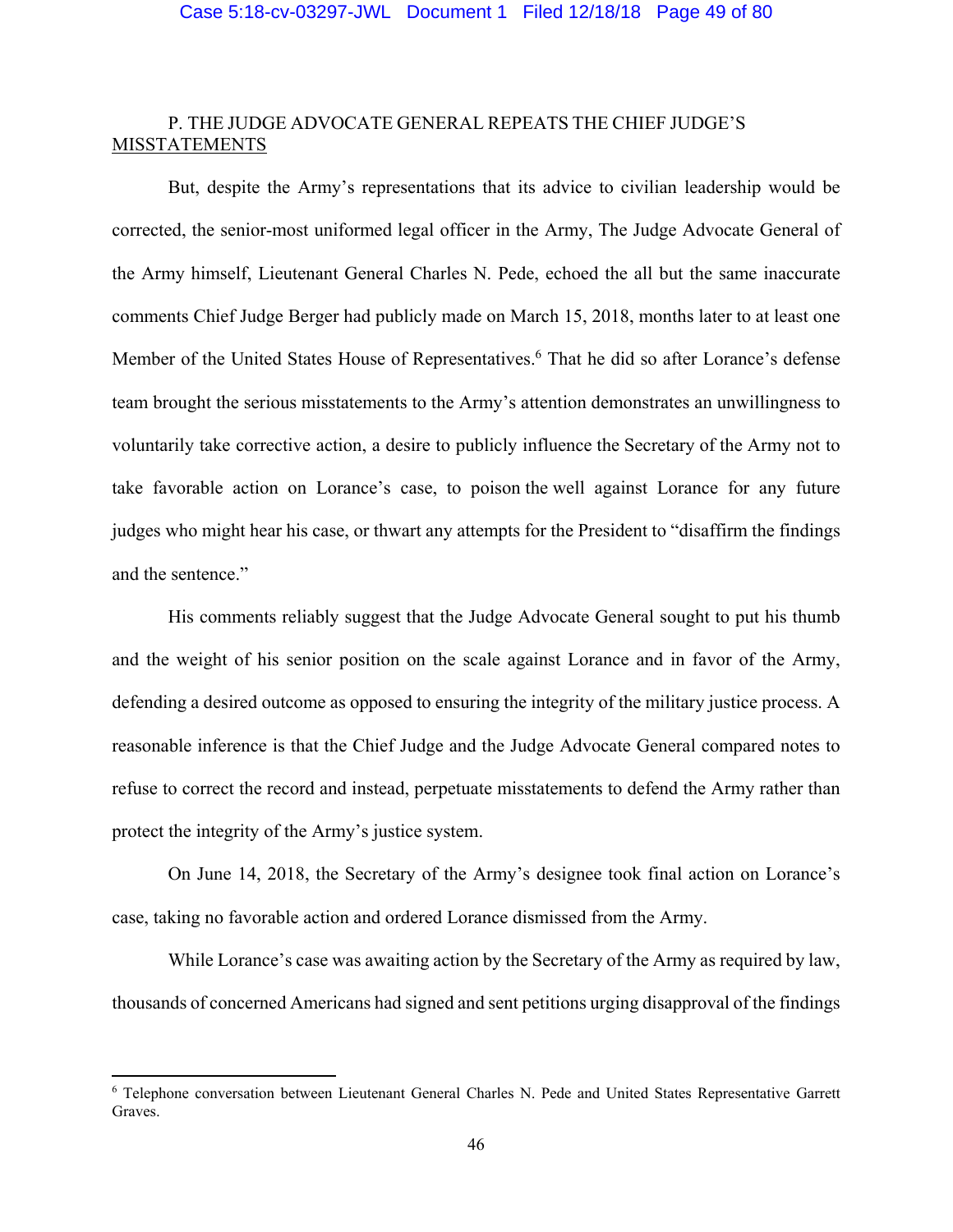## Case 5:18-cv-03297-JWL Document 1 Filed 12/18/18 Page 50 of 80

and the sentence.<sup>7</sup> Representatives of the Army Judge Advocate General's Corps informed Lorance that if he did not coordinate removal of the dozens of bankers' boxes containing the petitions from the halls of the Pentagon near the Secretary of the Army's office, they would be thrown in the garbage.

> The Office of the Judge Advocate General Criminal Law Division received approximately 55 boxes of petitions in support of a presidential pardon. A representative copy of the petition is attached. They do not have space to store these boxes. If you want these petitions, please contact MAJ  $\lceil \cdot \cdot \rceil$  at 571-xxx-xxxx (office) to make arrangement for pickup. If they don't receive an answer by the end of the week (May 19, 2017), they will assume the petitions are not wanted and shred them.

(Email dated May 15, 2017).

 The Judge Advocate General did not consider these petitions when he prepared his recommendation to the Secretary's designee. Additionally, they were not mentioned or shown to the Secretary's designee in June 2018 when he declined Lorance's request for favorable action and instead approved the case. The Secretary of the Army had the authority to disapprove the findings and the sentence.

# Q. THE OFFICE OF THE PARDON ATTORNEY AND THE ARMY REFUSE TO PROCESS LORANCE'S REQUESTS TO PRESIDENTS OBAMA AND TRUMP

 In December 2016, Lorance filed a request to "disapprove the findings and the sentence" to President Obama, the Office of the Pardon Attorney, and the Secretary of the Army.<sup>8</sup> In February 2017, Lorance revised his requests to address President Trump, as well as the Office of the Pardon Attorney, and the Secretary of the Army.<sup>9</sup>

<sup>7</sup> A representative sample of the signed pardon petitions can be viewed at https://www.freeclintlorance.com.

<sup>&</sup>lt;sup>8</sup> Request for Presidential Action – Disapprove Convictions, addressed to President Barack H. Obama, the Pardon Attorney, and the Secretary of the Army, dated December 10, 2016.

<sup>9</sup> Request for Presidential Action – Disapprove Convictions, addressed to President Donald J. Trump, the Pardon Attorney, and the Secretary of the Army, dated February 14, 2017.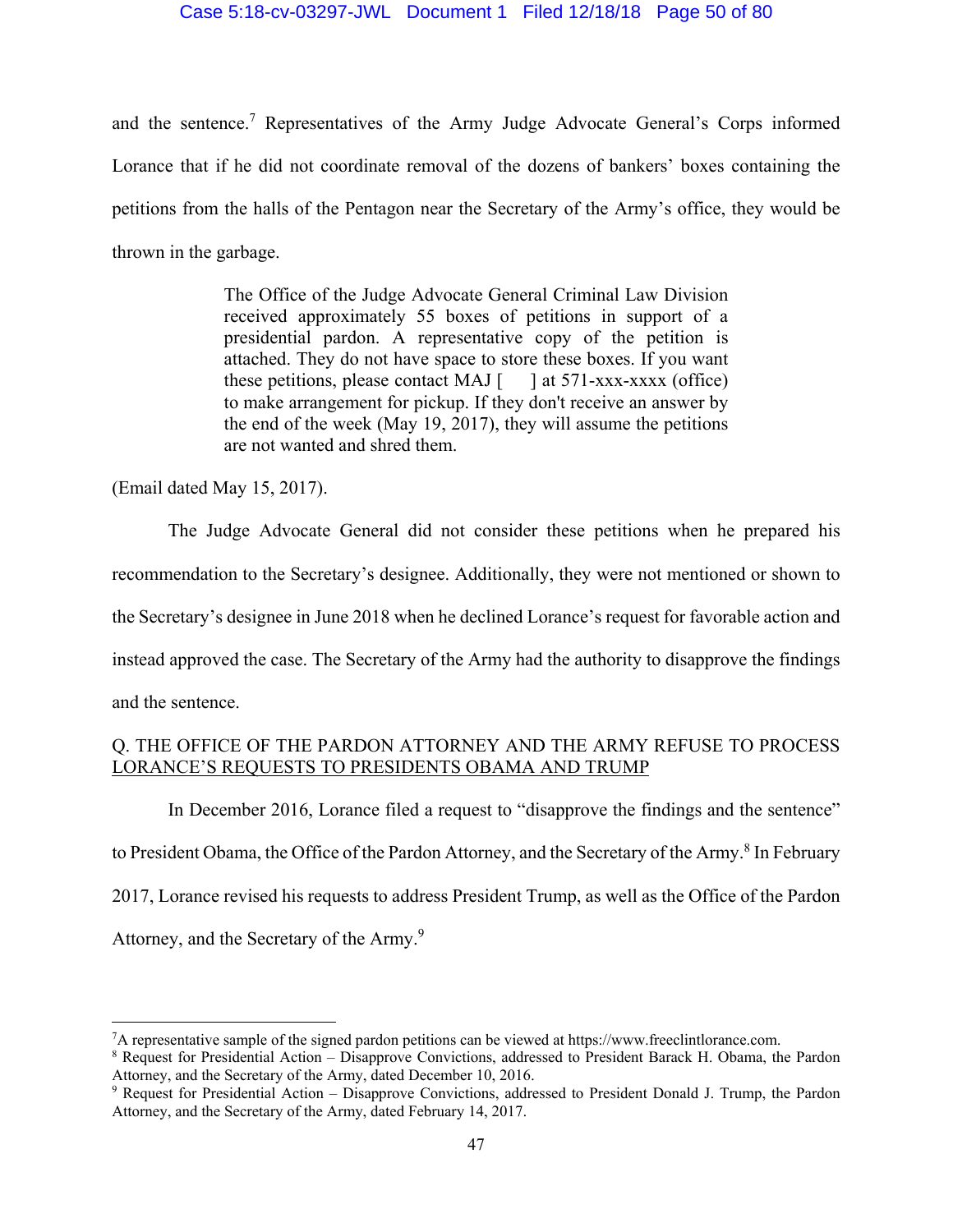#### Case 5:18-cv-03297-JWL Document 1 Filed 12/18/18 Page 51 of 80

 In August 2018, members of the Army's Criminal Law Division at the Pentagon informed Lorance that neither of his requests were received, and that he should consider resubmitting them, even though thousands of petitions for a pardon were received and were going to be shredded if Lorance did not coordinate their removal from the Office of the Secretary of the Army.

 The same personnel informed Lorance that the Office of the Pardon Attorney refuses to process applications for Presidential clemency, commutation, or pardons for military applicants. Even if a military prisoner seeks direct access to the President of the United States for a commutation, clemency, a pardon, or as in Lorance's case, "disapproval of the findings and the sentence" pursuant to Article II of the Constitution, the Justice Department's Office of the Pardon Attorney will not process the request for action. Instead, in a disturbingly circular fashion, the Office of the Pardon Attorney will return the case to the same branch of the military and the legal officers who imprisoned the applicant.

> This is in response to your follow up email from earlier today inquiring further about the Department's policy with regard to military commutation requests. Please take a moment to review our longstanding policy on the subject at [:] https://www.justice.gov/pardon/policies#s4. The response you received earlier today was accurate because we do not handle or accept petitions on behalf of individuals wishing to seek commutation of sentence for a military conviction. That is outside of the scope of our mission and that is best response I can provide.

(E-mail from William Taylor II, Executive Officer, Office of the Pardon Attorney, U.S. Department of Justice (June 29, 2018)) (underline emphasis original).

 It returns his case to the very institution of government and its representatives that imprisoned him in the first place, refused to fully and fairly consider exonerating fingerprint and DNA evidence from its own databases, applied the wrong legal standards, determined defense counsel's assistance effective, misinformed the public and the Congress about the true nature of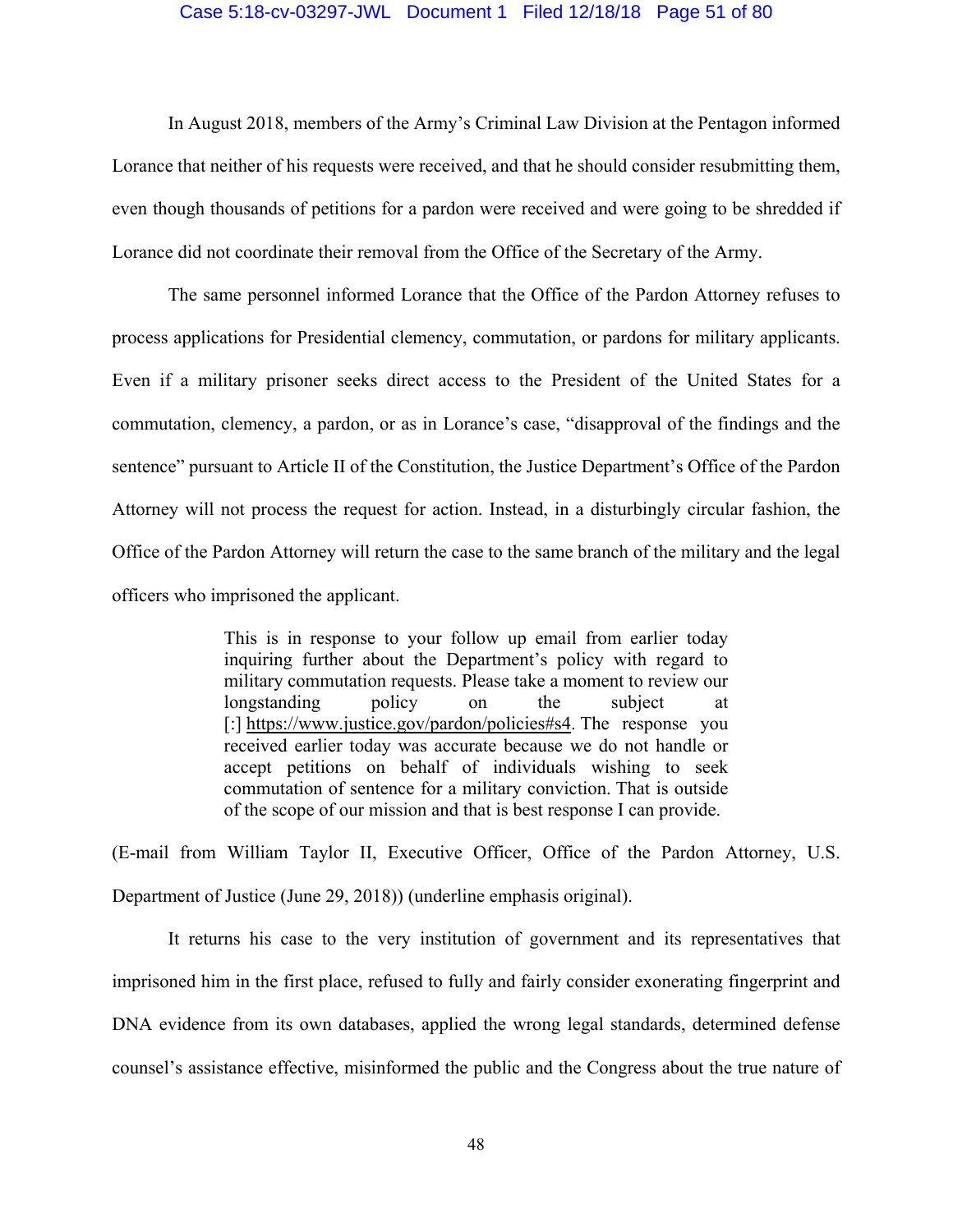## Case 5:18-cv-03297-JWL Document 1 Filed 12/18/18 Page 52 of 80

the case, declined to openly correct questionable legal advice and dialogue, threatened to throw thousands of citizens' petitions to the Secretary of the Army in the garbage, and adopted an adversarial posture, to include misinforming the public and at least one Member of the United States House of Representatives about the jury's findings, to defend the result in *Lorance* rather than ensuring the integrity of the legal process.

 "Citizens in uniform may not be stripped of basic rights simply because they have doffed their civilian clothes." Warren, *The Bill of Rights and the Military*, 37 N.Y.U. Law Rev. 181, 188 (1961). The foregoing are compelling reasons why this Court should reach the merits of Lorance's habeas petition because it is clear that the Army neither fully nor fairly considered his constitutional claims.

## VIII. GROUNDS FOR WHICH LORANCE SEEKS HABEAS CORPUS RELIEF

The Supreme Court held in *Burns*, which remains applicable in the Tenth Circuit today:

The constitutional guarantee of due process is meaningful enough, and sufficiently adaptable, to protect Soldiers – as well as civilians – from the crude injustices of a trial so conducted that it becomes bent on fixing guilt by dispending with rudimentary fairness rather than finding truth through adherence to those basic guarantees which have long been recognized and honored by the military courts as well as the civilian courts.

*Burns,* 346 U.S. at 142.

The Article I legislative courts, military courts in this case, failed to give adequate consideration to the issues involved, failed to apply proper legal standards to his claims, and neither fully nor fairly considered his constitutional claims such that this Article III Court may reach the merits and decide the issues to ensure constitutional guarantees and justice were properly observed. *Burns*, 346 U.S. at 137.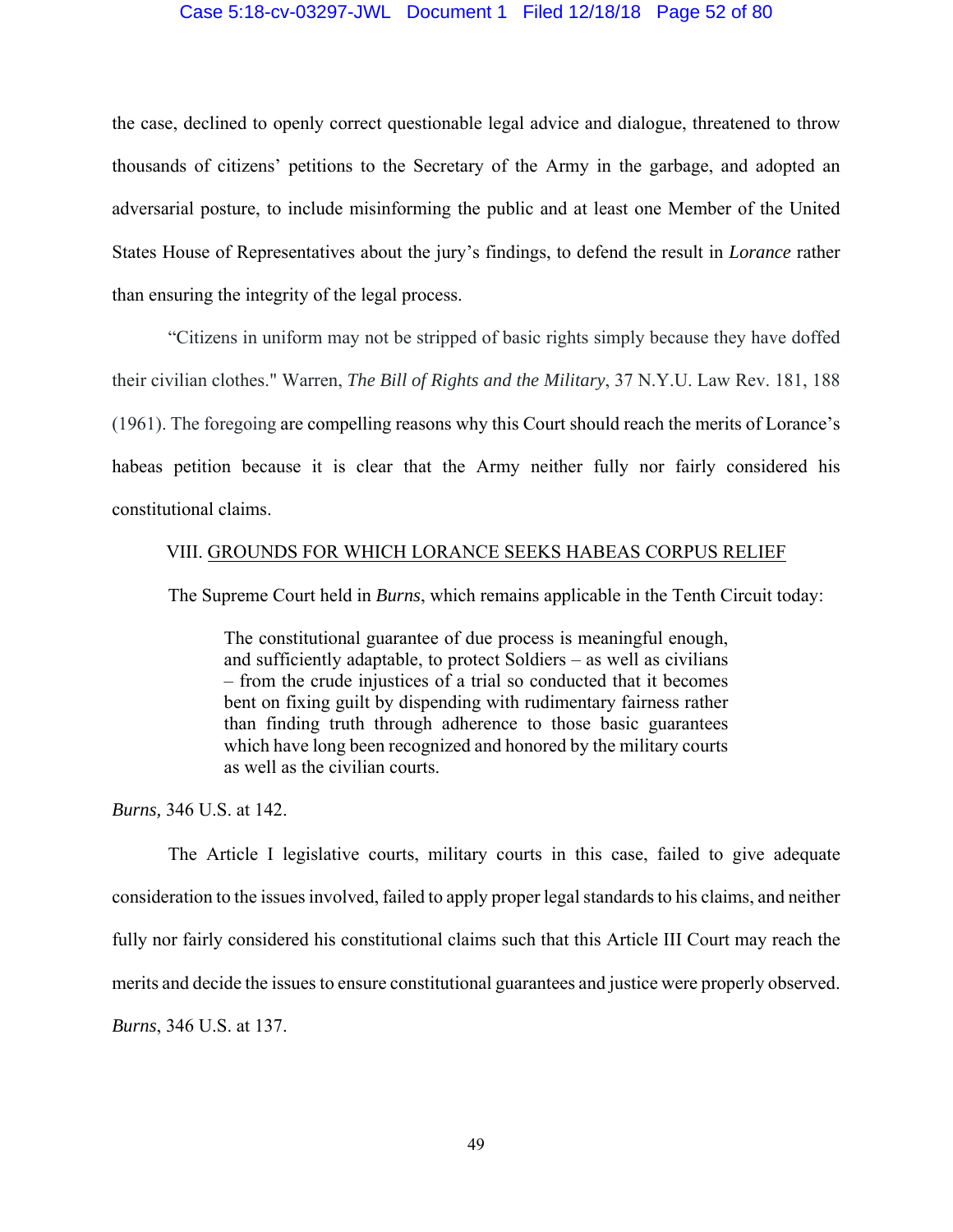A. GROUND ONE - FIFTH AMENDMENT DUE PROCESS

## LAW

 The Supreme Court has recognized the "special role played by the American prosecutor" in the search for truth. *Strickler v. Greene*, 527 U.S. 263, 281 (1999). Prosecutors have a continuing interest in preserving the fair and effective administration of criminal trials. Accordingly, the American Bar Association states that a prosecutor's duty is "to seek justice within the bounds of the law, not merely to convict." A.B.A. Standards for Criminal Justice: *Prosecution and Defense Function*, Standard  $3-1.2(c)$  (4<sup>th</sup> ed. 2015).

 Fundamental to fulfilling this duty is making timely disclosure of all evidence favorable to the defense. As the Supreme Court recognized in *Brady*, 373 U.S. at 87, the failure to disclose favorable evidence "violates due process…irrespective of the good faith or bad faith of the prosecution." *See also United States v. Nixon,* 418 U.S. 683, 709 (1974) ("[t]he very integrity of the judicial system and public confidence in the system depend on full disclosure of all the facts, within the framework of the rules of evidence.").

 This affirmative duty is above and beyond the "pure adversary model," *Bagley*, 473 U.S. at 675 n.6, it is also grounded in the recognition of the prosecutor's "special role in the search for truth in a criminal trial." *Banks v. Dretke*, 540 U.S. 668, 696 (2004). Accordingly, in *United States v. Agurs*, 427 U.S. 97, 110 (1976), the Supreme Court held that a prosecutor is required to disclose certain favorable evidence "even without a specific request" from the defense. The Supreme Court reasoned that "obviously exculpatory" evidence must be disclosed as a matter of "elementary fairness," and that prosecutors must be faithful to their duty that "justice shall be done." *Id*. at 107, 110, 111.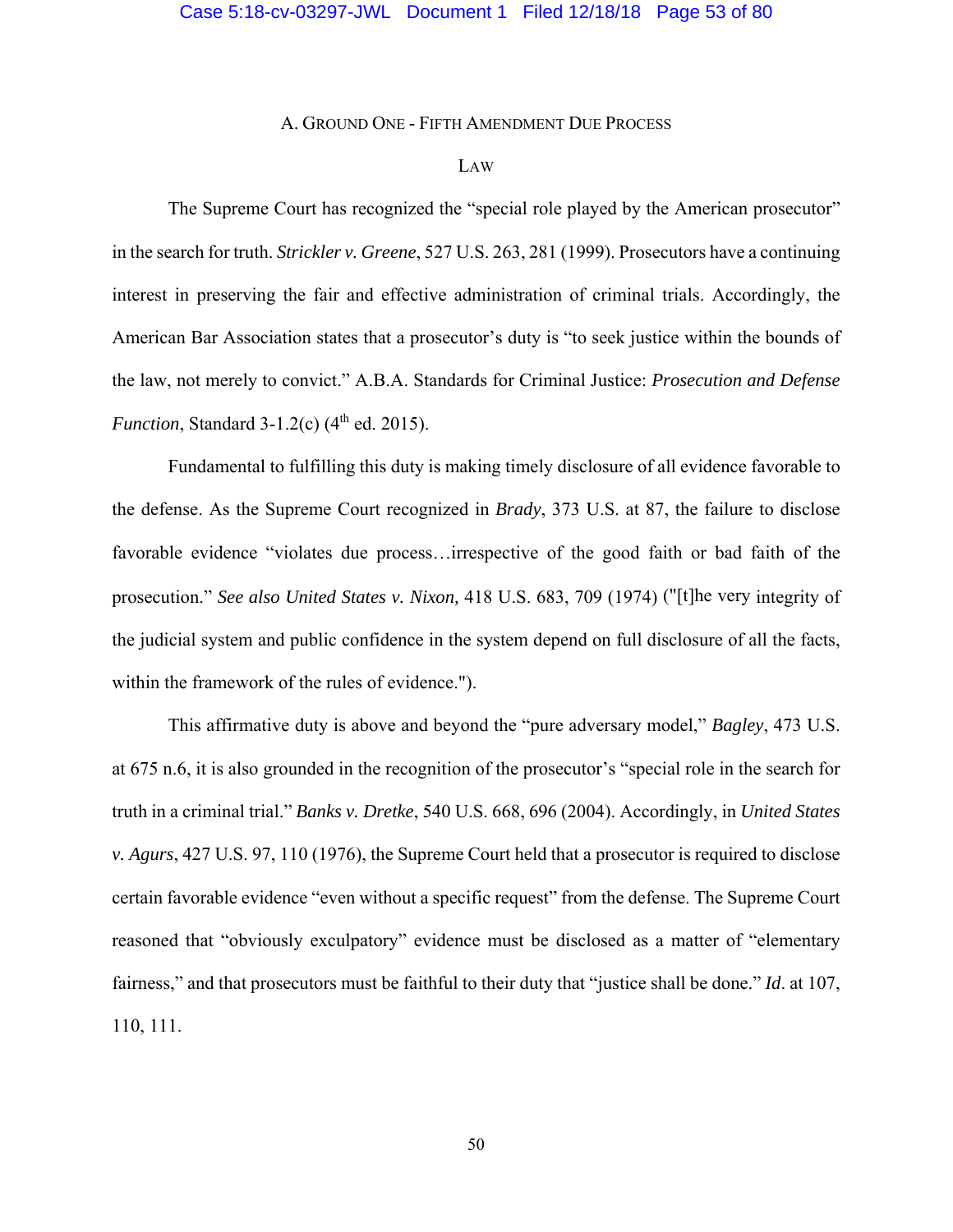#### Case 5:18-cv-03297-JWL Document 1 Filed 12/18/18 Page 54 of 80

 Prosecutors are subject to heightened ethical obligations due in part to their special position. *Berger v. United States*, 295 U.S. 78, 88 (1935) ("The United States Attorney is the representative not of an ordinary party to a controversy, but of a sovereignty whose interest, therefore, in a criminal prosecution is not that is shall win a case, but that justice shall be done.").

 As representatives of the United States, prosecutors cannot lose sight that their duty is more than to be exclusively adversarial or ardent advocates. *Bagley,* 473 U.S. at 675 n.6. It is not the prosecutor's responsibility to win at all costs but rather to "ensure that a miscarriage of justice does not occur." *Id.* at 675. Basic to this duty and obligation is "disclos[ing] evidence favorable to the accused that, if suppressed, would deprive the defendant of a fair trial." *Id.* 

 Exculpatory and impeachment evidence is material to a finding of guilt—and thus the Constitution requires disclosure—when there is a reasonable probability that effective use of the evidence will result in an acquittal. *Id.* at 676. Recognizing that it is sometimes difficult to assess the materiality of evidence before trial, prosecutors generally must take a broad view of materiality and err on the side of disclosing exculpatory and impeaching evidence. *See Kyles,* 514 U.S. at 439. A prosecutor does *not* have to have actual knowledge of the evidence to commit a *Brady* violation. *Giglio*, 405 U.S. at 150. "The individual prosecutor has a duty to learn of any favorable evidence known to the others acting on the government's behalf in the case, including the police." *Kyles,*  514 U.S. at 437.

The Justice Manual, until recently known as the United States Attorney's Manual, sets forth Justice Department policy and counsels, in part:

> It is the obligation of federal prosecutors, in preparing for trial, to seek all exculpatory and impeachment information from all the members of the prosecution team. Members of the prosecution team include federal, state, and local law enforcement officers and other government officials participating in the investigation and prosecution of the criminal case against the defendant.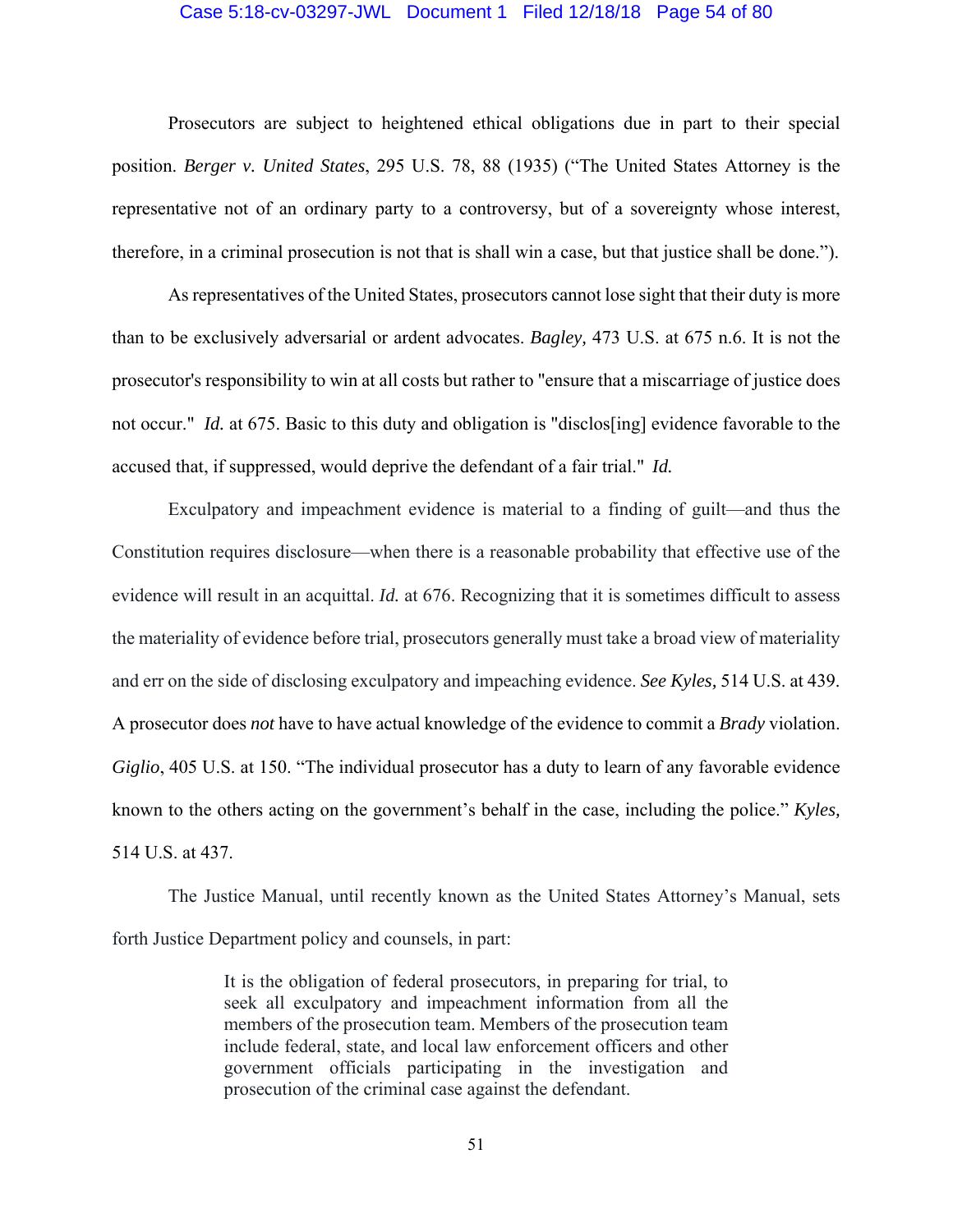\* \* \* \* \*

A prosecutor must disclose information that is inconsistent with any element of any crime charged against the defendant or that establishes a recognized affirmative defense, regardless of whether the prosecutor believes such information will make the difference between conviction and acquittal of the defendant for a charged crime.

\* \* \* \* \*

A prosecutor must disclose information that either casts a substantial doubt upon the accuracy of any evidence—including but not limited to witness testimony—the prosecutor intends to rely on to prove an element of any crime charged, or might have a significant bearing on the admissibility of prosecution evidence.

*Justice Manual*, United States Department of Justice, 9-5.002 Criminal Discovery (internal citations omitted).

 Due process requires that disclosure of exculpatory and impeachment evidence material to guilt or innocence be made in sufficient time to permit the defendant to make effective use of that information at trial. *See*, *e.g. Weatherford v. Bursey*, 429 U.S. 545, 559 (1997).

# SPECIFIC GROUNDS

 1. Lorance was deprived of the rights guaranteed to him by the Fifth Amendment Due Process Clause in that the prosecution failed to disclose the exculpatory evidence described below.

 (a) In US Army and US Government databases, (which are easily accessed by the prosecution), information existed showing that material witness Ahad, descendant Ghamai, attempted murder victim Karimullah, and material eyewitness Rahim left their fingerprints or DNA on IEDs. The prosecution had access to this information favorable to the defense but failed to include as part of its investigation or disclose it to the charging officials or the defense for its development or use.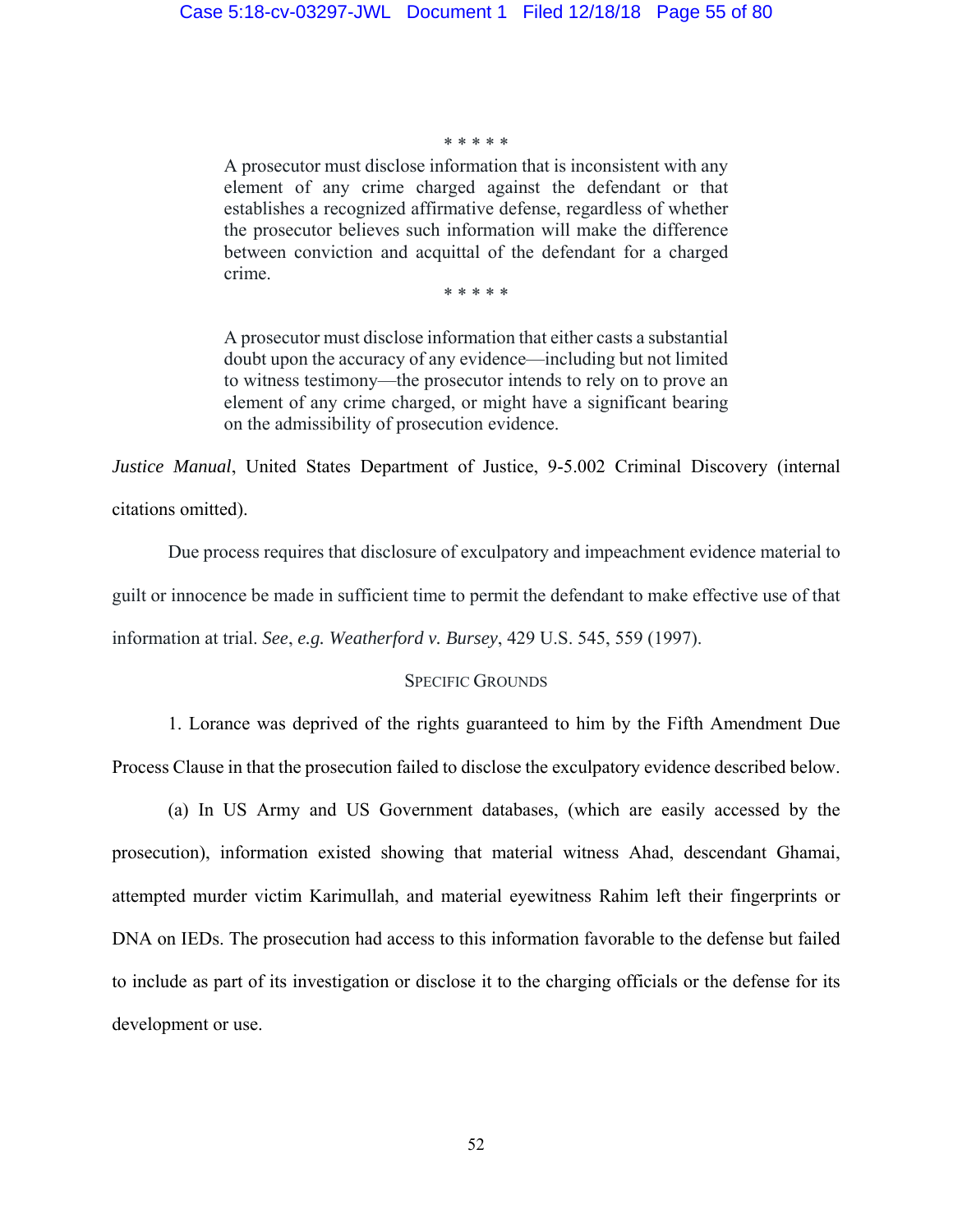#### Case 5:18-cv-03297-JWL Document 1 Filed 12/18/18 Page 56 of 80

 (b) The Army completed a Significant Activity Report dated August 2, 2012, which concluded that Lorance's Platoon was being scouted for an impending attack or ambush and that one insurgent fighter was confirmed killed. The prosecution had access to this report favorable to the defense but failed to include it as part of its investigation or disclose it to the charging officials or the defense for its development or use. The report states that it is "version 9," suggesting that at least eight previous iterations of the report, and possibly others beyond version 9, exist, but were none were disclosed. This report lends credence to Skelton's ROE threat assessment and Lorance's decision to order his Platoon to fire.

 (c) Before trial, military defense counsel filed a written discovery request with the prosecution seeking criminal histories or reports of violence held within military records in connection with the "deceased persons." The defense sought records of "investigations," "apprehensions," and/or "titling," which involved "military investigatory agencies" relating to "persons who were in any way involved with the instant case," to include "deceased persons." In US Army and US Government databases, information existed showing that that material witness Ahad, descendant Ghamai, attempted murder victim Karimullah, and material eyewitness Rahim left their fingerprints or DNA on IEDs. The prosecution had access to this information but failed to produce it in response to the defense pretrial discovery request.

 (d) An Army CID Special Agent, working on behalf of the prosecution, interviewed the previous Platoon Leader, Dominic Latino, on August 2, 2012, and took his written sworn statement. Lorance replaced Latino, who was medically evacuated from the battlefield after an IED exploded and wounded him. Then assigned to the Warrior Transition Battalion while recovering from his combat wounds, Latino initially wrote that "we would not let a motorcycle into close proximity of our element due to current tactics, techniques, and procedures of enemy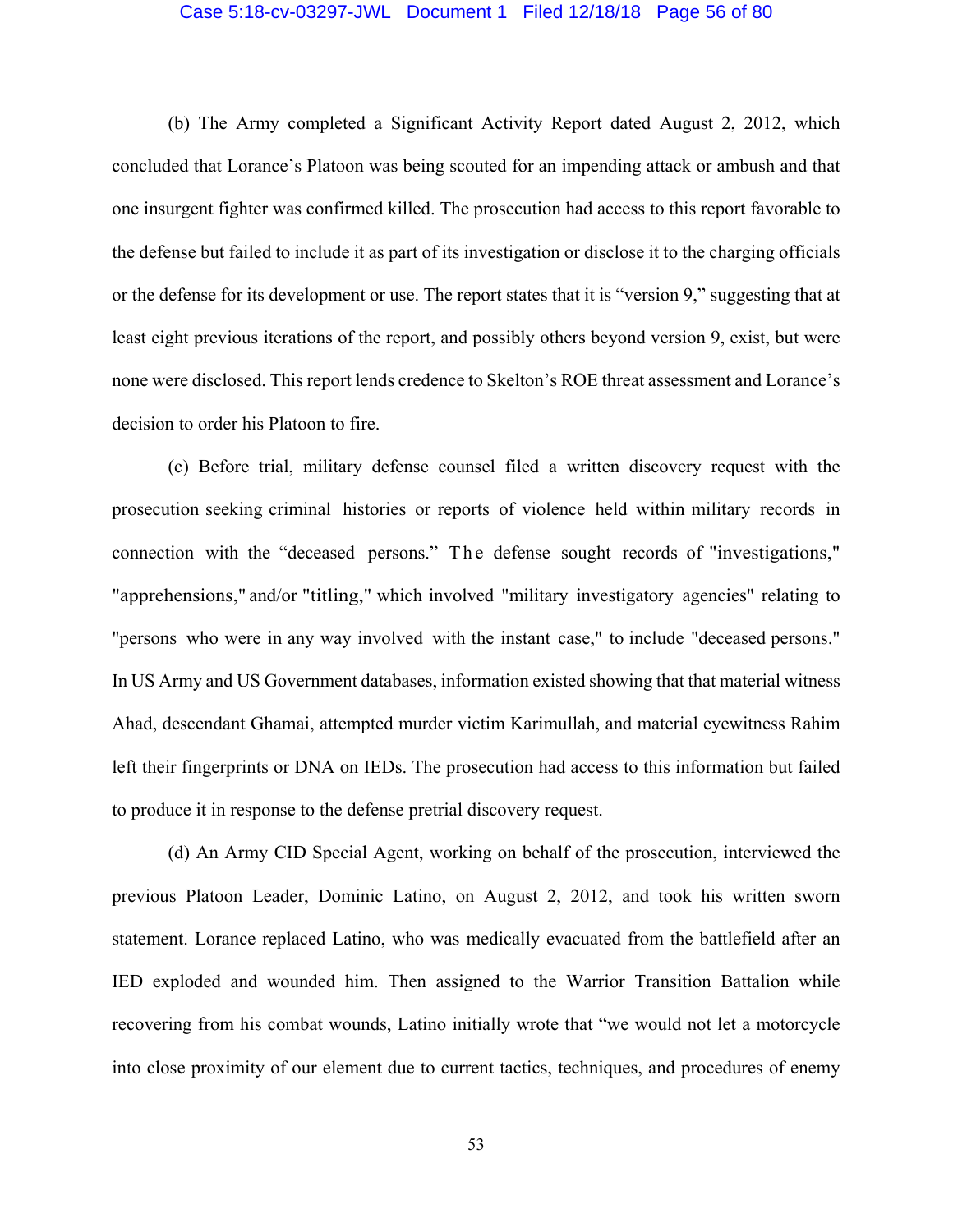#### Case 5:18-cv-03297-JWL Document 1 Filed 12/18/18 Page 57 of 80

forces." This sworn testimony stood to prove Lorance's order to fire on the approaching motorcycle as reasonable and lawful under the deadly circumstances in Afghanistan. However, the portion of Latino's statement about not letting motorcycles near his Platoon for fear of deadly attack was lined out. This reasonably suggests that somebody on behalf of the prosecution influenced this material witness to change his sworn statement, a reasonable inference that cannot be confirmed or dispelled at this time. The prosecution did not disclose or produce to the defense the facts and circumstances surrounding this important witness's change of story on one of the most critical legal and factual points in the case. Lest there be any doubt that the failure to disclose this important fact is material, the Army Court noted that days prior to the gunfight, Lorance had posted in the Platoon headquarters a sign indicating that no motorcycles would be allowed in the area of operations to support its conclusion that Lorance had altered the ROE. (Army Court decision at 3). The redacted portion of Latino's statement would have added context to the sign, and underscored the fact that Lorance's concern about motorcycles was reasonable and a continuation, not an alteration, of the already extant ROE.

 (e) The Army twice refused to produce to appellate defense counsel the final, complete, and unredacted CID investigation report. To date, Lorance has not received it despite his requests and lawful entitlement to it to prepare his New Trial Petition, direct appeal, and the instant petition.

2. In addition to neither fully nor fairly reviewing items  $1(a) - (e)$  *supra*, the Army Court also overlooked, devalued, discounted, or omitted entirely evidence critical to the proper application of constitutional standards, to include:

 (a) The Army Court's decision totally ignored that the jury acquitted Lorance of the Charge central to the prosecution's theory of proving the attempted murder and two murders - that Lorance took it upon himself to change the ROE and authorize his Platoon to shoot at motorcycles on sight.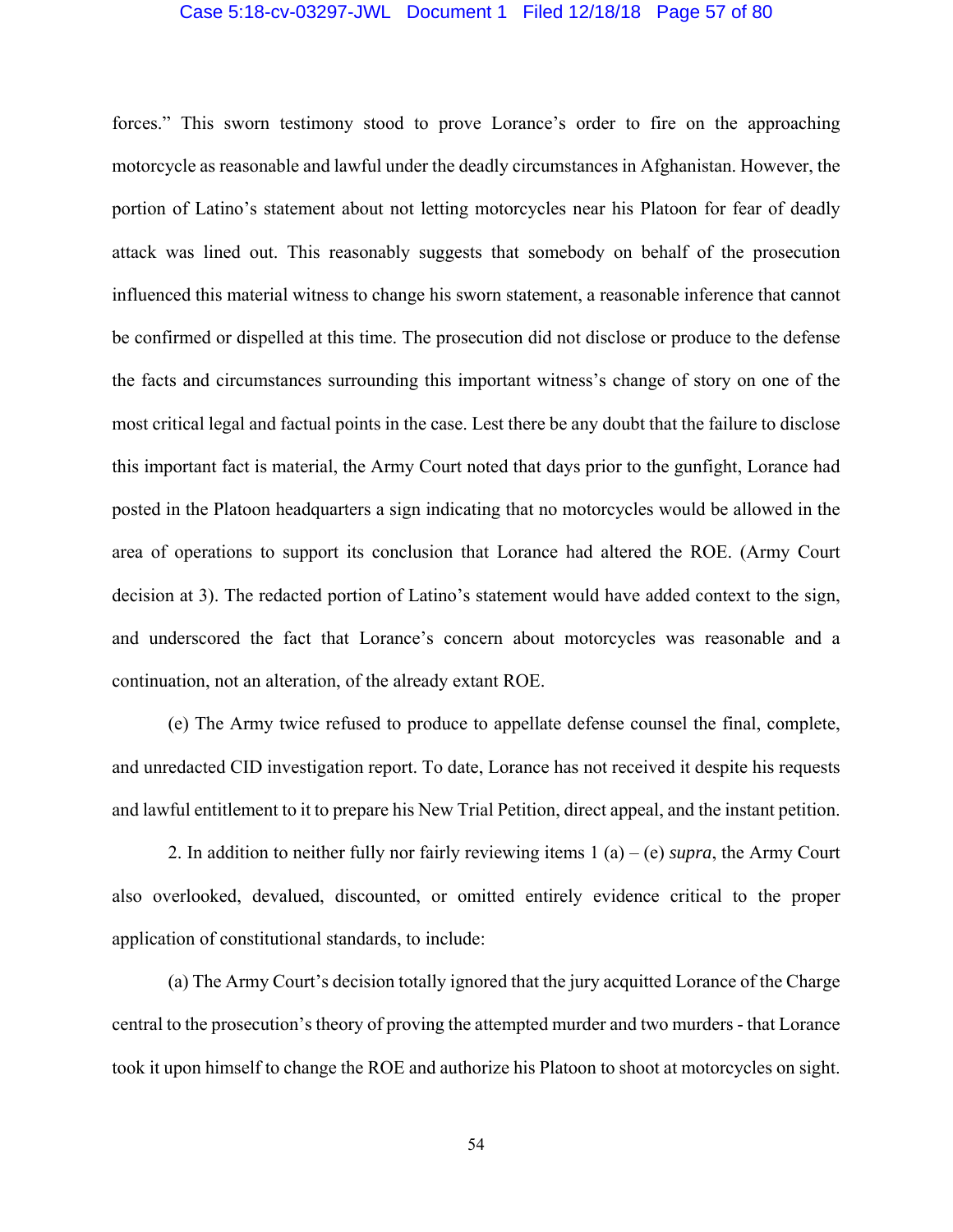#### Case 5:18-cv-03297-JWL Document 1 Filed 12/18/18 Page 58 of 80

Had Lorance actually issued that statement to the Platoon during a pre-mission briefing on the morning in question, as the theory went, the foreseeable consequences of American shots fired at motorcycles would more readily prove Lorance's intent to indiscriminately and unlawfully kill any Afghan rider whether they posed a threat or not, and thereby constitute attempted murder and murder. The Charge also fit into the prosecution's aggressive efforts to paint Lorance as a "bad apple" who sought to manufacture combat in search of a Combat Infantry Badge, as presented during argument before the jury and repeated by Brigadier General Berger after trial. In spite of the prosecution's efforts, the jury found Lorance not guilty of changing the ROE to engage motorcycles on sight.

 However, Lorance's acquittal on this Charge was not mentioned in the Army Court's decision. The Army Court instead included facts suggesting Lorance changed the ROE despite the fact the jury rejected those facts and acquitted Lorance. For example, the Army Court begins its decision with citation to the Standing Rule of Engagement (SROE) which, at the time, did not declare any forces hostile. Such a declaration authorizes American personnel to use deadly force on sight, rather than requiring an assessment of hostile intent or hostile actions, *e.g*. an 82nd Airborne paratrooper coming upon a Nazi soldier in France in 1944 could fire on sight rather than await the enemy to present a hostile act or show hostile intent.

 The Army Court's pointing out that no forces were declared "hostile" under the SROE is irrelevant and misleading. The SROE concerns using force in self-defense in response to hostile acts. By contrast, an altogether different source of authority, the Classified Theater ROE, not the SROE, is the document that designates forces or groups or individuals "declared hostile." Thus, the Army Court cited the incorrect authority for the premise of declaring forces hostile. What is more, at all times, the parties assessed the legal issues based on the ROE of hostile intent or hostile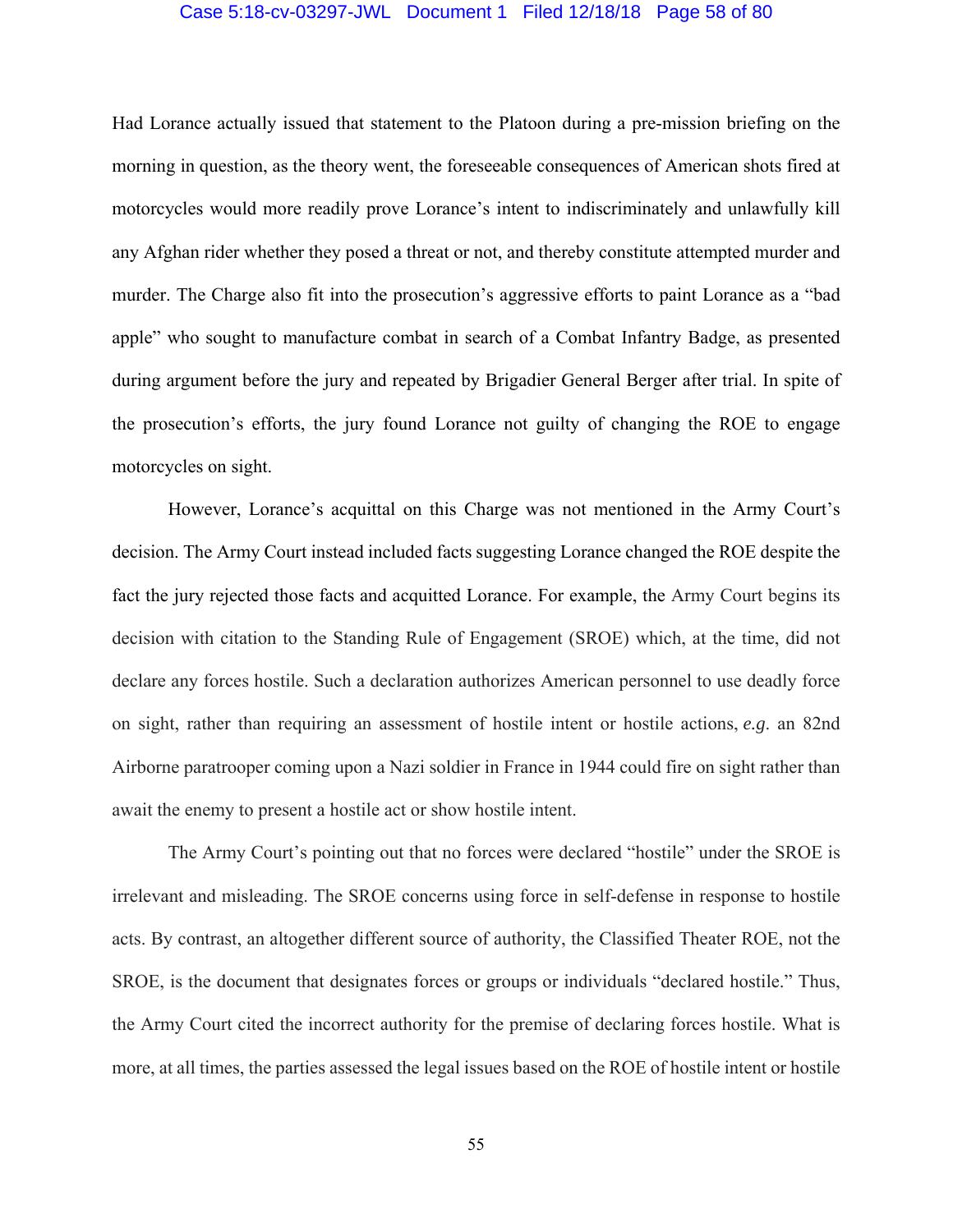#### Case 5:18-cv-03297-JWL Document 1 Filed 12/18/18 Page 59 of 80

act. The only reason for the Army Court to discuss the SROE and its opinion is because it fits nicely into the prosecution's theory -- which the Army Court bought wholesale -- that Lorance unilaterally changed the ROE to fire on motorcycles on sight, in effect declaring them hostile, something he was clearly not authorized to do. The Army Court's discussion of the SROE, coupled with its description of the poster Lorance placed in Platoon headquarters indicating that no motorcycles would be allowed in the area of operations, shows that the Army Court had accepted the prosecution's theory completely, and sought to advance it in its opinion. All of this despite the fact that the jury acquitted Lorance of this Charge, hollowing the strength of the convictions. The Army Court should have acknowledged that Lorance did not change the ROE, ordered the guntruck to fire only after Skelton perceived the motorcycle threat, and disapproved the findings and the sentence.

 (b) The Army Court neglected weighty evidence that Lorance's order to fire was based on Skelton's perception that the motorcycle and its three riders were a threat, that Lorance ordered the gun truck to fire based on Skelton's threat assessment, the targets were associated bombmakers and thus, lawful shots in a combat zone that cannot be attempted murder or murder.

 (c) The Army Court failed to address the following issues regarding the prosecution's failure to provide to the Lorance defense team fingerprint and DNA evidence of the Afghan men who were targeted.

 (1) The Army Court did not address Lorance's argument that the evidence was necessary to rebut the prosecution's case. In reaching the inadmissibility finding, the Army Court relied on the undisputed fact that Lorance was not aware of the fingerprint and DNA evidence when he relied on Skelton's ROE-assessment of the motorcycle threat to order fire. Absent from the Army Court's decision is the countervailing legal point that fingerprint and DNA evidence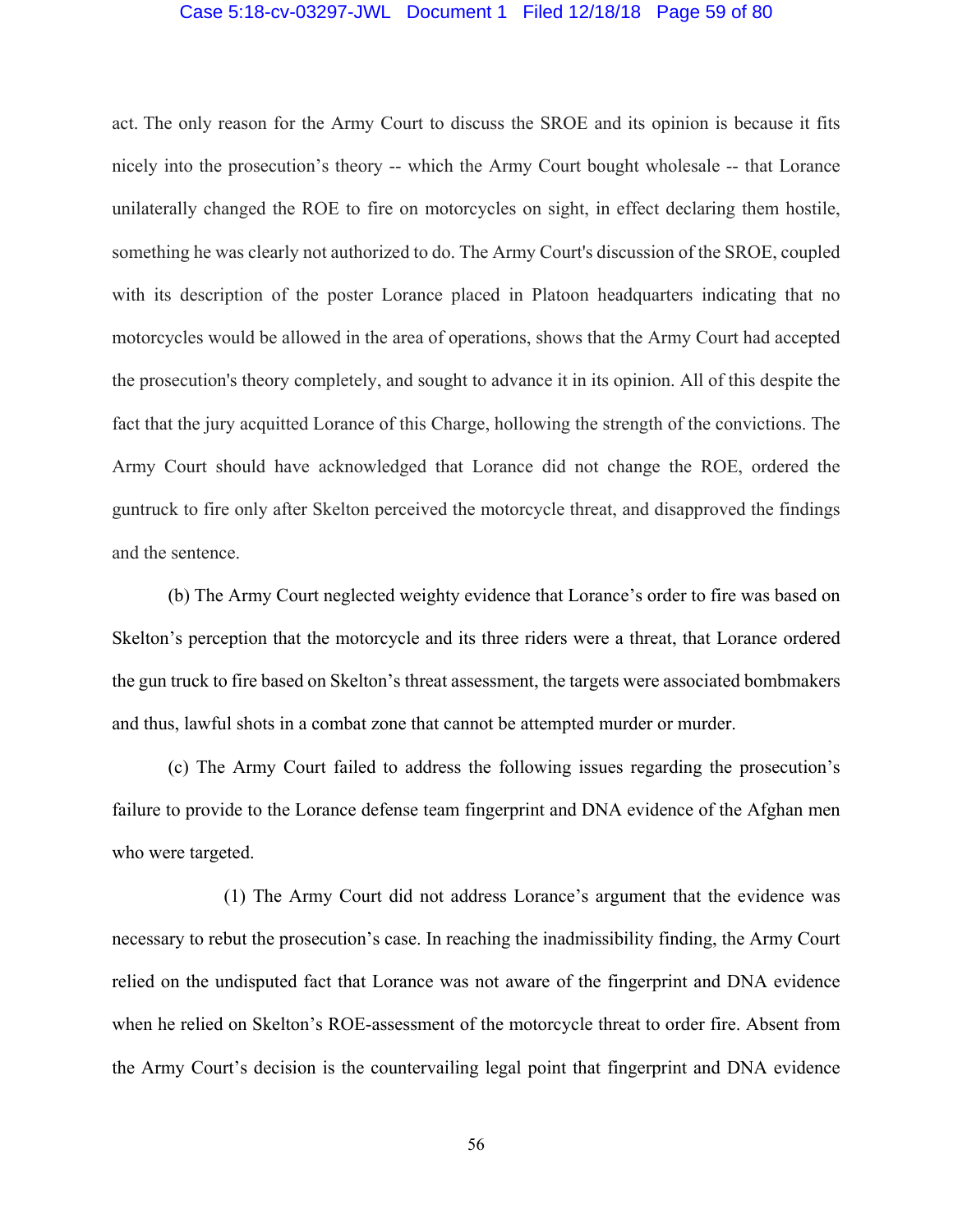#### Case 5:18-cv-03297-JWL Document 1 Filed 12/18/18 Page 60 of 80

were relevant and admissible to rebut the prosecution's claim that the purported victims were civilian casualties.

 (2) The Army Court did not address Lorance's argument that the evidence was necessary to assert a legal defense – that Lorance had a duty to protect Soldiers assigned to him. Lorance was entitled to develop and present affirmative defenses such as self-defense, defense of others, justification, mistake of fact, duress, or obedience to orders. Indeed, as a Platoon Leader, one of Lorance's main responsibilities was to safeguard his paratroopers. Had Lorance not given the order to fire on the motorcycle, and instead, the riders drove up and detonated hidden bombs killing or wounding American paratroopers, Lorance could have faced dereliction of duty charges.10 The Army Court failed to consider these points as well as recognize the various tactics the defense team could have developed using the favorable fingerprint and DNA evidence.

 (3) The Army Court failed to address that the evidence that the Afghan men were bombmakers would reduce guilt, eliminate guilt, or mitigate any sentence. "*Evidence favorable to the defense.* The [prosecutor] shall, as soon as practicable, disclose to the defense the existence of evidence known to the [prosecutor] which reasonably tends to: (A) Negate the guilt of the accused of an offense charged; (B) Reduce the degree of guilt of the accused of an offense charged; or (C) Reduce the punishment." RCM 701(a)(6) (emphasis in original). The fingerprint and DNA evidence were admissible to negate guilt, reduce guilt, and extenuation and mitigation during sentencing. The Army Court failed to discuss these points of law.

 (4) The Army Court did not recognize or apply the Army Center for Lessons Learned's leading publication about how trustworthy, effective, and commonplace the use of

<sup>&</sup>lt;sup>10</sup> In December 2015, Air Force personnel near Bagram, Afghanistan allowed a motorcycle to ride into their ranks. The motorcycle was packed with hidden explosives. The rider detonated the explosives, killing six Americans. No American fired his or her weapon against what turned out to be a deadly threat.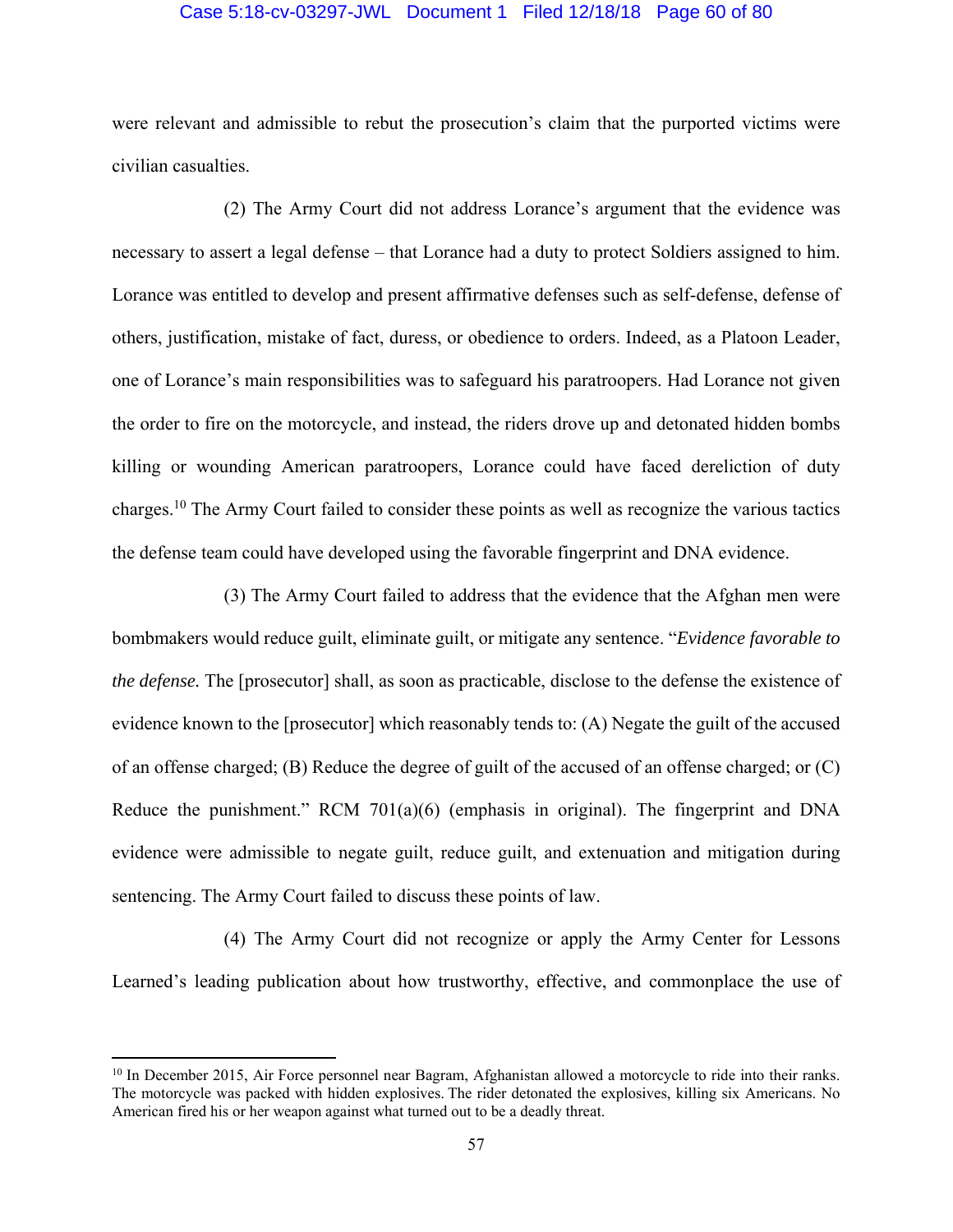#### Case 5:18-cv-03297-JWL Document 1 Filed 12/18/18 Page 61 of 80

biometric identification is in Afghanistan. Lorance included the COMMANDER'S GUIDE TO BIOMETRICS IN AFGHANISTAN in his papers and cited it frequently attempting to convince the Army Court that exculpatory evidence from biometric searches is dependable because it is fingerprint and DNA evidence that courts have accepted for decades. The Army Court did not assess Lorance's claims in light of this recognized publication.

 (5) The Army Court ignored that the fingerprint and DNA evidence was readily and accessible and available to the prosecution. The Army Court found that the prosecutor and investigators involved do not have to "search into the abyss of the intelligence community for the potential existence of unspecified information." This finding ignored the evidence Lorance presented that in Afghanistan, this evidence was readily available to investigators, and in fact was the type of identifying information that ought to have been gathered as part of a reasonable investigation. The CID interviewed Afghan witnesses who confirmed names and identities, and the defense made a written request for criminal histories of any Afghan connected to the case. Accordingly, the information was specified by both the CID and the defense, notwithstanding the Army Court's finding that it was "unspecified information." Moreover, referring to a biometric search as an "abyss" reveals the Army Court's under-appreciation of the ease of access of this reliable data. Lorance explained the confidence the Army has in biometric evidence not only by citation to the COMMANDER'S GUIDE TO BIOMETRICS IN AFGHANISTAN, but also by citation to a March 2015 federal technology journal. The cited journal article outlined the following:

> The Army's Program Executive Office for Enterprise Information Systems is in charge of a DOD-wide biometrics database that has been in the works for half a decade. The Automated Biometric Identification System is a central repository for biometrics data from various combatant commands and military services. The system can process as many as 30,000 daily submissions and hold as many as 18 million records, according to PEO EIS.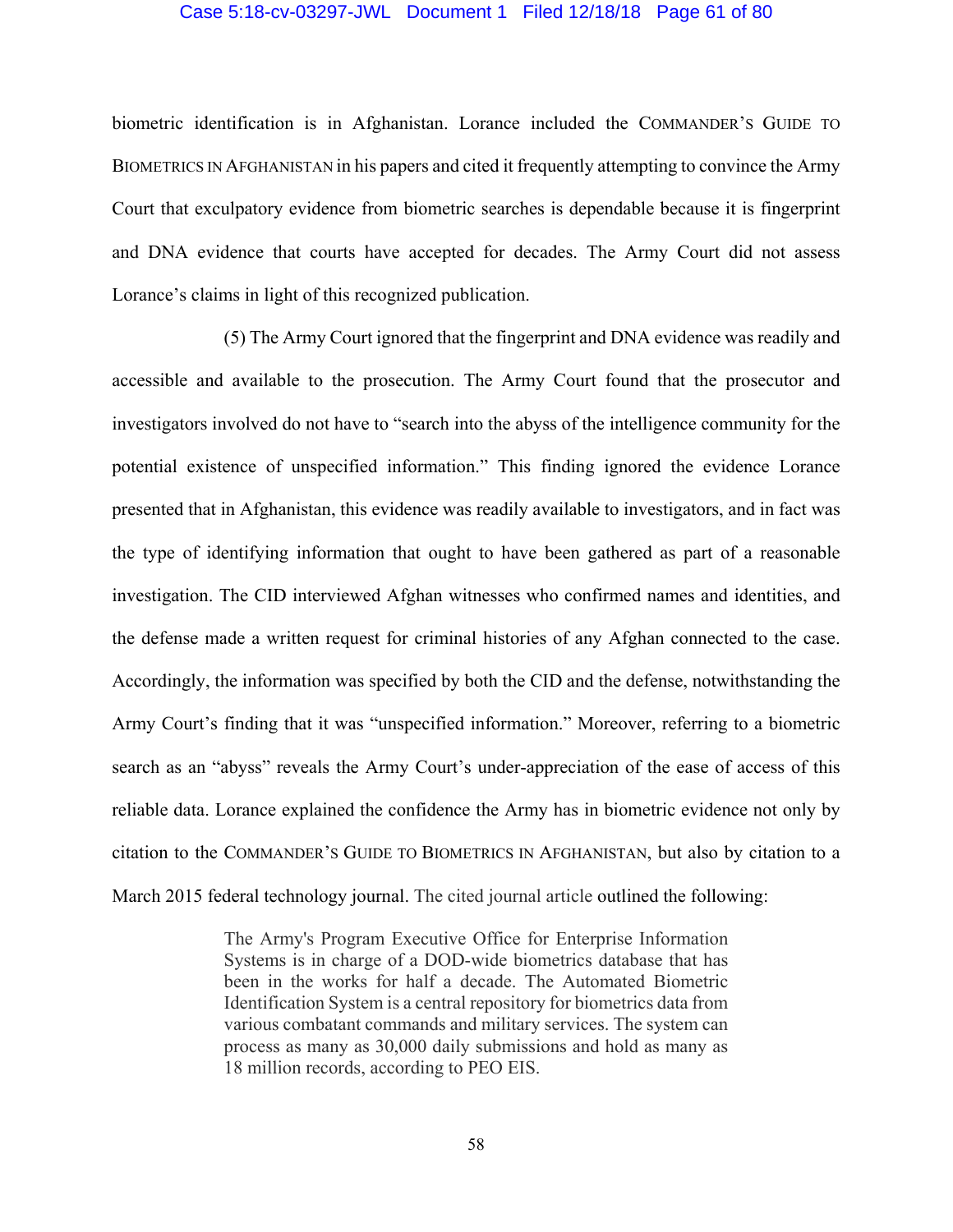For example, a soldier on patrol in Afghanistan uses a device known as the Biometrics Automated Toolset to collect biometrics. It's hardware, called the Secure Electronic Enrollment Kit II, automatically captures and formats fingerprints and iris and facial images, and has a keyboard for soldiers to type in biographical information about the subject. The handheld device connects to a central workstation that links up with any of the several dozen servers across Afghanistan for storing biometric data.

The data is then sent to the ABIS database in West Virginia for correlation. The FBI and the departments of State and Homeland Security, among other agencies, use ABIS to identify biometrics matches for criminal cases and people on intelligence watch-lists of suspected terrorists. $11$ 

The Army uses the same databases many times per day to target terrorists, kill terrorists,

capture terrorists, authorize local nationals onto American installations, and for many other uses.

THE COMMANDER'S GUIDE TO BIOMETRICS IN AFGHANISTAN provides:

Biometrics is a decisive battlefield capability being used with increasing intensity and success across Afghanistan. It effectively identifies insurgents, verifies local and third-country nationals accessing our bases and facilities, and links people to events. The biometric technology allows the targeting of persons of interest (POIs) more precisely and helps to provide desperately needed security for local populations. Across Afghanistan, there are normally four to five watch-list hits each day based solely on biometrics. These watch-list hits allow the identification and potential detainment of POIs who operate counter to Afghan, International Security Assistance Force (ISAF), and coalition goals. Beyond Afghanistan, biometrics enables the tracking of POIs across international borders and prevents them from entering the United States.

Lorance explained that the search to confirm the victims' identities and eyewitness

identities is often no more complicated than a *Google* search. Lorance's expert affiant explained

the biometric search and "hit" process to the Army Court and applied the process to reach his case-

<sup>11</sup> Sean Lyngaas, *Can the Pentagon Keep Pace with Biometrics?*, FCW (Mar. 11, 2015), https://fcw.com/Articles/2015/03/11/Can-the-Pentagon-keep-pace-on-biometrics.aspx?Page=1 (last visited Dec. 4, 2018).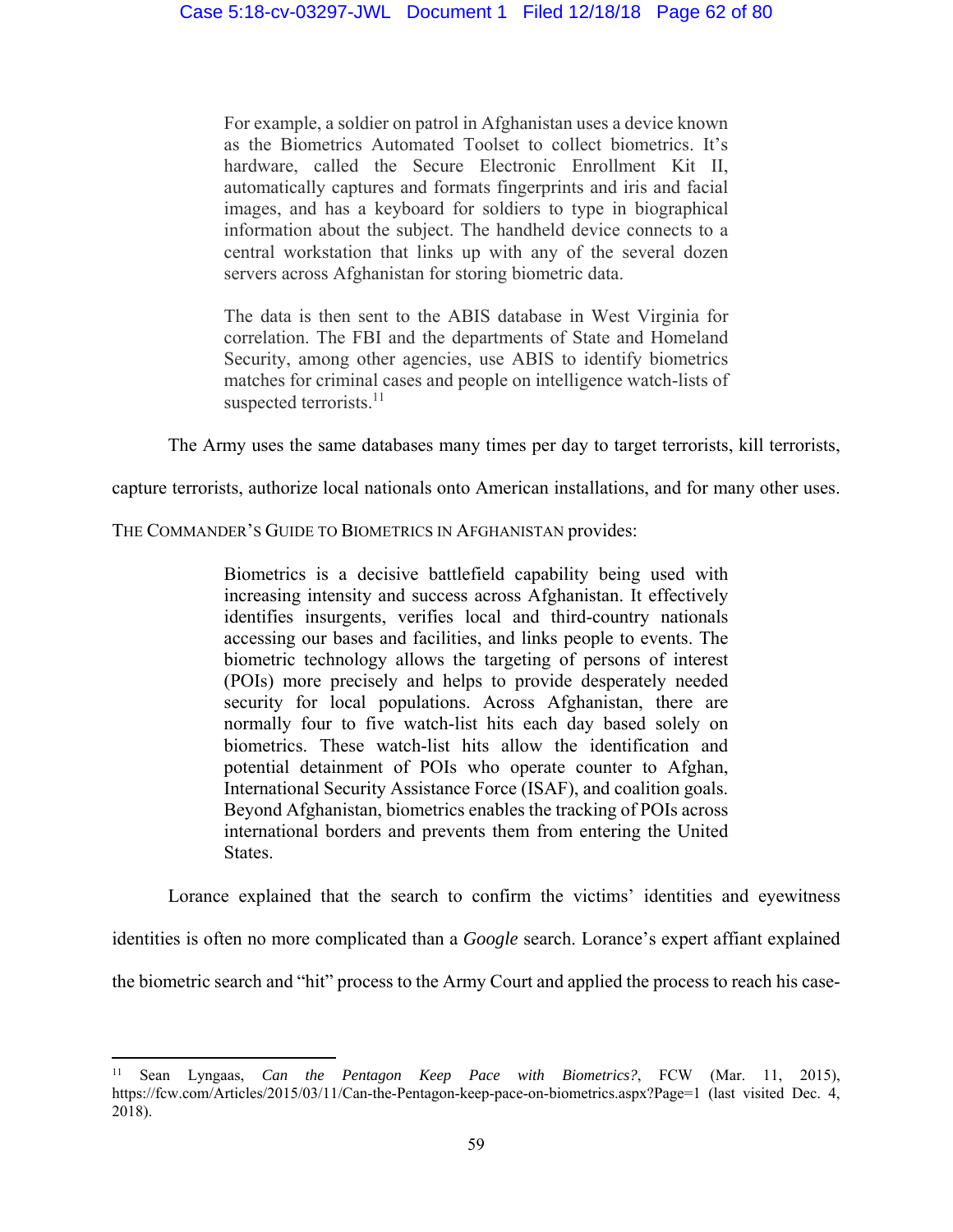#### Case 5:18-cv-03297-JWL Document 1 Filed 12/18/18 Page 63 of 80

specific findings. The COMMANDER'S GUIDE TO BIOMETRICS IN AFGHANISTAN describes, with the backing and authority of the Center for Army Lessons Learned, the ease and reliability of biometrics. Yet, the Army Court seems to have overlooked all. Without any supporting evidence or citation to any authority – and contrary to daily operational practice and the weight of actual authorities – the Army Court mischaracterized biometrics and biometric databases as an "abyss."

 The prosecution and associated investigators had complete access to the biometric data to verify these identities and any terrorist affiliations, and should have done so as part of a fundamentally complete investigation. Whether they did or not remains to be seen. What is undisputed, however, is that no biometric evidence was forthcoming to Lorance until his appellate defense team used the names in the CID reports to retrieve fingerprint and DNA evidence showing that bombmaking from US Army records that existed at the time of trial.

 (d) The Army Court declined to tackle the most critical issue Lorance presented—a point that reasonably stood to require a new trial or a complete reversal: whether an order to fire based on ROE-compliant shots that hit insurgent bombmakers can be attempted murder or murder in a combat zone.

 (e) Nor did the Army Court consider that, even if the Afghan victims were truly innocent civilians, they were casualties of war under applicable international law categorized as "collateral damage," conclusions made often when civilians are killed in drone strikes.

 (f) The Army Court did not apply the correct legal standards to Lorance's New Trial Petition pursuant to Article 73, UCMJ; 10 U.S.C. § 873 (2012) and RCM 1210.

 (g) The Army Court's opinion itself is a demonstration of the military courts' failure to fully and fairly review Lorance's convictions, both in terms of the evidence it cites and the evidence it omits. For instance, in its "Background" section, instead of discussing the frequent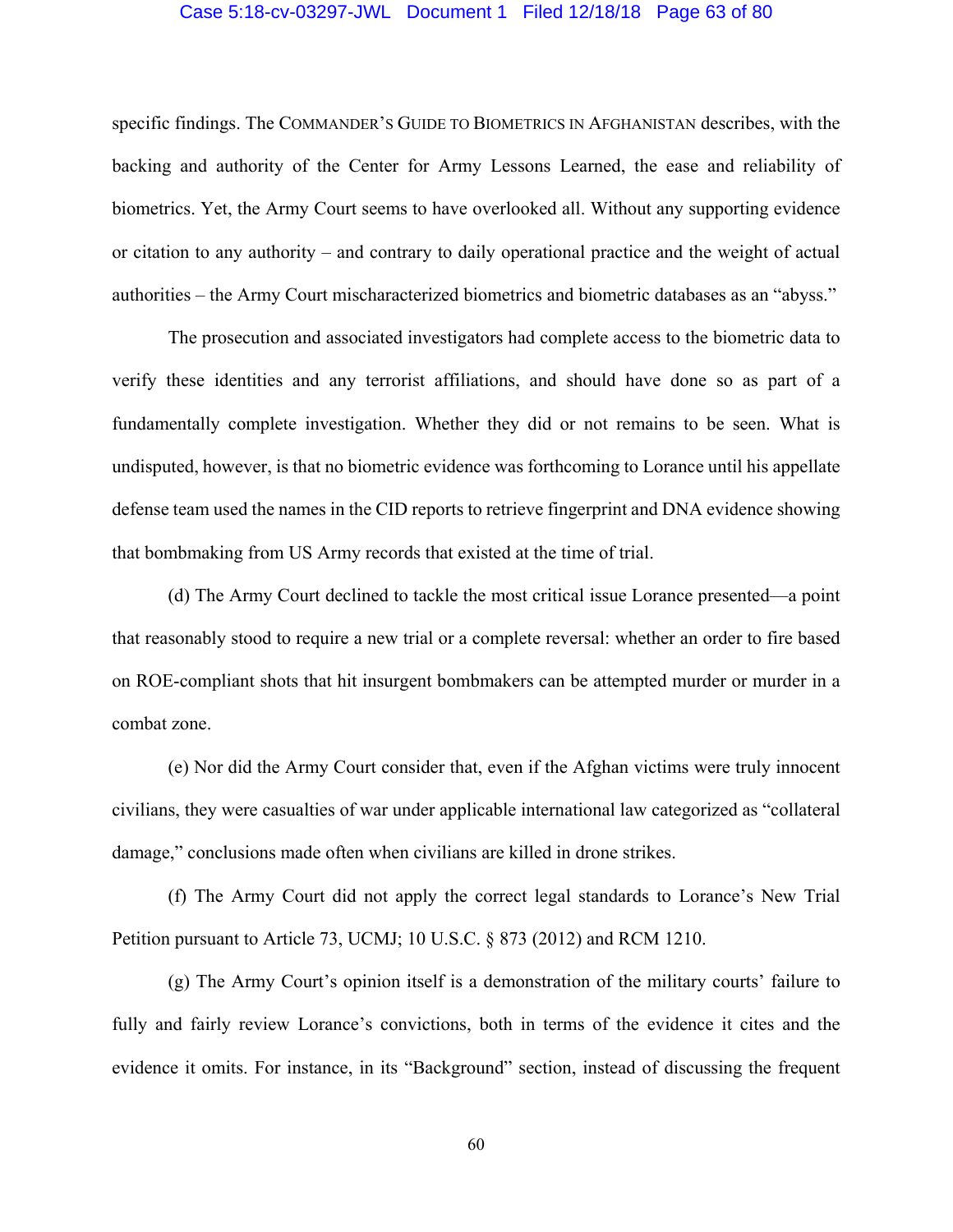#### Case 5:18-cv-03297-JWL Document 1 Filed 12/18/18 Page 64 of 80

attacks and encounters with IEDs the Platoon had experienced in the months prior to the gunfight, the Army Court described aggressive behavior Lorance exhibited toward the local populace. (Army Court decision, pp. 2-3).

 Likewise, the Army Court cherry-picked Skelton's testimony, the first paratrooper to fire on the approaching Afghan men. The Army Court dutifully noted Skelton's testimony that Lorance had ordered him (Skelton) to fire on the motorcyclists, but ignored Skelton's testimony that the "first thought" he had when he saw the motorcyclists was that "it could be a drive-by shooting; it could be a drive-by grenade throw; it could be a vehicle-borne IED." (R. at 537). The Army Court's decision is, at bottom, a piece of appellate advocacy, written by former Army prosecutors to sustain decisions made by current Army prosecutors to secure convictions that ought never to have occurred.

 The Army Court seemingly sought to create a false narrative of how biometrics work in Afghanistan by calling the proven technology "an abyss," suggesting fingerprint and DNA evidence is something more complicated and mysterious than it really is. Demonstrating how reliable and trustworthy fingerprint and DNA evidence is within the Federal government in the context of accurately identifying those responsible for making IEDs are the Director of the FBI's public comments on October 26, 2018. As he stood with the Attorney General of the United States at a press conference to discuss how the FBI worked with other agencies to arrest the Florida bombmaker who mailed bombs to prominent public figures, Cesar Sayoc, the Director stated, "[w]e can confirm that 13 IEDs were sent to various individuals across the country," and based on investigation, agents:

> Uncovered a latent fingerprint from one of the envelopes containing an IED that had been sent to Congresswoman Maxine Waters. We have confirmed this fingerprint is that of Cesar Sayoc. There is also a possible DNA connection between samples collected from pieces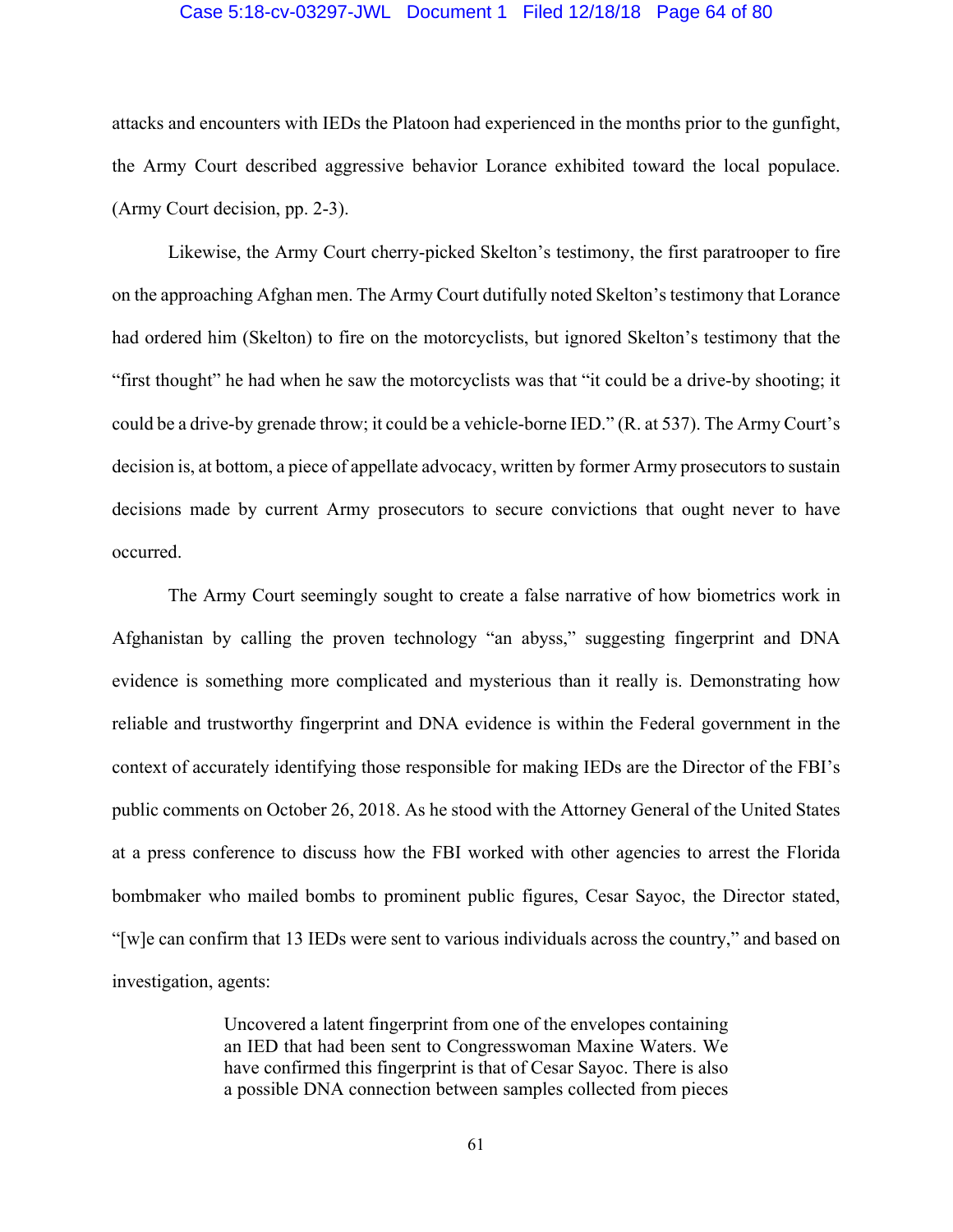of two different IEDs, mailed in separate envelopes, and a sample previously collected from Sayoc in connection with an earlier arrest in Florida.

FBI Director Christopher Wray's October 26, 2018, Press Release.<sup>12</sup>

 The fingerprint and DNA technology used daily in Afghanistan to identify those responsible for making IEDs is the same type and quality that the FBI used in the Cesar Sayoc case, and at times, directly involves the FBI, *e.g. Combined Joint Task Force Palladin*. Far from the Army Court's characterization of an "abyss," the methodology is proven, accepted, and in widespread use.

 The Army Court chose to discount Lorance's biometric expert's sworn declaration, not only in the face of weighty Army doctrine and US Government investment in biometrics, but also where there was no countervailing sworn declaration that challenged the methodology or conclusions. Stated differently, the Appellee did not challenge or dispute the validity of Lorance's evidence, yet, the Army Court chose to disbelieve unchallenged sworn evidence.

 3. To prevail on a *Brady* claim, a petitioner must show: "(1) the government suppressed evidence; (2) the evidence was favorable to the defendant; and (3) the evidence was material." *United States v. Reese*, 745 F.3d 1075, 1083 (10th Cir. 2014). Evidence is material if "there is a reasonable probability that, had the evidence been disclosed, the result of the proceeding would have been different." *Cone v. Bell*, 556 U.S. 449, 469 (2009). "[A] showing of materiality does not require demonstration by a preponderance that disclosure of the suppressed evidence would have resulted ultimately in the defendant's acquittal." *Kyles*, 514 U.S. at 434. Instead, material evidence is that which "could reasonably be taken to put the whole case in such a different

<sup>&</sup>lt;sup>12</sup> FBI National Press Office, *FBI Director Christopher Wray's Remarks Regarding Arrest of Cesar Sayoc in Suspicious Package Investigation, available at*: https://www.fbi.gov/news/pressrel/press-releases/fbi-directorchristopher-wrays-remarks-regarding-arrest-of-cesar-sayoc-in-suspicious-package-investigation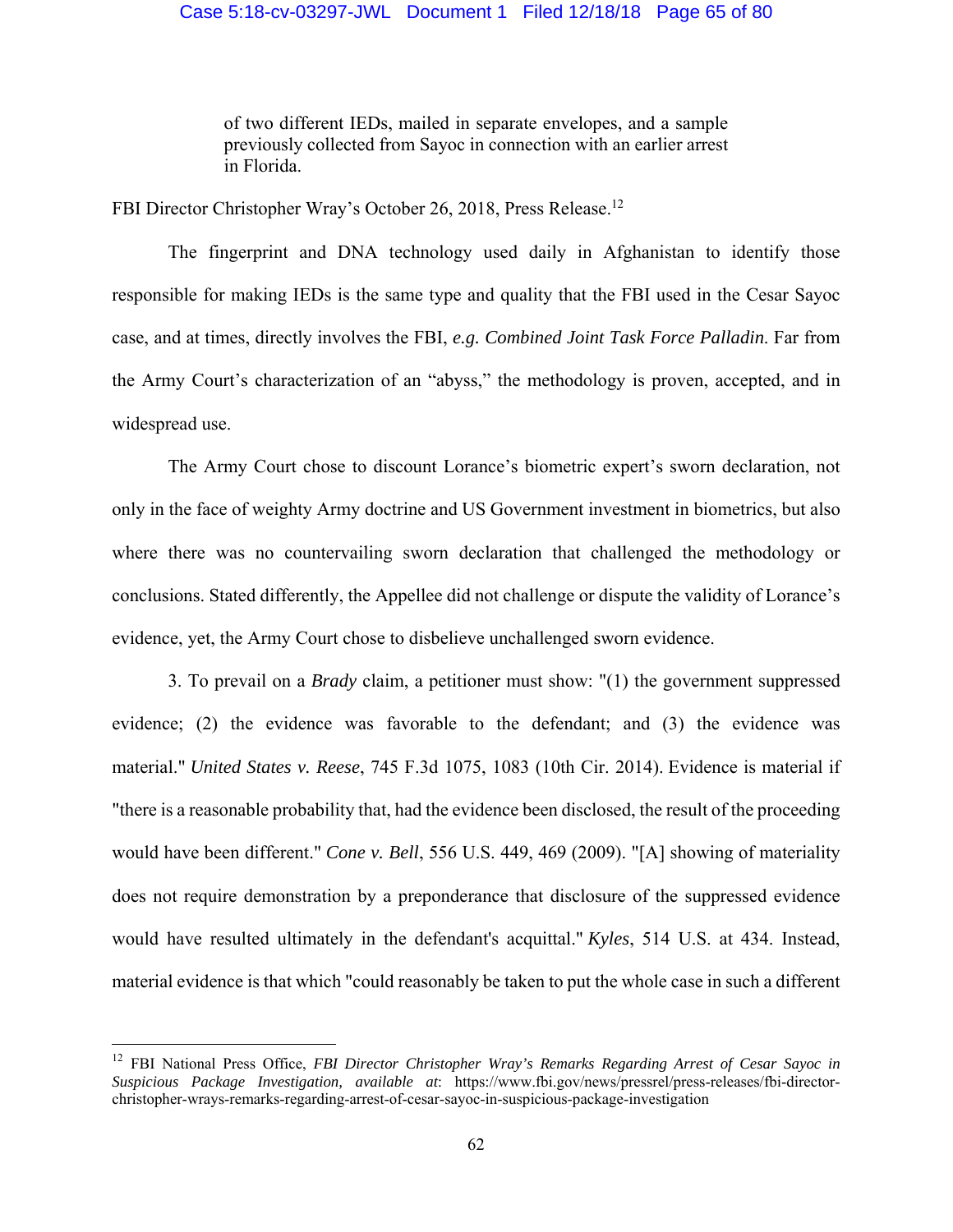#### Case 5:18-cv-03297-JWL Document 1 Filed 12/18/18 Page 66 of 80

light as to undermine confidence in the verdict." *Id*. at 435. The Court evaluates materiality in the context of the entire record. *Moore v. Gibson*, 195 F.3d 1152, 1182 (10th Cir. 1999).

 Application of these principles reveals that the Army Court took an improperly narrow view—one contrary to established precedent—of the impact the suppressed evidence would have had on the trial and sentencing. These points demonstrate that Lorance's appeal and New Trial Petition were neither fully nor fairly considered and that his Fifth Amendment protections were inadequately safeguarded by Article I military courts.

### B. GROUND TWO - PROSECUTORIAL MISCONDUCT

## LAW

 Prosecutorial misconduct is "action or inaction by a prosecutor in violation of some legal norm or standard, *e.g*., a constitutional provision, a statute, a Manual rule, or an applicable professional ethics canon." The standard was set by the Supreme Court in *Berger,* 295 U.S. at 84, where the High Court described prosecutorial misconduct as behavior by the prosecuting attorney that "overstep[s] the bounds of that propriety and fairness which should characterize the conduct of such an officer in the prosecution of a criminal offense." *Id*.

 The Supreme Court stated that the prosecutor "may prosecute with earnestness and vigor…. But while he may strike hard blows, he is not at liberty to strike foul ones. It is as much his duty to refrain from improper methods calculated to produce a wrongful conviction as it is to use every legitimate means to bring about a just one." *Id*. at 88. Reversal is warranted "when the trial counsel's comments, taken as a whole, were so damaging that we cannot be confident that the members convicted the appellant on the basis of the evidence alone." *United States v. Hornback*, 73 M.J. 155, 160 (C.A.A.F. 2014).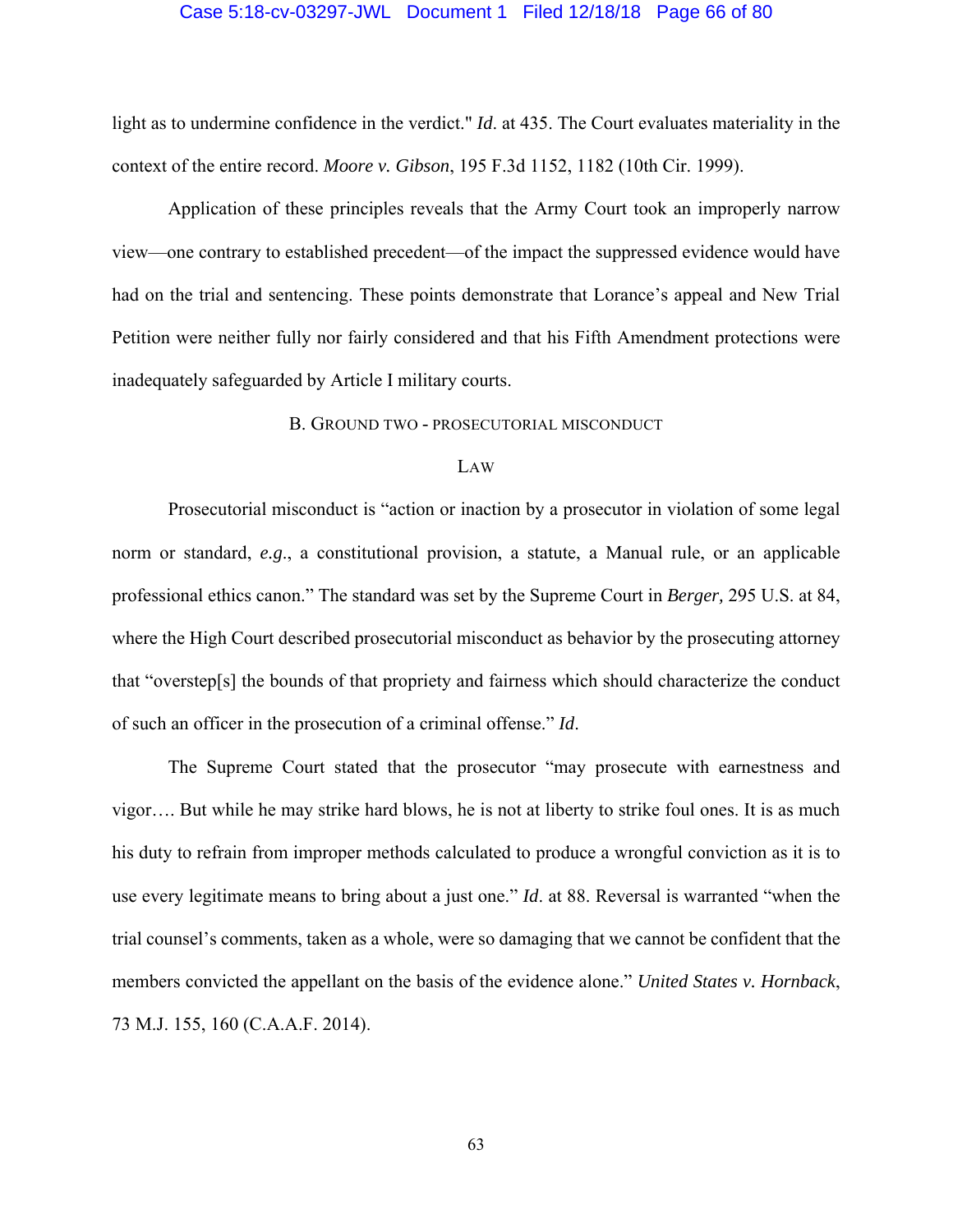## SPECIFIC GROUNDS

 1. The prosecution engaged in the following improper methods which resulted, in whole or in part, in Lorance's convictions and sentence:

 (a) initially accused at least nine First Platoon paratroopers of murder for the July 2, 2012, combat engagements when no credible evidence existed to do so;

 (b) segregated them from their Platoon Leader, Lorance, and compelled them to make written statements without the military equivalent of *Miranda* warnings or the availability of legal counsel;

 (c) issued "cleansing warnings," after which several paratroopers exercised their right to remain silent and seek the assistance of counsel;

(d) later provided nine paratroopers with immunity from murder Charges;

 (e) ordered those nine paratroopers with immunity to cooperate in the prosecution of Lorance;

 (f) failed to disclose fingerprint and DNA evidence in the prosecution's possession, custody and control that proved Afghans were not civilians, but enemy combatants, implicating Army Regulation 27-26, *Rules of Professional Conduct for Lawyers*, June 28, 2018, ¶ 3.8(d) ([prosecutor] shall make timely disclosure to the defense of all evidence or information known to the [prosecutor] that tends to negate the guilt of the accused or mitigates the offense, and, in connection with sentencing, disclose to the defense all unprivileged mitigating information known to the [prosecutor]");

 (g) failed to produce in response to a written defense request IED incident reports and criminal histories of violence of Afghans related to the case, to include Criminal Activity Analytical Reports (CAAR) and Be On the Lookout (BOLO) reports, implicating Army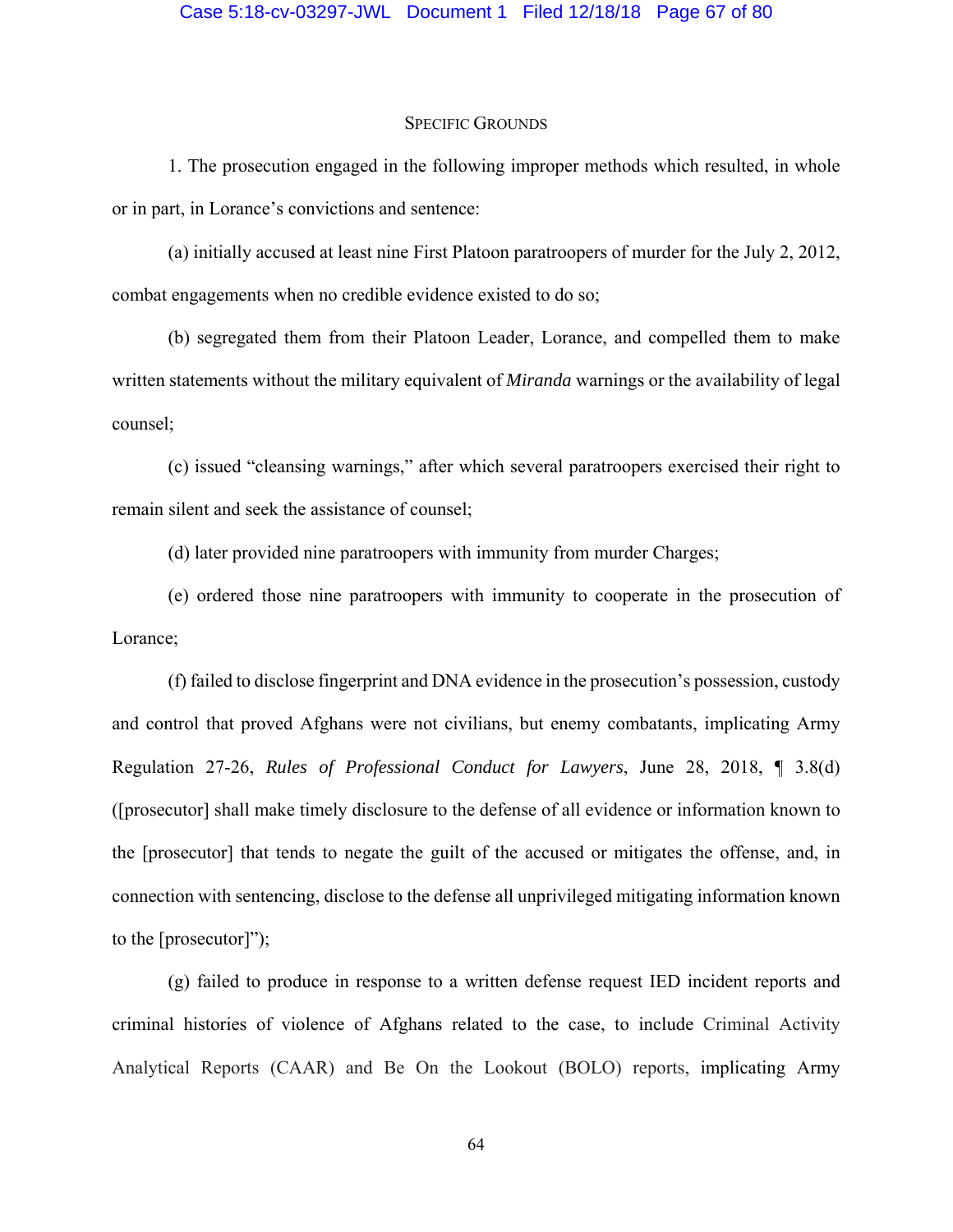#### Case 5:18-cv-03297-JWL Document 1 Filed 12/18/18 Page 68 of 80

Regulation 27-26, *Rules of Professional Conduct for Lawyers*, June 28, 2018, ¶ 3.8(d) ([prosecutor] shall make timely disclosure to the defense of all evidence or information known to the [prosecutor] that tends to negate the guilt of the accused or mitigates the offense, and, in connection with sentencing, disclose to the defense all unprivileged mitigating information known to the [prosecutor]");

 (h) failed to disclose an Army Significant Activity Report or "SIGACT" which concluded that Lorance's patrol was being scouted for an impending attack or ambush, and that one enemy insurgent was killed, implicating Army Regulation 27-26, *Rules of Professional Conduct for Lawyers*, June 28, 2018,  $\P$  3.8(d) ([prosecutor] shall make timely disclosure to the defense of all evidence or information known to the [prosecutor] that tends to negate the guilt of the accused or mitigates the offense, and, in connection with sentencing, disclose to the defense all unprivileged mitigating information known to the [prosecutor]");

 (i) lined out the names of the Afghans on the Charge Sheet, concealing their true legal status as unlawful enemy combatants;

 (j) suggested that the previous Platoon Leader, medically evacuated from a bomb blast, line out only one phrase in his sworn statement, a phrase indicating that he too would not have allowed a motorcycle to get near his Platoon;

 (k) objected to evidence that the Afghan National Army fired the rounds that hit the motorcycle riders;

 (l) objected to evidence about the second engagement the morning of July 2, 2012, claiming it irrelevant to the circumstances surrounding Lorance's order in connection with the motorcycle when the undisclosed Significant Activity Report concluded the patrol was being scouted or an impending attack or ambush with at least one insurgent confirmed killed in action;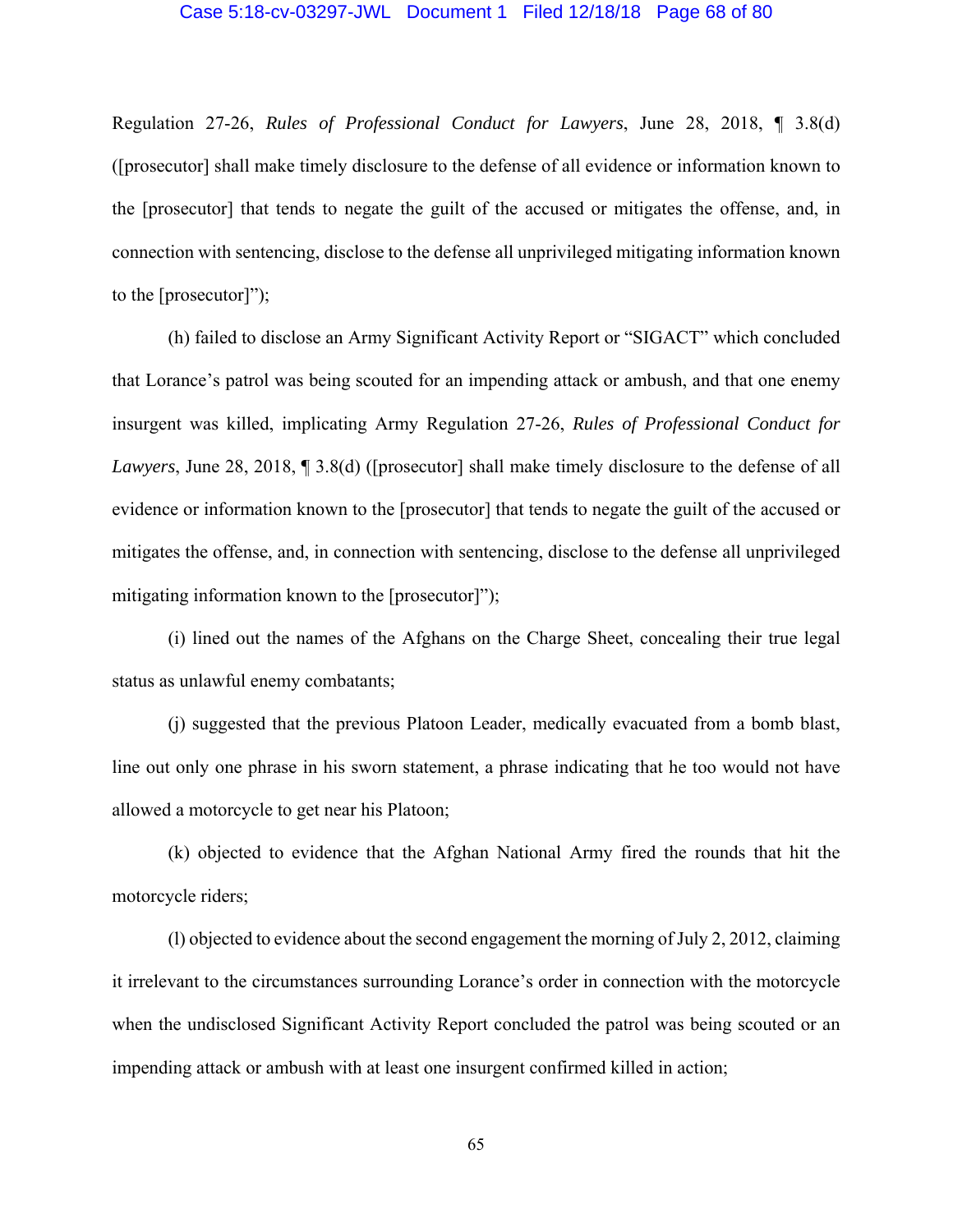#### Case 5:18-cv-03297-JWL Document 1 Filed 12/18/18 Page 69 of 80

 (m) objected to Lorance's biometric expert affiant on appeal while knowing his proffered testimony to be credible and failing to provide any evidence to the contrary;

 (n) the Chief Judge of the Army Court publicly misstated the facts of the case and misinformed the public that Lorance changed the ROE when the jury acquitted him, and adopted an adversarial advocate's position as opposed to safeguarding the integrity of the legal process; implicating Canons One, Two, and Three of the *Code of Judicial Conduct for Army Trial and Appellate Judges*, May 16, 2018 and the prohibitions against Army attorneys making extrajudicial comments that tend to heighten public condemnation of an accused, implicating Army Regulation 27-26, *Rules of Professional Conduct for Lawyers*, June 28, 2018, ¶ 3.8(f) (Army attorneys will refrain from making extrajudicial comments that have a substantial likelihood of heightening public condemnation of the accused);

 (o) The Judge Advocate General of the Army misinformed at least one Member of the U.S. House of Representatives that Lorance changed the ROE to fire on motorcycles on sight when the jury acquitted him of that Charge, implicating the ethical prohibition against making extrajudicial comments that have a substantial likelihood of heightening public condemnation of the accused per Army Regulation 27-26, *Rules of Professional Conduct for Lawyers*, June 28, 2018, ¶ 3.8(f) (Army attorneys will refrain from making extrajudicial comments that have a substantial likelihood of heightening public condemnation of the accused);

 (p) declined to include citizens' petitions as part of the file presented to the Secretary of the Army for final action and threatened to shred them if Lorance did not arrange to have them removed from the Secretary of the Army's office;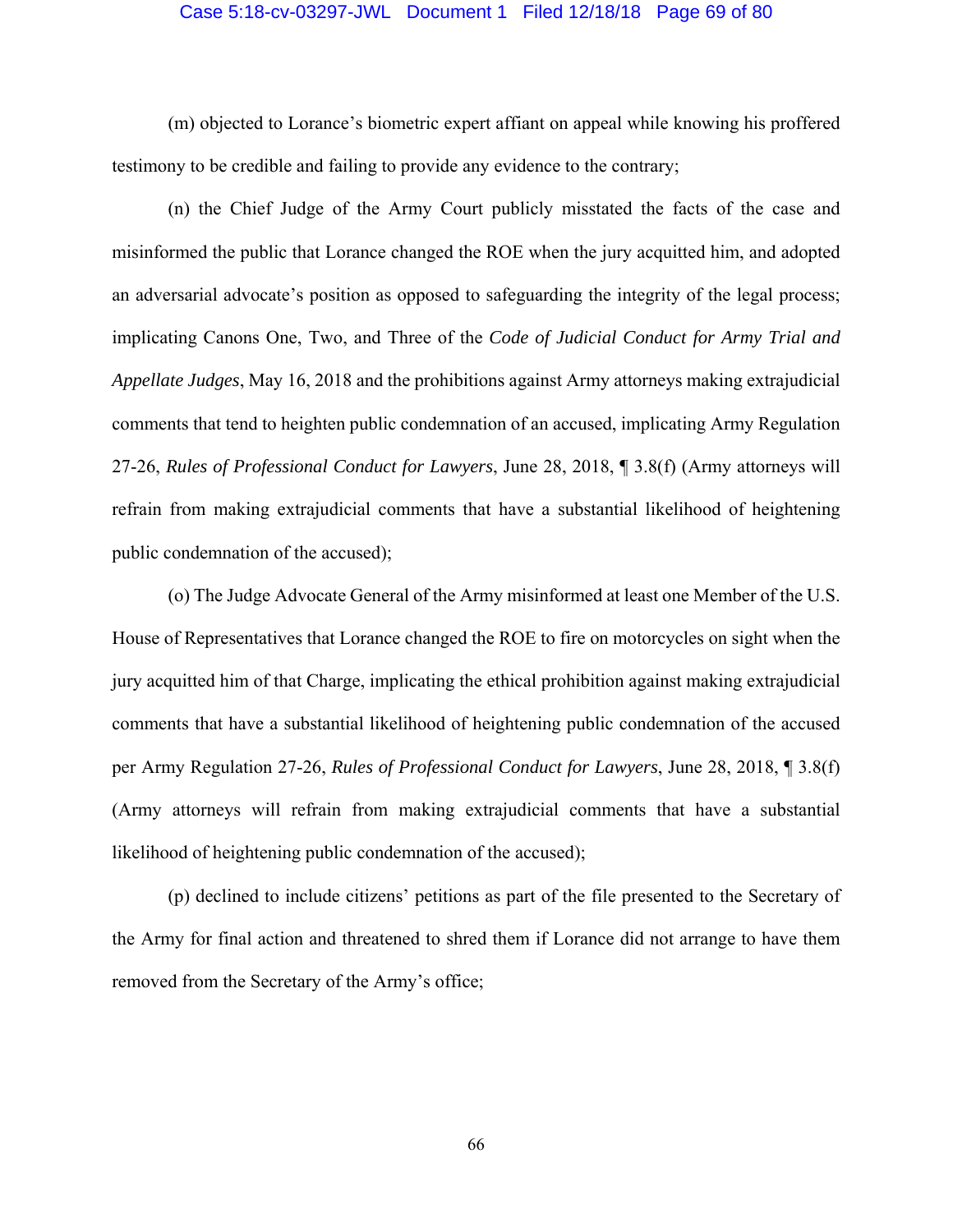#### Case 5:18-cv-03297-JWL Document 1 Filed 12/18/18 Page 70 of 80

 (q) informed Lorance, notwithstanding his claims filed in court and presented to the Chief Judge of the Army Court personally that his "conviction and sentence, as well as the appellate review, were appropriately decided;"

 (r) refused to process Lorance's Article II request for the President to "disapprove the findings and the sentence" claiming that there is no form for that request; and

 (s) disregarded obligations to process the fingerprint and DNA evidence when Lorance's appellate defense team brought it to Army lawyers, to include the then Judge Advocate General of the Army, Lieutenant General Flora D. Darpino, against Army Regulation 27-26, *Rules of Professional Conduct for Lawyers*, June 28, 2018, ¶ 3.8(g)(1)(2) and (3) and ¶ 3.8(h) (*e.g*., when an Army lawyer learns of new, credible, and material evidence or information creating a reasonable likelihood that a convicted accused did not commit an offense of which the accused was convicted at court-martial, the Army lawyer shall disclose that evidence to the accused, make reasonable efforts to cause an investigation, and seek to remedy the conviction).

 2. These points were neither fully nor fairly considered on direct appeal. With the exception of a brief discussion of the *Brady* issues raised by Lorance, the Army Court did not engage in any discussion of the array of prosecutorial misconduct that has evidenced a singular-focused effort to obtain convictions, not justice. This evidence underscores the notion raised here that rather than being committed to its role as a neutral authority to conduct a searching appellate review of the trial court, the Army Court, was in fact a part of the very system that had made a collective decision to target Lorance for the purpose of enhancing the Army's position of being tough on civilian casualties in the eyes of the public, the international community, and the GIROA. This notion is supported by the public comments of both the Chief Judge of the Army Court and The Judge Advocate General himself, discussed above. Absent from the Army Court's opinion is any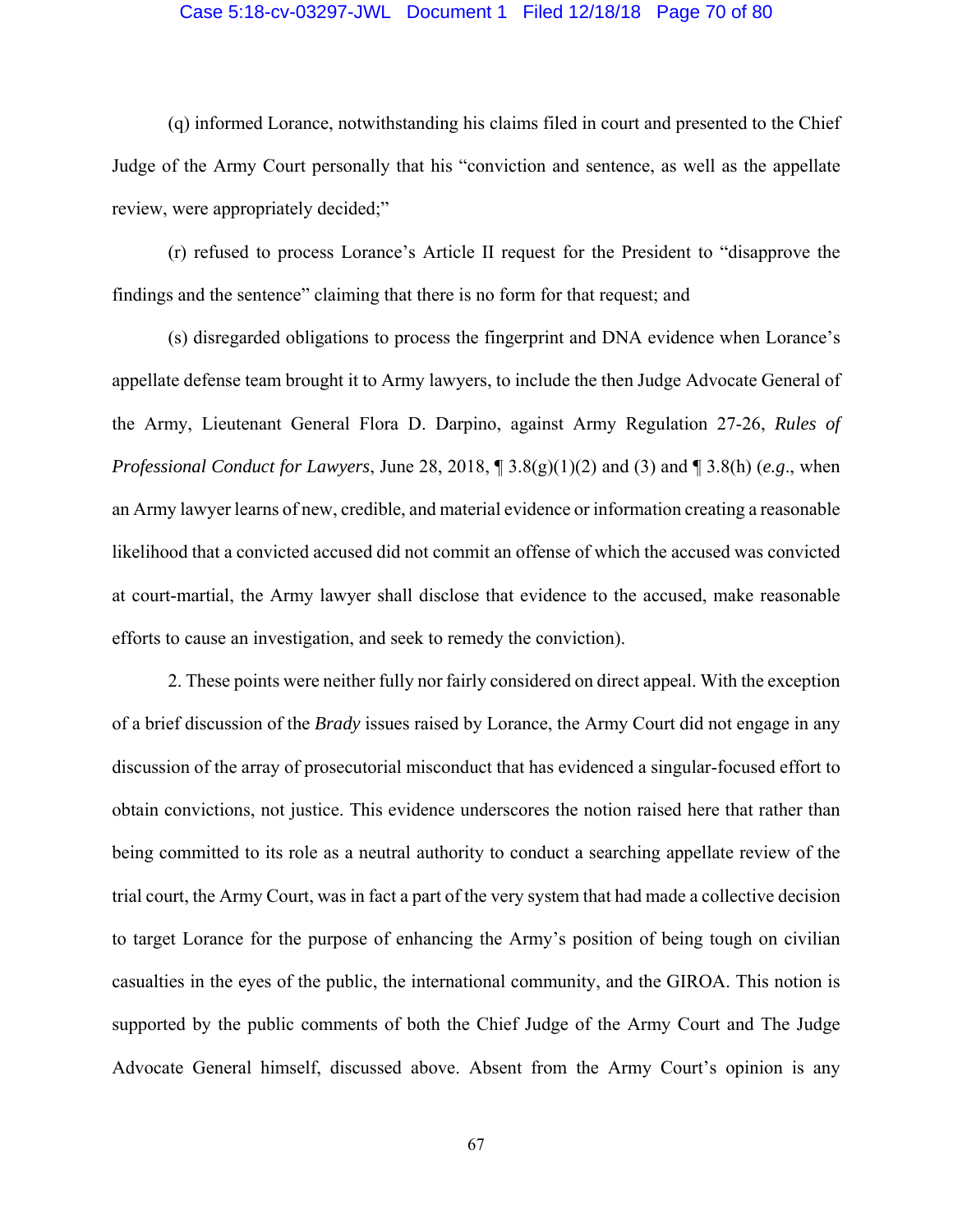#### Case 5:18-cv-03297-JWL Document 1 Filed 12/18/18 Page 71 of 80

application of the law to the prosecution's failures discussed above or the cumulative effects of these deficiencies on the trial atmospherics.

C. GROUND THREE - SIXTH AMENDMENT INEFFECTIVE ASSISTANCE OF COUNSEL

## LAW

In *Strickland*, 466 U.S. at 686, the Supreme Court found that the Sixth Amendment entitles criminal defendants to the "effective assistance of counsel"— that is, representation that does not fall "below an objective standard of reasonableness" in light of "prevailing professional norms." To prevail on a claim of ineffective assistance of counsel, an appellant must demonstrate: (1) that his counsel's performance was deficient and (2) that this deficiency resulted in prejudice. *United States v. Green*, 68 M.J. 360, 361-62 (C.A.A.F. 2010).

In judging the reasonableness of counsel's challenged conduct, the judge will look to the facts of the particular case, viewed as of the time of counsel's conduct. *Strickland*, 466 U.S. at 690. Furthermore, the court will consider the totality of the circumstances, bearing in mind "counsel's function, as elaborated in prevailing professional norms, is to make the adversarial testing process work . . . [and] recognize that counsel is strongly presumed to have rendered adequate assistance and made all significant decisions in the exercise of reasonable professional judgment." *Id*.

"At the heart of an effective defense is an adequate investigation. Without sufficient investigation, a defense attorney, no matter how intelligent or persuasive in court, renders deficient performance and jeopardizes his client's defense." *Richter v. Hickman*, 578 F.3d 944, 946 (9th Cir. 2009); *United States v. Scott*, 24 M.J. 186, 192 (C.M.A. 1987) (finding ineffective assistance of counsel when defense counsel failed to conduct adequate pretrial investigation). "In many cases, "[p]retrial investigation is . . . the most critical stage of a lawyer's preparation." *House v. Balkcom*, 725 F.2d 608, 618 (11th Cir. 1984). Stated differently, where counsel did not possess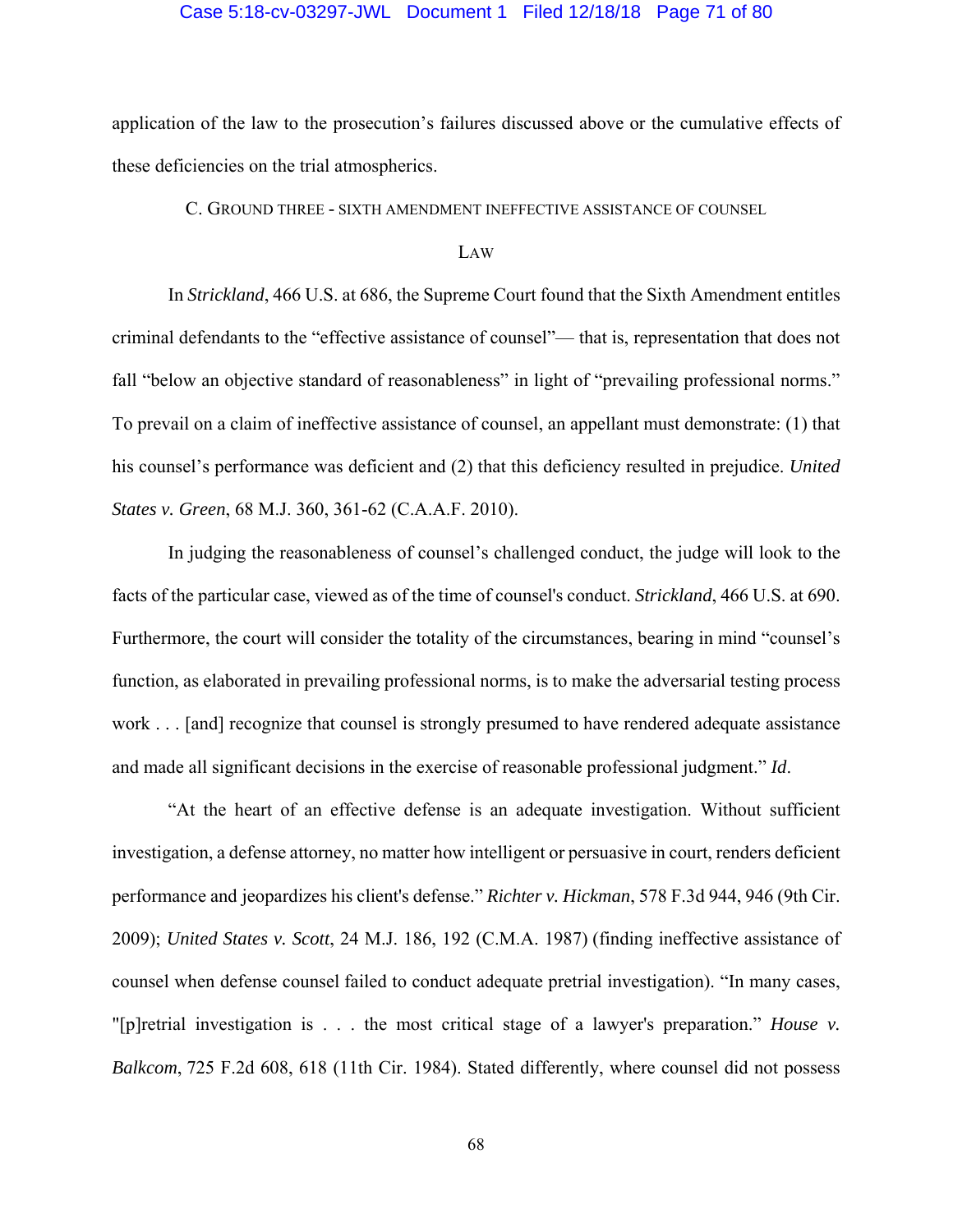#### Case 5:18-cv-03297-JWL Document 1 Filed 12/18/18 Page 72 of 80

the investigatory foundation to make informed tactical decisions, he is not entitled to judicial deference to his tactical trial decisions. In *Balkcom*, a habeas petitioner claimed that there was no investigation, no interviewing of witnesses, no preparation of a defense, no discovery, no visiting of the crime scene, and no trial preparation. The court found that knowledge of the crime scene may have helped defense counsel in the preparation of the defense, and certainly would have informed the direct examination of the Petitioner himself at trial. *See also Harris v. Reed*, 894 F.2d 871 (7th Cir. 1990); *United States v. Gray*, 878 F.2d 702 (3rd Cir. 1989); *Wade v. Armontrout*, 798 F.2d 304 (8th Cir. 1986).

In *Hargrave-Thomas v. Yukins*, 236 F.Supp.2d 750 (E.D. Mich. 2002), defense counsel admitted that he did not interview any witnesses or conduct any other type of investigation before Petitioner's trial for first degree murder. Similarly, in *Soffar v. Dretke*, 368 F.3d 441 (5th Cir. 2004), defense counsel failed to interview the only known eyewitness to a felony murder. In *Turner v. Duncan*, counsel delivered only minimal efforts to prepare. 158 F.3d 449 (9th Cir. 1998).

In *Kimmelman v. Morrison*, 477 U.S. 365 (1986), the Supreme Court held that counsel's failure to conduct discovery on the mistaken belief that the prosecution had an obligation to turn over inculpatory evidence resulted in deficient performance. Likewise, a habeas petition was granted where defense counsel was aware of police reports where witnesses made comments favorable to the accused, as the names and addresses of the witnesses were available to defense counsel, yet he made no effort to locate or interview them. *Sullivan v. Fairman*, 819 F.2d 1382 (7th Cir. 1987).

#### SPECIFIC GROUNDS

 Lorance relies on the following undisputed evidence in support of his claim that counsel did not investigate or prepare sufficiently to make informed tactical decisions at trial, and that his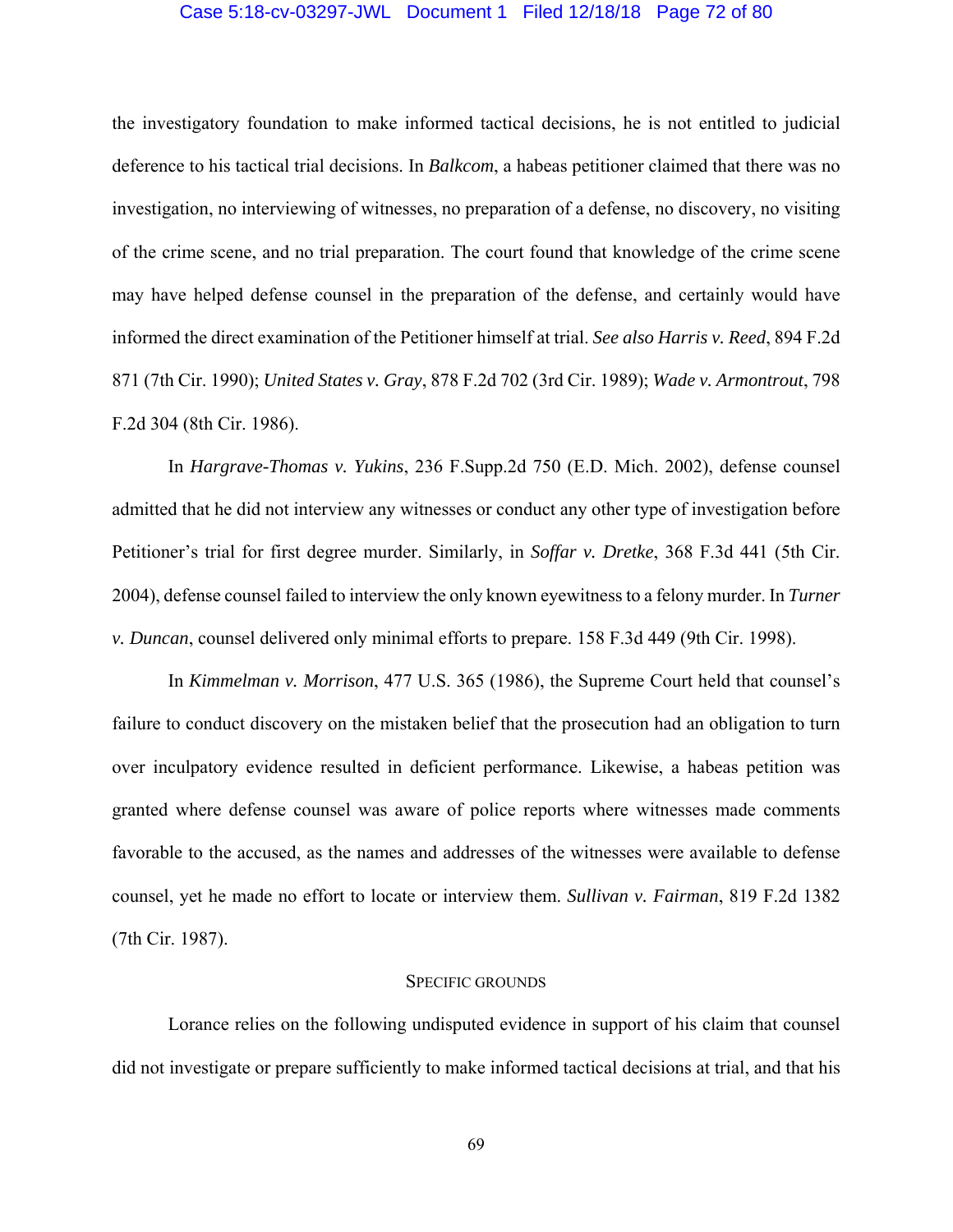#### Case 5:18-cv-03297-JWL Document 1 Filed 12/18/18 Page 73 of 80

performance was deficient and caused actual prejudice to Lorance. Counsel did not:

(1) draft, file, or argue any pretrial motions to suppress or *in limine*;

(2) seek or secure consulting or testifying expert on biometrics, the ROE, or use of force;

 (3) interview the American witnesses against Lorance, including the CID agents who investigated the case;

(4) interview the attempted murder victim, Karimullah, who CID interviewed;

(5) interview the eyewitness shot in the arm, Rahim, who CID interviewed;

 (6) interview Ahad, who identified the motorcyclists, and knew them to be associates of bombmakers, based on his CID interview;

 (7) Interview any of the ANA soldiers given reports that the ANA may have fired first on the motorcycle, who provided statements to CID;

(8) Move to compel production of fingerprint and DNA evidence of bombmaking;

 (9) Interview Dominic Latino about his time as Platoon Leader and his lined-out sworn statement that he would never let a motorcycle near his Platoon, who CID interviewed;

 (10) Secure and use the Army's SIGACT report noting that Lorance's Platoon was being scouted for an enemy attack or ambush and that one insurgent was confirmed killed;

 (11) Seek to have Rahim's bloody clothing seized by the CID after he was shot in the arm, analyzed in order to use any DNA to determine whether Rahim was a terrorist bombmaker;

(12) Prepare or present a defense case-in-chief or a sentencing case;

 (13) Develop or present the recognized affirmative defenses of justification, self-defense, defense of others, duress, mistake of fact, or obedience to lawful orders;

 (14) Cross-examine witnesses on the fact that they received grants of immunity for murder and were ordered to cooperate;

70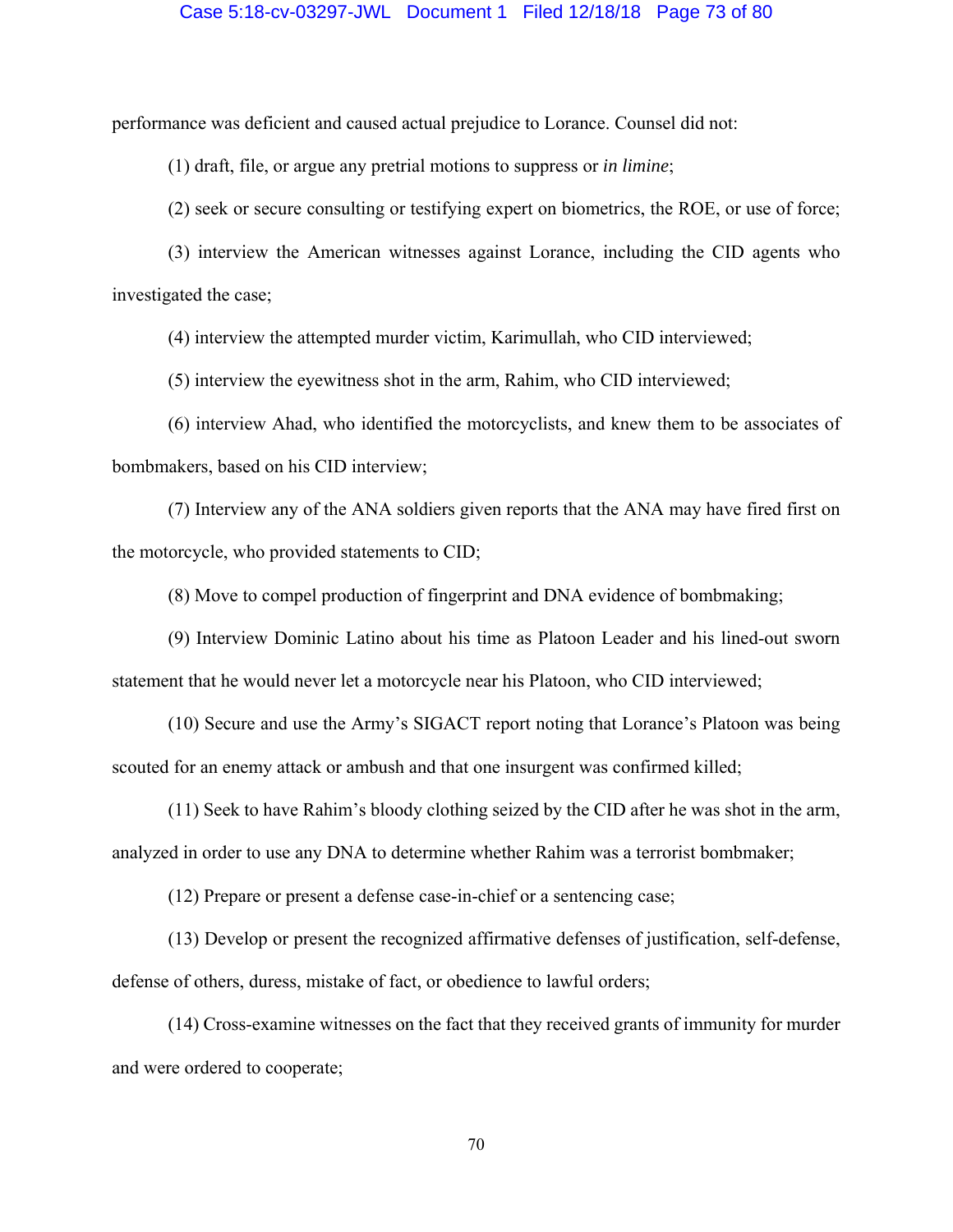#### Case 5:18-cv-03297-JWL Document 1 Filed 12/18/18 Page 74 of 80

 (15) Accept the trial judge's invitation to issue jury instructions on affirmative defenses, immunity for testifying witnesses, or lesser-included offenses; or

(16) Prepare Lorance to testify in his own defense.

 Accordingly, counsel did not possess the investigatory foundation to make informed tactical decisions at trial, largely because he failed to investigate "all avenues leading to facts relevant to the merits of the case and the penalty in the event of conviction." These undisputed facts were before the Army Court, which decided that counsel's performance was neither deficient nor prejudicial to Lorance.

 Absent from the Army Court's opinion, though, is an application of the law to counsel's failures discussed above, or the cumulative effects of these deficiencies which suggest that counsel made serious errors that deprived Lorance of a fair trial, a trial whose result is reliable. *Strickland*, 466 U.S. at 687. This absence suggests that Lorance's Sixth Amendment ineffective assistance of counsel claim was neither fully nor fairly reviewed, as case law evaluating similar facts demonstrates that Lorance was deprived of this constitutional right to effective assistance of counsel during findings and sentencing. *See, e.g., Holmes v. McKune*, 59 Fed. Appx. 239, 2003 U.S. App. LEXIS 1769 (10th Cir. Jan. 31, 2003) (counsel's failure to investigate and present defense ineffective); *Cargle v. Mullin*, 317 F.3d 1196 (10th Cr. 2003) (counsel failed to interview or call witnesses, agreed to forego impeachment of immunized coperpetrator); *Fisher v. Gibson*, 282 F.3d 1283 (10th Cir. 2002) (counsel ineffective for failing to conduct pretrial investigation and failing to advance defense theory at trial); *Wiggins v. Smith*, 539 U.S. 510 (2003) (defense counsel's limited investigation of mitigating evidence violated petitioner's right to effective counsel during sentencing); *Williams v. Taylor*, 529 U.S. 362 (2000) (counsel did not begin to prepare for the sentencing phase until a week before the trial and failed to uncover mitigating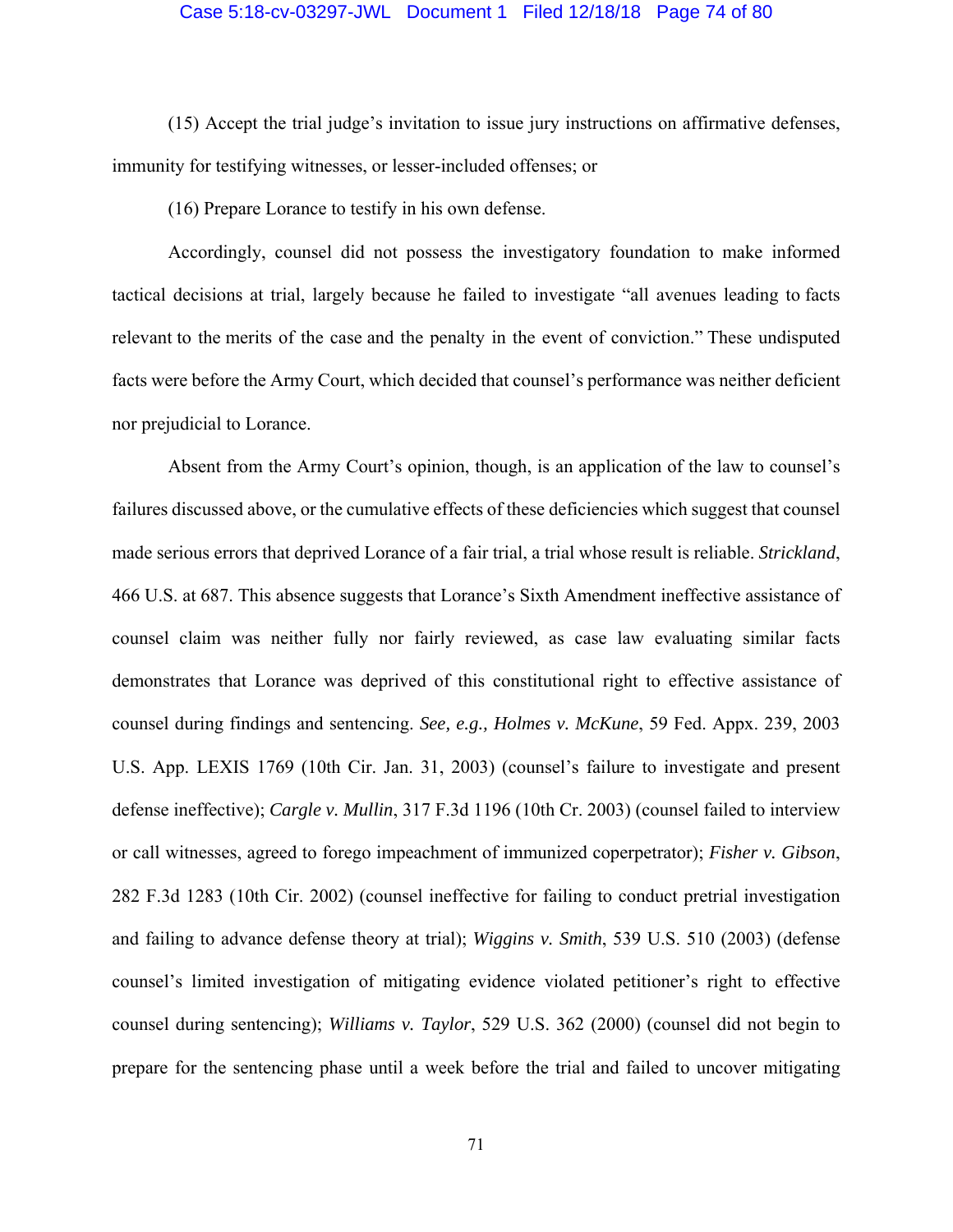#### Case 5:18-cv-03297-JWL Document 1 Filed 12/18/18 Page 75 of 80

records); *Hooks v. Workman*, 689 F.3d 1148 (10th Cir. 2012) (counsel presented woefully inadequate mitigation); *Anderson v. Sirmons*, 476 F.3d 1131 (10th Cir. 2007) (counsel's failure to investigate and obtain readily available evidence in mitigation).

D. GROUND FOUR – DUE PROCESS - JURY INSTRUCTIONS ON AFFIRMATIVE DEFENSES NOT GIVEN

## LAW

 Without question, a defendant is entitled to an instruction on a defense that is supported by the evidence and the law. *United States v. Sparks*, 791 F.3d 1188, 1193 (10th Cir. 2015), citing *United States v. Haney*, 318 F.3d 1161, 1163 (10th Cir. 2003). More specifically, a defendant is entitled to an instruction on an affirmative defense if he can point to evidence supporting each element of that defense. *United States v. Al-Rekabi*, 454 F.3d 1113, 1121-22 (10th Cir. 2006). In habeas review cases, the district court reviews the failure of a trial court to issue an instruction *sua sponte* for the denial of fundamental fairness and due process. *Spears v. Mullin*, 343 F.3d 1215, 1244 (10th Cir. 2003).

#### SPECIFIC GROUNDS

 The evidence at trial reasonably raised the following recognized affirmative defenses, for which the trial judge provided no instructions to the jury: 1) Justification, "[a] death, injury, or other act caused or done in proper performance of a legal duty is justified and not unlawful"; 2) Obedience to Orders, "[i]t is a defense to any offense that the accused was acting pursuant to orders"; 3) Duress, [i]t is a defense "that the accused's participation in the offense was caused by a reasonable apprehension that the accused or another innocent person would be immediately killed"; and 4) Ignorance or mistake of fact, [i]t is a defense to an offense that the accused held, as a result of ignorance or mistake, an incorrect belief of the true circumstances such that, if the circumstances were as the accused believed them, the accused would be not guilty of the offense."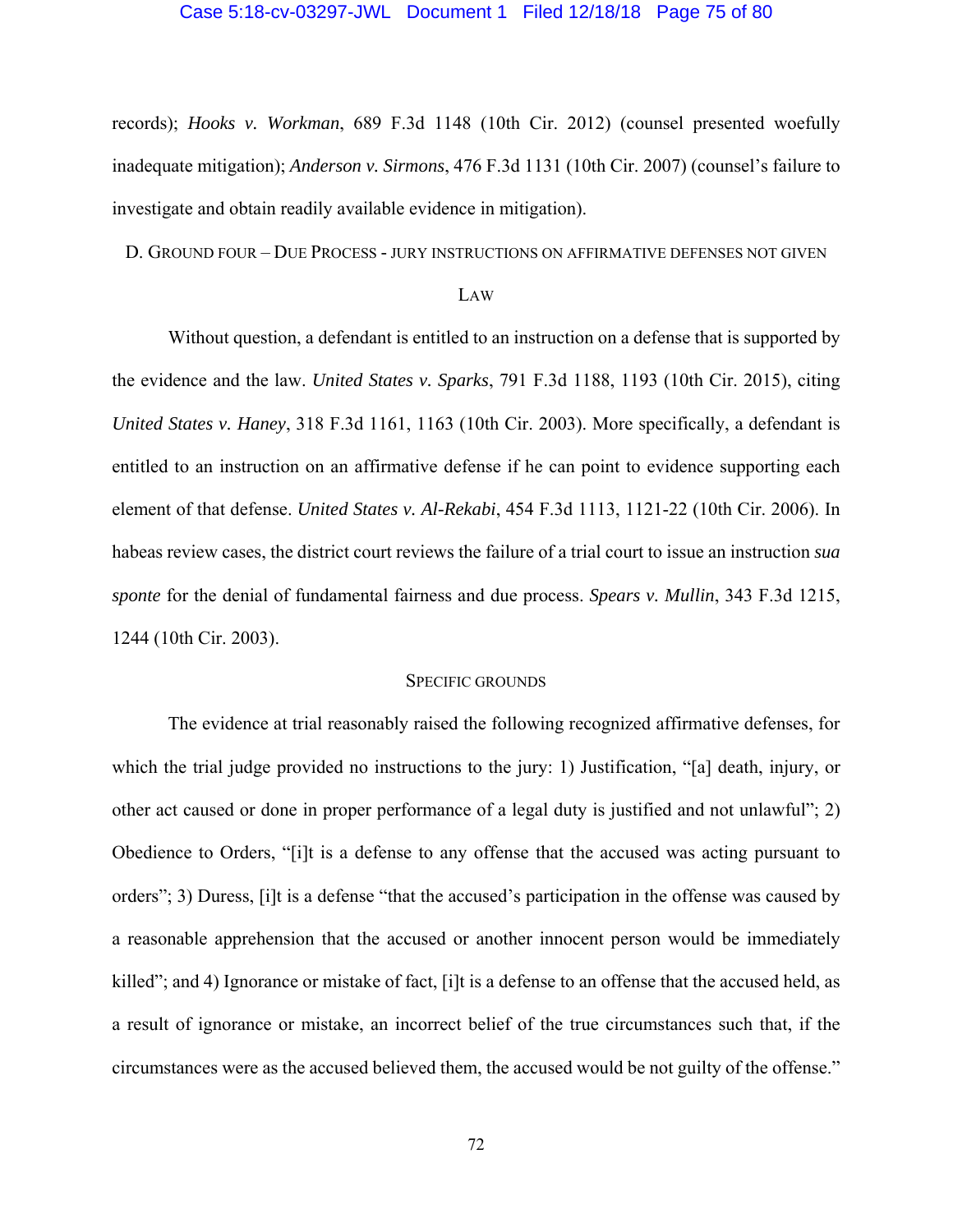*See* RCM 916.

 Lorance, pursuant to the orders of his commanders, led his Platoon into an area heavily populated by military-aged men, often in Afghan civilian attire, who were hostile to U.S. forces and had recently and frequently attempted to kill American Soldiers. The undisputed evidence at trial established that Lorance learned that one of his Soldiers fired at approaching military-aged men in reaction to a perceived threat; and Lorance ordered the gun truck to fire in order to protect his Platoon. These facts raise give rise to each and every one of these affirmative defenses, and the trial court's failure to instruct the jury as to these defenses left them rudderless, resulting in the denial of due process and fundamental fairness to Lorance.

 By analogy – and by relevant United States Supreme Court caselaw – if a law enforcement officer in the United States made a self-defense decision based on his reasonably perceiving a threat, he could not even be civilly liable, much less criminally responsible for a decision made in split-seconds under conditions that were "tense, uncertain and rapidly evolving." *Graham v. Connor*, 490 U.S. 386, 397 (1989). And that officer's subjective intent is irrelevant so long as the underlying action was reasonable. *Id*. at 398. To parse out shot-by-shot an engagement that lasted mere seconds flies in the face of the clear guidance of *Graham* and its progeny.

E. GROUND FIVE – CONSTITUTIONALLY INSUFFICIENT EVIDENCE

#### LAW

 The Army Court was empowered to affirm only those findings of guilty that it finds, upon appellate review, to be correct in law and fact. Article 66(c), UCMJ; 10 U.S.C. § 867 (2016). The applicable test for factual sufficiency is whether, after weighing the evidence of record and making allowances for not having personally observed the witnesses, the court is convinced of appellant's guilt beyond a reasonable doubt. *United States v. Turner*, 25 M.J. 324, 325 (C.M.A. 1987).

73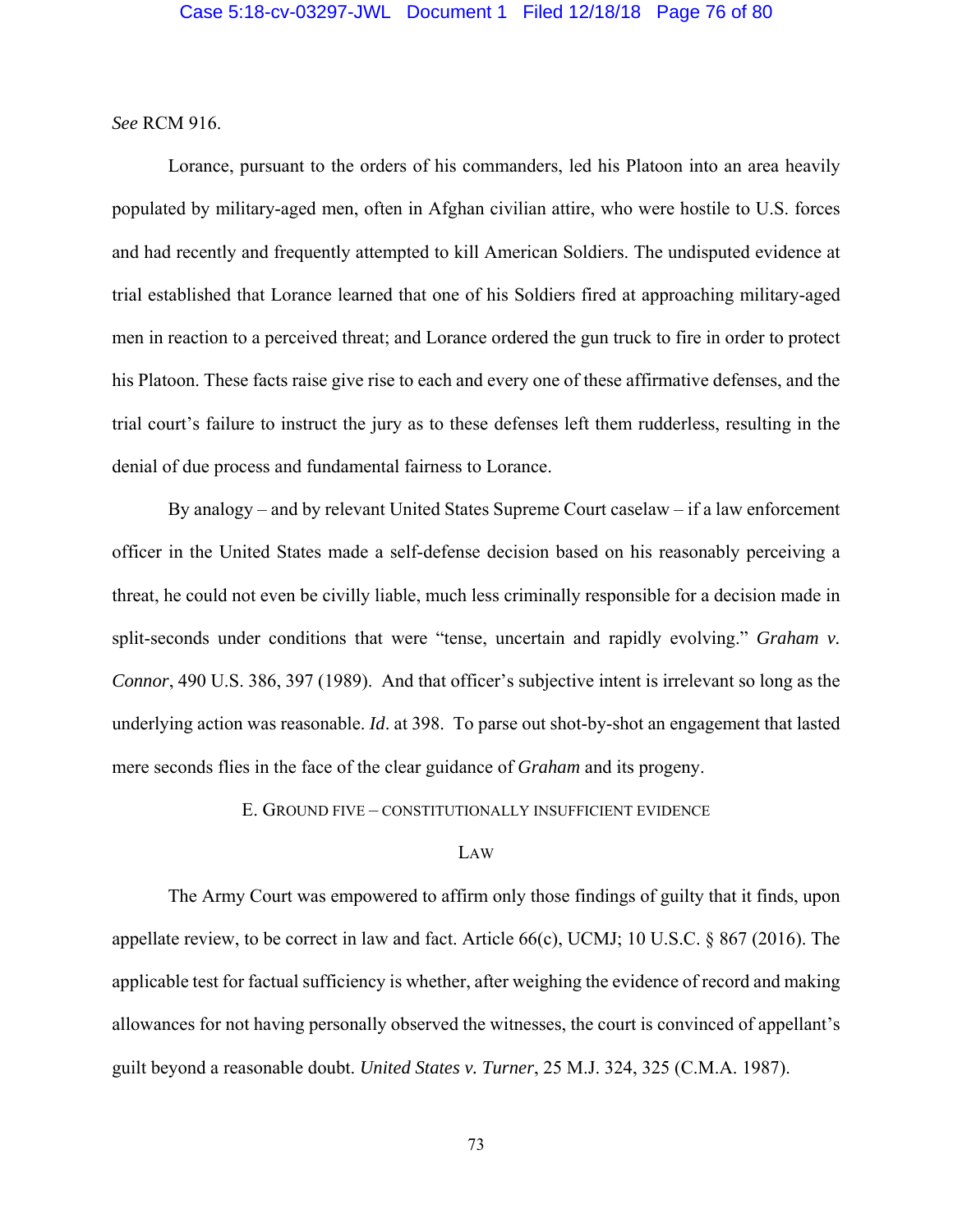#### Case 5:18-cv-03297-JWL Document 1 Filed 12/18/18 Page 77 of 80

 The applicable test for legal sufficiency is whether, considering the evidence in the light most favorable to the government, a rational fact finder could have found all the essential elements of the offense beyond a reasonable doubt. *Jackson v. Virginia,* 443 U.S. 307, 318-19 (1979).

## SPECIFIC GROUNDS

The military appellate courts never addressed head-on the central constitutional basis for these convictions: that Lorance led his Platoon into a known enemy stronghold, and one of the men he was charged with leading and protecting saw a fast-approaching motorcycle bearing down on them, perceived a threat, and fired his weapon. Lorance, who was responsible for protecting the men and believed their lives to be in danger, ordered fire. Within seconds, two of the three men approaching the Platoon were killed, and one escaped.

This was Lorance's mindset – protect my men – not indiscriminately kill any Afghan riding a motorcycle as the prosecution unsuccessfully sought to prove. It is also the mindset of any competent combat leader. The Army Court never factored out that Lorance did not change the ROE, and based its affirmance in some measure on that constitutionally flawed premise.

Had the Army Court correctly recognized that Lorance did not change the ROE, it had little choice but to concede that Skelton's ROE threat assessment justified Lorance's order to fire that ultimately killed bombmakers. Even if the Afghans were civilians, they were collateral damage in the fog of war and not murder victims. On this point alone, the convictions and sentence are constitutionally insufficient.

The one-sidedness and repeated omissions of material evidence in the Army Court's decision should rightly be evaluated in the context of the Chief Judge's actions and those of the senior-most military officer in the Army JAG Corps, the Judge Advocate General himself, both of whom publicly and repeatedly condemned Lorance for a crime of which he was acquitted, thereby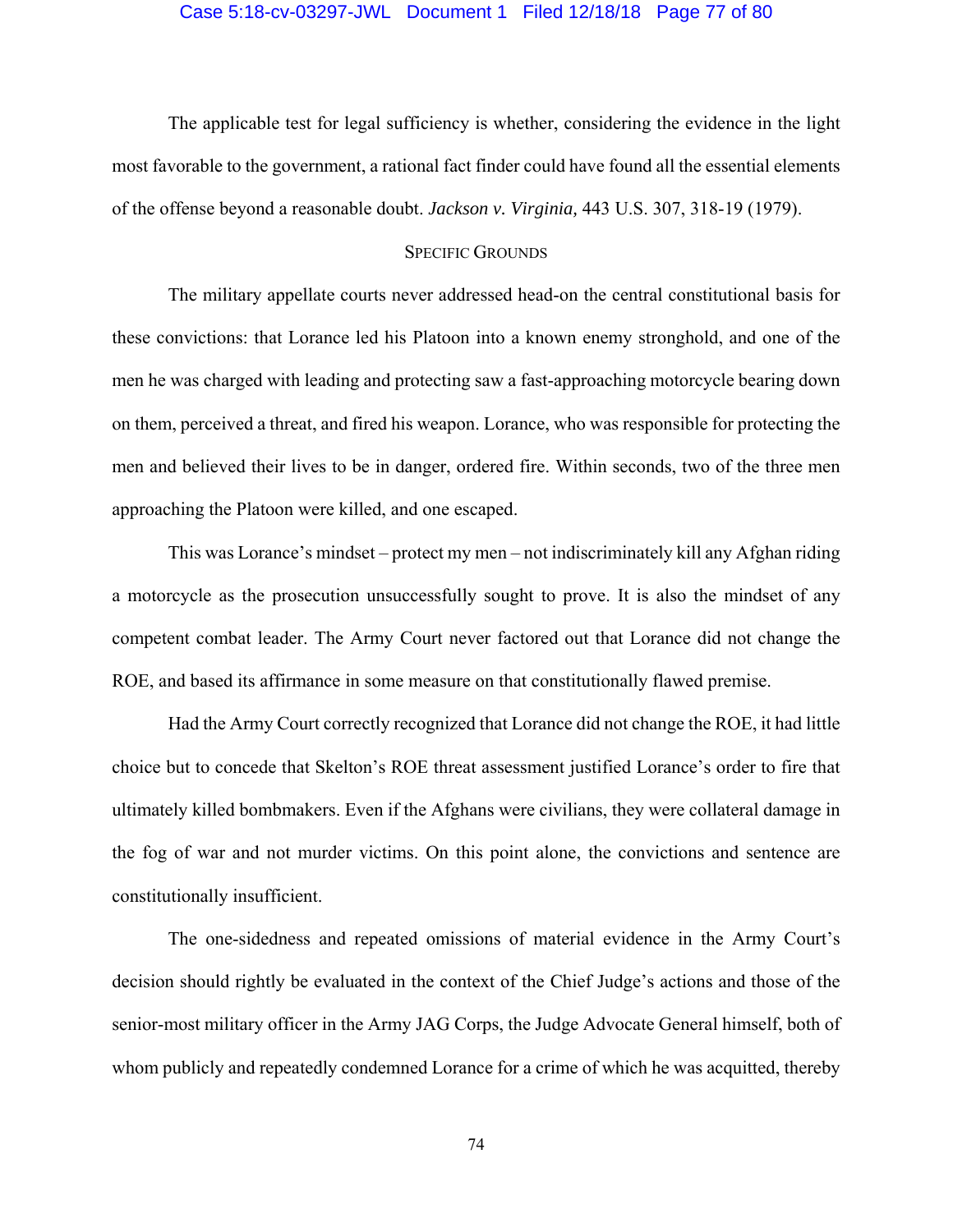#### Case 5:18-cv-03297-JWL Document 1 Filed 12/18/18 Page 78 of 80

disserving not only Lorance, but also the military justice system. These senior-most uniformed legal officers abandoned their objectivity and fidelity to the process, adopted an advocate's posture to protect the flawed result, and steadfastly refused to acknowledge that Lorance did not change the ROE. The reason: had they, the convictions and sentence could not be sustained. This is the example set from the very top of the food chain for all junior Army attorneys involved in Lorance, to include those on the Army Court, to follow.

The cumulative effects of the substantial constitutional and legal errors discussed more fully above suggest that since July 2012, Lorance has borne the crude injustices of an investigation, trial, and appeal bent on fixing guilt, and keeping guilt fixed, by "dispending with rudimentary fairness rather than finding truth through adherence to those basic guarantees which have long been recognized and honored by the military courts as well as the civilian courts." *Burns*, 346 U.S. at 142. For these reasons, the Court should disapprove the findings and the sentence as violative of the Constitution for the United States of America.

#### IX. PRAYER FOR RELIEF

WHEREFORE, Petitioner Clint A. Lorance respectfully prays that the Court:

 1) Award the writ, reverse, overturn, and vacate his convictions and sentence in their entirety with prejudice;

 2) Order Respondents to immediately and forthwith restore all pay, rank, benefits, entitlements, and privileges as have been unlawfully denied by Respondents of said prosecution, conviction, sentence, and lack of full and fair review;

 3) Order Respondents to immediately, completely, and expeditiously make all such changes to all of Lorance's official and unofficial records in Respondents' care, custody, and/or control in order to fully effectuate, enable, and carry out the Order of this Court;

75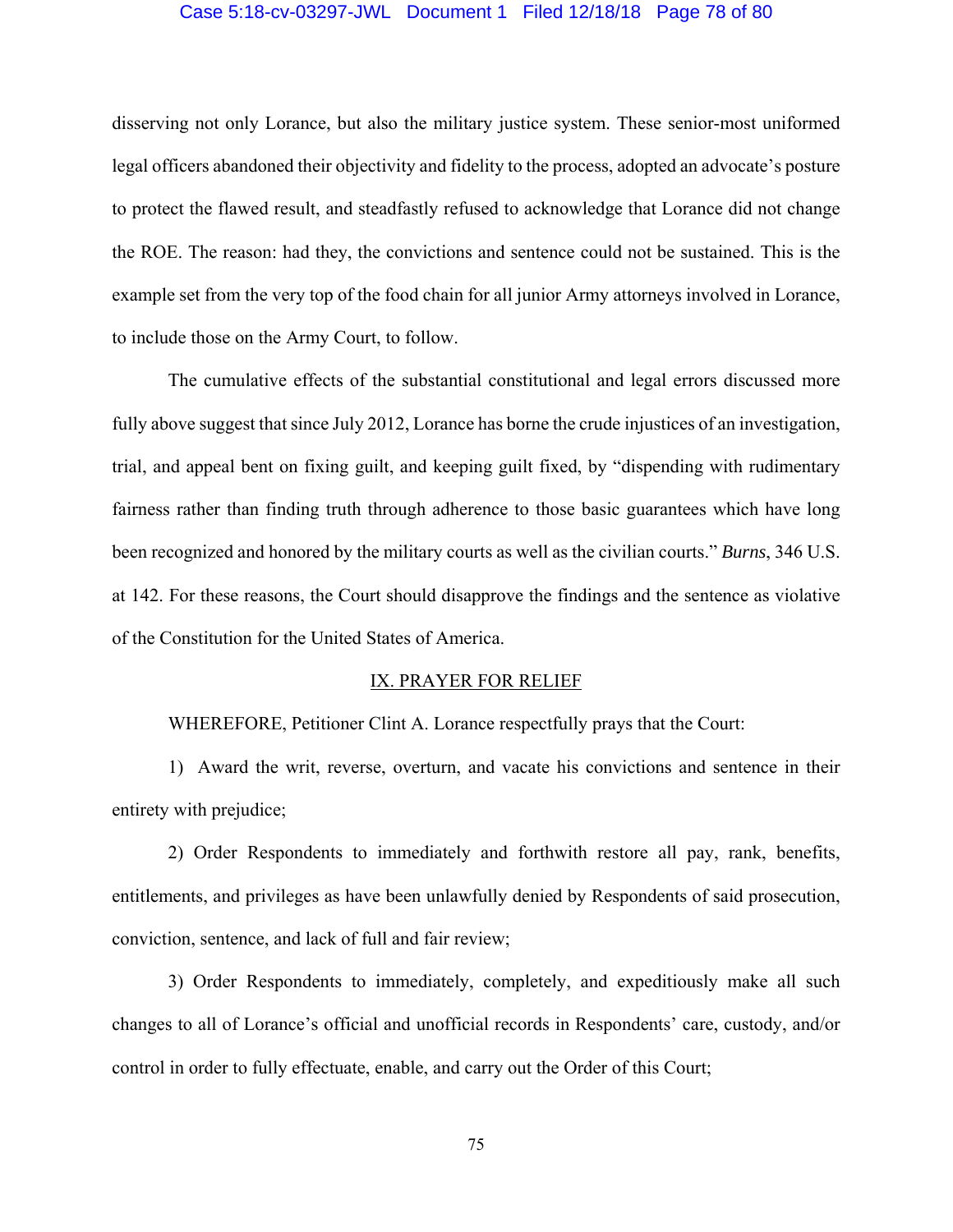#### Case 5:18-cv-03297-JWL Document 1 Filed 12/18/18 Page 79 of 80

4) Award Lorance costs and attorneys' fees; and

 5) Grant such other relief as may be appropriate and to dispose of this matter as law and justice require, 28 U.S.C. § 2243; or alternatively,

 6) Pursuant to Rule 5 of the Rules Governing Section 2254 Cases in the United States District Courts (Habeas Rules), order the Respondents to produce the transcript of trial, the transcript of all post-conviction hearings (before the Army Court and the CAAF), other relevant records in the case, file its answer, motion, or other response, and afford Petitioner the opportunity to reply to the Respondents' answer;

7) Order discovery on behalf of Petitioner pursuant to Habeas Rule 6;

8) Order expansion of the record pursuant to Habeas Rule 7;

 9) Conduct a hearing at which evidence may be offered concerning the factual allegations of the Petition; and

 10) Grant such other relief as may be appropriate and to dispose of this matter as law and justice require. 28 U.S.C. § 2243.

Respectfully submitted,

Clint Allen Lorance

 By: /s/ Christopher M. Joseph *Attorneys for Petitioner* 

John N. Maher *pro hac vice* Christopher Joseph, #19778 Kevin J. Mikolashek Carrie Parker, #24988 David Bolgiano Diane Bellquist, #20969 MAHER LEGAL SERVICES PC 1508 SW Topeka Blvd. 7 East Main Street, Number 1053 Topeka, KS 66612-1887 ST. CHARLES, ILLINOIS 60174 (785) 234-3272 Main Tel: (708) 468-8155 (785) 234-3610 Fax johnmaher@maherlegalservices.com cjoseph@josephhollander.com

Don Brown JOSEPH, HOLLANDER & CRAFT LLC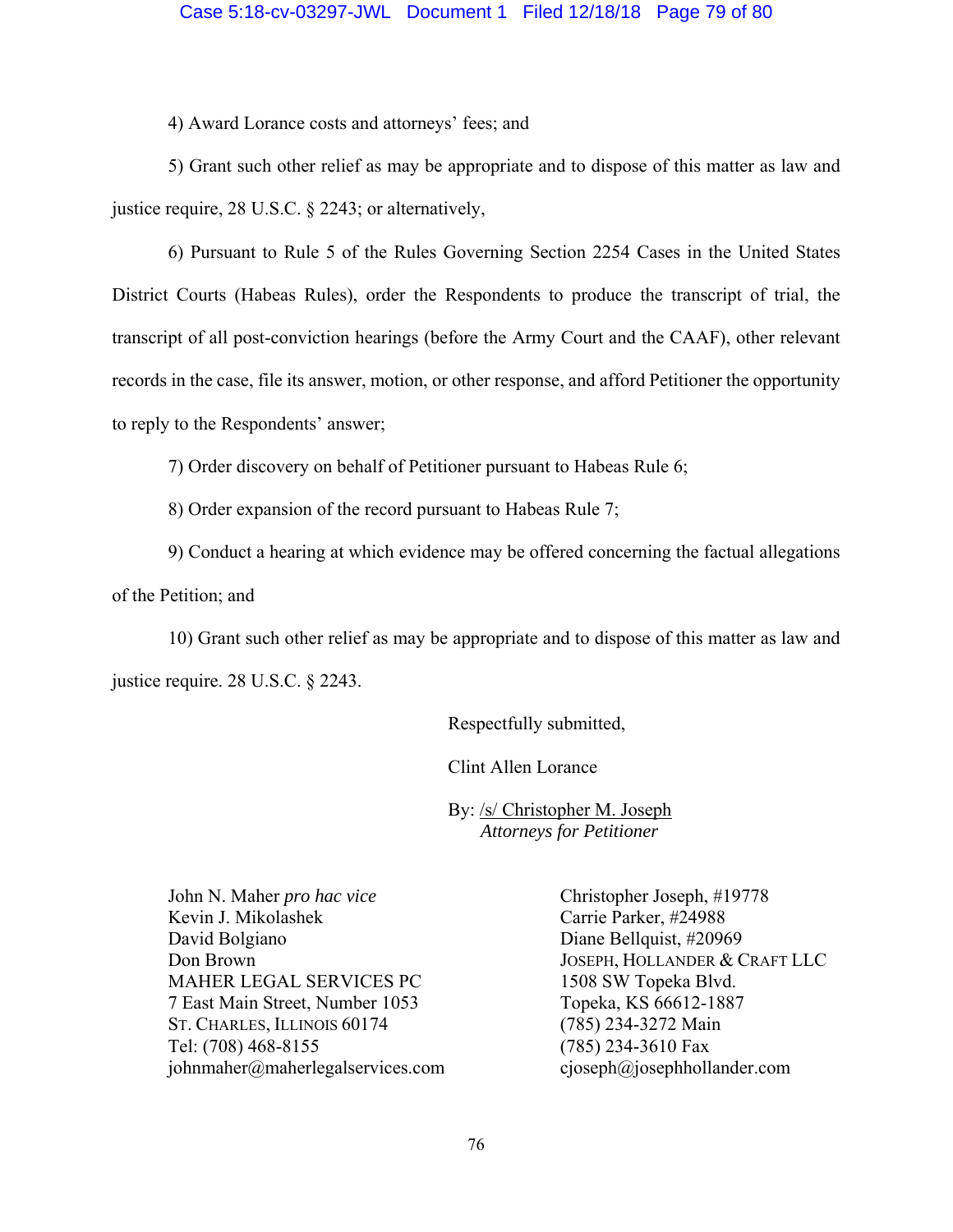# **VERIFICATION**

 Pursuant to 28 U.S.C. § 2242, Petitioner Clint A. Lorance's application for a Writ of Habeas Corpus is in writing and signed and verified by his attorneys acting on his behalf.

## CERTIFICATE OF SERVICE

 I hereby certify that on December 18, 2018, I electronically transmitted Petitioner Clint A. Lorance's Petition for a Writ of Habeas Corpus Under 28 U.S.C. § 2241, to the Clerk's Office using the CM/ECF System for filing, forwarding to a judge pursuant to the Court's assignment procedure per Habeas Rule 4, and transmittal of a Notice of Electronic Filing to the following CM/ECF registrants: United States Attorney for the District of Kansas.

> By: <u>/s/ Christopher M. Joseph</u> Christopher M. Joseph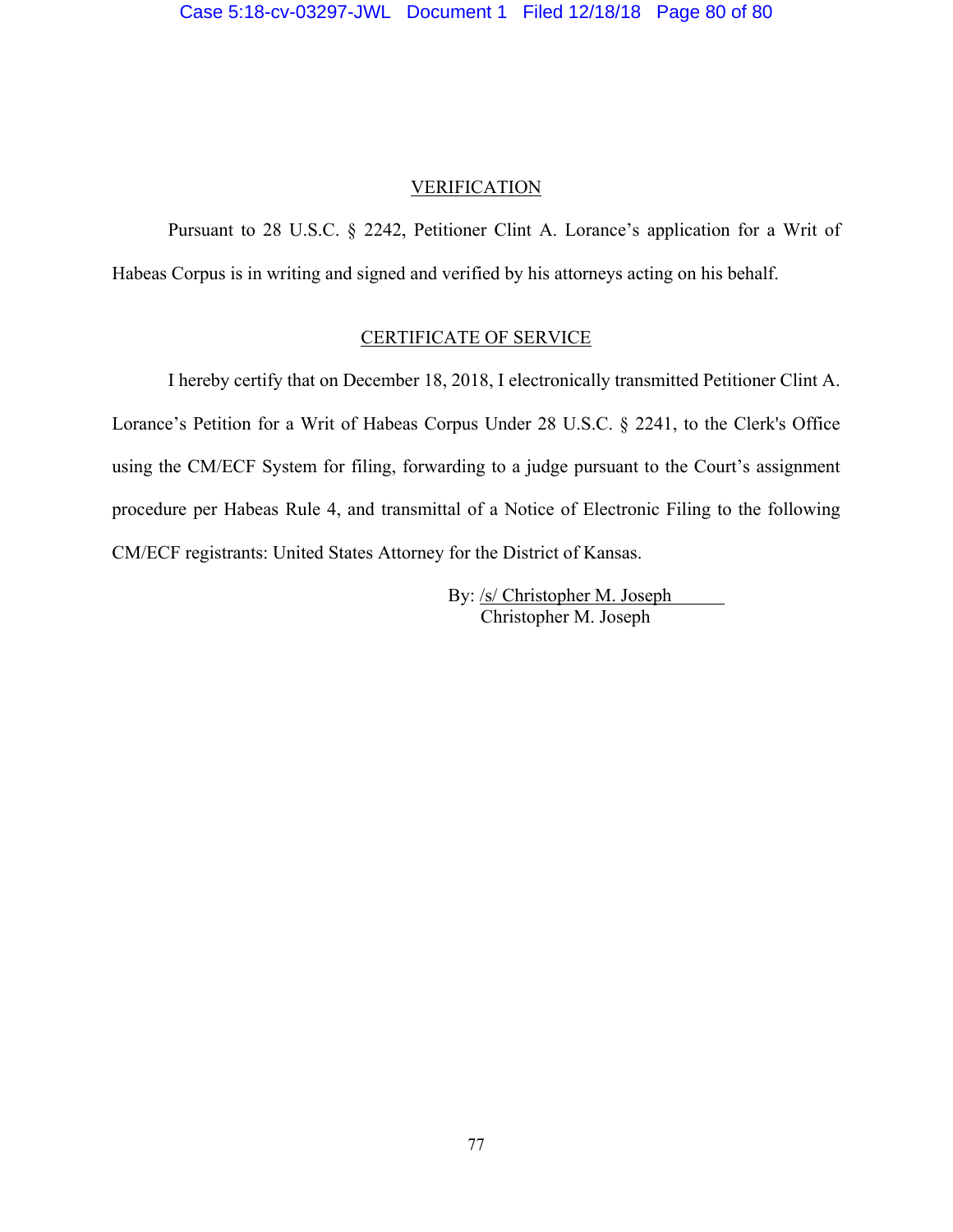ORANCE

 $\mathbf{m}$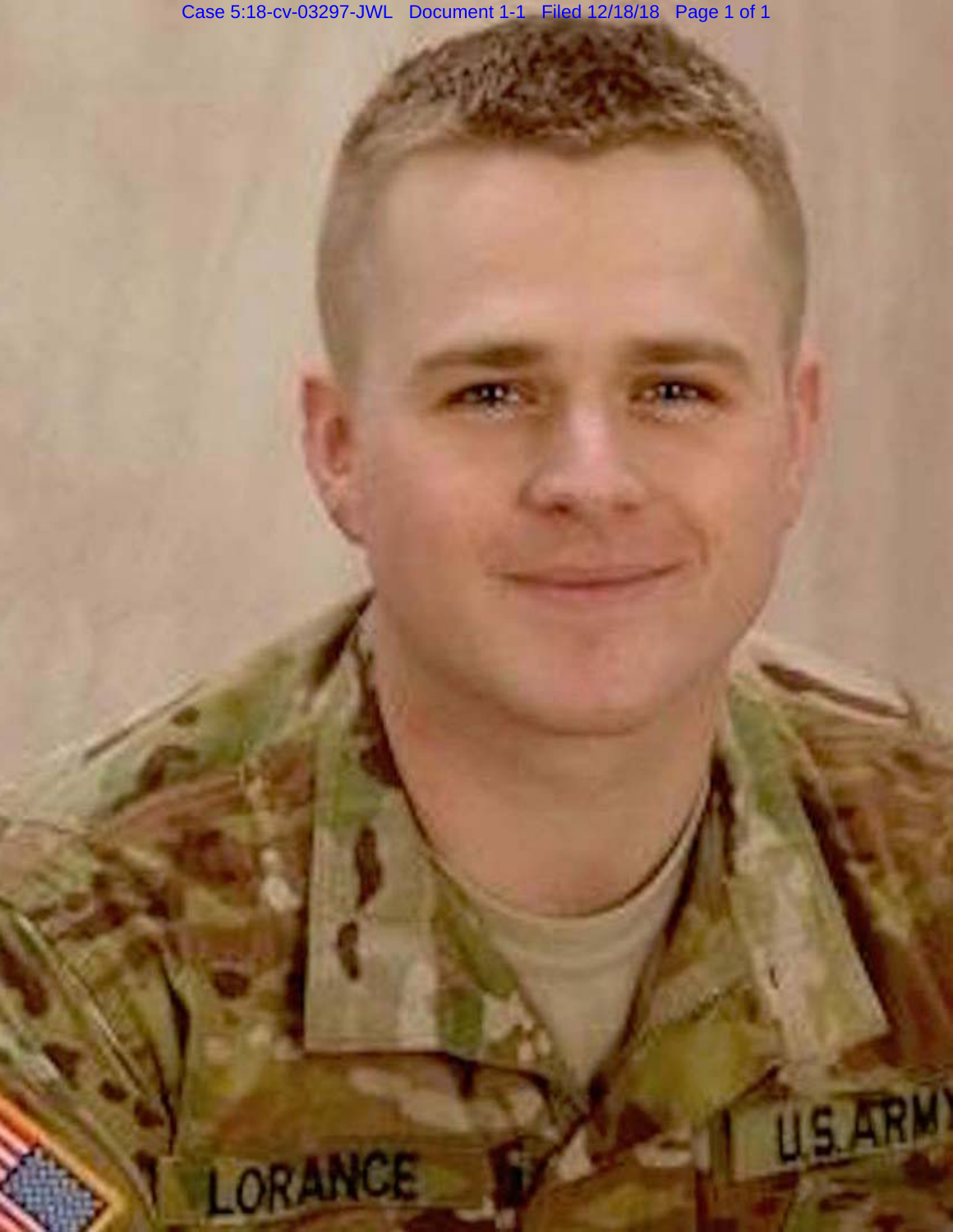## Case 5:18-cv-03297-JWL Document 1-2 Filed 12/18/18 Page 1 of 7





**Robert T Clark** 

**Gary L. Harrell** 

**Major General USA (Ret.)** 

Special Forces

Panama

# **Lieutenant General USA (Ret.)**

Infantry

Combat Tours:

Rifle Platoon Leader, Ist Cavalry Division, Viet Nam (1971-'72)

Commander, 3d Brigade (Rakkasans), 101st Airborne Division

Ops Desert Shield/Desert Storm (1990-1991)

Combat Tours: Troop Commander 1<sup>st</sup> Special Forces Operational Detachment – Delta, Op JUST CAUSE,

Squadron Commander, C Squadron, 1<sup>st</sup> Special Forces Operational Det-Delta (Delta Force), Op GOTHIC SERPENT ("Task Force Ranger"), Somalia

Deputy Commander and Commander, 1st Special Forces Operational Det-Delta (Delta Force), Op JOINT FORGE, Bosnia-Herzegovina,1997-2000

Commander, Task Force BOWIE, Afghanistan

Commander, Special Forces Command, Central, Ops ENDURING FREEDOM and IRAQI FREEDOM, Afghanistan and Iraq





**Simeon G. Trombitas Jimmy C. Pettyjohn,** 

| <b>Major General</b><br><b>USA</b> (Ret.)                                        | <b>Brigadier General,</b><br><b>USAF</b> (Ret.) |
|----------------------------------------------------------------------------------|-------------------------------------------------|
| <b>Special Forces</b>                                                            | Intelligence                                    |
| Combat Tours:                                                                    | Combat Tours:                                   |
| Commander, Iraq National<br>Counter-Terrorism Force<br>Transition Team during Op | Falcon15 F4 Mig Cap<br>Vietnam                  |
| Iraqi Freedom                                                                    | Son Tay Raid                                    |

El Salvador

# **Ret.)** nce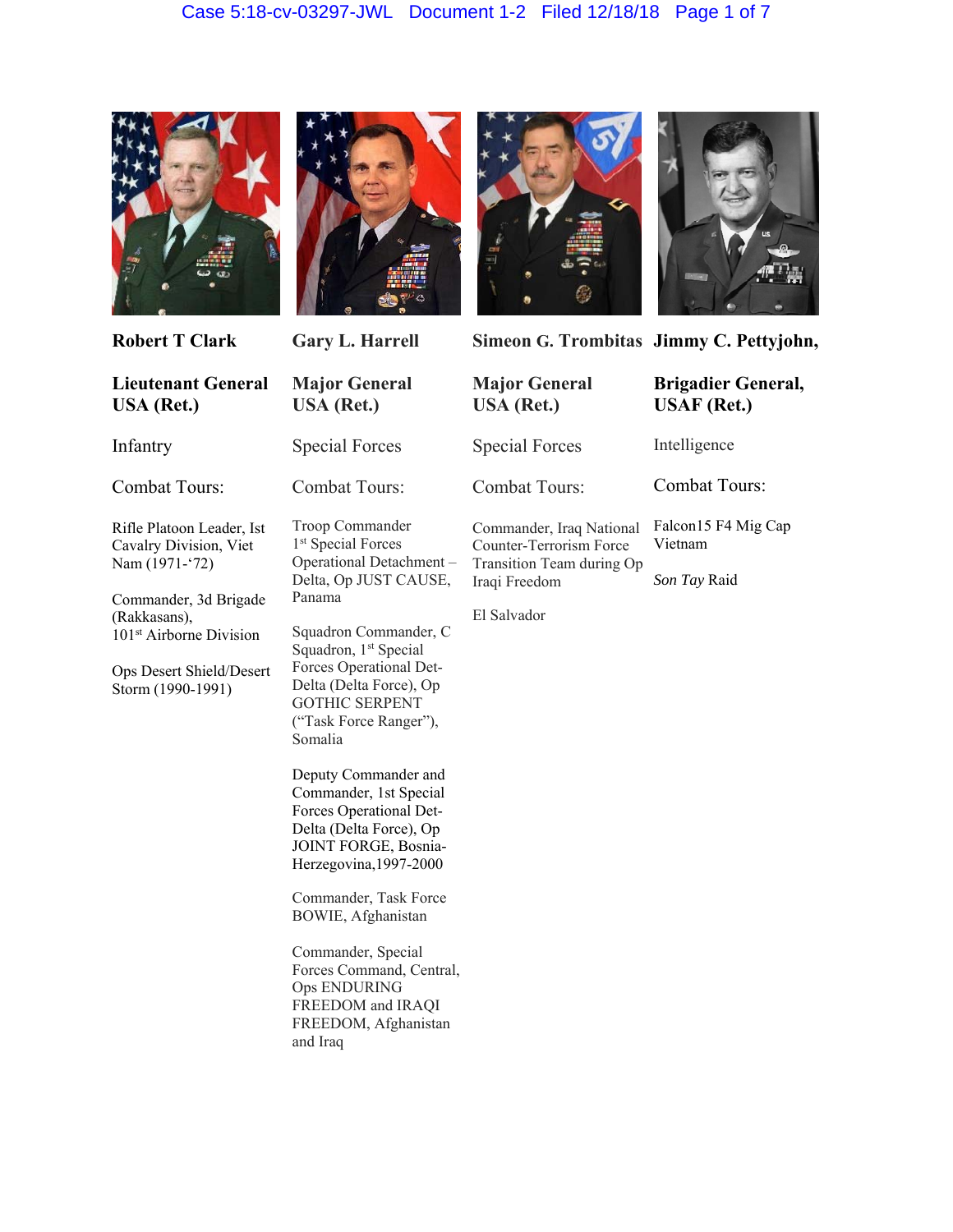# Case 5:18-cv-03297-JWL Document 1-2 Filed 12/18/18 Page 2 of 7

|                                                                                                            | Francisco J. Pedrozo James "Hawk" Holloway Jon W. Campbell                                                                              |                                                                                                | <b>Michael D. Wyly</b>         |
|------------------------------------------------------------------------------------------------------------|-----------------------------------------------------------------------------------------------------------------------------------------|------------------------------------------------------------------------------------------------|--------------------------------|
| <b>Colonel</b><br><b>USA</b> (Ret.)                                                                        | <b>Colonel</b><br><b>USA</b> (Ret.)                                                                                                     | <b>Colonel</b><br><b>USA</b> (Ret.)                                                            | Colonel<br><b>USMC</b> (Ret.)  |
| <b>Special Forces</b>                                                                                      | <b>Special Forces</b>                                                                                                                   | Infantry/Acquisitions                                                                          | Infantry                       |
| Combat tours:                                                                                              | Combat tours:                                                                                                                           | Combat tours:                                                                                  | <b>Combat Tours:</b>           |
| El Salvador 1985-86<br>Captain Infantry Brigade<br>Advisor                                                 | Somalia, 1993-1994 with<br>5th Special Forces Group<br>(Airborne)                                                                       | Op JUST CAUSE (w/82D<br>Airborne Division)                                                     | Vietnam – Two tours of<br>duty |
| El Salvador 1989-1992<br>Major Ops Advisor,<br>General Staff                                               | Iraq, 2006-2007, Advisor<br>to National Police Division<br>with Iraqi Assistance<br>Group                                               | Ops DESERT<br>SHIELD/DESERT<br>STORM (w/82D Airborne<br>Division)                              |                                |
| Military Group Ops<br>Officer<br>Military Group Deputy<br>Commander                                        |                                                                                                                                         | Op JOINT FORGE,<br>Bosnia-Herzegovina, (1st<br>Special Forces Operational<br>Detachment-Delta) |                                |
|                                                                                                            |                                                                                                                                         | Op ENDURING<br>FREEDOM (1st Special<br>Forces Operational<br>Detachment-Delta)                 |                                |
| Joseph R. John                                                                                             | <b>Thomas Lee Miller</b>                                                                                                                | <b>Ken Cordier</b>                                                                             | Dewey W. Waddell               |
| Captain<br><b>USNR</b> (Ret.)                                                                              | <b>Colonel</b><br><b>USA</b> (Ret.)                                                                                                     | <b>Colonel</b><br><b>USAF</b> (Ret)                                                            | Colonel<br><b>USAF</b> (Ret.)  |
| <b>USNA Class of 1962</b><br>Former FBI                                                                    | Military Intelligence                                                                                                                   | Fighter Pilot                                                                                  | Fighter Pilot                  |
| Chairman, Combat<br><b>Veterans For Congress</b>                                                           | <b>Combat Tours:</b>                                                                                                                    | <b>Combat Tours:</b>                                                                           | <b>Combat Tours:</b>           |
| <b>PAC</b>                                                                                                 | Op Enduring Freedom,<br>Afghanistan, 2010 - 2011                                                                                        | Southeast Asia<br>175 1/2 combat missions                                                      | Vietnam - F-105 Pilot          |
| <b>Combat Tours:</b>                                                                                       | Commander, Theater<br>Intelligence Group,<br>$CJIATF-435$                                                                               | POW 2 Dec 66 - 4 Mar 73                                                                        | POW 1967-1973                  |
| 3 tours of duty in Vietnam                                                                                 | - Op Iraqi Freedom, 2006-<br>2007                                                                                                       |                                                                                                |                                |
| Ops DESERT SHIELD<br>and DESERT STORM                                                                      | Commander, TF 11-9,<br>Task Force 714                                                                                                   |                                                                                                |                                |
| 9 Counterterrorist Ops<br>with Special Ops and Navy<br>SEAL Teams in Middle<br>East and in the Philippine. | - Op Iraqi Freedom 2003-<br>2004<br>J2, Special Ops Command<br>- Central (CFSOCC)<br>- Op Enduring Freedom,<br>Afghanistan, 2001 - 2002 |                                                                                                |                                |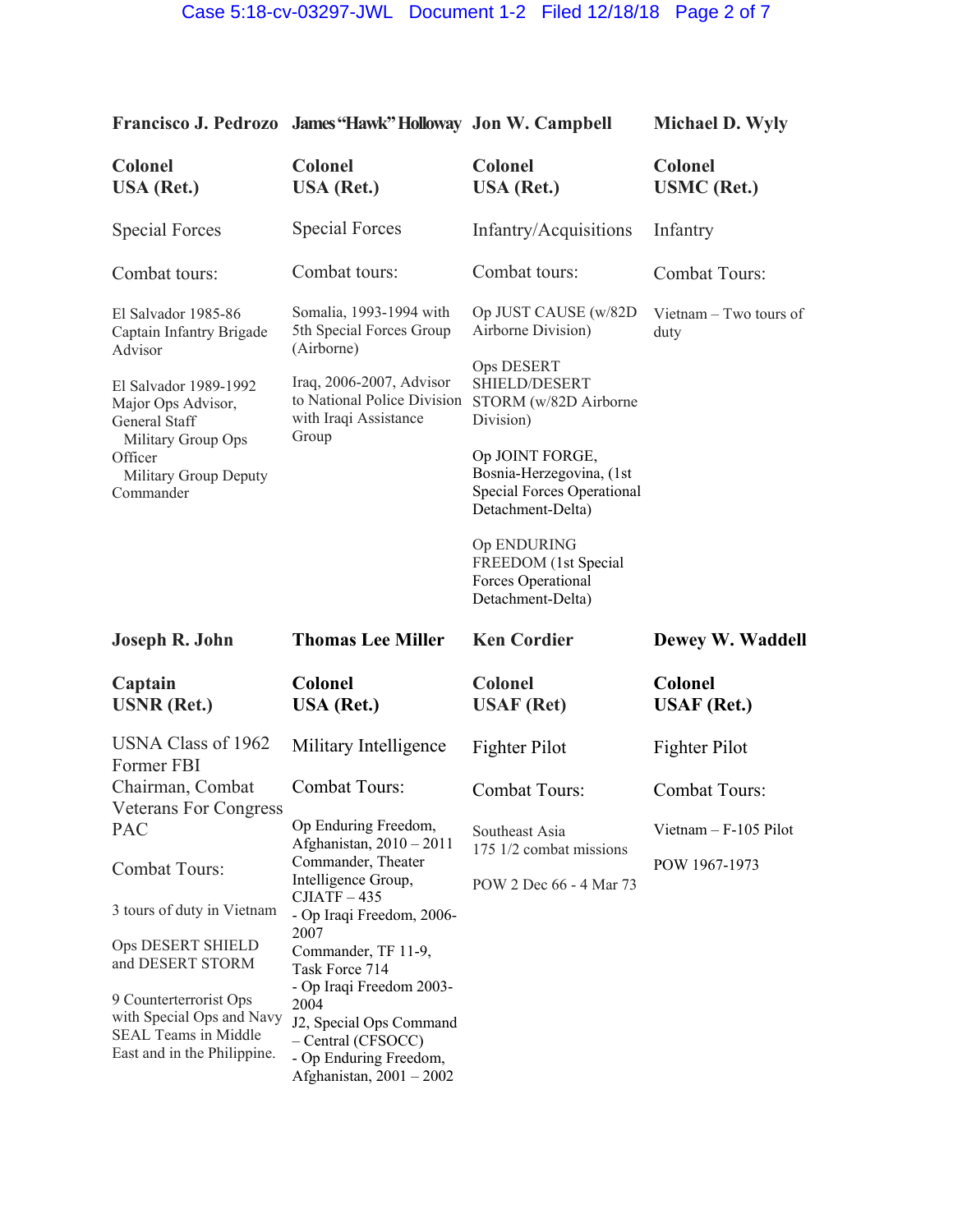|                                                                                                                                                                                            | J2, Special Ops Command<br>- Central (CFSOCC)<br>- Op Joint Forge, Bosnia-<br>Herzegovina, 1997 - 2000<br>Intelligence Officer - 1st<br><b>Special Forces Operational</b><br>Detachment-Delta (Delta<br>Force)<br>- Op Desert Shield / Desert<br>Storm 1990-1991<br>3d BDE, 82d Airborne<br>Division |                                                                                                                                                                                      |                                                                                                                                                                  |
|--------------------------------------------------------------------------------------------------------------------------------------------------------------------------------------------|------------------------------------------------------------------------------------------------------------------------------------------------------------------------------------------------------------------------------------------------------------------------------------------------------|--------------------------------------------------------------------------------------------------------------------------------------------------------------------------------------|------------------------------------------------------------------------------------------------------------------------------------------------------------------|
| <b>James Stevens</b><br>"Ranger" Roach                                                                                                                                                     | Mark A. Kohart                                                                                                                                                                                                                                                                                       | Linda L. Nye                                                                                                                                                                         | Roderick G. Turner III                                                                                                                                           |
| <b>Colonel</b><br><b>USA</b> (Ret.)                                                                                                                                                        | Captain<br><b>USN</b> (Ret.)                                                                                                                                                                                                                                                                         | Colonel<br><b>USAR</b> (Ret.)                                                                                                                                                        | <b>Colonel</b><br><b>USA</b> (Ret)                                                                                                                               |
| <b>Infantry/Special Forces</b>                                                                                                                                                             | Fighter Aviation (F-14 Army Nurse Corps)<br>pilot)                                                                                                                                                                                                                                                   |                                                                                                                                                                                      | <b>Special Forces</b>                                                                                                                                            |
| <b>Combat Tours:</b>                                                                                                                                                                       | <b>Combat Tours:</b>                                                                                                                                                                                                                                                                                 | <b>Combat Tours:</b>                                                                                                                                                                 | <b>Combat Tours:</b>                                                                                                                                             |
| Viet Nam, 1967-1968<br>506th Infantry, 101st Abn<br>Div, Rifle Platoon Leader<br>Viet Nam, 1969-1970 3rd<br>Brigade, 101st Abn Div,<br>Rife Company<br>Commander<br>El Salvador 1984-86 Lt | Op DESERT STORM<br>(CAG-1, USS America)<br>Op DENY FLIGHT (VF-<br>103, USS Saratoga)<br>Op SOUTHERN<br>WATCH (VF-211, USS<br>Nimitz)                                                                                                                                                                 | Op DESERT SHEILD<br>403rd CSH, 7th US Army<br>Corps<br>Op DESERT STORM<br>1991 403rd CSH US Army<br>Corps, OIC Surgical<br>Intensive Care & Recovery<br>Room<br>Op IRAQI FREEDOM 2nd | Ops ENDURING<br>FREEDOM and IRAQI<br>FREEDOM, Afghanistan,<br>Horn of Africa, Iraq<br>J-3, Director of Ops,<br>SOCCENT/CFSOCC<br>Commander, JSOTF-HOA<br>and CRE |
| Colonel, Infantry Brigade<br>Advisor<br>Colombia 2002-2012<br>Contractor, JTF Omega<br>Advisor                                                                                             |                                                                                                                                                                                                                                                                                                      | Med Bde, OIC Medical<br>Ops                                                                                                                                                          | Chief, SOCOORD, XVIII<br>ABN Corps/CJTF-180<br>Op UPHOLD<br>DEMOCRACY, Haiti<br>S-3, Ops Officer, 3rd<br>SFG(A)                                                  |
| Afghanistan 2012-2014<br>Contractor, Counter<br>Narcotics Advisor                                                                                                                          |                                                                                                                                                                                                                                                                                                      |                                                                                                                                                                                      | Company Commander,<br>SFODB-390                                                                                                                                  |
| <b>John Nye</b>                                                                                                                                                                            | David B. Plumer II                                                                                                                                                                                                                                                                                   | <b>Allen West</b>                                                                                                                                                                    | <b>Stephen E Fitzgerald</b>                                                                                                                                      |
| Colonel<br><b>USAR</b> (Ret.)                                                                                                                                                              | <b>Colonel</b><br><b>USA</b> (Ret.)                                                                                                                                                                                                                                                                  | <b>Lieutenant Colonel</b><br><b>USA</b> (Ret.)                                                                                                                                       | <b>Lieutenant Colonel</b><br><b>USA</b> (Ret.)                                                                                                                   |
| <b>Infantry/Special Forces</b>                                                                                                                                                             | <b>Special Forces</b>                                                                                                                                                                                                                                                                                | Former Congressman                                                                                                                                                                   | State Senator, Kansas,<br>5th District                                                                                                                           |
| <b>Combat Tours:</b>                                                                                                                                                                       | <b>Combat Tours:</b>                                                                                                                                                                                                                                                                                 | Infantry                                                                                                                                                                             |                                                                                                                                                                  |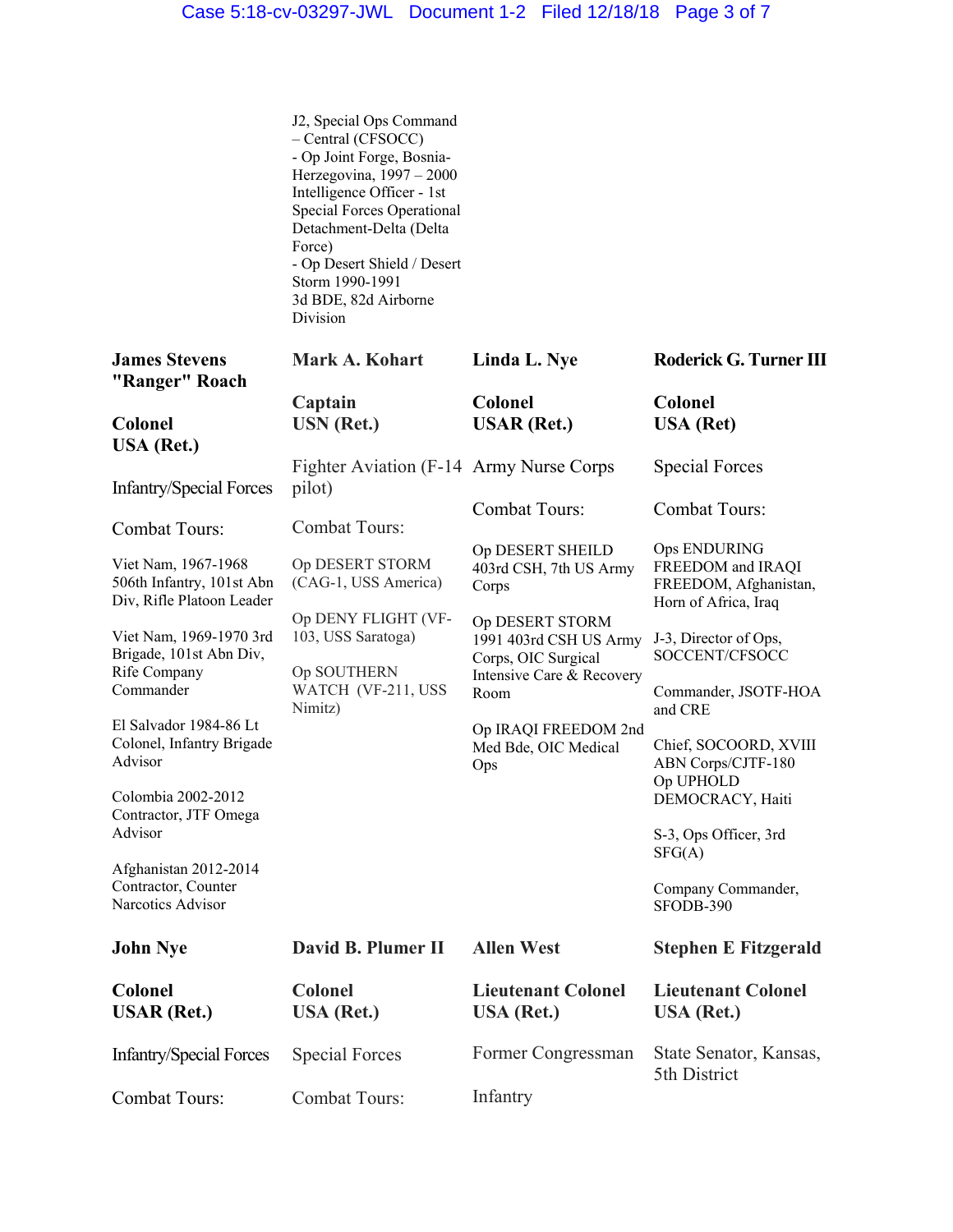# Case 5:18-cv-03297-JWL Document 1-2 Filed 12/18/18 Page 4 of 7

| Combat Infantryman<br>Badge - First Award<br>Vietnam Era<br>Combat Infantryman<br>Badge - Second Award<br>Global War on Terror<br>Era | Company Commander<br>173d Airborne Brigade,<br>Vietnam<br><b>Chief Special Planning</b><br>Group (Kuwaiti Resistance<br>Program):<br>Special Ops Command<br>Central, Ops Desert<br>Shield/Desert Storm<br>Commander Joint Special<br>Ops Task Force, Somalia<br>Deputy Commander,<br>Special Ops Command<br>Central<br>Commander Military<br><b>Advisory Assistance</b><br>Group, Peru | <b>Combat Tours:</b><br>Op DESERT<br>SHIELD/STORM,<br>1 <sup>st</sup> Infantry Division<br>Op IRAQI FREEDOM,<br>4 <sup>th</sup> Infantry Division -<br>2005-2007 (as a<br>civilian/military advisor to<br>the Afghanistan National<br>Army) | <b>Congressional Candidate</b><br><b>Combat Tours:</b><br>- Vietnam '68-'70, 5th<br><b>Special Forces Group</b><br>(Airborne),<br>Detachment<br>Commander, MIKE<br>Force<br>- Grenada '83, 82d<br>Airborne Division |
|---------------------------------------------------------------------------------------------------------------------------------------|----------------------------------------------------------------------------------------------------------------------------------------------------------------------------------------------------------------------------------------------------------------------------------------------------------------------------------------------------------------------------------------|---------------------------------------------------------------------------------------------------------------------------------------------------------------------------------------------------------------------------------------------|---------------------------------------------------------------------------------------------------------------------------------------------------------------------------------------------------------------------|
| David 'Bull' Gurfein                                                                                                                  | David M. McCarthy Charles B. Dyer                                                                                                                                                                                                                                                                                                                                                      |                                                                                                                                                                                                                                             | <b>Simon C. Gardner</b>                                                                                                                                                                                             |
| <b>Lieutenant Colonel</b><br><b>USMCR</b> (Ret.)                                                                                      | <b>Lieutenant Colonel</b><br><b>USMC</b> (Ret.)                                                                                                                                                                                                                                                                                                                                        | <b>Lieutenant Colonel</b><br><b>USA</b> (Ret.)                                                                                                                                                                                              | <b>Lieutenant Colonel</b><br><b>USA</b> (Ret.)                                                                                                                                                                      |
| Congressional<br>Candidate                                                                                                            | Member, New York<br><b>State Bar</b>                                                                                                                                                                                                                                                                                                                                                   | Infantry                                                                                                                                                                                                                                    | Infantry                                                                                                                                                                                                            |
|                                                                                                                                       | $(No.2173094)$ &<br>California State Bar                                                                                                                                                                                                                                                                                                                                               | Combat tours:                                                                                                                                                                                                                               | <b>Combat Tours:</b>                                                                                                                                                                                                |
| Infantry                                                                                                                              | (No. 150754)                                                                                                                                                                                                                                                                                                                                                                           | Op JUST CAUSE (w/82D<br>Airborne Division)                                                                                                                                                                                                  | Op PROVIDE COMFORT<br>1993-1994 10th SFG                                                                                                                                                                            |
| <b>Combat Tours:</b>                                                                                                                  | <b>Combat Tours:</b>                                                                                                                                                                                                                                                                                                                                                                   | Ops DESERT                                                                                                                                                                                                                                  | (ABN)                                                                                                                                                                                                               |
| Op JUST CAUSE -<br>Platoon Commander, 1st<br>Battalion, 6 <sup>th</sup> Marines                                                       | - Ops DESERT<br>SHIELD/DESERT<br><b>STORM</b>                                                                                                                                                                                                                                                                                                                                          | SHIELD/DESERT<br>STORM (w/82D Airborne<br>Division)                                                                                                                                                                                         | Op ENDURING FREEDOM<br>2001-2002, 96th CA<br>(ABN)/5th SFG (ABN)                                                                                                                                                    |
| Ops DESERT SHIELD/<br>DESERT STORM,<br>Platoon Commander, 1st                                                                         | - Ops ENDURING<br>FREEDOM and IRAQI<br><b>FREEDOM</b>                                                                                                                                                                                                                                                                                                                                  | Op JOINT GUARDIAN-<br>Kosovo (w/82D Airborne<br>Division)                                                                                                                                                                                   | Op IRAQI FREEDOM<br>2003 5th SFG (ABN)                                                                                                                                                                              |
| Battalion, 6 <sup>th</sup> Marines<br>Op ENDURING FREEDOM<br>Afghanistan, 2002=2003,<br>Combined Joint Task<br>Force - 180            |                                                                                                                                                                                                                                                                                                                                                                                        | Op ENDURING<br>FREEDOM (CJTF 180/<br>XVIII Airborne Corps)                                                                                                                                                                                  | Op ENDURING FREEDOM<br>/NATO ISAF (four<br>deployments) 2005-2008<br>Op IRAQI FREEDOM<br>2009-2010 1st Cavalry<br>Division                                                                                          |
| Op IRAQI FREEDOM<br>2003, I Marine<br><b>Expeditionary Force</b>                                                                      |                                                                                                                                                                                                                                                                                                                                                                                        |                                                                                                                                                                                                                                             |                                                                                                                                                                                                                     |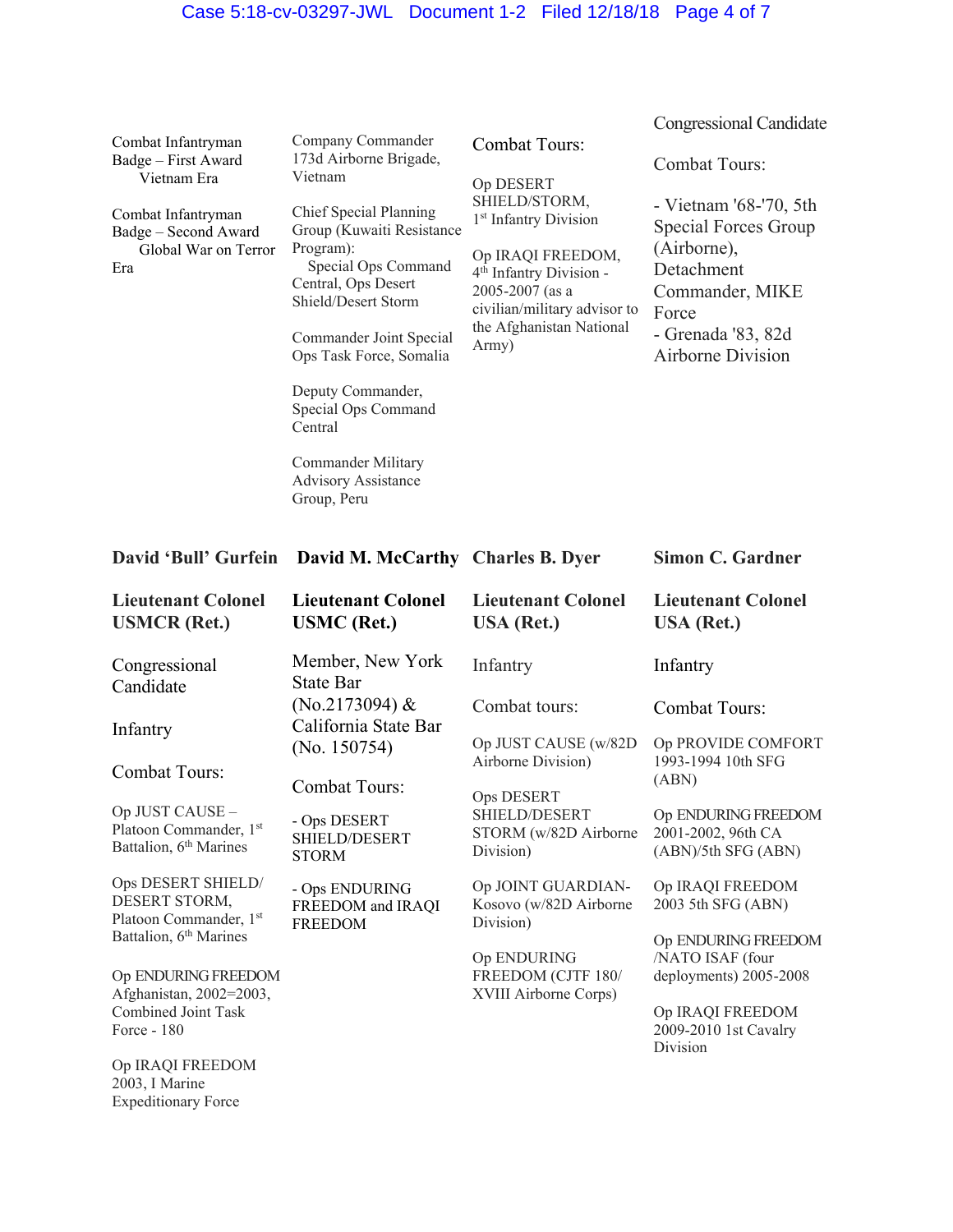| Richard 'Dog' Brenneman James W. McClam                                         |                                                                                               | <b>John A. Harris</b>                                                                                                                                                                                                                                                                                                                                                                       | Robert J. Weimann II                                                                                                                  |
|---------------------------------------------------------------------------------|-----------------------------------------------------------------------------------------------|---------------------------------------------------------------------------------------------------------------------------------------------------------------------------------------------------------------------------------------------------------------------------------------------------------------------------------------------------------------------------------------------|---------------------------------------------------------------------------------------------------------------------------------------|
| <b>Lieutenant Colonel</b><br><b>USAF</b> (Ret.)                                 | <b>Lieutenant Colonel,</b><br><b>USA</b> (Ret.)                                               | <b>Lieutenant Colonel</b><br><b>USA</b> (Ret.)                                                                                                                                                                                                                                                                                                                                              | <b>Lieutenant Colonel</b><br><b>USMC</b> (Ret.)                                                                                       |
| Infantry<br>Combat Tours:<br>- Vietnam POW 1967 to<br>1973<br>- Op DESERT STORM | Infantry<br><b>Combat Tours:</b><br>- Vietnam<br>- Son Tay Raider (POW<br>Camp North Vietnam) | Aviation, Infantry and<br><b>Special Forces</b><br><b>Combat Tours:</b><br>Vietnam 69-70 Infantry<br>Company Commander, B<br>Co 2s Bn 8 <sup>th</sup> Inf (Mech)<br>4 <sup>th</sup> Infantry Division<br>Oasis Waters, Iran with 2d<br>Bn 5 <sup>th</sup> SFGA 1971<br>Other Tours<br>Korea 1977 with<br>19 <sup>th</sup> Aviation Battalion<br>Honduras with the<br>101st Abn Div G-3 1987 | Infantry<br>Combat tours:<br>Vietnam (Evacuation)<br>Ops DESERT SHIELD and<br>DESERT STORM, 1st<br>Battalion, 6 <sup>th</sup> Marines |
| <b>Darrell Elmore</b>                                                           | <b>Richard L. Harvey</b>                                                                      | <b>Walt Miller</b>                                                                                                                                                                                                                                                                                                                                                                          | <b>Joseph Lupyak</b>                                                                                                                  |
| <b>Lieutenant Colonel</b><br><b>USA</b> (Ret.)                                  | Captain<br><b>USA</b> (Ret.)                                                                  | <b>USA</b> (Ret.)                                                                                                                                                                                                                                                                                                                                                                           | <b>Command Sgt Major Command Sgt Major</b><br><b>USA</b> (Ret.)                                                                       |
| <b>Special Forces</b>                                                           | <b>Medical Specialist</b><br>Corps NCCPA<br>#1020876                                          | <b>Combat Tours:</b>                                                                                                                                                                                                                                                                                                                                                                        | <b>Combat Tours:</b>                                                                                                                  |
| <b>Combat Tours:</b>                                                            |                                                                                               | Special Forces 1964 -<br>1978                                                                                                                                                                                                                                                                                                                                                               | - Korean War 51/52<br>(C/15th Inf 3rd Inf Div)                                                                                        |
| - Vietnam<br>- Lebanon<br>- Somalia                                             | <b>Combat Tours:</b><br>1969-1971 173d Airborne<br>Brigade, 172d MI<br>Detachment, Vietnam    | - Laos<br>- Cambodia<br>- Vietnam<br>- Son Tay Raider 1970                                                                                                                                                                                                                                                                                                                                  | - Vietnam '67-'68 Special<br>Forces                                                                                                   |
|                                                                                 |                                                                                               |                                                                                                                                                                                                                                                                                                                                                                                             | - Son Tay Raider 1970                                                                                                                 |
|                                                                                 | 1970-1971 5th Special<br>Forces Group (Airborne)<br>Vietnam                                   |                                                                                                                                                                                                                                                                                                                                                                                             |                                                                                                                                       |
|                                                                                 | 1990-1991 Op Desert<br>Shield/Storm 4th Sqdn, 3rd<br>Arm'd Cav Regt                           |                                                                                                                                                                                                                                                                                                                                                                                             |                                                                                                                                       |
| <b>Noe Quezada</b>                                                              | <b>Joseph M. Murray</b>                                                                       | Vladimir Jakovenko                                                                                                                                                                                                                                                                                                                                                                          | <b>Billy R. Martin</b>                                                                                                                |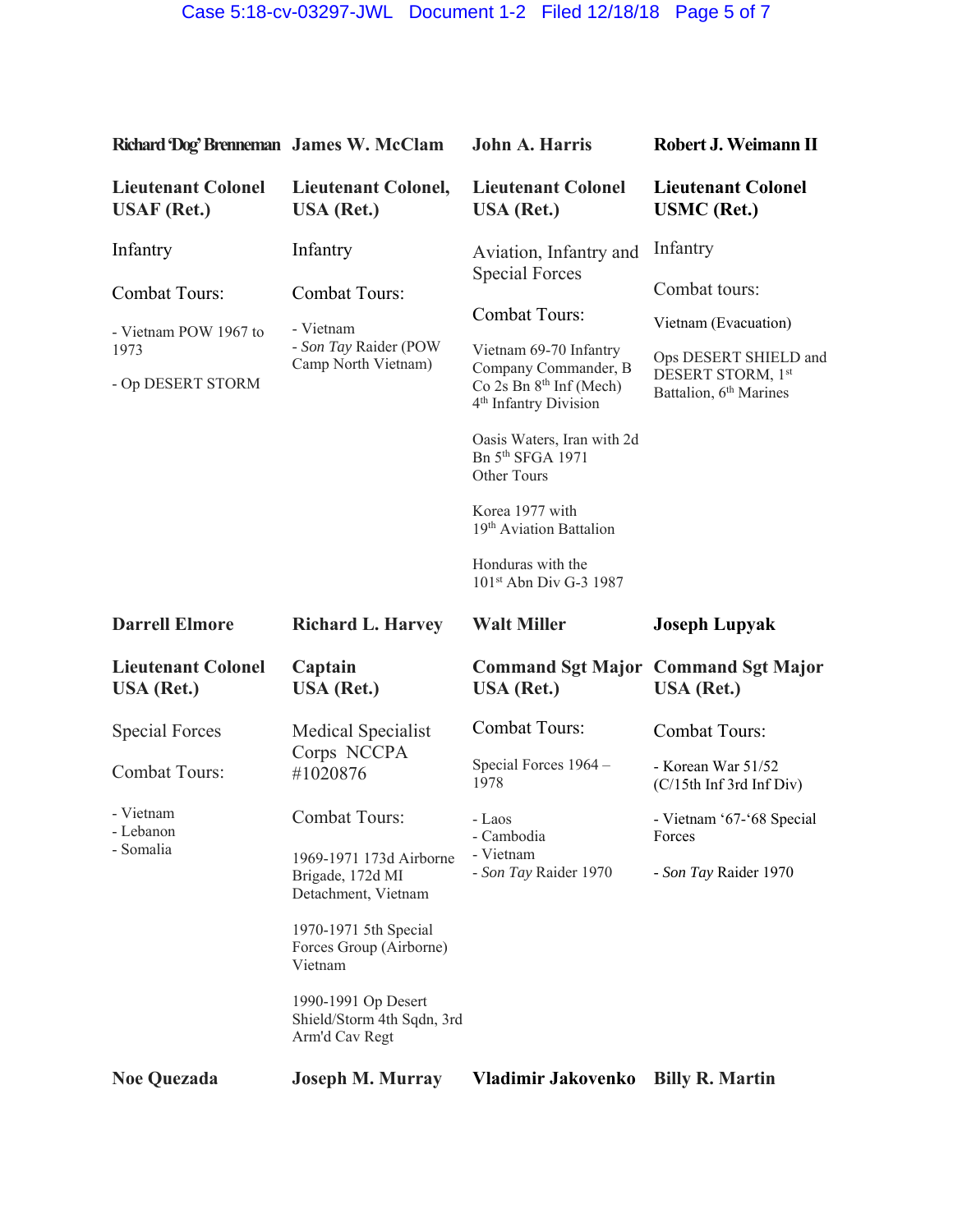| <b>Command Sgt Major Sergeant Major</b><br><b>USA</b> (Ret.)                                                                                                                                                                                                                                                                                                                                                                                                                                        | <b>USA</b> (Ret.)                                     | <b>Sergeant Major</b><br><b>USA</b> (Ret.)          | <b>Sergeant Major</b><br><b>USA</b> (Ret.) |
|-----------------------------------------------------------------------------------------------------------------------------------------------------------------------------------------------------------------------------------------------------------------------------------------------------------------------------------------------------------------------------------------------------------------------------------------------------------------------------------------------------|-------------------------------------------------------|-----------------------------------------------------|--------------------------------------------|
| <b>Infantry/Special Forces</b>                                                                                                                                                                                                                                                                                                                                                                                                                                                                      | <b>Special Forces</b>                                 | <b>Combat Tours:</b>                                | <b>Special Forces</b>                      |
| <b>Combat Tours:</b>                                                                                                                                                                                                                                                                                                                                                                                                                                                                                | <b>Combat Tours:</b>                                  | Dominican Republic 1965<br>(82nd Airborne Division) | <b>Combat Tours:</b>                       |
| Vietnam - 1/327 Infantry<br>101st Airborne                                                                                                                                                                                                                                                                                                                                                                                                                                                          | - Vietnam<br>- Laos<br>- Thailand<br>- Son Tay Raider | Vietnam '66 (173rd<br>Airborne Brigade)             | Son Tay Raider                             |
| Vietnam - 5 <sup>th</sup> Special<br>Forces Group                                                                                                                                                                                                                                                                                                                                                                                                                                                   |                                                       | Vietnam '68 (5th Special<br>Forces)                 |                                            |
| Son Tay POW Camp<br>North Vietnam                                                                                                                                                                                                                                                                                                                                                                                                                                                                   |                                                       | Son Tay Raider (Greenleaf<br>Element)               |                                            |
| <b>James Fales</b>                                                                                                                                                                                                                                                                                                                                                                                                                                                                                  | <b>Sandy L. Pressel</b>                               | <b>Terry Buckler</b>                                | <b>Barry Estell</b>                        |
| <b>Master Sergeant</b><br><b>USA</b> (Ret.)                                                                                                                                                                                                                                                                                                                                                                                                                                                         | <b>Sergeant</b><br><b>USA</b>                         | <b>Sergeant</b><br><b>USA</b>                       | <b>Retired Lawyer</b>                      |
|                                                                                                                                                                                                                                                                                                                                                                                                                                                                                                     |                                                       |                                                     | Infantry                                   |
| <b>Special Forces</b>                                                                                                                                                                                                                                                                                                                                                                                                                                                                               | <b>Infantry/Special Forces</b>                        | <b>Infantry/Special Forces</b>                      | <b>Combat Tours:</b>                       |
| <b>Combat Tours:</b>                                                                                                                                                                                                                                                                                                                                                                                                                                                                                | <b>Combat Tours:</b>                                  | <b>Combat Tours:</b>                                |                                            |
| - Op Enduring Freedom<br>Philippines 2002, 2004,                                                                                                                                                                                                                                                                                                                                                                                                                                                    | 82nd Airborne Division,<br><b>WESCOM</b> Special Ops  | Vietnam 1969 to 1972                                | Vietnam, 173D Airborne<br><b>Brigade</b>   |
| 2005<br>- Op Enduring Freedom<br>Afghanistan 2004<br>- Op Iraqi Freedom 2007-<br>2008<br>- Op Iraqi Freedom 2008-<br>2009 (Civilian subject<br>matter expert Intelligence,<br>Surveillance<br>Reconnaissance)<br>- Op Enduring Freedom<br>Afghanistan 2009-2014<br>(Civilian subject matter<br>expert Intelligence,<br>Surveillance<br>Reconnaissance)<br>- Op Observant Compass<br>Central Africa 2014-2015<br>(Civilian subject matter<br>expert Intelligence,<br>Surveillance<br>Reconnaissance) | Detachment 1986-1990                                  | Son Tay Raider                                      |                                            |

# **Karen Black**